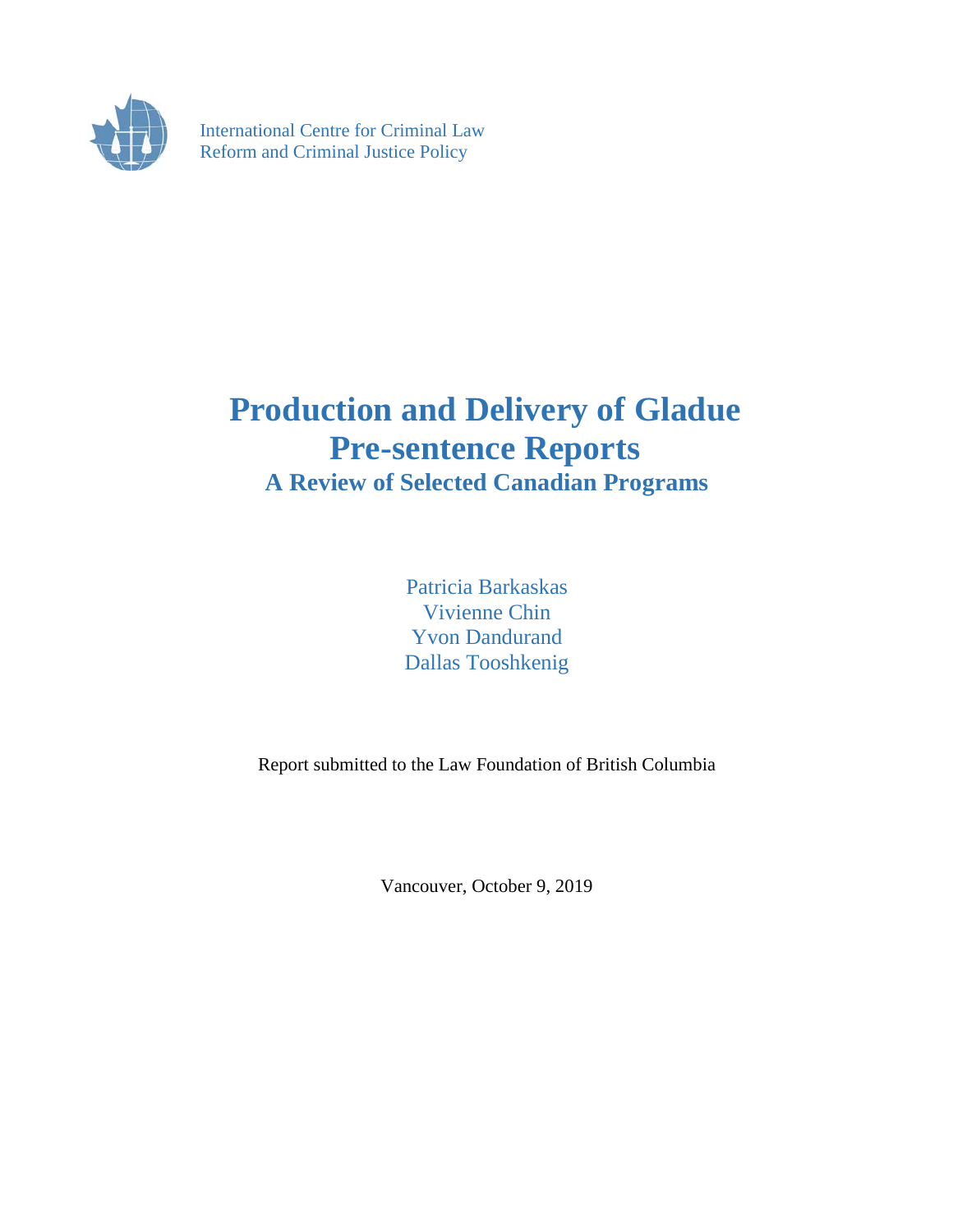The International Centre for Criminal Law Reform and Criminal Justice Policy (ICCLR) is a member of the United Nations Crime Prevention and Criminal Justice Programme Network Institute; an independent UN-affiliated international research institute based in Vancouver, Canada. Founded in 1991, ICCLR is a joint initiative of the Government of Canada, University of British Columbia, Simon Fraser University, the International Society for the Reform of Criminal Law, and the Province of British Columbia. It is officially affiliated with the United Nations pursuant to a formal agreement between the Government of Canada and the UN.<sup>[1](#page-1-0)</sup>

This study was funded by the Law Foundation of British Columbia and conducted in collaboration with the Ministry of the Attorney General of British Columbia and Legal Services Society of British Columbia.

<span id="page-1-0"></span> <sup>1</sup> See: https://icclr.org/about/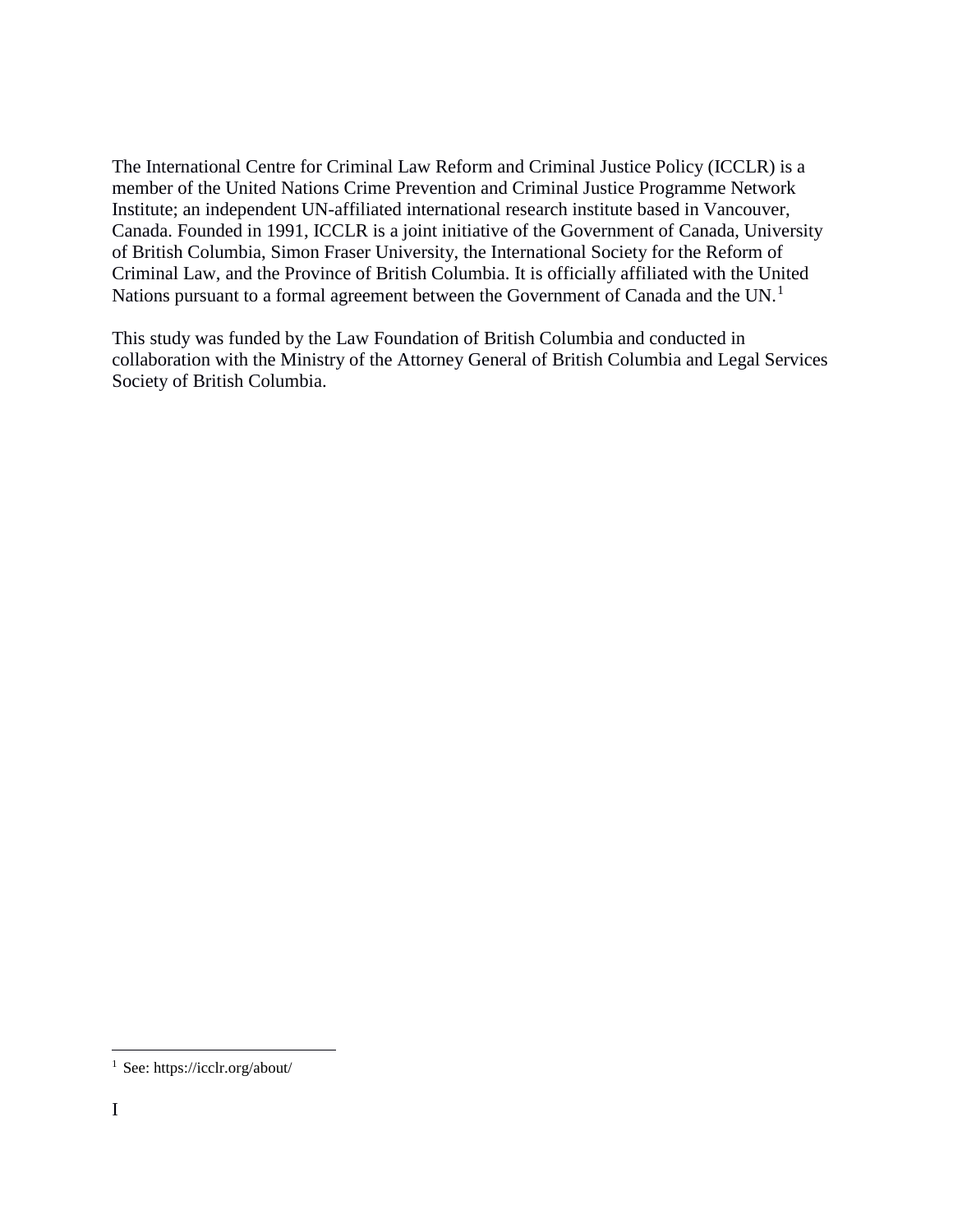#### <span id="page-2-0"></span>**Acknowledgments**

We wish to acknowledge the Members of the Advisory Groups and thank them for the time they gave to assisting with the production of this report at various stages:

> Rhaea Bailey Rachelle Dallaire John Nsabimana Boyd Peters Jonathan Rudin Timothy Scolnick Darlene Shackelly The Honourable Garth Smith Carly Teillet Daleen Thomas Anisa White Doug White Mitch Walker

We also wish to offer special thanks to others who have facilitated the production of this report in various ways: Jeannet Apps, Rhaea Bailey, Dr. Jane Dickson, Annie Fletcher, Elaine Hunt, Madeleine Northcote, Ben Ralston, Jonathan Rudin, Rhonda Schooner-Sandoval, Iris Siwallace, Bethany Knox, Sean Malone, Lori St-Onge, Annick Laterreur, as well as the Elders, community members, Chief and Council and Hereditary Chiefs of the Naxulk Nation, and Nuxulk Radio.

We wish to offer apologies to anyone we have neglected to include in the above.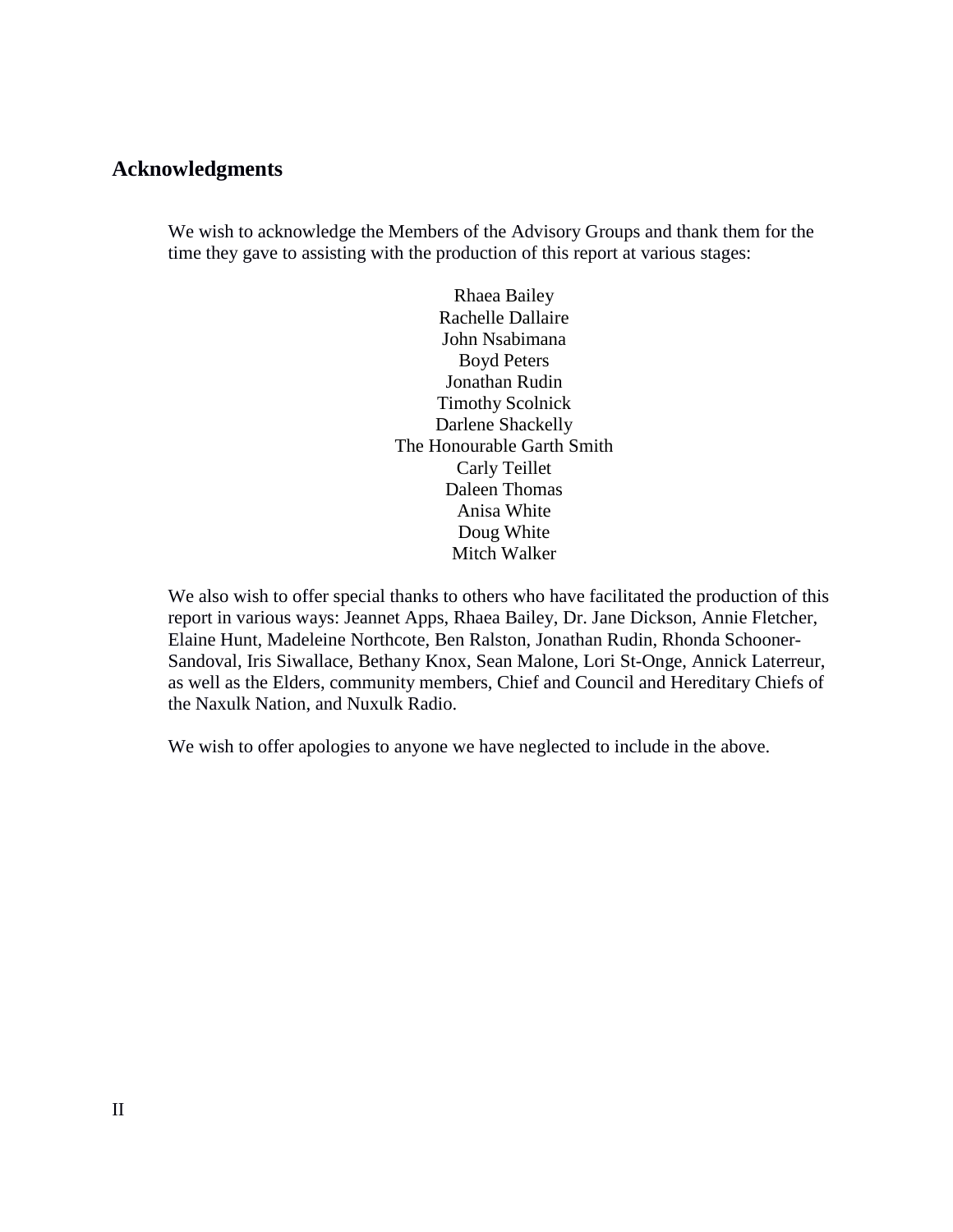#### <span id="page-3-0"></span>**Note**

In the course of conducting research for this report the research team heard that the family of Jamie Tanis Gladue, the woman whose case resulted in the landmark Supreme Court of Canada ruling in *R*. v. *Gladue* in 1999, has expressed concerns about the legal terms associated with the *Gladue* decision being referenced always prefaced by "Gladue" (i.e.: Gladue factors, Gladue reports, Gladue rights, Gladue submissions, etc.). While we were unable to locate any information about this or confirm it, the research team does wish to acknowledge these sentiments and include them here if only to hold space for the possibility of this being the case. We acknowledge that we continue to reference these terms in this way throughout this report.

We do not wish to further inflict harm on Ms. Gladue or her family by referring to the concepts coming out of the Supreme Court of Canada's decision and the development of the law since then in a manner that may seem to freeze Ms. Gladue in time or only connects her to encounters with the Canadian criminal justice system. Rather, recognizing the power of words and the importance of associating a person's name with specific experiences or life events, we wish to express that from our perspective, Ms. Gladue's name as associated with the *Gladue* decision and legal impacts it has for all Indigenous peoples in Canada is for us a harbinger of hope that invokes a call to justice and meaningful access to justice for all Indigenous peoples.

The *Criminal Code of Canada* refers specifically to "Aboriginal offenders" in s.718.2(e), as does the Supreme Court of Canada (SCC) in *R*. v. *Gladue*, [1999] 1 S.C.R. 688. Throughout this report we use the terms "Aboriginal offenders" or "Indigenous offenders". In using these terms we refer to Aboriginal/ Indigenous individuals who have been convicted of committing a criminal offence and who have been sentenced in a Canadian court of law, and who are entitled to specialized pre-sentence reports, also called Gladue reports. This is in no way meant to represent these Indigenous peoples as defined by their encounters with the criminal justice system, but rather to describe the position they find themselves in within the criminal justice system when being sentenced. We do not suggest this is the only circumstance when an Indigenous person's Gladue rights may be engaged or when they may benefit from a Gladue report.

We are inspired by the resilience, strength, and survivance of Indigenous people who have challenged the fairness of the Canadian justice system for Indigenous peoples and who have survived and continue to thrive despite the individual and collective impacts of colonialism.

All Our Relations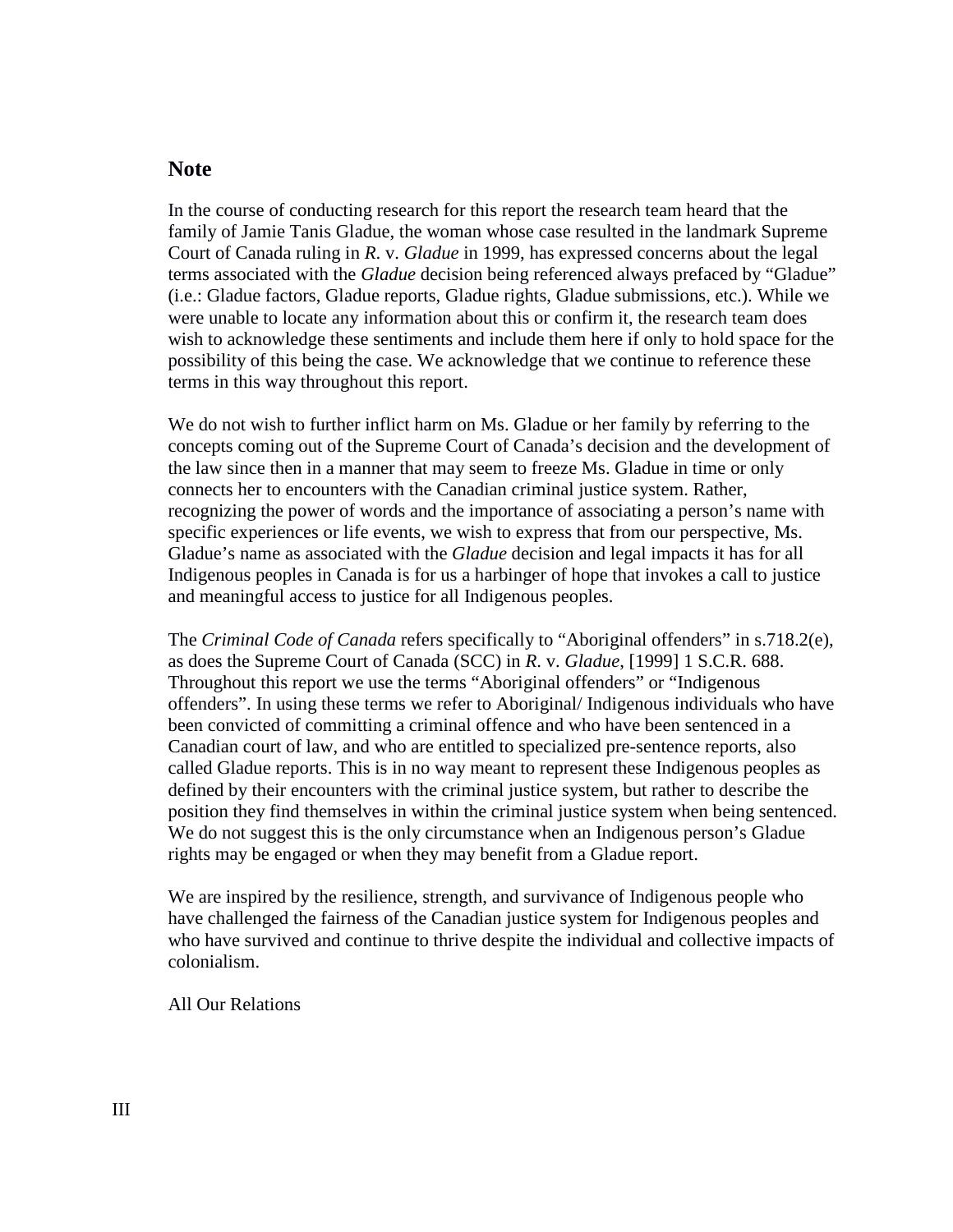## **Table of Contents**

| 1.  |      |                                                                                               |  |  |
|-----|------|-----------------------------------------------------------------------------------------------|--|--|
| 2.  |      |                                                                                               |  |  |
| 2.1 |      |                                                                                               |  |  |
| 2.2 |      |                                                                                               |  |  |
|     |      | 2.3 BC First Nations Justice Council and the Métis Nation of British Columbia Consultations23 |  |  |
|     |      |                                                                                               |  |  |
|     |      |                                                                                               |  |  |
| 3.  |      |                                                                                               |  |  |
| 4.  |      | Focus of this comparative analysis and the issues considered in this report  29               |  |  |
| 4.1 |      | Who is Responsible for the Production and Delivery of Gladue Reports? 30                      |  |  |
| 4.2 |      |                                                                                               |  |  |
| 4.3 |      |                                                                                               |  |  |
| 4.4 |      |                                                                                               |  |  |
| 4.5 |      | Are other forms of reports produced (PSR with Gladue component)?  38                          |  |  |
| 4.6 |      |                                                                                               |  |  |
| 4.7 |      | Who are the writers and what are their connections to Indigenous communities? 41              |  |  |
| 4.8 |      |                                                                                               |  |  |
| 4.9 |      |                                                                                               |  |  |
|     | 4.10 |                                                                                               |  |  |
|     | 4.11 | Advantages and disadvantages of different models of service delivery 43                       |  |  |
|     | 4.12 | Who is responsible for funding for the production of Gladue reports  43                       |  |  |
|     | 4.13 |                                                                                               |  |  |
| 5.  |      |                                                                                               |  |  |
|     | 5.1. |                                                                                               |  |  |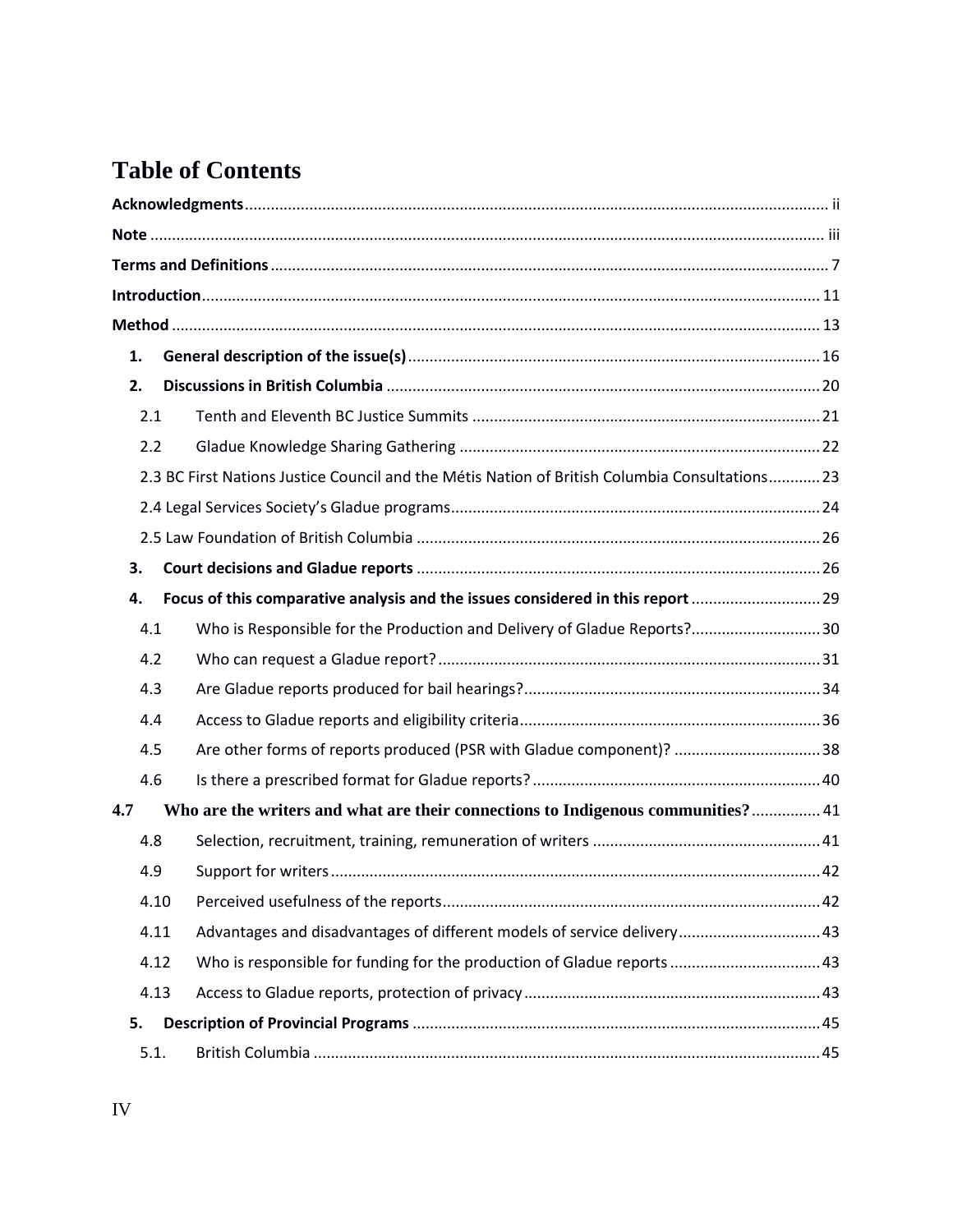|    | 5.2.  |                                                                                             |  |
|----|-------|---------------------------------------------------------------------------------------------|--|
|    | 5.3.  |                                                                                             |  |
|    | 5.4.  |                                                                                             |  |
|    | 5.5.  |                                                                                             |  |
|    | 5.6.  |                                                                                             |  |
|    | 5.7.  |                                                                                             |  |
| 6. |       |                                                                                             |  |
|    | 6.1.  |                                                                                             |  |
|    | 6.2.  |                                                                                             |  |
|    | 6.3.  |                                                                                             |  |
|    | 6.4.  |                                                                                             |  |
|    | 6.5.  | Timeliness of production/delivery of the reports (avoidance of unnecessary delays) 67       |  |
|    | 6.6.  |                                                                                             |  |
|    | 6.7.  |                                                                                             |  |
|    | 6.8.  |                                                                                             |  |
|    | 6.9.  |                                                                                             |  |
|    | 6.10. |                                                                                             |  |
|    | 6.11. |                                                                                             |  |
|    | 6.12. |                                                                                             |  |
|    | 6.13. | Writers connection with communities and access to information required for the reports . 89 |  |
|    | 6.14. |                                                                                             |  |
|    | 6.15. |                                                                                             |  |
|    | 6.16. |                                                                                             |  |
|    | 6.17. |                                                                                             |  |
| 7. |       |                                                                                             |  |
|    | 7.1.  |                                                                                             |  |
|    | 7.2.  |                                                                                             |  |
|    | 7.3.  |                                                                                             |  |
|    | 7.4.  |                                                                                             |  |
|    | 7.5.  |                                                                                             |  |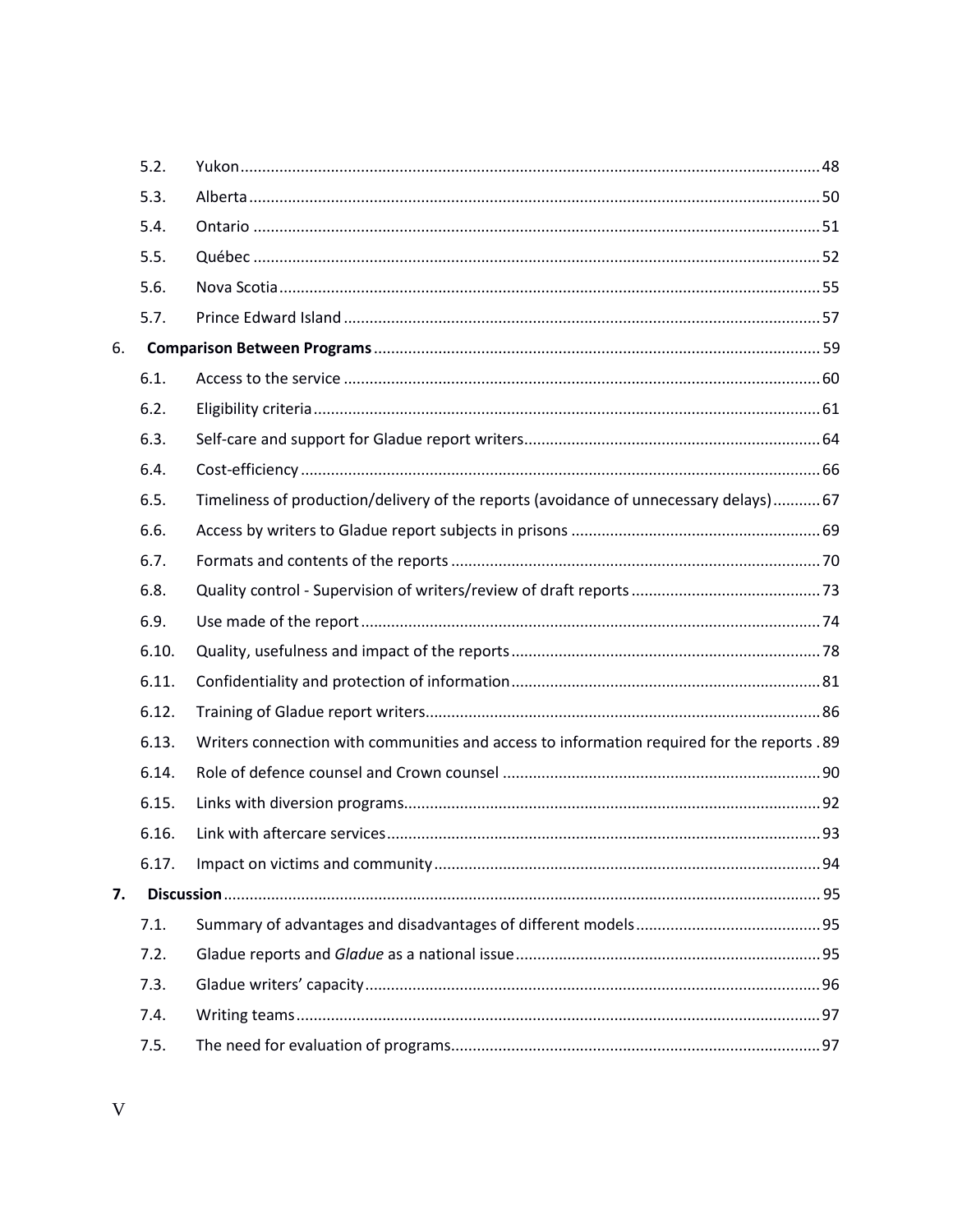| 7.6. |  |  |  |
|------|--|--|--|
|      |  |  |  |
|      |  |  |  |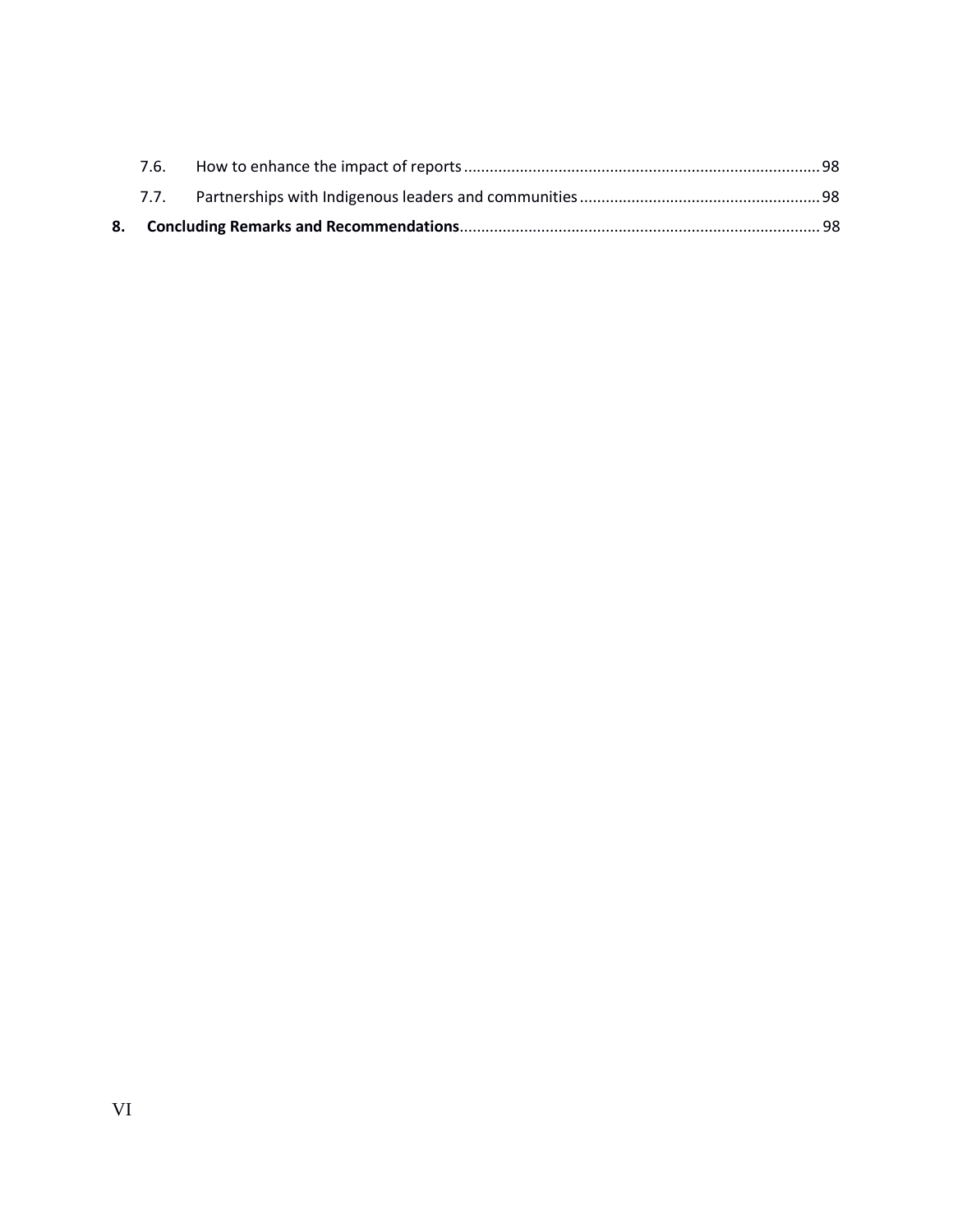## <span id="page-7-0"></span>**Terms and Definitions**

- "Aboriginal" and "Indigenous": The Aboriginal peoples of Canada include the Inuit, Métis, and First Nations (status and non-status) peoples. Indigenous peoples include all Aboriginal peoples. These terms are used interchangeably within this report.
- Alternatives to incarceration: All available sanctions, other than imprisonment, that can be considered by a judge at the time of sentencing.
- 2SLGBTQQIA people: Two-Spirit, lesbian, gay, bisexual, transgender, queer, questioning, intersex and asexual people, and all other sexual orientations and genders.
- Community Narrative Template: A tool created by BC corrections to assist probation officers working with Indigenous clients. The tool is meant to be shared with and completed by Indigenous Justice Partners. The object of the tool is to assist its users to tell the stories of their own communities, write PSR's for Indigenous peoples, and be a source of information for BC Corrections clients about their own communities and the resources there. The template is meant to provide critical information about Indigenous communities in BC, including the rich history, the strength of culture within community, the unique needs and socio-economic challenges the community may be facing, available programs and services, and other resources that BC Corrections may want to draw upon to support their clients.
- Detention Center: An institution where people are held in detention while awaiting trial or sentencing.
- Exhibit: In law, a document or thing produced for the inspection of the court; or a document or thing shown to a witness giving evidence; or a document or thing referred to in a deposition; or a document referred to in, but not annexed to, an affidavit.
- Gladue Factors: The factors the court must consider as "the unique systemic or background factors which may have played a part in bringing the particular aboriginal offender before the courts". [2](#page-7-1) These factors "are mitigating in nature in that they may have played a part in the aboriginal offender's conduct."<sup>[3](#page-7-2)[4](#page-7-3)</sup>
- Gladue Letter: A short form of a Gladue report sometimes produced in support of court decision-making in some sentencing proceedings or bail hearings.

<span id="page-7-1"></span> <sup>2</sup> *<sup>R</sup>*. v. *Gladue*, [1999] 1 S.C.R. 688.

<span id="page-7-2"></span><sup>3</sup> *R.* v. *Ipeelee*, para. 73 and *R. v. Wells*, 2000 SCC 10, para. 38. 4 *Criminal Code of Canada*, RSC 1985, C-46, s. 718.2(e).

<span id="page-7-3"></span>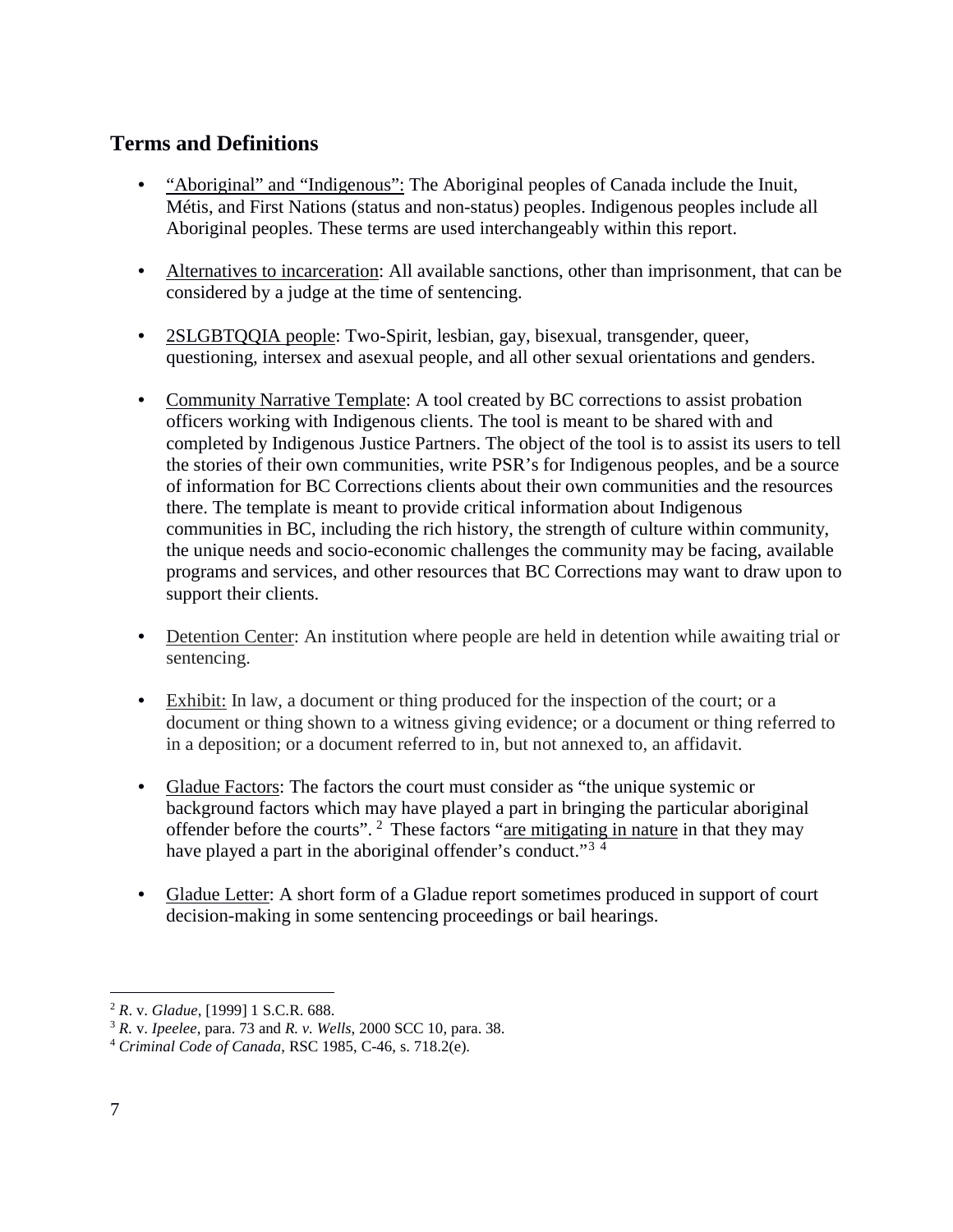- Gladue Report: A specialized pre-sentence report prepared for the court by a Gladue report writer that contains "case-specific information… tailored to the specific circumstances of Aboriginal offenders."[5](#page-8-0) A Gladue report provides the court information about an Indigenous person's unique systemic or background factors. A Gladue report also provides viable information about sentencing options, such as alternatives to incarceration and/or restorative justice including options that may be culturally appropriate.<sup>[6](#page-8-1)</sup>
- Gladue Rights: The rights that flow from the consideration of Gladue factors, these include the rights flowing from the sentencing principle set out in s. 718.2(e) of the *Criminal Code of Canada* and affirmed by the Supreme Court of Canada.
- Gladue Submission: An oral or written submission to the court, or other adjudicating body, made in a form other than a Gladue report, that addresses Gladue factors such as the unique and systemic background of an Indigenous person before the court or alternatives to incarceration.
- Home Community: The Indigenous community an Aboriginal person originates from, including a specific First Nation community, Métis community, Inuit community, or Indian Band or Métis Settlement where an Aboriginal individual has been officially enrolled on a membership list.
- Indigenous Justice Partner: An Aboriginal community, judge, police service, Crown counsel office or other justice stakeholder that participates in events supported by the Aboriginal Justice Strategic Plan to encourage dialogue and relationships between Aboriginal communities and government corrections systems participants.
- Legal Aid Retainer: Also referred to as the "Tariff Contract", the legal aid retainer is the agreement made between LSS and tariff lawyers. The typical contents of a legal aid retainer, its notices and instructions to counsel may change among different retainers at different times.
- Native Courtworker and Counselling Association of British Columbia: A provincial organization with a 35-year history of providing services to Indigenous Peoples who come into conflict with law. Native courtworkers provide information and guidance to Indigenous persons charged with an offence. These services may be provided at all stages of the criminal justice process, including referral to legal resources and other community resources such as education, employment, and addictions treatment. This organization provides cultural awareness information to justice officials concerning the cultural

<span id="page-8-0"></span> <sup>5</sup> *<sup>R</sup>*. v. *Ipeelee*, 2012 SCC 13, para. 60.

<span id="page-8-1"></span> $6$  Although it is the case that Gladue service delivery is approached differently in different jurisdictions in Canada, generally there is consensus that a Gladue report is a specialized pre-sentence report prepared for the court by a Gladue report writer to provide context specific information about an Indigenous person who is being sentenced.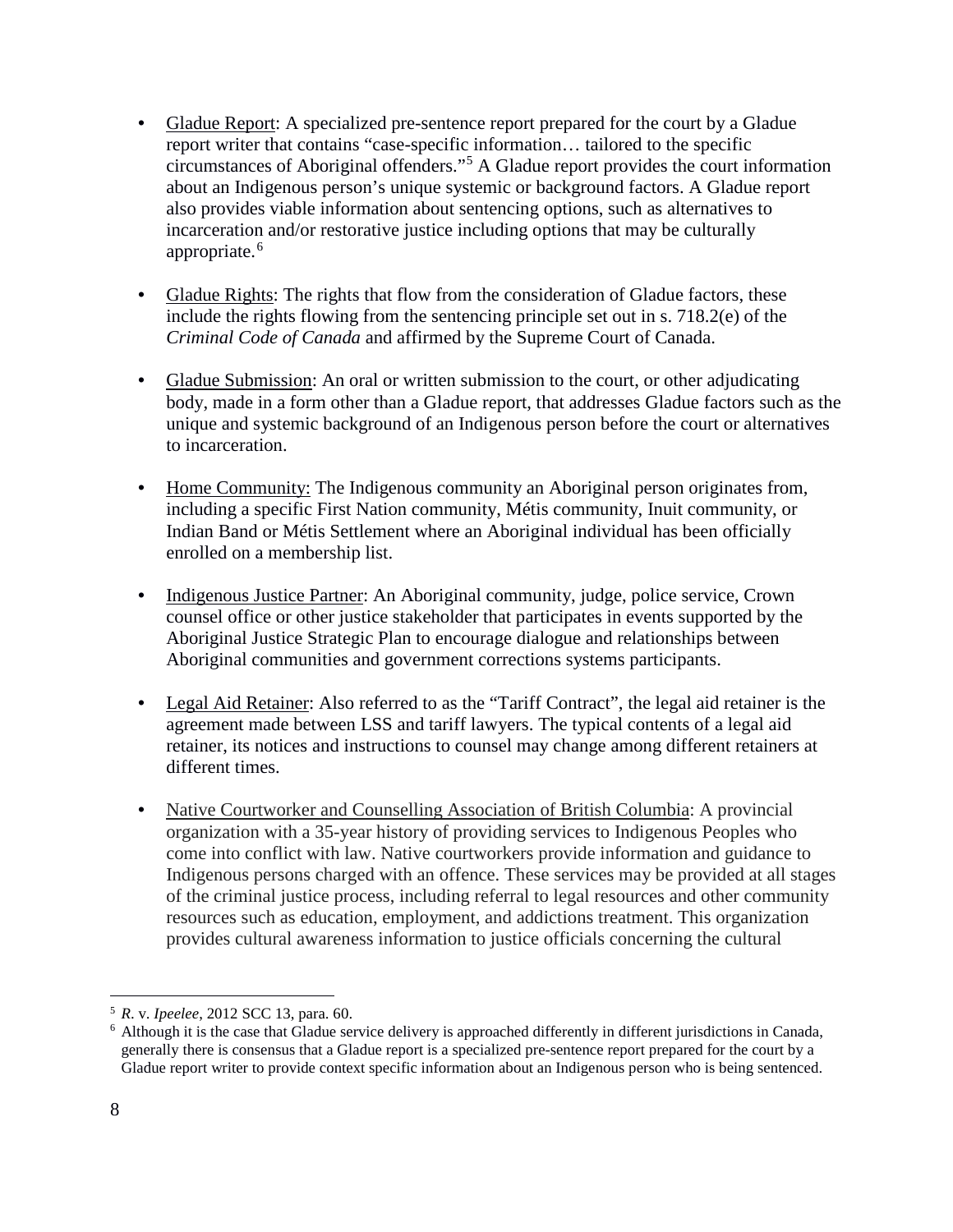traditions, values, languages, socio-economic conditions and concerns of Indigenous communities and individuals with whom justice officials may interact.

- Pre-Sentence Report: A type of report submitted to a judge prior to sentencing. The report includes background information about the accused, obtained through interviews with individuals close to the accused. The purpose of a pre-sentence report is to assist the court in coming to a sentencing decision by providing a more thorough look into the accused's background. "Unless otherwise specified by the court, the report must, wherever possible, contain information on the following matters: the offenders age, maturity, character, behaviour, attitude and willingness to make amends."[7](#page-9-0)
- Pre-Sentence Reports with Gladue Component: A pre-sentence report that contains information about the offender's Indigeneity, relevant Gladue factors, and culturally appropriate sentencing recommendations. Section 721(1) of the *Criminal Code* states that a probation officer may be required by a court to prepare and file with the court a report in writing relating to the accused for the purpose of assisting the court in imposing a sentence or in determining whether the accused should be discharged under section 730.
- Prison: This term is inclusive of penitentiaries, the common jail, public or reformatory prisons, lock-up, guardroom or other place in which persons who are charged with or convicted of offences are kept in custody.
- Sentencing Circle: An event where various members of the community which may include a judge, prosecutor, defence counsel, police, social service providers, and community elders - along with the offender, the victim and their family and supporters meet in a circle format to discuss: the offence, the factors that might have contributed to it, the sentencing options, and ways of reintegrating the offender into the community. Sentencing circles can be part of the court process but are not separate courts in and of themselves. They can be a valuable way of getting input and advice from the community to help a judge set an appropriate and effective sentence.

<span id="page-9-0"></span> <sup>7</sup> *Criminal Code of Canada*, RSC 1985, C-46, s. 721.3(a).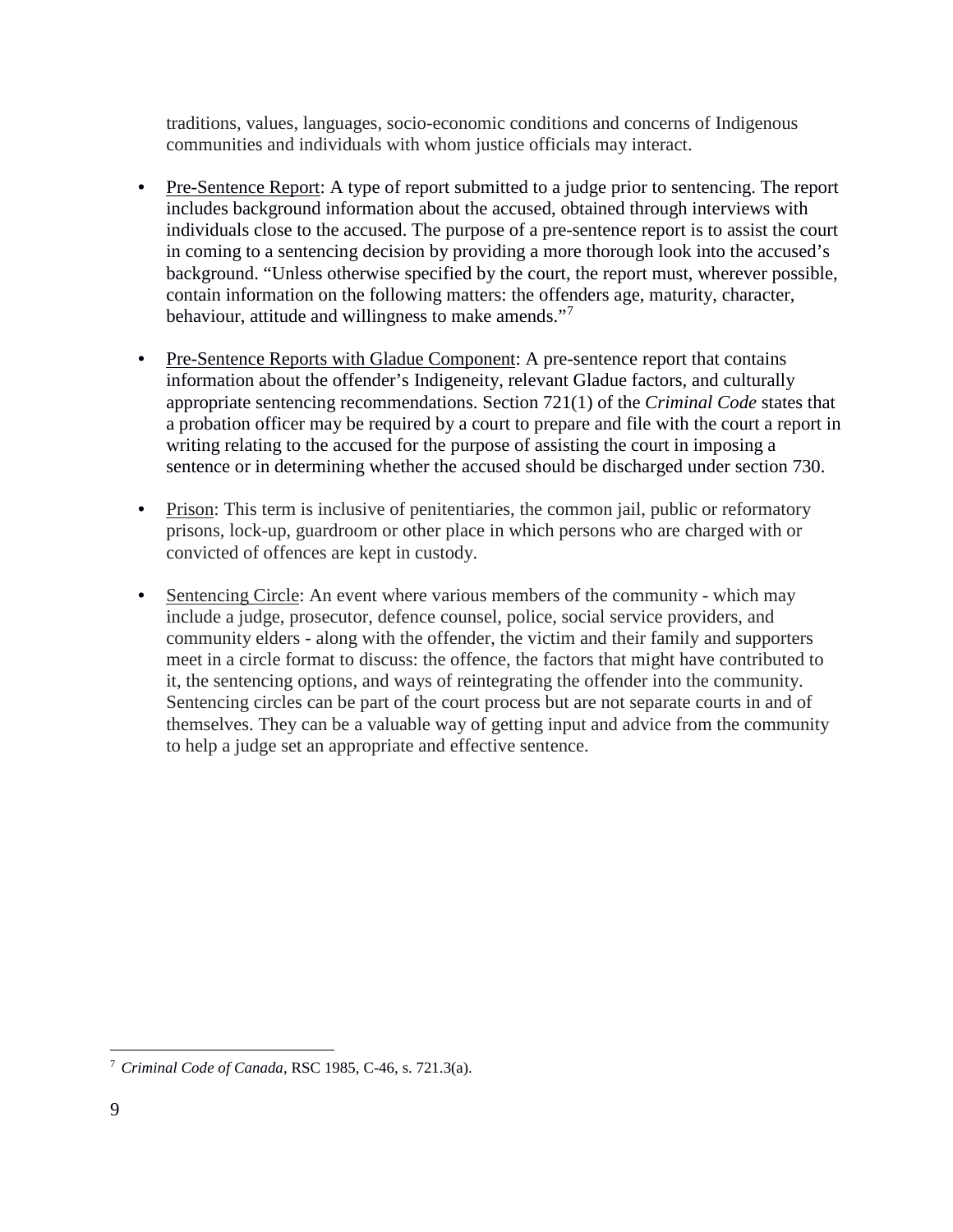## **Abbreviations**

ALS - Aboriginal Legal Services of Toronto BC - British Columbia BCCA - British Columbia Court of Appeal BCSC - British Columbia Supreme Court CAJ - Centre Administrative Judiciaire CNG - Cree Nation Government CNT - Community Narrative Template CYFN - Counsel of Yukon First Nations DPP - Director of Public Prosecutions FASD - Fetal Alcohol Spectrum Disorder FNJC - British Columbia First Nations Justice Counsel GMC - Gladue Management Committee GWSBC - Gladue Writers Society of British Columbia ICCLR - International Centre for Criminal Law Reform ICLC - Indigenous Community Legal Clinic IJC - Indigenous Justice Centre IJP - Indigenous Justice Partners IJS - Indigenous Justice Strategy IPS - Indigenous Perspective Society LFBC - Law Foundation of British Columbia LSS - Legal Services Society MAG - Ministry of the Attorney General MCPEI - Mi'kmaq Confederacy of PEI MLSN - Mi'kmaw Legal Support Network MNBC - Métis Nation British Columbia MOU - Memorandum of Understanding NCCABC - Native Courtworker and Counselling Association of British Columbia PECA - Prince Edward Island Court of Appeal PLS - Prisoner Legal Services PSR - Pre-sentence Report SCC - Supreme Court of Canada SPAQ - Services Parajudiciaires Autochtones du Québec, Native Para-Judicial Services of Québec TI - Tungasuvvingat Inuit TRC - Truth and Reconciliation Commission UNDRIP - United Nations Declaration on the Rights of Indigenous People

YLSS - Yukon Legal Services Society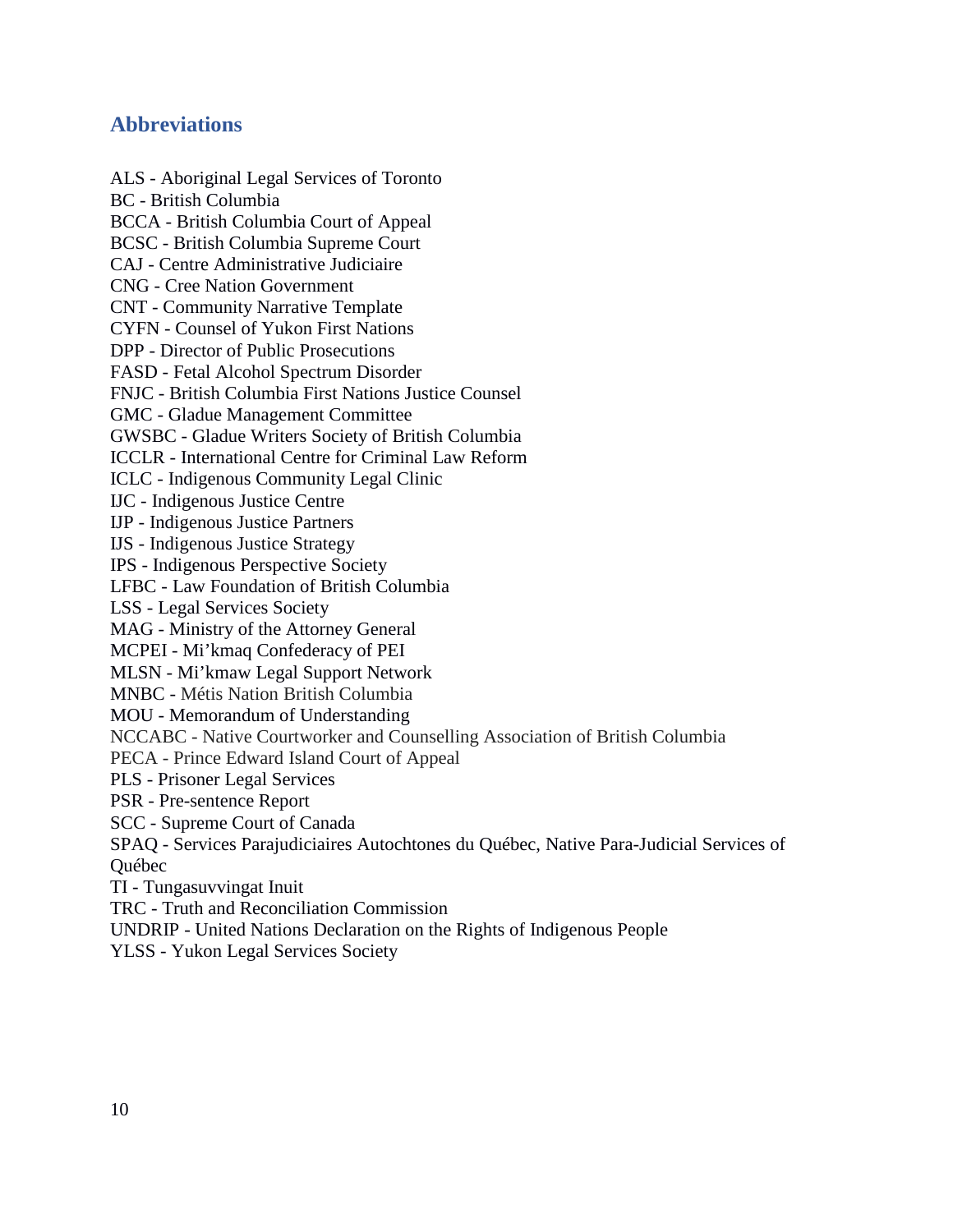## <span id="page-11-0"></span>**Introduction**

In Canada, Indigenous persons are disproportionately incarcerated. In federal penitentiaries, and provincial detention centers 22 to 3[8](#page-11-1) percent of inmates are Aboriginal.<sup>8</sup> At the same time, Indigenous peoples make up only four to five percent of the Canadian population.<sup>[9](#page-11-2)</sup>

In 1999, in *R*. v. *Gladue* (*Gladue*), the Supreme Court of Canada (SCC) provided an interpretation of s. 718.2(e) of the *Criminal Code of Canada* and specifically addressed the crisis of Aboriginal overrepresentation in the prison system. The SCC instructed judges to engage in the sentencing of Aboriginal people by considering the systemic factors that impact their lives due to colonialism. These factors have come to be known as Gladue factors. The SCC also directed courts to consider alternatives to incarceration whenever possible when sentencing an Aboriginal person.

In *R. v. Ipeelee* (2012) the Supreme Court of Canada indicated that a Gladue report is an indispensable sentencing tool to be provided at a sentencing hearing for an Aboriginal offender and it is also indispensable to a judge in fulfilling his/her/their duties under s. 718.2(e) of the *Criminal Code*.

Gladue reports are specialized pre-sentence reports meant to assist the courts in determining the Gladue factors in each case. Gladue reports assist judges by contextualizing the circumstances of individual Indigenous people who are charged with crimes and being sentenced. These circumstances might include; displacement and disconnection from one's Indigenous community, experiences as a result of Indian Residential Schools, involvement in child welfare systems, intergenerational trauma, lack of education opportunities, poverty, substance use, physical and/or mental health issues, and many other barriers and risks faced by Indigenous people within Canadian society as a result of colonialism. Gladue reports describe how issues resulting from colonialism, such as lower education attainment, lower income, higher unemployment, higher likelihood of suffering from substance abuse or attempting suicide, and higher rates of incarceration of Aboriginal peoples, have manifested in the individual offender's case.<sup>[10](#page-11-3)</sup> Gladue reports also outline sentencing alternatives and emphasize healing and culturally appropriate services and programs, including in some cases restorative justice options.

Gladue reports are written by Gladue report writers. The writing of a Gladue report may be achieved in a variety of ways depending on the province or territory where a person is being sentenced. Gladue report writers interview the Indigenous person being sentenced, referred to as

<span id="page-11-1"></span> <sup>8</sup> In federal penitentiaries, 22% of men and 38% of women are aboriginal. In provincial detention centers 24% of men and 31% of women are aboriginal. Julie Reitano, "Adult Correctional Statistics in Canada, 2014/15," *Juristat*, March 22 2016

<span id="page-11-2"></span><sup>9</sup> Statistics Canada, "Aboriginal Peoples: Fact Sheet for British Columbia," March 14, 2016, [http://www.statcan.gc.ca/pub/89--](http://www.statcan.gc.ca/pub/89--%C3%A2%E2%82%AC%C2%90656--%C3%A2%E2%82%AC%C2%90x/89--%C3%A2%E2%82%AC%C2%90656--%C3%A2%E2%82%AC%C2%90x2016011--%C3%A2%E2%82%AC%C2%90eng.htm)-656---x/89---656---x2016011---eng[.](http://www.statcan.gc.ca/pub/89--%C3%A2%E2%82%AC%C2%90656--%C3%A2%E2%82%AC%C2%90x/89--%C3%A2%E2%82%AC%C2%90656--%C3%A2%E2%82%AC%C2%90x2016011--%C3%A2%E2%82%AC%C2%90eng.htm)htm.

<span id="page-11-3"></span> $10$  Walker, Mitch (2018) "Gladue Reports, Myths, Realities, Applications and Options" Presented at the 2018 Continuing Legal Education Society of British Columbia's Conference on Gladue Submissions, 15‐16 November 2018.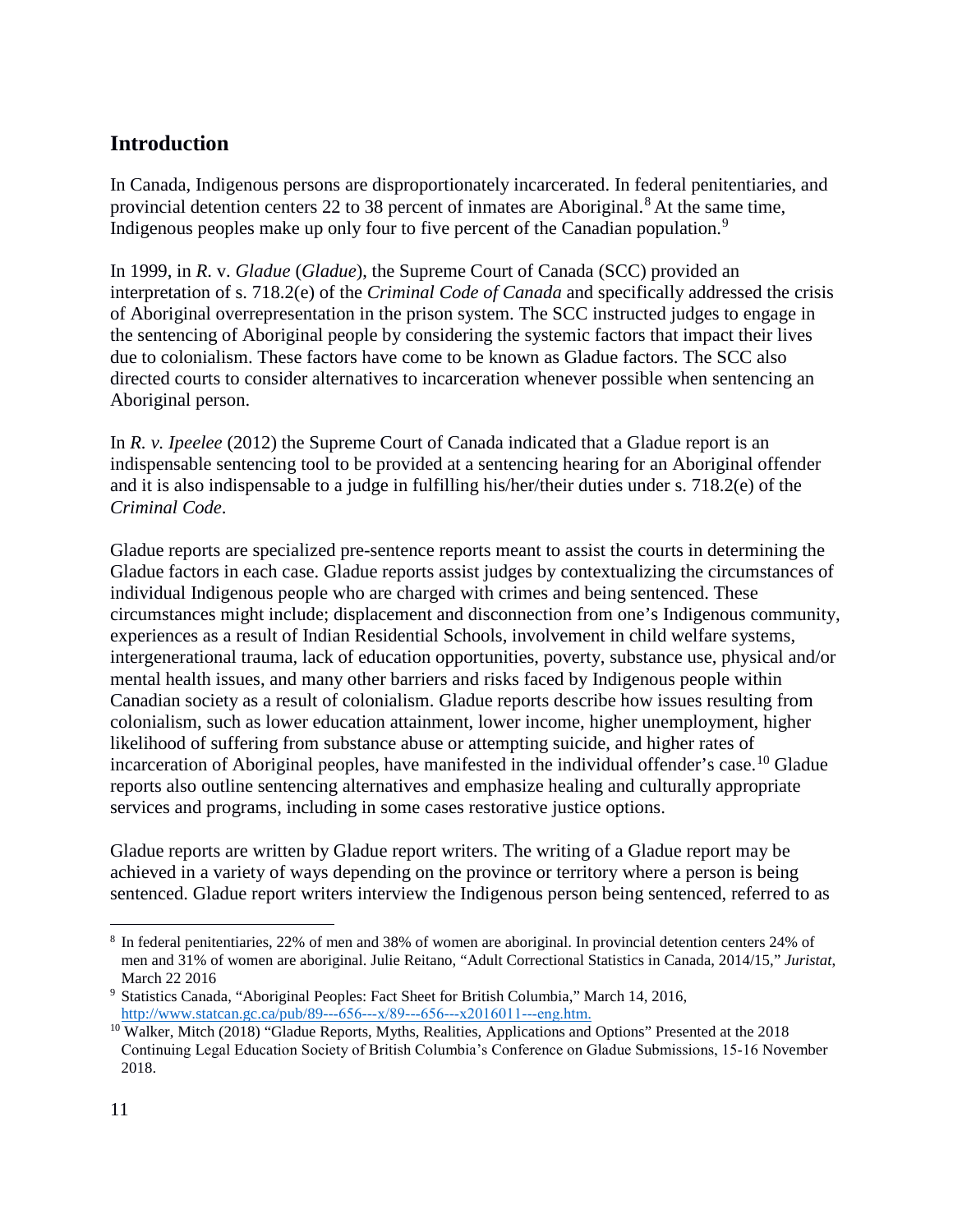the subject of the report, and interviews are undertaken with other people who have information about the subject and/or their Indigenous community. These people are referred to as collaterals. Collaterals may be family, members of the Indigenous person's community, service providers, support people, counsellors, and others. The writer will also often incorporate research from reliable secondary sources that provide relevant information that assists in contextualizing the life and experiences of the individual or their family and/or community. Some of these reliable secondary sources are; the Royal Commission on Aboriginal Peoples, the reports of the Truth and Reconciliation Commission of Canada, the National Inquiry into Murdered and Missing Indigenous Women and Girls, and/or other historical and government sources.

Despite the fact that *Gladue* reports have been used in Canada for over 20 years, there is little research that investigates the development, delivery, and effects of Gladue reports. To date, there has not been a study of the advantages and disadvantages of different methods of Gladue report production and delivery. Further, there is a lack of data on justice and community stakeholders' perceptions and experience of the process of Gladue report writing.

In order to understand the current state of Gladue report writing programs and consider future state of Gladue report service delivery in British Columbia (BC), this report presents and compares information gathered from interviews with stakeholders from various jurisdictions in Canada about Gladue report service delivery models.

The main goals of this study were:

- 1) To map out the service delivery models currently being used to complete Gladue reports in various jurisdictions across Canada, including but not necessarily limited to Alberta, British Columbia, Ontario, Nova Scotia, Québec, Prince Edward Island, and the Yukon. The purpose of the mapping is to attempt to illuminate such features as:
	- a. How accused receive funding for a Gladue report
	- b. The challenges Gladue report program administrators have experienced regarding gaps in the process and how those challenges were addressed
	- c. Who writes the reports, where they are written, and how is the necessary data collected
	- d. Whether report writers have ongoing ties to the offender's home community
	- e. How service delivery models compare across Canada including:
		- The funding models used in various jurisdictions and the advantages or disadvantages of those structures
		- The costs of producing a Gladue report
		- Gaps between eligibility, demand and supply
		- The extent of available aftercare support for the subjects
		- The organizational structure of Gladue report service delivery programs and the level of government involvement
		- Challenges related to staffing models, writer training and professional development
		- The extent of awareness raising activities for the public and for the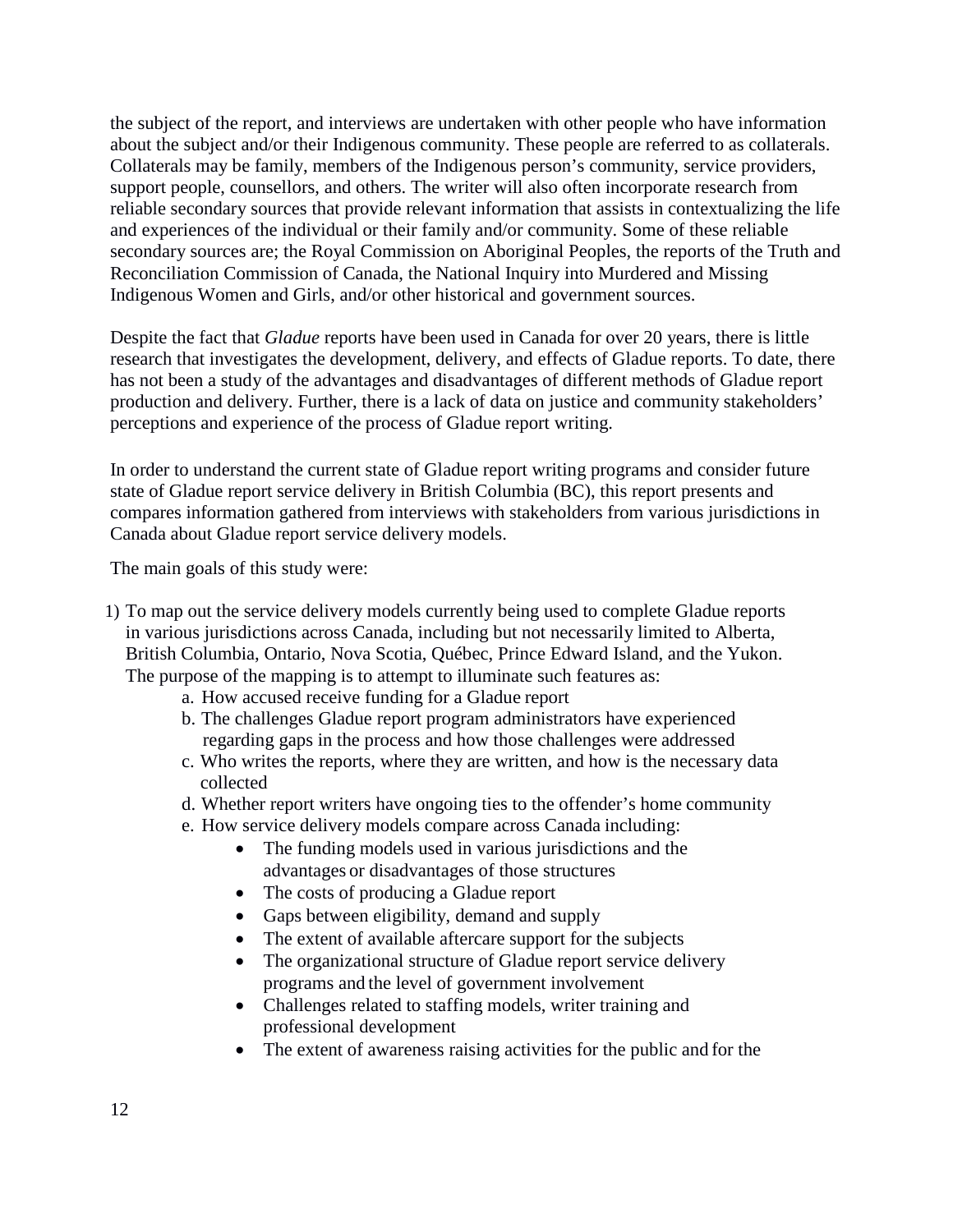justice sector

- How service providers address issues relating to informed consent and confidentiality of information
- 2) To determine the advantages and disadvantages of different Gladue report writing service delivery models paying particular attention to:
	- a. Experiences of stakeholders (stakeholders to include a select number of program administrators, judges, lawyers and Gladue Report writers) including recommendations from stakeholders on opportunities for program improvement
	- b. Timeliness of reports
	- c. Relevance to sentencing process and other uses, if any of the information revealed through the development of reports (ex. child protection reporting, healing plans etc.)
	- d. Utilization of a Gladue report versus a PSRs with or without Gladue components
	- e. Methods of monitoring and evaluating Gladue report programs including if and how case outcomes are tracked, and how this data is used

## <span id="page-13-0"></span>**Method**

An Advisory Committee was formed to advise the research team throughout the process. The Committee met twice by conference call to discuss the project as it developed. Committee members were updated as necessary between conference calls. The interview questions, the report outline, and draft were reviewed by the members of the Committee who provided feedback at various stages of the research and reporting process, including detailed feedback on the initial draft of this report.

The authors reviewed the case law concerning Gladue reports and conducted a literature review which included academic articles, policy documents, government reports, and program documentation. However, this report is primarily based on qualitative data collected through interviews, both by telephone and in-person, in six provinces and one territory as well as community consultations in two communities in BC – a in a smaller urban centre and a remote reserve community. The semi-structured interviews followed a set of stakeholder interview questions that was adapted to the various respondents.

The research team relied on a targeted snowball sampling approach to identify potential interview subjects. Interviews and group consultations were conducted with various justice system participants and stakeholders, government officials, Gladue report writers, defence counsel, judges, Crown counsel, First Nations justice workers, former probation officers, former corrections officers, Native Courtworkers, advocacy workers from local social service organizations, as well as community members, including Elders and Chief and Council members from one remote reserve First Nations community in BC.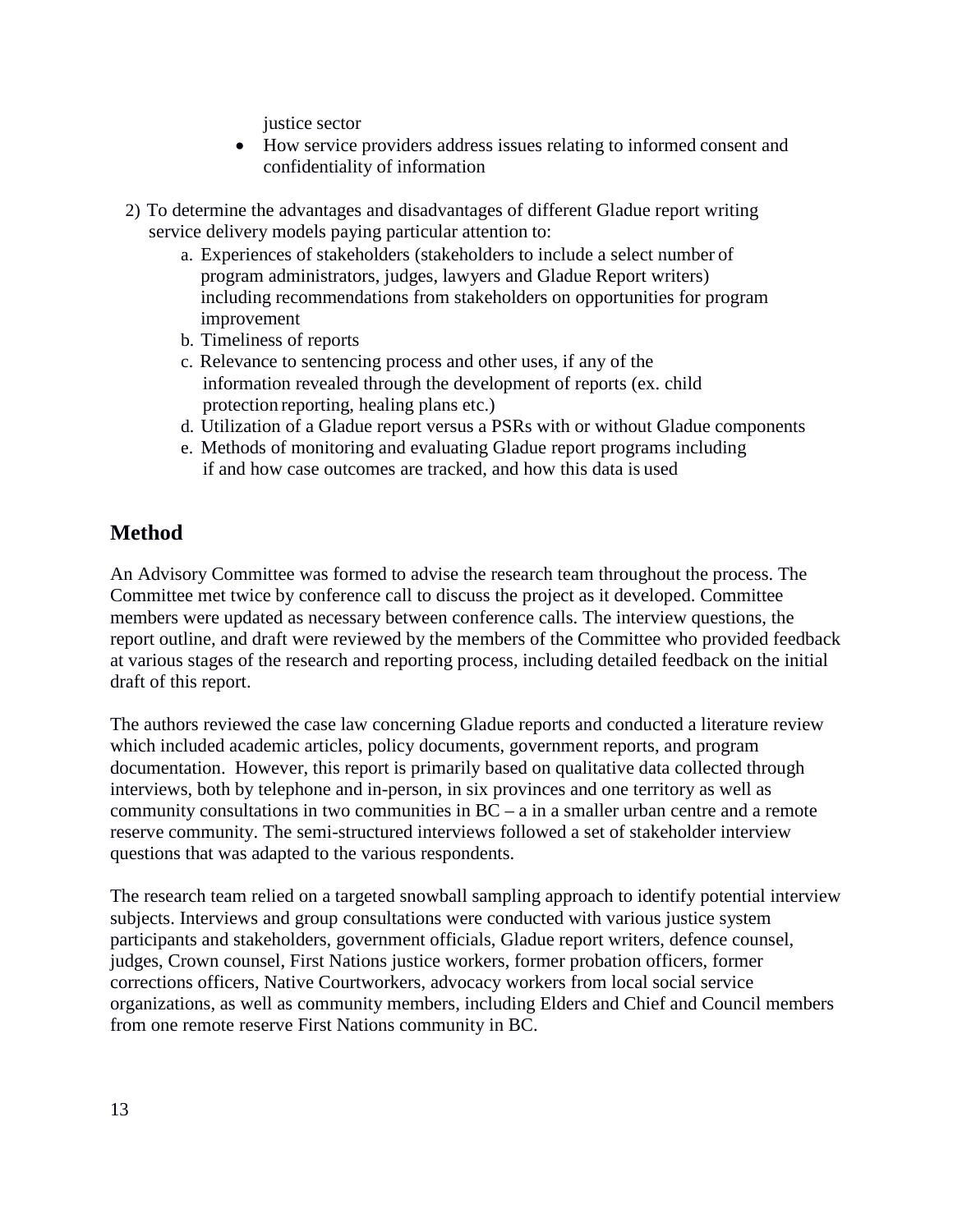In Alberta, British Columbia, Nova Scotia, Ontario, Prince Edward Island, Québec, and Yukon the team conducted detailed telephone or in person interviews with judges, Crown attorneys, defence counsel, Gladue report writers, representatives of service delivery agencies responsible for the production of Gladue reports, Native Courtworkers, First Nations Justice Liaison Workers, First Nations community members, and provincial government officials. In BC, group consultations were held with Native Courtworkers, First Nations Justice Liaison Workers, and First Nations community members. In total, 159 stakeholders were consulted.

| Table 1                  |                |                                              |                |                   |                |                                                 |                |                   |                |
|--------------------------|----------------|----------------------------------------------|----------------|-------------------|----------------|-------------------------------------------------|----------------|-------------------|----------------|
| Province or<br>Territory | Judges         | Defence counsel & Legal<br>Aid Administrator | Prosecutors    | Service providers | Writers        | Officials<br>Federal & Provincial<br>Government | Academic       | Community Members | TOTAL          |
| Alberta                  | 1              | 3                                            | 3              | 1                 | 3              | 1                                               |                |                   | 12             |
| <b>BC</b>                | 15             | 9                                            | 5              | 10                | 13             | $\mathbf{1}$                                    |                | 34                | 88             |
| Nova                     | $\overline{2}$ | $\overline{2}$                               | $\overline{2}$ | $\mathbf{1}$      | $\mathbf{1}$   |                                                 | $\overline{2}$ |                   | 10             |
| Scotia                   |                |                                              |                |                   |                |                                                 |                |                   |                |
| Ontario                  | 5              | $\sqrt{2}$                                   | $\overline{2}$ | $\overline{4}$    | 6              |                                                 | $\overline{c}$ |                   | 21             |
| PEI                      |                | $\mathbf{1}$                                 | 1              | 3                 | $\overline{2}$ | $\mathbf{1}$                                    | $\mathbf{1}$   |                   | 9              |
| Québec                   | $\overline{2}$ |                                              |                | $\overline{2}$    | $\mathbf{1}$   | $\overline{2}$                                  |                |                   | $\overline{7}$ |
| Yukon                    |                | $\mathfrak{2}$                               | 1              | $\overline{4}$    | $\overline{2}$ | $\overline{2}$                                  | $\mathbf{1}$   |                   | 12             |
| Other                    |                |                                              |                |                   |                | 3                                               | $\mathbf{1}$   |                   | $\mathbf{3}$   |
| <b>TOTAL</b>             | 25             | 19                                           | 14             | 25                | 28             | $\overline{7}$                                  | $\overline{7}$ | $34^{11}$         | 159            |

#### *Limitations*

The study was constrained by its timeframe and the difficulty in identifying and contacting potential respondents. Notwithstanding that difficulty, the authors are confident that their approach allowed a fair comparison between the different models of Gladue reports service delivery approaches in the selected provinces.

The initial plan for the study envisaged conducting a survey or some interviews in British Columbia with individuals who have been the subject of a Gladue report. Unfortunately, it soon became evident that the research team would not have direct access to these individuals. However, the information gathered through the interviews, in particular the 25 judges who

<span id="page-14-0"></span><sup>&</sup>lt;sup>11</sup> This number accounts for individual interviews and group consultations in Prince George and Bella Bella with First Nations justice workers, Native Courtworkers, and First Nations community members, including Elders and Chief and Council members. Of these 34 participants consulted, 11 engaged in individual interviews and/or group consultations, while the remaining 23 participated through group consultations exclusively.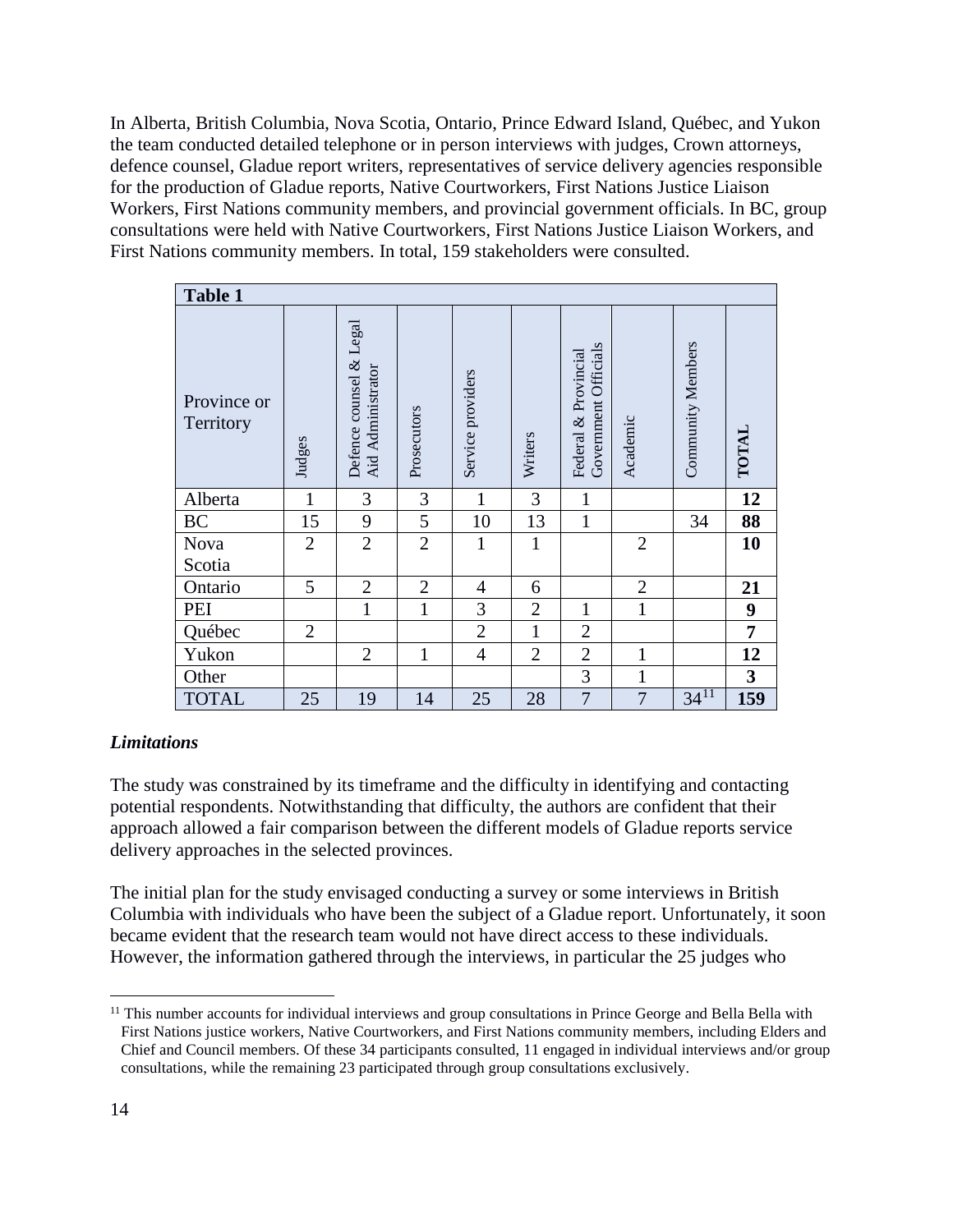participated in the study, was sufficient in the authors' view to begin to compare the different service delivery models in terms of the perceived timeliness, quality and usefulness of the Gladue reports currently being produced, as well as their perceived impact on sentencing.

The analysis was also limited by the paucity of the publicly available data on the sentencing of Indigenous persons in the seven jurisdictions considered and the lack of systematic research on the impact of Gladue reports on the sentencing of Indigenous persons. Sufficient data, that would have allowed the authors to fully analyze sentencing decisions in cases where a Gladue report was produced, are currently unavailable. The authors were not able to satisfactorily compare cases where a Gladue report was confirmed filed to other sentencing decisions in cases involving Indigenous offenders where, it was confirmed that, no Gladue report was filed.

Marie-Andrée Denis-Boileau and Marie-Eve Sylvestre recently released an analysis of 635 decisions rendered by trial or appellate courts between 2012 and 2015. This is a small percentage of the total number of relevant sentencing decisions rendered during that period. The analysis concluded that there was judicial resistance to the implementation of Gladue principles, but it did not cover the role or impact of Gladue reports.[12](#page-15-0) Since quantitative data were unavailable, the authors of the present report had to rely on the stakeholders' perception of the impact of Gladue reports on the sentencing of Indigenous persons. The authors cannot comment on whether sentences are affected by the model of delivery of Gladue reports. However, the authors happily note that Dr. Dickson of Carleton University (Department of Law and Legal Studies) is currently conducting a four-year study, with support from the Social Science and Humanities Research Council, of the use of social context information in judicial determination of sentences for Indigenous peoples in Canada. The study is expected to be completed 2021.<sup>[13](#page-15-1)</sup>

<span id="page-15-0"></span> <sup>12</sup> Marie-Eve Sylvestre and Marie-Andrée Denis-Boileau, *Ipeelee and the Duty to Resist*, UBC Law Review 51.2 (2018): 548-611.

<span id="page-15-1"></span><sup>&</sup>lt;sup>13</sup> Given that Dr. Dickson's research was already underway when the authors contacted people for the interviews described below, some of the persons contacted may have been under the impression that they had already responded to a survey about sentencing and Indigenous peoples and did not therefore need to respond to our requests for interviews.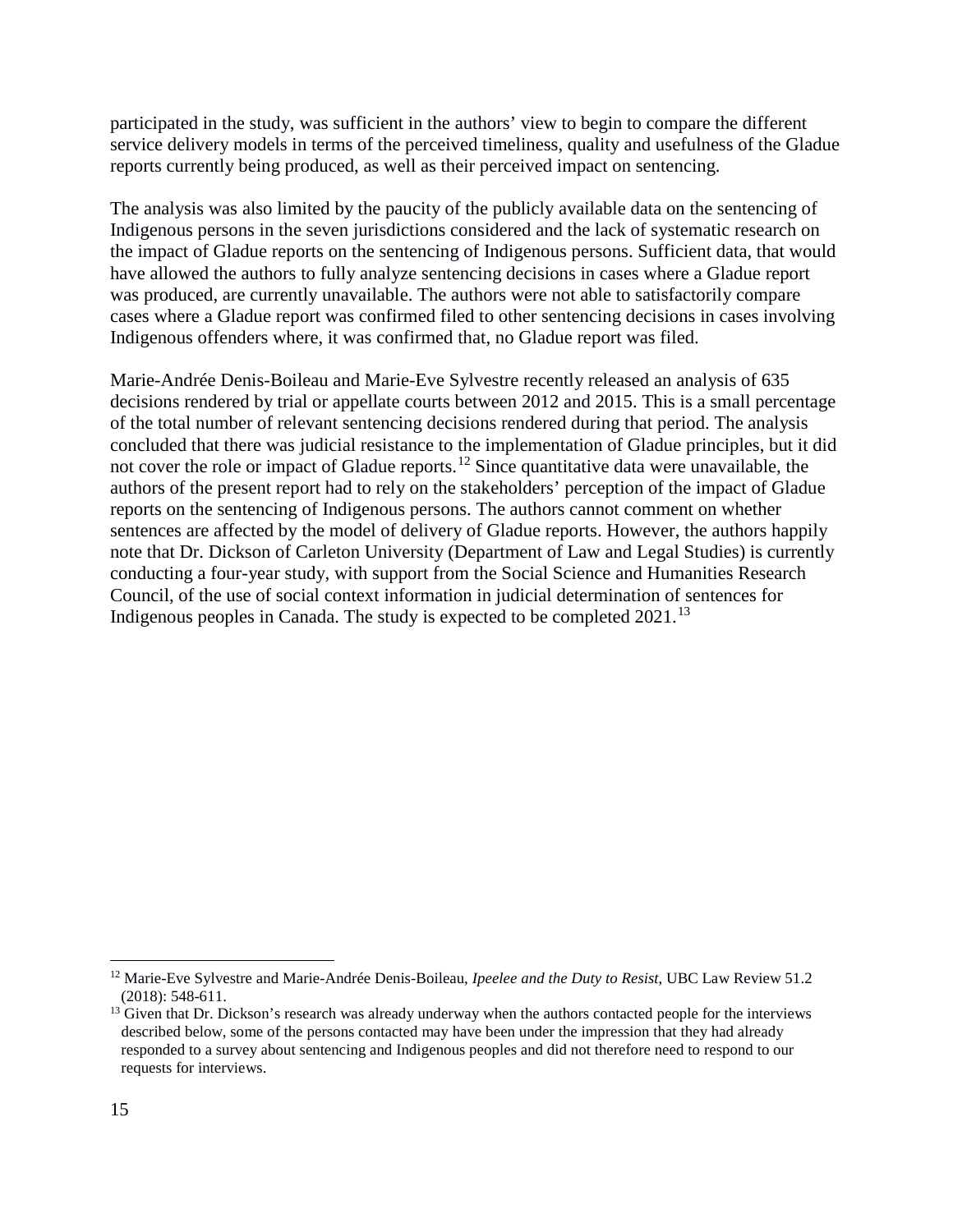## <span id="page-16-0"></span>**1. General description of the issue(s)**

…

Under "Other sentencing principles", s. 718.2(e) of the *Criminal Code* states:

**718.2** A court that imposes a sentence shall also take into consideration the following principles:

(e) all available sanctions, other than imprisonment, that are reasonable in the circumstances and consistent with the harm done to victims or to the community should be considered for all offenders, with particular attention to the circumstances of Aboriginal offenders.[14](#page-16-1)

The aim of this provision was to address the overincarceration of Indigenous peoples. The provision attempts to accomplish this by requiring judges to consider what may have brought a particular Indigenous offender into contact with the law and before the courts. [15](#page-16-2) While the provision applies to all individuals who come before the courts, it is especially significant in sentencing Indigenous persons.

In 1999, in *Gladue*, the SCC interpreted s. 718.2(e) and clarified that this section applies to all Aboriginal offenders regardless of where they reside and whether they have maintained connections to their Indigenous community of origin.[16](#page-16-3) More importantly, the SCC focused on the problem of Aboriginal overrepresentation in the prison system and instructed judges "to undertake the process of sentencing aboriginal offenders differently, in order to endeavour to achieve a truly fit and proper sentence in the particular case."[17](#page-16-4) In its decision, the SCC referenced *Bridging the Cultural Divide*, the report of the Royal Commission on Aboriginal Peoples and the *Report of the Aboriginal Justice Inquiry of Manitoba*. The SCC assessed the failure of the Canadian criminal justice system when it comes to Indigenous peoples:

These findings cry out for recognition of the magnitude and gravity of the problem, and for responses to alleviate it. The figures are stark and reflect what may fairly be termed a crisis in the Canadian criminal justice system. The drastic overrepresentation of aboriginal peoples within both the Canadian prison population and the criminal justice system reveals a sad and pressing social problem. It is reasonable to assume that Parliament, in singling out aboriginal offenders for distinct sentencing treatment in s. 718.2(*e*), intended to attempt to redress this social problem to some degree. The provision may properly be seen as Parliament's direction to members of the judiciary to inquire into the causes of the problem and to endeavour to remedy it, to the extent that a remedy is possible through the sentencing process.<sup>[18](#page-16-5)</sup>

<span id="page-16-1"></span> <sup>14</sup> *Criminal Code of Canada*, RSC 1985, C-46, 718.2(e). Note that the words "that are reasonable in the circumstances and consistent with the harm done to victims or to the community" were added in 2015, by *Canadian Victims Bill of Rights*, S.C. 2015, c. 13, s. 24.

<span id="page-16-2"></span><sup>15</sup> Ibid.

<span id="page-16-3"></span><sup>&</sup>lt;sup>16</sup> This clarification bears significant weight today since 55.8% of Indigenous Canadians live off-reserve according to the most recent Canadian census from 2016. See: Statistics Canada, "Aboriginal Peoples in Canada: Key Results From the 2016 Census" (2017), online: <https://www150.statcan.gc.ca/n1/daily-quotidien/171025/dq171025aeng.pdf>.

<span id="page-16-4"></span><sup>17</sup> *R*. v. *Gladue*, para. 33.

<span id="page-16-5"></span><sup>18</sup> *R.* v. *Gladue*, para. 64.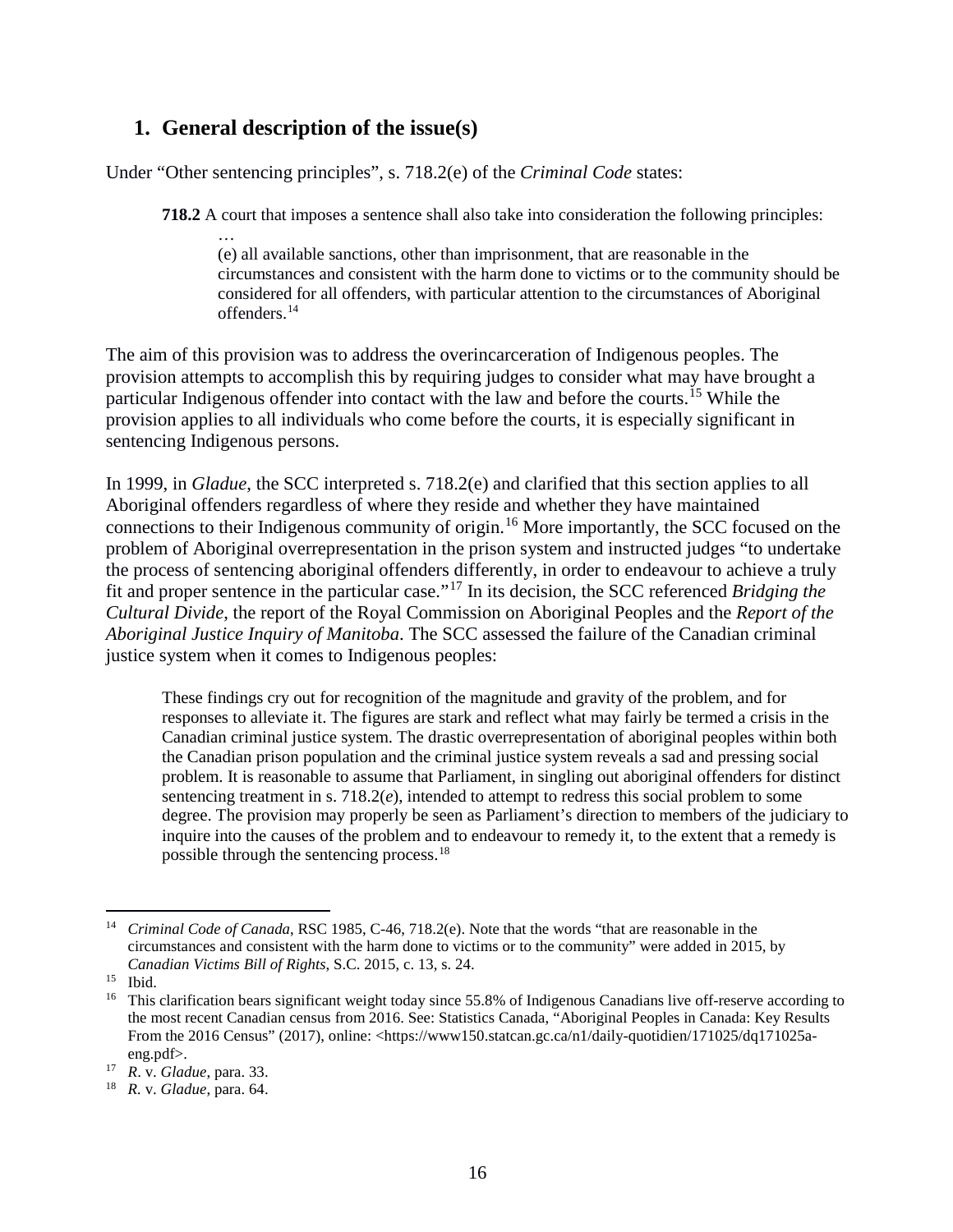The SCC instructed judges sentencing Aboriginal offenders to consider two sets of factors:

- The unique systemic or background factors which may have played a part in bringing the particular aboriginal offender before the courts, and
- The types of sentencing procedures and sanctions which may be appropriate in the circumstances for the offender because of his or her particular aboriginal heritage or connection.<sup>[19](#page-17-0)</sup>

In *R*. v. *Ipeelee* (*Ipeelee*), the SCC reaffirmed that "proportionality is the *sine qua non* of a just sanction" and that sentences must all be "proportionate to both the gravity of the *offence* and the degree of responsibility of the *offender*".<sup>[20](#page-17-1)</sup> Systemic and background factors address moral blameworthiness which must be considered by judges in the crafting of an appropriate sentence. The SCC explained that "Systemic and background factors do not operate as an excuse or justification for the criminal conduct. Rather, they provide the necessary context to enable a judge to determine an appropriate sentence. This is not to say that those factors need not be tied in some way to the particular offender and offence. Unless the unique circumstances of the particular offender bear on his or her culpability for the offence or indicate which sentencing objectives can and should be actualized, they will not influence the ultimate sentence."<sup>[21](#page-17-2)</sup> The SCC emphasized that sentencing judges have a statutory duty to consider the *Gladue* principles in every case involving an Aboriginal person and that the sentence must be proportionate to both the gravity of the offence and the degree of responsibility of the offender. Section 718.2(e) "does not ask courts to remedy the overrepresentation of Aboriginal people in prisons by artificially reducing incarceration rates. Rather, sentencing judges are required to pay particular attention to the circumstances of Aboriginal offenders in order to endeavour to achieve a truly fit and proper sentence in any particular case". $22$ 

In 2015, three years following *Ipeelee*, the Truth and Reconciliation Commission (TRC) of Canada announced 94 Calls to Action.<sup>[23](#page-17-4)</sup> These Calls to Action highlighted the need for accountability from the federal, provincial, and territorial governments with respect to addressing the overrepresentation of Indigenous peoples in prisons. The TRC called for providing funding resources that provide meaningful alternatives to imprisonment.

Although the TRC does not specifically name Gladue principles as such in the Calls to Action, Calls 30-32 essentially support the intention of Gladue principles and the implementation of these to assist in the reducing the numbers of the Indigenous people sentenced to prison:

30. We call upon federal, provincial, and territorial governments to commit to eliminating the overrepresentation of Aboriginal people in custody over the next decade, and to issue detailed annual reports that monitor and evaluate progress in doing so.

<span id="page-17-0"></span> <sup>19</sup> Ibid., para. 66.

<span id="page-17-1"></span><sup>20</sup> *R*. v. *Ipeelee*, paras. 36-39.

<span id="page-17-2"></span><sup>21</sup> Ibid., para. 83.

<span id="page-17-3"></span><sup>22</sup> Ibid, para. 75.

<span id="page-17-4"></span> $23$  Truth and Reconciliation Commission of Canada: Calls to Action, 2015.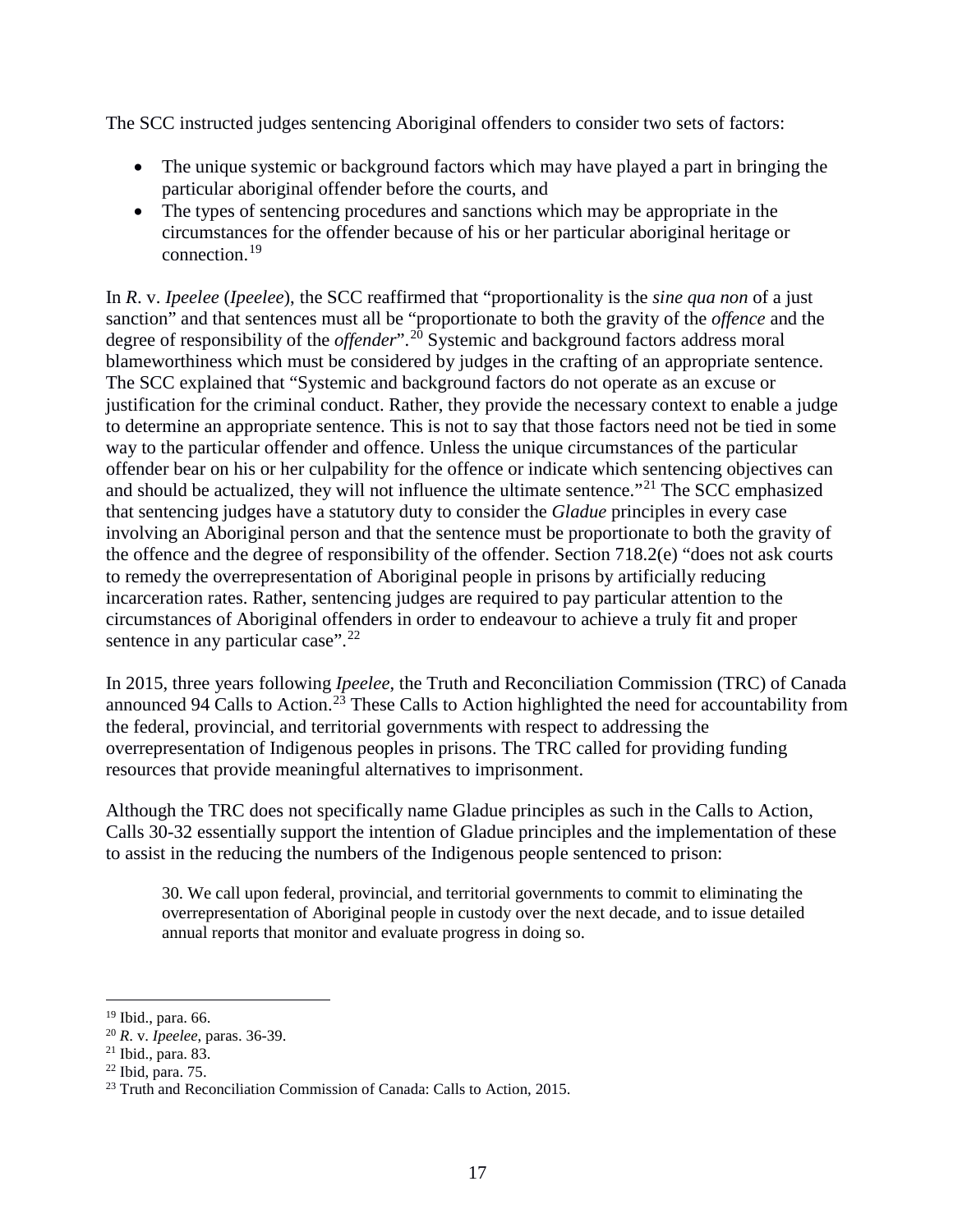31. We call upon the federal, provincial, and territorial governments to provide sufficient and stable funding to implement and evaluate community sanctions that will provide realistic alternatives to imprisonment for Aboriginal offenders and respond to the underlying causes of offending.

32. We call upon the federal government to amend the Criminal Code to allow trial judges, upon giving reasons, to depart from mandatory minimum sentences and restrictions on the use of conditional sentences. [24](#page-18-0)

The 2017 Evaluation of the federal government's Aboriginal Justice Strategy (now Indigenous Justice Strategy)<sup>[25](#page-18-1)</sup> noted the "lack of meaningful enforcement of Gladue principles" across Canada and the limited funding and support for "Gladue-related services". A key finding of the evaluation was that the overrepresentation of Indigenous people in the mainstream justice system, and the inability of that system to address the problem effectively, had not been affected by the Aboriginal Justice Strategy. It recommended that the mainstream justice system's failures should be addressed through federal government leadership in supporting community-based justice programs.

Very recently, the Report of the National Inquiry into Missing and Murdered Indigenous Women and Girls included Calls for Justice that highlighted sentencing considerations for Indigenous people, including the need for Gladue reports $26$ :

5.15 We call upon federal, provincial, and territorial governments and all actors in the justice system to consider Gladue reports as a right and to resource them appropriately, and to create national standards for Gladue reports, including strength-based reporting.

5.16 We call upon federal, provincial, and territorial governments to provide community-based and Indigenous-specific options for sentencing.

5.17 We call upon federal, provincial, and territorial governments to thoroughly evaluate the impacts of Gladue principles and section 718.2(e) of the Criminal Code on sentencing equity as it relates to violence against Indigenous women, girls, and 2SLGBTQQIA people.

5.18 We call upon the federal government to consider violence against Indigenous women, girls, and 2SLGBTQQIA people as an aggravating factor at sentencing, and to amend the Criminal Code accordingly, with the passage and enactment of Bill S-215.

5.19 We call upon the federal government to include cases where there is a pattern of intimate partner violence and abuse as murder in the first degree under section 222 of the Criminal Code.

14.5 We call upon Correctional Service Canada to apply Gladue factors in all decision making concerning Indigenous women and 2SLGBTQQIA people and in a manner that meets their needs and rehabilitation.

16.28 Given that the failure to invest in resources required for treatment and rehabilitation has resulted in the failure of section 718(e) of the Criminal Code and the Gladue principles to meet their

<span id="page-18-0"></span> <sup>24</sup> Ibid., p. 3.

<span id="page-18-1"></span><sup>&</sup>lt;sup>25</sup> Department of Justice Canada, Evaluation Division. Evaluation of the Aboriginal Justice Strategy December 2016, Ottawa, 2017. 26 National Inquiry into Missing and Murdered Indigenous Women and Girls, *Reclaiming Power and Place: The* 

<span id="page-18-2"></span>*Final Report of the National Inquiry into Missing and Murdered Indigenous Women and Girls*, Vol. 1b, 2019.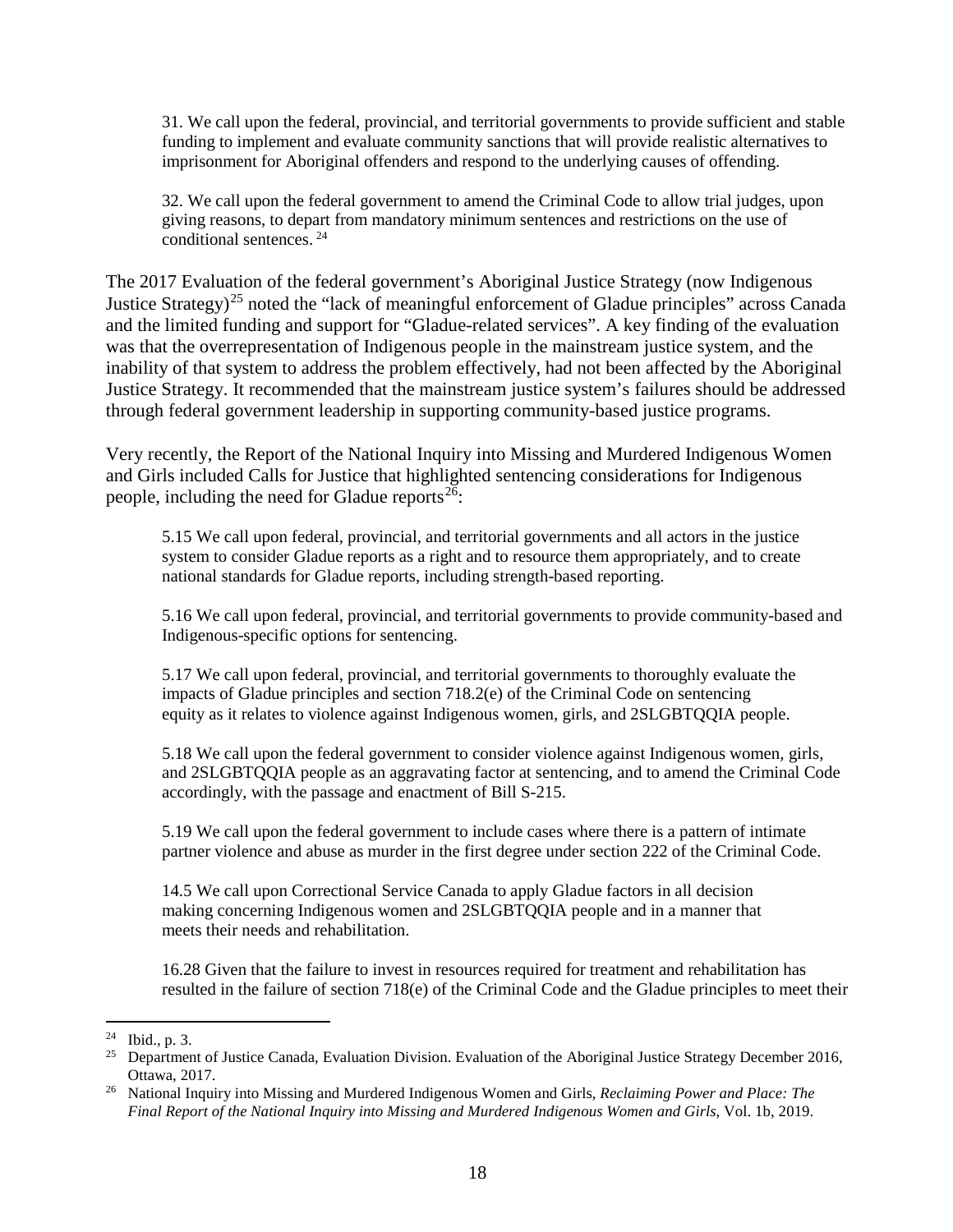intended objectives, we call upon all governments to invest in Inuit-specific treatment and rehabilitation services to address the root causes of violent behaviour. This must include but is not limited to culturally appropriate and accessible mental health services, trauma and addictions services, and access to culture and language for Inuit. Justice system responses to violence must ensure and promote the safety and security of all Inuit, and especially that of Inuit women, girls, and 2SLGBTQQIA people.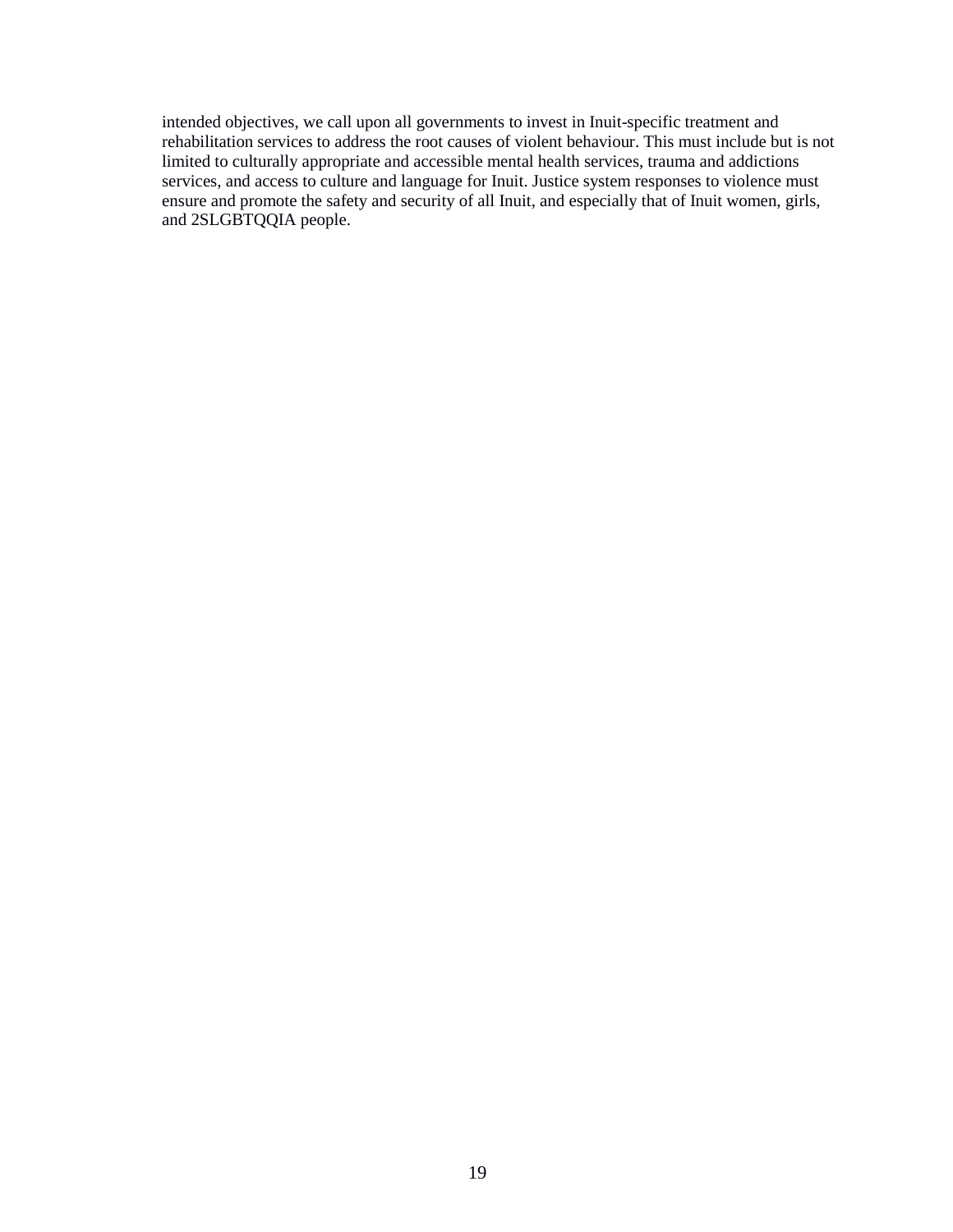## <span id="page-20-0"></span>**2. Discussions in British Columbia**

In BC, the main methods for providing Gladue information to sentencing judges have been through oral and written Gladue submissions, pre-sentence reports (PSRs, prepared by probation officers trained by the Justice Institute of BC to include Gladue information when writing PSRs for Indigenous persons), and stand-alone Gladue reports available for an increasing number of legal aid clients through the Legal Services Society (LSS). There are a number of Gladue report writers who prepare privately funded Gladue Reports for bail, sentencing, and Parole Board of Canada hearings, as well as some pro bono reports prepared through other service providers.<sup>[27](#page-20-1)</sup>

Concerns regarding a lack of availability of Gladue reports to Indigenous peoples in BC who do not qualify for legal aid have led to some litigation by defendants who have made various arguments about the necessity for government funded Gladue reports. For example, in *R. v. H.G.R. (H.G.R.)*, the accused was a 74-year-old Indigenous person, who had experienced sexual and physical abuse at various residential schools over nine years. He did not qualify for legal aid, but applied for a full Gladue report funded at "public expense".<sup>[28](#page-20-2)</sup> The case contains a review of case law in Canada as it applies to the discussion of the necessity of Gladue reports.

The Honourable Mr. Justice Punnett found, based on the case law, that the relevant test was whether the sentencing judge had the information required to determine the relevance of the Gladue factors for the individual before the court and, if appropriate, alternatives to incarceration. In *H.G.R.* Mr. Justice Punnett had before him: a PSR with a Gladue Component; information about various programs that might be suitable for the person being sentenced inside and outside of prison; and a psychiatric report. Through these documents, he found that he had all the information required to meet his statutory duty in considering Gladue principles. The Court in *R.* v. *H.G.R.* did not address the issue of who should fund the Gladue report. During interviews for the completion of this study, the authors were advised by several defence counsel, that similar, unreported cases have been decided in the same way.

In recent years, the BC government has indicated that reconciliation is a priority in its relations with Indigenous peoples. Several commitments to reconciliation made by the Province include implementing the TRC Calls to Action and legislation to codify the United Nations Declaration on the Rights of Indigenous Peoples (UNDRIP). Ministerial mandate letters for the Minister of Attorney General and Minister of Public Safety and Solicitor General, and political platform commitments, stated the need to increase Indigenous peoples' access to relevant justice services supports, and to take action to reduce the numbers of Indigenous people involved in the justice

<span id="page-20-1"></span><sup>&</sup>lt;sup>27</sup> The University of British Columbia Indigenous Legal Clinic, Peter A. Allard School of Law has also provided some pro bono Gladue reports for clients when they have the capacity to do so and there are Gladue report writers throughout the province who provide privately contracted reports. Through our interviews, we were also able to determine that some Native Courtworkers and First Nations Justice workers provide oral and written Gladue submissions for Indigenous peoples before the courts. Access Pro Bono has also developed a Gladue Report Clinic program with intention of running volunteer Gladue report writing clinics on a regular basis as coordinated through Access Pro Bono, though we were unable to find out whether any clinics had been run to date. See: Access Pro Bono Society of British Columbia, "Gladue Report Writing Program Guide," Jeffrey Ma, Doreen Hess, and Rojin Lamae, 2018.

<span id="page-20-2"></span><sup>28</sup> *R.* v. *H.G.R.,* 2015 BCSC 681, para. 1.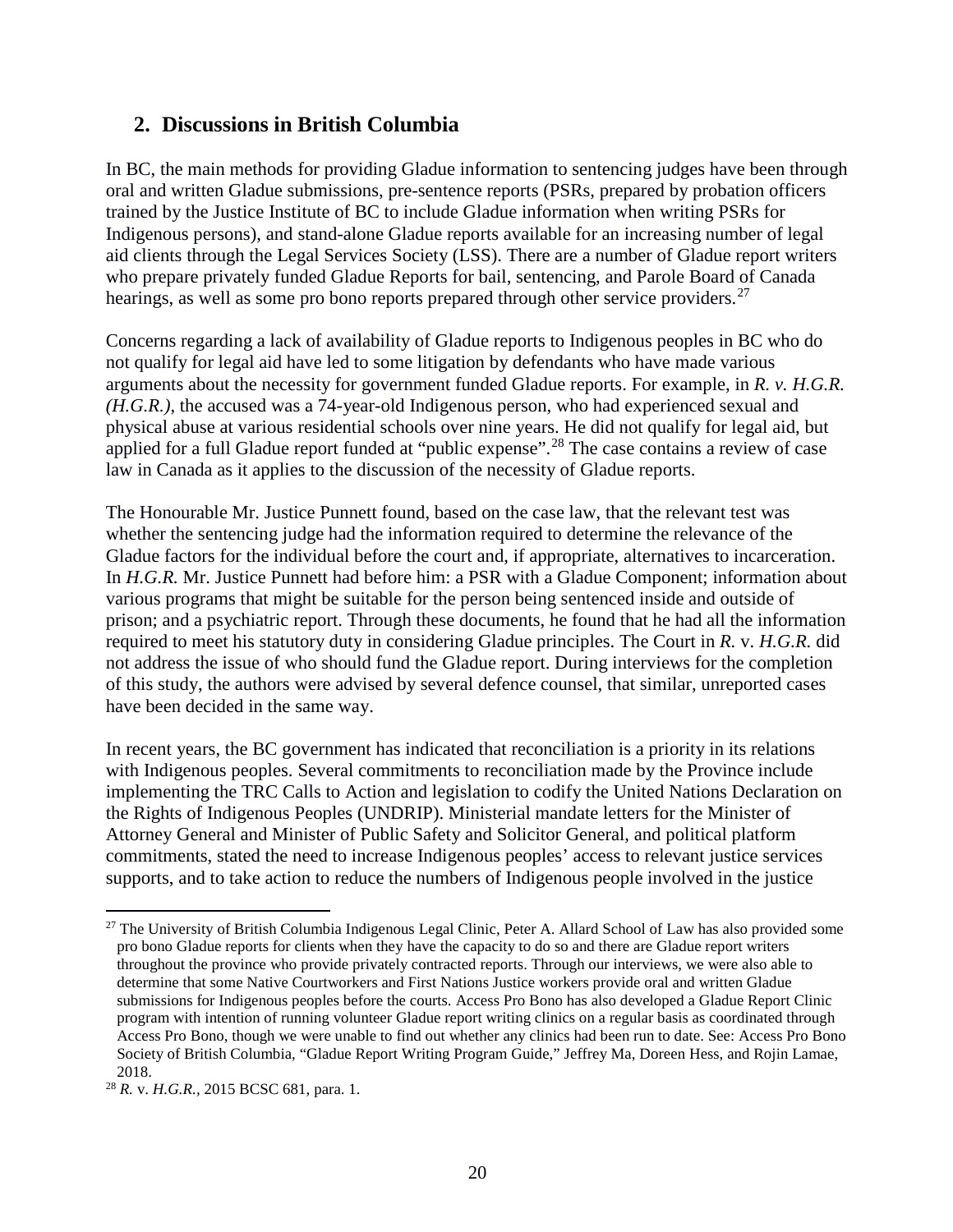system.[29](#page-21-1) With these and other goals in mind, in 2017, the Province, represented by the Ministry of Attorney General and Ministry of Public Safety and Solicitor General (PSSG) signed a memorandum of understanding with the BC Aboriginal Justice Council (as it was then) to collaboratively develop a provincial Indigenous Justice Strategy (IJS). This was intended to change the way justice is delivered for Indigenous peoples in BC. Several of the focus areas identified in the memorandum of understanding include decreasing Indigenous overrepresentation in the justice system and improving the experience of Indigenous peoples within the justice system.

The BC Justice Council's Strategic Plan for the Justice and Public Sector 2019-2022 contains a statement about the creation of Indigenous Justice Centres and funding has been identified in 2019- 2020 to develop up to three Indigenous Justice Centres (IJCs) over the fiscal year. IJCs represent a high priority action area within the strategy, offering the means for Indigenous communities to build capacity for priority programming and services.<sup>[30](#page-21-2)</sup> The strategic plan also acknowledges ongoing work on Gladue policy reforms in the province.

#### <span id="page-21-0"></span>**2.1 Tenth and Eleventh BC Justice Summits**

The British Columbia Justice Summit process was created in 2013 via the *Justice Reform and Transparency Act*. [31](#page-21-3) The justice summits provide a forum for discussion between justice and public safety sector leaders in BC, to facilitate innovation in and collaboration across the justice and public safety sector, and to consider how sector performance can be improved. The Summit reports are provided to Ministers, the judiciary, Justice Summit participants, and are made publicly available online.

The Tenth Justice Summit<sup>[32](#page-21-4)</sup> started the conversations on Gladue that continued at both the Gladue Knowledge Sharing Gathering in October, 2018, as well as the Eleventh Justice Summit in November of that year.<sup>[33](#page-21-5)</sup> The Eleventh Summit emphasized the need to address the exercise of the Gladue rights of Indigenous persons appearing before the courts, including issues of awareness of rights, reporting capacity, and the establishment of appropriate structure to support the process.<sup>34</sup> The discussion at that Summit made clear that Gladue reports could be more consistently utilized and that sufficient resources are required to ensure this.<sup>[35](#page-21-7)</sup> This Summit recommended that:

…the British Columbia justice and public safety sector (as defined in the *Justice Reform and Transparency Act*) take steps:

<span id="page-21-1"></span><sup>&</sup>lt;sup>29</sup> Office of the Premier of British Columbia, Attorney General Minister Mandate Letter, Honourable David Eby, July 18, 2017, [https://www2.gov.bc.ca/assets/gov/government/ministries-organizations/premier-cabinet-mlas/minister](https://www2.gov.bc.ca/assets/gov/government/ministries-organizations/premier-cabinet-mlas/minister-letter/eby-mandate.pdf)[letter/eby-mandate.pdf;](https://www2.gov.bc.ca/assets/gov/government/ministries-organizations/premier-cabinet-mlas/minister-letter/eby-mandate.pdf) Office of the Premier of British Columbia, Public Safety and Solicitor General Minister Mandate Letter, Honourable Mike Farnworth, July 18, 2017, [https://www2.gov.bc.ca/assets/gov/government/ministries-organizations/premier-cabinet-mlas/minister](https://www2.gov.bc.ca/assets/gov/government/ministries-organizations/premier-cabinet-mlas/minister-letter/farnworth-mandate.pdf)[letter/farnworth-mandate.pdf.](https://www2.gov.bc.ca/assets/gov/government/ministries-organizations/premier-cabinet-mlas/minister-letter/farnworth-mandate.pdf)<br><sup>30</sup> British Columbia Justice Council, Strategic Plan for the Justice and Public Sector 2019-2022, March 31, 2019, p. 9.

<span id="page-21-3"></span><span id="page-21-2"></span><sup>31</sup> *Justice Reform and Transparency Act, 2013,* (BC) Chapter 7

<span id="page-21-4"></span><sup>&</sup>lt;sup>32</sup> British Columbia Justice Summit. Tenth Justice Summit: Indigenous Justice, Musqueam, May 31-June 2, 2018, Report of Proceedings.

<span id="page-21-5"></span><sup>33</sup> British Columbia Justice Summit. Eleventh Justice Summit, Vancouver, November 2-3, *Report of Proceedings*

<span id="page-21-6"></span><sup>34</sup> Ibid., p. 3.

<span id="page-21-7"></span> $35$  Ibid., p. 44.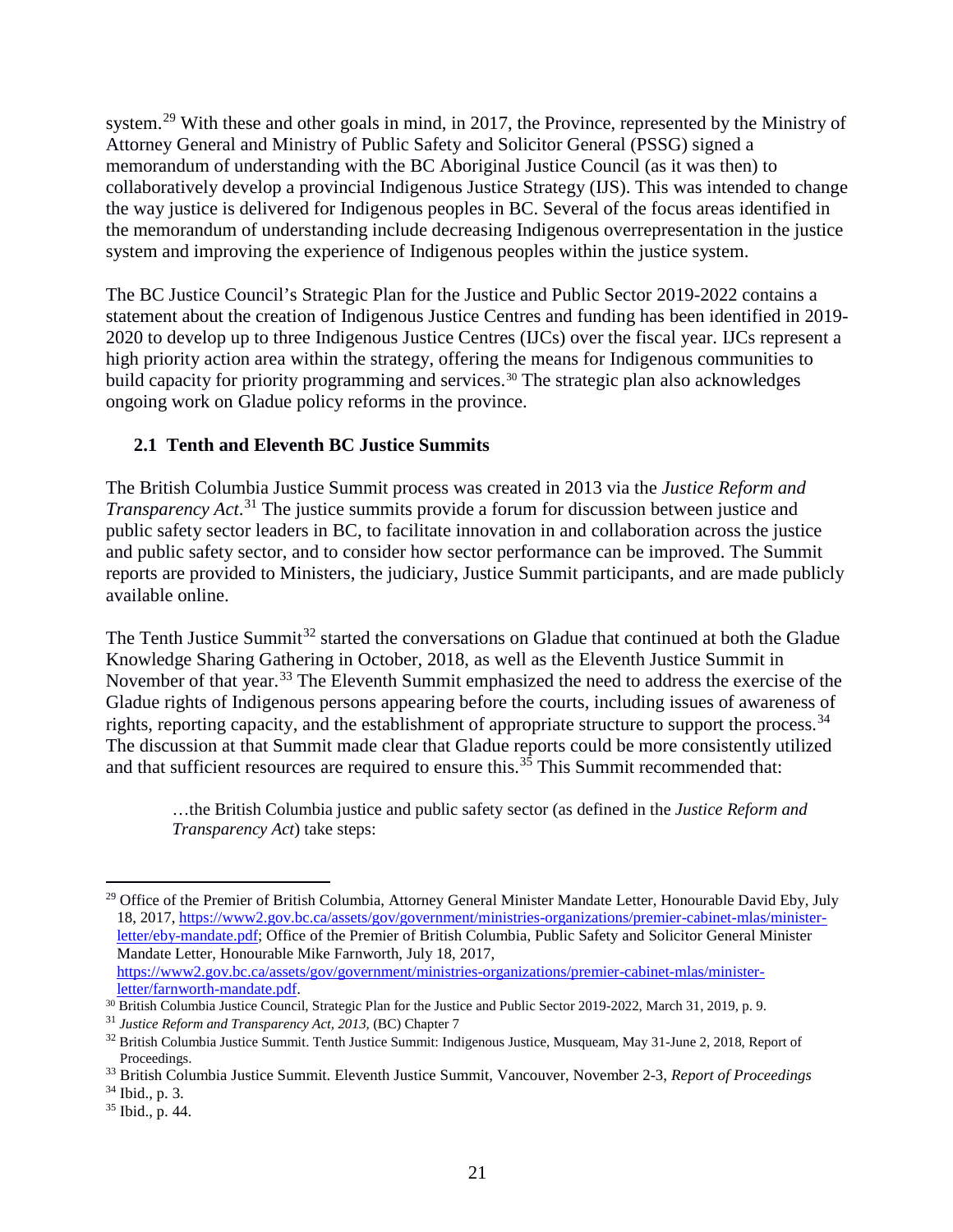(a) to ensure that each Indigenous defendant and any other relevant participants in related criminal procedure are routinely made aware of that person's Gladue rights, including the right to submit a Gladue report and the means of doing so;

(b) to ensure that information sufficient to meet the expectations of the SCC in Gladue is routinely made available to the court, and subsequently to other parties at the discretion and under the control of the client, in a timely manner and in ways which are respectful of the client, are culturally safe and trauma-informed, and do not otherwise cause harm to the client's interests; and

(c) to ensure that appropriate standards, training, education and awareness, consistency of approach, and necessary structures for the process of Gladue reporting, are maintained and supported in such a way as to allow (a) and (b) to be realized.<sup>[36](#page-22-1)</sup>

All of these discussions contributed to and have informed further consultations and discussions about the Indigenous Justice Strategy and issues about the delivery of Gladue reports and services in the province.

#### <span id="page-22-0"></span>**2.2 Gladue Knowledge Sharing Gathering**

The already mentioned Gladue Knowledge Sharing Gathering initiated collaborative and future-focused discussions on the effective implementation of Gladue principles in BC.<sup>[37](#page-22-2)</sup> The report summarizing the conclusions of the gathering emphasized the following interconnected themes apply to Gladue rights and programming: capacity building, coherent Gladue programing, education and training, and appropriate sentencing and sanction alternatives.<sup>[38](#page-22-3)</sup> Within each theme various areas requiring attention were highlighted, including several relating specifically to the production of Gladue reports. They were:

Capacity Building

- Attract and retain Gladue writers
- Establish support structures for Gladue writers
- Establish credentials for Gladue writers

• Invest in community-based client and community support and wellness services

Coherent Gladue Programing

- Clarify and communicate the Gladue report process
- Establish a single organization to coordinate Gladue reports and support Gladue writers

Education and Training

- Indigenous community education regarding the potential of Gladue
- Broader public education
- Gladue education for justice and social service providers

Appropriate Sentencing and Sanction Alternatives

<span id="page-22-1"></span> <sup>36</sup> Ibid., pp. 48-49.

<span id="page-22-2"></span><sup>&</sup>lt;sup>37</sup> Aboriginal Justice Council, Gladue Knowledge Sharing Gathering Report, An initiative of the British Columbia Indigenous Justice Strategy, October 3-4, 2018 – Vancouver, British Columbia.

<span id="page-22-3"></span><sup>38</sup> Ibid., p. 5.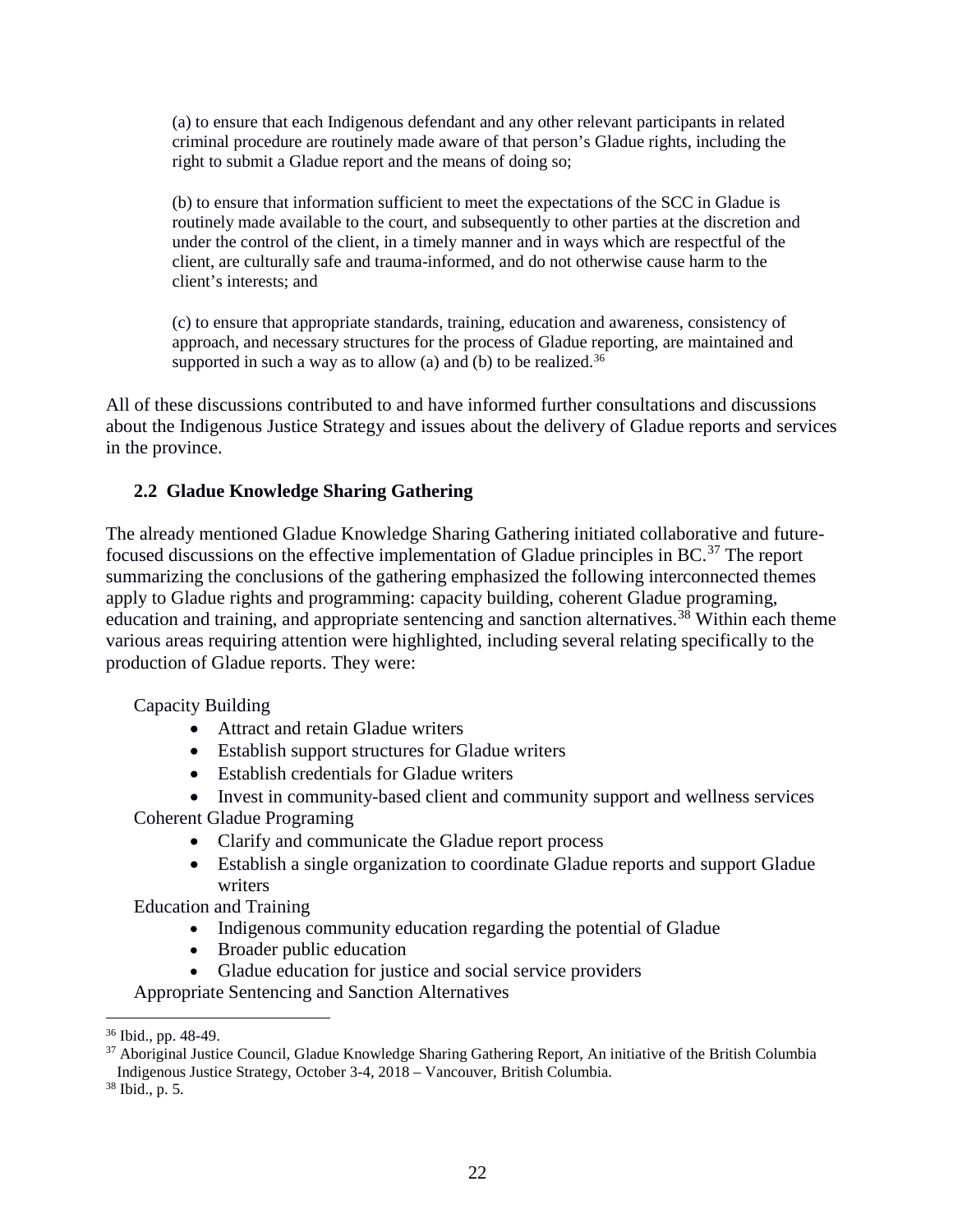- Invest in alternatives
- Reinvigorate traditional laws/legal traditions and incorporate them into sentencing
- Infuse Gladue principles into the systems where there is Indigenous overrepresentation<sup>[39](#page-23-1)</sup>

Gathering participants discussed the need for a coherent Gladue program and identified immediate steps to be taken to clarify the Gladue report process (for the benefit of all users) and ensure that process is available to all Indigenous people regardless of their status as a legal aid client. The judiciary, it was suggested, must be confident that a high quality Gladue report will be produced and returned in a timely fashion when ordered; defence and Crown counsel require clarity regarding their roles and responsibilities; and, Gladue writers need to be provided with the structure, resources and flexibility to complete reports in an effective and culturally-appropriate way. [40](#page-23-2) The report noted:

For comparison purposes, many participants saw a Gladue program operating in a similar fashion to pre-sentence reports or forensic psychiatric reports, where the ordering process and funding mechanisms are clearly understood by all parties. These suggestions were nested within a broader discussion about establishing the policy, structural (and possibly legislative) backing required to sustain an effective Gladue program. [41](#page-23-3)

Gathering participants emphasized the need *Establish a single organization to coordinate the production and delivery of Gladue reports when ordered by the court, and to support Gladue writers*:

According to the participants one organization could provide central oversight, coordination and contracting for Gladue-related services and would ideally be Indigenous-led. These services could be offered by either (a) Indigenous community organizations, (b) local/regional independent Gladue writers from a roster or (c) staff writers and/or service providers. During the Gathering, this potential organizational model was commonly referred to as "the Provincial Coordinator".[42](#page-23-4)

#### <span id="page-23-0"></span>**2.3 BC First Nations Justice Council and the Métis Nation of British Columbia Consultations**

The FNJC and the MNBC were involved in the organization and execution of the Tenth and Eleventh Justice Summits, as well as the Gladue Knowledge Sharing Gathering. Both the FNJC and the MNBC have embarked on their own consultation processes with Indigenous peoples and communities in British Columbia with respect to the Indigenous Justice Strategy. The FNJC held the First Nations Provincial Justice Forum on April 24-25, 2019. The FNJC invited one representative from each First Nation in BC to attend to engage in discussions meant to inform the Justice Council's approach to the Indigenous Justice Strategy. The FNJC also held Regional Forums in Chilliwack, Nanaimo, Prince George, and Vernon through June and July 2019. The MNBC also engaged in Justice Strategy Regional Consultation Sessions across the province from June 25-July 16, 2019. MNBC Minister responsible for Justice, Lissa Smith, invited MNBC

<span id="page-23-1"></span> $39$  Ibid.

<span id="page-23-2"></span><sup>40</sup> Ibid., p. 8.

<span id="page-23-3"></span> $41$  Ibid.

<span id="page-23-4"></span> $42$  Ibid.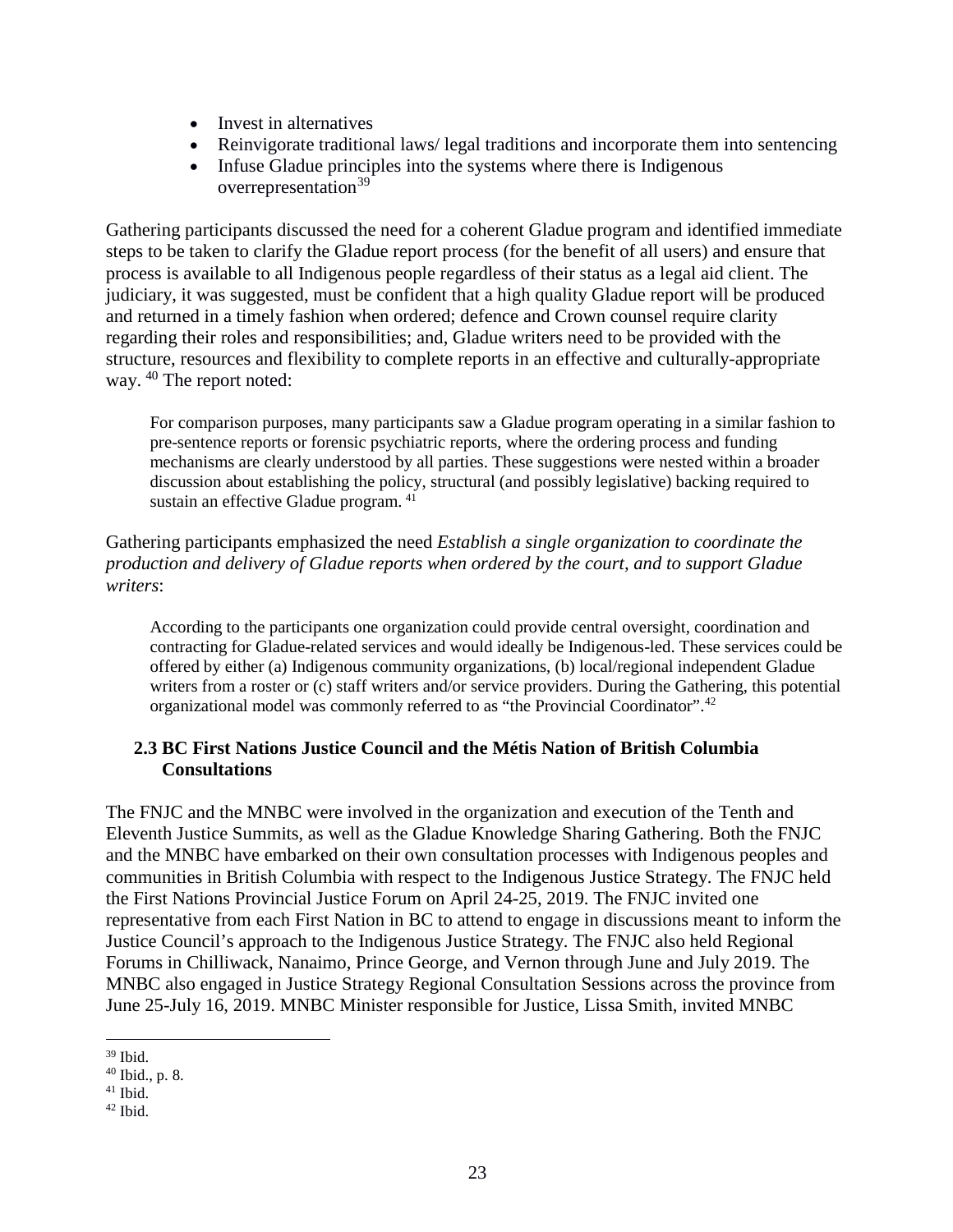citizens to attend any of the seven regional consultations that took place in each region. Over 100 people participated in the consultations. During the Justice Strategy Regional Consultation Sessions, over 100 participants were engaged to gather their input.

#### <span id="page-24-0"></span>**2.4 Legal Services Society's Gladue programs**

The Legal Services Society (LSS) is the provincial legal aid provider in BC. As a non-profit organization, LSS' goal is to provide legal information, advice, and representation services to people with low incomes in BC. LSS has an Indigenous Services division whose work is focused on ensuring legal aid services meet Indigenous people's needs. As part of its work, the LSS Indigenous Services department is accountable for the administration of the LSS Gladue Report Program.

Despite the *Gladue* decision, Gladue reports were not available in British Columbia prior to 2011. Before the LSS Gladue Report Program, judges in BC relied upon standard pre-sentence reports and defence sentencing submissions in order to apply Gladue principles when sentencing Aboriginal people. LSS consultations with Aboriginal communities and the 2007 *Building Bridges*[43](#page-24-1) report highlighted the urgent need for more efforts to advance the Gladue rights of Aboriginal people across British Columbia. As incarceration rates of Aboriginal people continued to rise, particularly in Northern British Columbia, LSS was concerned that the application of Gladue principles was not consistent.

In response to this, LSS collaborated with Aboriginal organizations to present training workshops about Gladue rights and report writing in Indigenous communities. A province-wide roster of LSStrained and approved Gladue report writers from several BC Aboriginal communities was established from these workshops. Once the roster was in place, it became apparent that more resources and funding support was required to maintain momentum, as report writers had very little financial support and many of the clients who needed reports did not have the resources to pay for them. In response, LSS applied for and received project funding from the Law Foundation of British Columbia (LFBC) to fund reports and coordinate the LSS Gladue Report pilot project. The pilot project ran from 2011-2013.

LSS undertook an evaluation of the Gladue Report pilot project in 2013. Although the evaluation completed at the end of the pilot program suggested that Gladue reports were a benefit to the justice system and could help reduce the number of Aboriginal people in the prison system, LSS did not have the funding to scale up the program. However, LSS continued to fund and expand the number of reports within its core LFBC funding envelope. Without additional funding, LSS was only able to fund reports a limited number of reports. LSS also utilized its capacity as a provider of public legal education to develop and deliver publication materials and workshops that focus on increasing public awareness and educating the defence bar about Gladue reports and rights. LSS has also provided targeted outreach education in Aboriginal communities about Gladue reports, rights, and submissions.

<span id="page-24-1"></span> <sup>43</sup> Legal Services Society of British Columbia, *Building Bridges*: *Improving Legal Services for Aboriginal Peoples*, prepared by Ardith Walkem, October 7, 2007.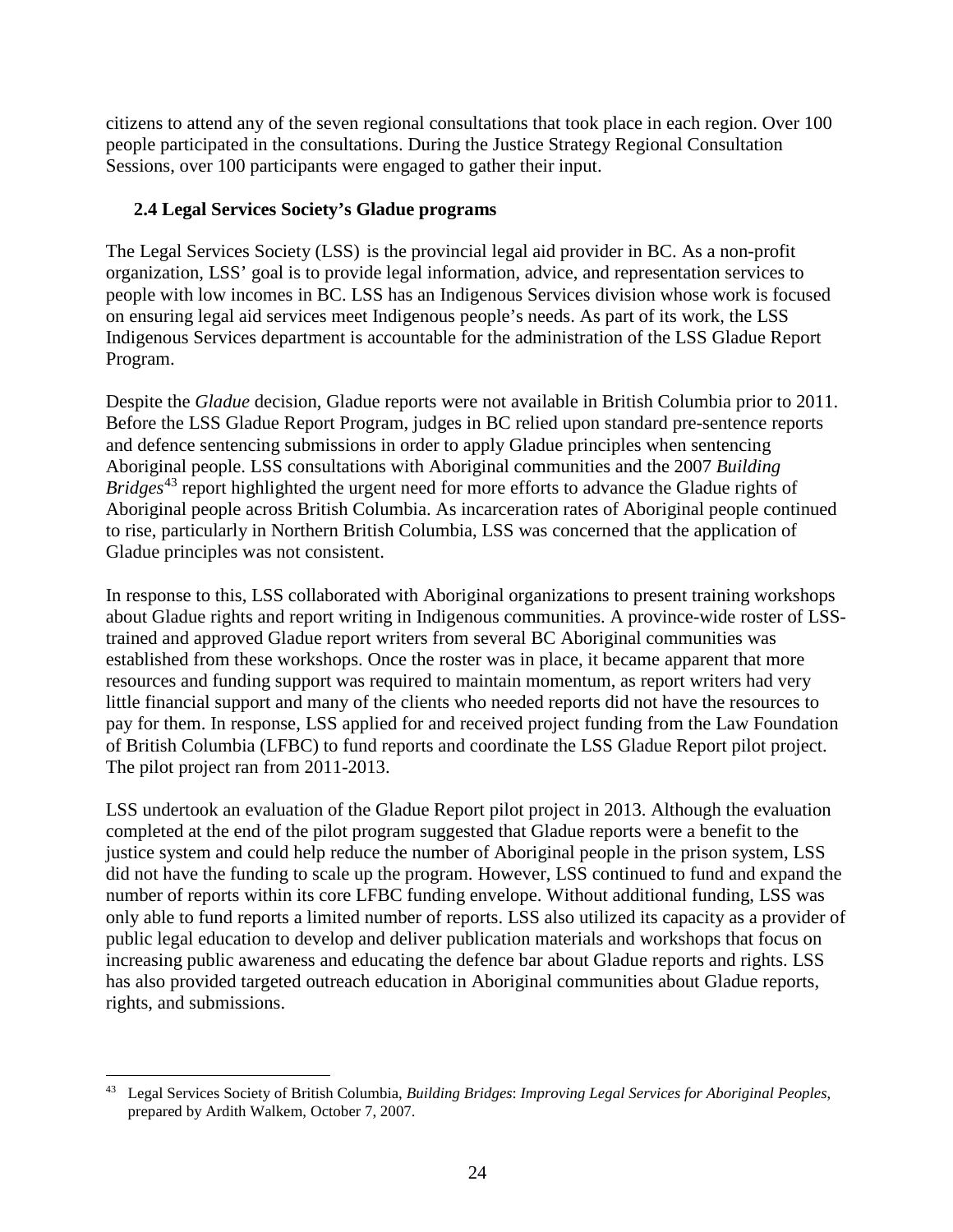Until 2012, LSS was the sole provider of in-depth Gladue report writer training in British Columbia, offering eight one-day workshops called "Understanding Gladue" and two-five day "Gladue-U" boot camps. An evaluation of these training activities was completed in 2010 and found that this initiative was meeting its objectives to raise awareness about Gladue rights and to provide resources and training to enable participants to write reports. In 2012, with the support and work of LSS' Aboriginal Services (as it was then – now Indigenous Legal Services), this training program was added as a regular course option in the School of Community and Social Justice at the Justice Institute of British Columbia. The first session ran in March 2013; however, the course is no longer being offered.

Gladue reports through the LSS Gladue Report Program are available for self-identified Indigenous persons who qualify for criminal legal aid. Reports can be prepared for sentencing hearings, bail hearings, and sentence appeals. To access services through the Gladue Report program, defence counsel requests a Gladue report for their client by submitting a request form to the Case Management Section of LSS who then forwards the request to the Gladue Coordinator for review and approval/denial.

Next, the Gladue Coordinator assigns a writer from the roster of certified writers maintained by LSS Indigenous Services department and the writer has at least eight weeks to provide a completed report from the date they receive disclosure from defence counsel. The Gladue Coordinator matches the report subject with a writer based on the subject's residence or correctional facility. If possible, the Gladue Coordinator attempts to assign a writer from the same community, but this is not always possible due to conflicts and subjects or writers not wanting to work with someone from their community. Upon completion of the report, the writer submits an invoice to the report subject's lawyer for payment and it is the lawyer's responsibility to pay the report writer from the disbursement payment received from LSS. Reasons for which requests for reports may not be approved include having less than the required eight weeks to complete the report or a lack of available writers or funding.

In 2017, LSS received provincial government funding in addition to the BCLF monies that were previously available, which allowed LSS the ability to fund up to 300 Gladue reports that fiscal year. Since the receipt of new funding, LSS has increased its provision of reports. In the 2016/2017 year LSS provided 78 reports; in 2017/2018 LSS provided 128 reports; and in 2018/2019 LSS provided 215 reports and as of September 9, 2019, 123 reports have been completed and 104 are being worked on. LSS currently has funding for up to 300 reports this fiscal, however, expects to receive more than 300 requests for reports this fiscal year.

The new funding sources LSS received has enabled them to initiate a new pilot project with Prisoner Legal Services (PLS). The PLS pilot program ran for approximately six months providing Gladue reports for security transfers and parole board hearings. The Gladue reports were submitted to the Parole Board of Canada and informed decision making in relation to eligibility for full/day parole, transfers and security classification. However, due to increase in demand for Gladue reports for legal aid subjects, this pilot project has been put on hold.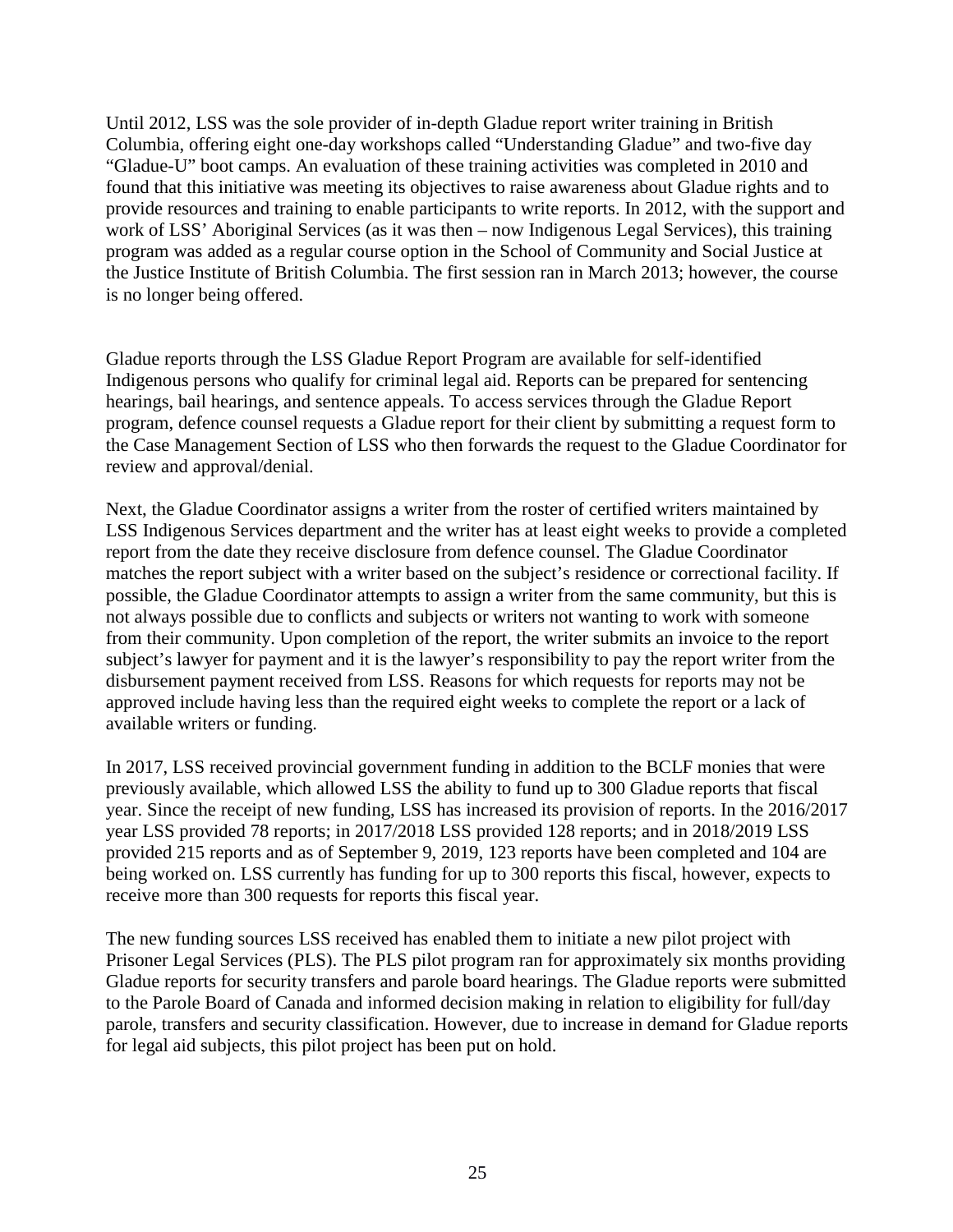#### <span id="page-26-0"></span>**2.5 Law Foundation of British Columbia**

The Law Foundation of British Columbia (LFBC) is a primary funder of Indigenous access to justice initiatives in the province, including the initial LSS Gladue Report pilot project and subsequent LSS Gladue report writing services up until 2017.

## <span id="page-26-1"></span>**3. Court decisions and Gladue reports**

At this time, the SCC has not provided specific direction about the preferred content, structure, and approach of Gladue reports. However, some reasonably clear direction as to the preferred content, structure, and approach of Gladue reports has been provided by the lower courts (where most of the sentencing of Indigenous people takes place) and the appellate courts. The SCC has provided direction in *Gladue*, reaffirmed in *Ipeelee*, about the consideration of Gladue factors in every case involving an Indigenous person being sentenced in Canada.

In *Ipeelee* the SCC indicated that judges "must take judicial notice of the systemic and background factors" faced by Indigenous peoples in Canada such as,

…the history of colonialism, displacement, and residential schools, and how that history continues to translate into lower education attainment, lower incomes, higher unemployment, higher rates of substance abuse and suicide, and of course higher levels of incarceration for Aboriginal peoples.<sup>[44](#page-26-2)</sup>

The *Ipeelee* decision set out that while these factors provide the "necessary *context* for understanding and evaluating case-specific information presented by counsel" courts require "individualized information… in every case." [45](#page-26-3) The SCC indicated Gladue reports were a means of bringing case-specific and individualized information before the courts. However, other than stating that *Gladue* reports are "a form of pre-sentence report tailored to the specific circumstances of Aboriginal offenders" and that "[b]ringing such information to the attention of the judge in a comprehensive and timely manner… is indispensable to a judge in fulfilling his [sic] duties under s.718.2(e),"<sup>[46](#page-26-4)</sup> the SCC did not offer further direction about Gladue reports.

The British Columbia Court of Appeal (BCCA) has provided some of the most specific direction on the content of Gladue reports. In *R. v. Lawson* (*Lawson*),<sup>[47](#page-26-5)</sup> the Court determined some specifics flowing from *Ipeelee*:

[26] In *R. v. Ipeelee*, 2012 SCC 13 (CanLII), [2012] 1 S.C.R. 433 at para. [60,](https://www.canlii.org/en/ca/scc/doc/2012/2012scc13/2012scc13.html#par60) the Court described Gladue reports as "a form of pre-sentence report tailored to the specific circumstances of Aboriginal offenders." Thus, Gladue reports are specific pre-sentence reports. Their purpose is to provide the court with individualized information about how intergenerational and systemic effects of colonialism, displacement, residential schools, poverty, unemployment and substance abuse have affected the Aboriginal offender. They should also include information about realistic restorative or rehabilitative programs suitable to the particular Aboriginal offender. The Court in *Ipeelee*, at para.

<span id="page-26-2"></span> <sup>44</sup> *R.* v. *Ipeelee*, para. 60.

<span id="page-26-3"></span><sup>45</sup> Ibid.

<span id="page-26-4"></span><sup>46</sup> Ibid.

<span id="page-26-5"></span><sup>47</sup> *R.* v. *Lawson*, 2012 BCCA 508.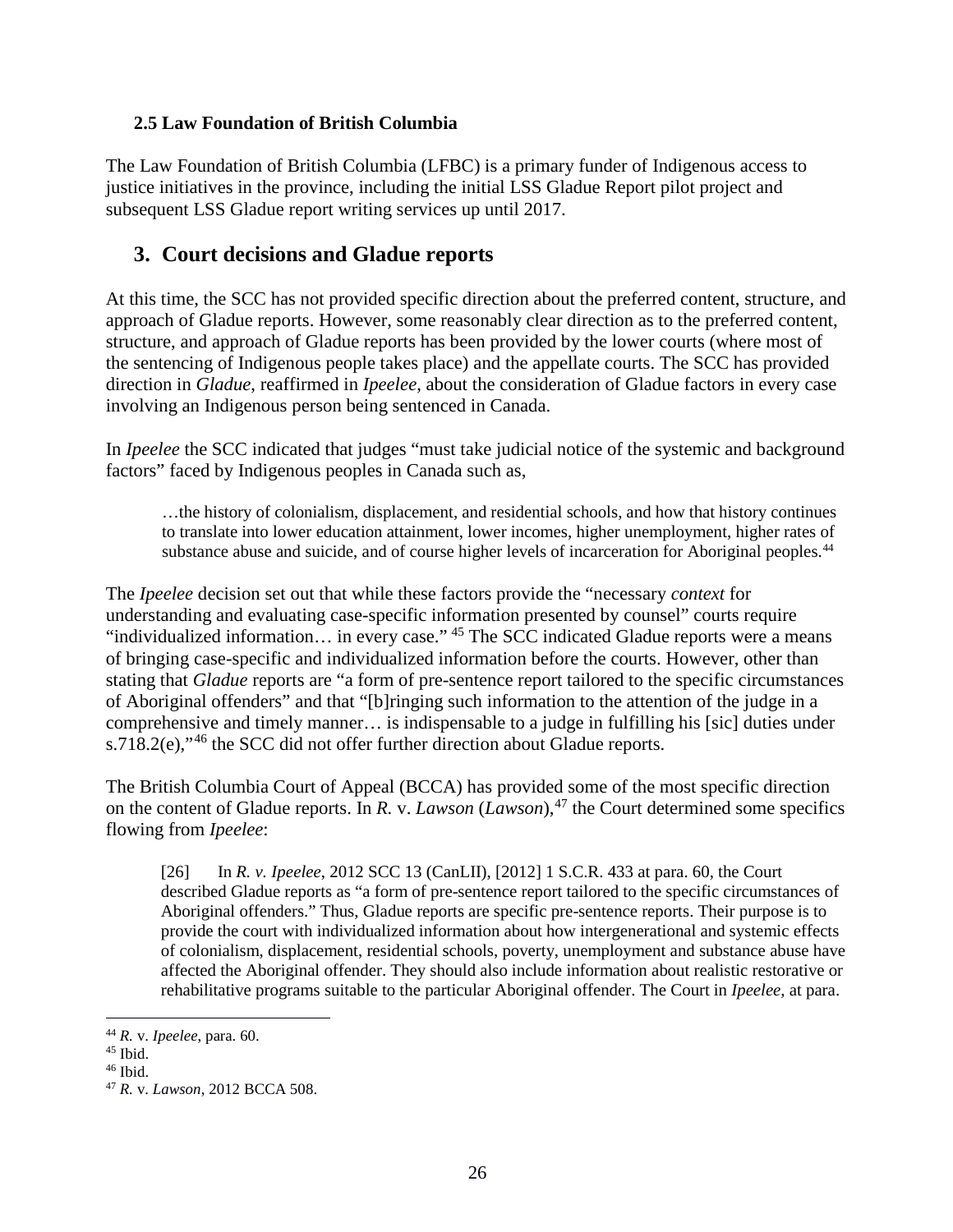60, confirmed that this type of information is "indispensable" to a sentencing judge in fulfilling his or her duties under s. 718.2(e) of the *Criminal Code*. [48](#page-27-0)

The BCCA in *Lawson* also expressly discussed the parameters of bringing Gladue "information" before the court, including by way of a Gladue report:

[27] A Gladue report may be provided by a variety of people of diverse experience and background who have access to, or can obtain, information that is reliable and relevant. A formal Gladue report is not necessary to provide the court with Gladue information; Gladue information may also be provided to the Court through a pre-sentence report. This was well articulated in *R. v. Corbiere*, 2012 ONSC 2405 (CanLII), where the sentencing judge observed:

[23] There is no magic in a label. A "Gladue Report" by any other name is just as important to the court. Its value does not depend on it being prepared by a particular agency. Its value *does* hinge on the content of the document and the extent to which it has captured the historical, cultural, social, spiritual and other influences at play in this context.

[26] If a pre-sentence report is lacking in its richness of detail or historical/systemic background, it is incumbent upon the sentencing judge to make further inquiries. The court may direct that the report be supplemented in writing or it may direct the attendance of witnesses that can offer the information and perspective that is needed.

I also agree with the following comments of Chief Judge Cozens of the Yukon Territorial Court in *R. v. Blanchard*, 2011 YKTC 86 (CanLII) at para. 25:

In the absence of a true Gladue Report, it is critical that pre-sentence reports contain some details about an offender's aboriginal status and circumstances. Where the pre-sentence report does not contain sufficient relevant information, defence and Crown should be prepared to make submissions and, if necessary, call relevant evidence.

[28] Finally, as a form of pre-sentence report, *Gladue* reports should be subject to the same general requirements of balance and objectivity as conventional pre-sentence reports. Thus, the writer should attempt to remain detached rather than advancing personal opinions. While *Gladue* reports may offer suggestions or proposals about potential restorative or rehabilitative programs or sentences, and particularly those tailored to Aboriginal offenders, they should not strongly recommend specific sentences. The sentencing function belongs to the judge.<sup>[49](#page-27-1)</sup>

The BCCA added to its discussion of Gladue reports and their criterion in *R.* v. *Florence*   $(Florence)$ , <sup>[50](#page-27-2)</sup> indicating:

Although, as stated in *R. v. Lawson*, 2012 BCCA 508 (CanLII) at paras. 28-30, 294 C.C.C. (3d) 369, Gladue reports are not expert reports, they must be balanced, objective, and contain detailed and accurate information with respect to an offender's Aboriginal heritage and its impact on the offender. These reports are not immune from challenge if either the Crown or the offender has reason to believe any of those requirements have not been met. To the extent statutory authority

<span id="page-27-0"></span> <sup>48</sup> *<sup>R</sup>*. v. *Lawson*, 2012 BCCA 508, para. 26.

<span id="page-27-1"></span><sup>49</sup> *R.* v. *Lawson*, paras. 27-28.

<span id="page-27-2"></span><sup>50</sup> *R.* v. *Florence* [2013] B.C.J. No.216.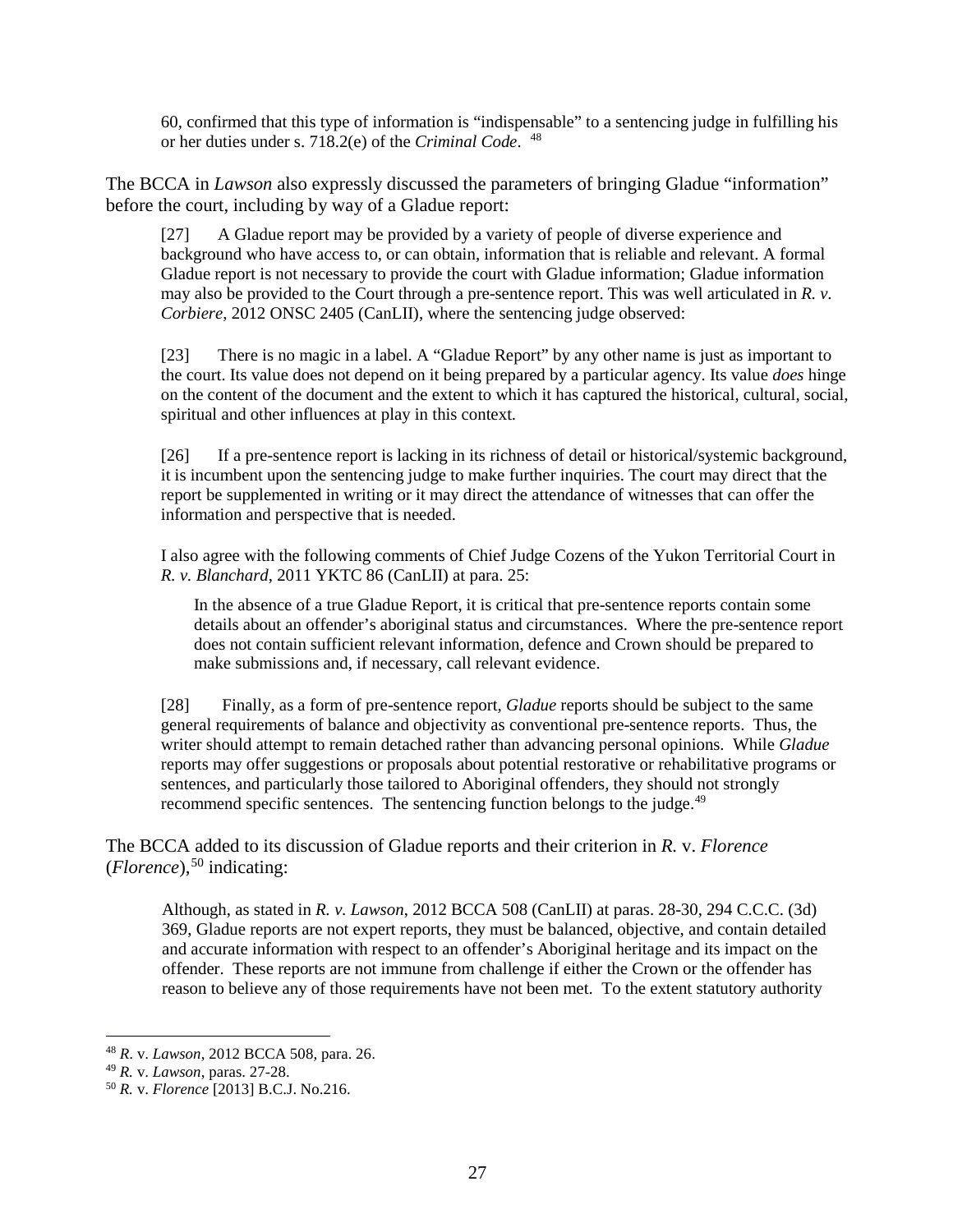may be necessary to compel the author of a Gladue report to appear and be examined, it can be found in s. 723(4) of the *Criminal Code*, which provides:

Where it is necessary in the interests of justice, the court may, after consulting the parties, compel the appearance of any person who is a compellable witness to assist the court in determining the appropriate sentence.<sup>[51](#page-28-0)</sup>

In *R. v. Power* (*Power*),<sup>[52](#page-28-1)</sup> the perspective was also advanced that Gladue reports are a "form of pre-sentence report" and ought to be "subject to the same requirements of balance and objectivity as conventional pre-sentence reports. Thus, the writer should attempt to remain detached rather than advancing personal opinions."[53](#page-28-2) This perspective echoed the BCCA's direction in *Lawson*  that Gladue report writers should maintain neutrality in writing a Gladue report in both content and tone.

Courts have also clearly articulated that in addition to Gladue information that is case-specific and individualized with respect to the report subject, they also require particularized information about how the other purposes and principles of sentencing may be engaged. This includes addressing deterrence and denunciation with respect to accountability to a person's own community and how alternatives to jail may be appropriate within the context of that community. This may include engaging Indigenous legal institutions or practices, and the resources within a person's community that may be available to support such approaches.  $54$ 

Some case law<sup>[55](#page-28-4)</sup> also points to the differences between PSRs with Gladue components and Gladue reports. In *R. v. Legere* (*Legere*), [56](#page-28-5) the Prince Edward Island (PEI) Court of Appeal stated that the PSR with a Gladue component was "detailed and apparently thorough."<sup>[57](#page-28-6)</sup> Although the direction from the court about PSRs with Gladue components perhaps appears contradictory, the court was clear about the difference between same and Gladue reports. The Court indicated why the PSR was not adequate in illuminating Gladue factors as required by the SCC in *Gladue* and *Ipeelee*:

[21] The Pre-Sentence Report certainly gives the court a snap shot of Legere's unhappy life. However, it does not quite meet the standards set out in *Gladue* and *Ipeelee*. It does not deal with the unique systemic or background factors that played a role in bringing this offender before the courts nor does it make reference to particular programming which may be appropriate to this Aboriginal offender.

[22] The Gladue Report delves deeply into the unique systemic and background factors that played a role in bringing this offender to this point in his life. The Gladue Report canvasses the harm done to Legere's mother by residential schools and the Government policy of forcefully integrating Aboriginals into white society. It speaks of the effects of inter-generational and multigenerational trauma. Children, like Legere's mother, removed from their parents and culture,

<span id="page-28-0"></span> <sup>51</sup> Ibid.

<span id="page-28-1"></span><sup>52</sup> *R.* v. *Power,* [2016] NSJ No. 299

<span id="page-28-2"></span><sup>53</sup> Ibid., para.14.

<span id="page-28-3"></span><sup>54</sup> R. v. *Laliberte,* 2000 SKCA 27, para. 59.

<span id="page-28-4"></span><sup>55</sup> For example: *R*. v. *Lawson*, *R.* v. *Florence*, *R.* v. *Corbiere* [2012] ONSC 2405; *R.* v. *Blanchard* [2011] YKTC 86; *R.* v. *Corbiere* [2012] ONSC 2405; *R.* v. *H.G.R.* [2015] B.C.J. No. 848; and *R.* v. *Legere* 2016 PECA 7.

<span id="page-28-5"></span><sup>56</sup> *R*. v. *Legere*, 2016 PECA 7.

<span id="page-28-6"></span><sup>57</sup> Ibid., para. 20.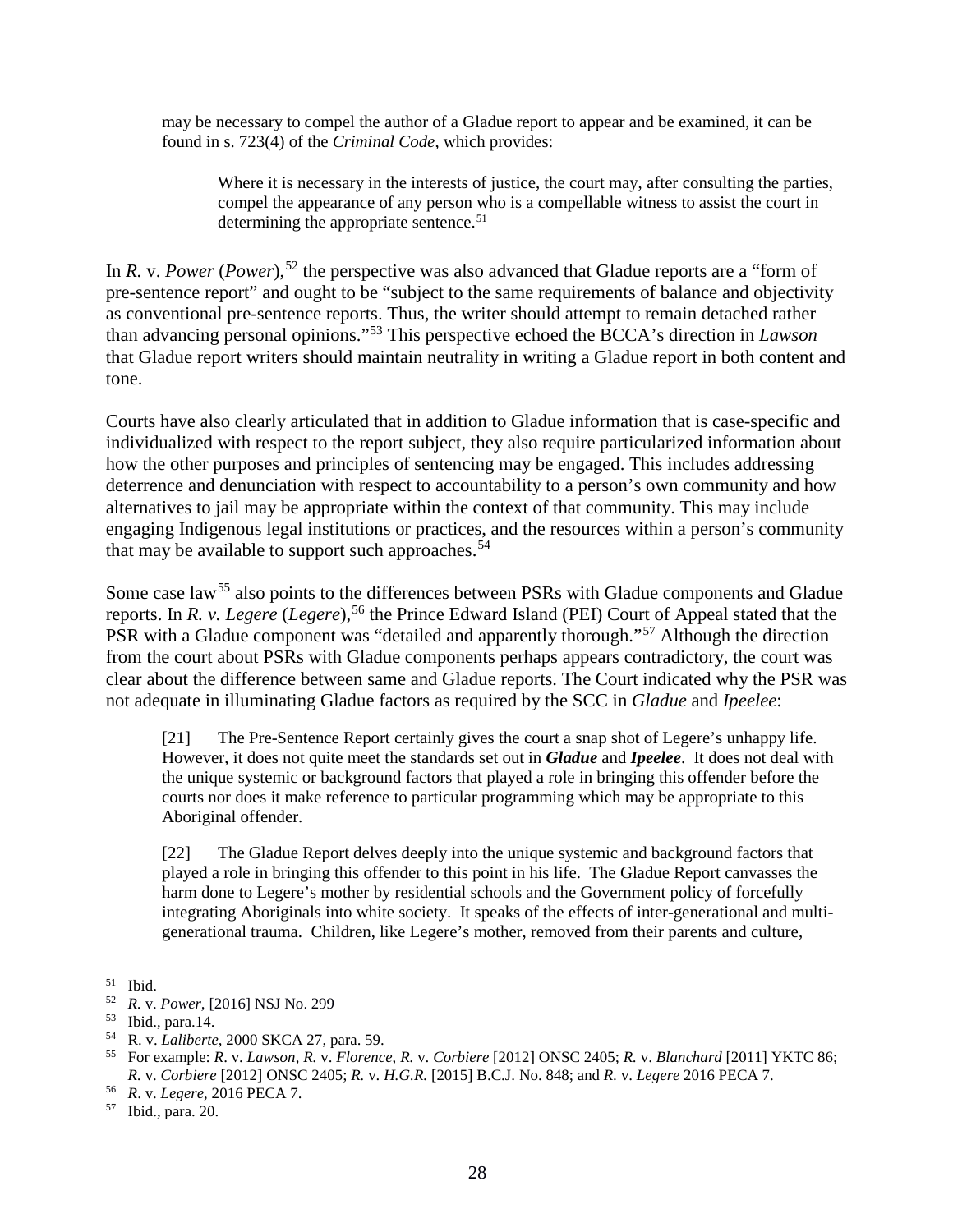abused and belittled, often turn to substances such as alcohol to dull the pain. Legere's mother turned to alcohol. She was a mean alcoholic, and not a good mother. She was a product of that system. The pain and suffering that Legere suffered was a direct result of that system.

[23] Additionally, in preparing the PSR the author did speak to counsellors in Summerside while the authors of the Gladue Report spoke to addictions counselling and mental health counsellors as well as employment opportunities in the Aboriginal community on Lennox Island. The authors of the Gladue Report also interviewed several members of the Aboriginal community as well as non-Aboriginal relatives. The only members of the Aboriginal community with whom the authors of the Pre-Sentence Report spoke were Legere and his brother.

[24] The upshot of all of this is that the sentencing judge did not have the information required to sentence Legere in accordance with the Gladue principles. This then, constitutes a reviewable error.[58](#page-29-1)

The direction from courts to date about the preferred content, structure, and approach of Gladue reports has been accepted and incorporated into most service delivery models. The preferred content, structure, and approach of Gladue reports set out by the courts is followed in order to ensure that judges have confidence in the reports they receive and that the information contained in the reports is properly considered at the time of sentencing.

## <span id="page-29-0"></span>**4. Focus of this comparative analysis and the issues considered in this report**

In *Ipeelee*, the SCC referred to Gladue reports as a "form of pre-sentence report tailored to the specific circumstances of Aboriginal Offenders":

Bringing such information to the attention of the judge in a comprehensive and timely manner is helpful to all parties at a sentencing hearing for an Aboriginal offender, as it is indispensable to a judge in fulfilling his duties under [s. 718.2\(](https://webmail.ufv.ca/owa/redir.aspx?C=BrqzU50GJG8iyhoBa4M0k8XACe42HnqwL10vOm87wR_UZKrJTB_XCA..&URL=https%3A%2F%2Fqweri.lexum.com%2Fcalegis%2Frsc-1985-c-c-46-en%23!fragment%2Fsec718.2)*e*) of the *Criminal Code*. [59](#page-29-2)

The reports generally tell the story of the Indigenous person's life and addresses the systemic and background factors that have brought that individual before the court, and provides information and sometimes information about options that may be available as alternatives to incarceration, such as services and/or restorative justice programs that may also be culturally appropriate.

Ultimately, the purpose of Gladue submissions is to allow the court to craft a more responsive and thoughtful sentence that can best address the needs of the offender for healing and reintegration into the community. Sometimes this may be accomplished with a non-custodial sentence, on other occasions a period of custody is necessary, but the length of that period of custody must be seriously considered.<sup>60</sup>

In addition to informing sentencing decisions in cases involving Indigenous people, Gladue reports often have a therapeutic value for the subjects. The latter often do not recognize the impact of systemic factors on their own life. In some cases, individuals are not even aware of all the information about their own or their family's history or community's circumstances. Gladue

<span id="page-29-1"></span> <sup>58</sup> Ibid., para. 21-24.

<span id="page-29-2"></span><sup>59</sup> *R.* v. *Ipeelee*, para. 60.

<span id="page-29-3"></span> $60$  This reference to Gladue submissions includes information obtained through Gladue reports. Jonathan Rudin, *Indigenous People and the Criminal Justice System*, (Toronto: Emond, 2019), p. 131.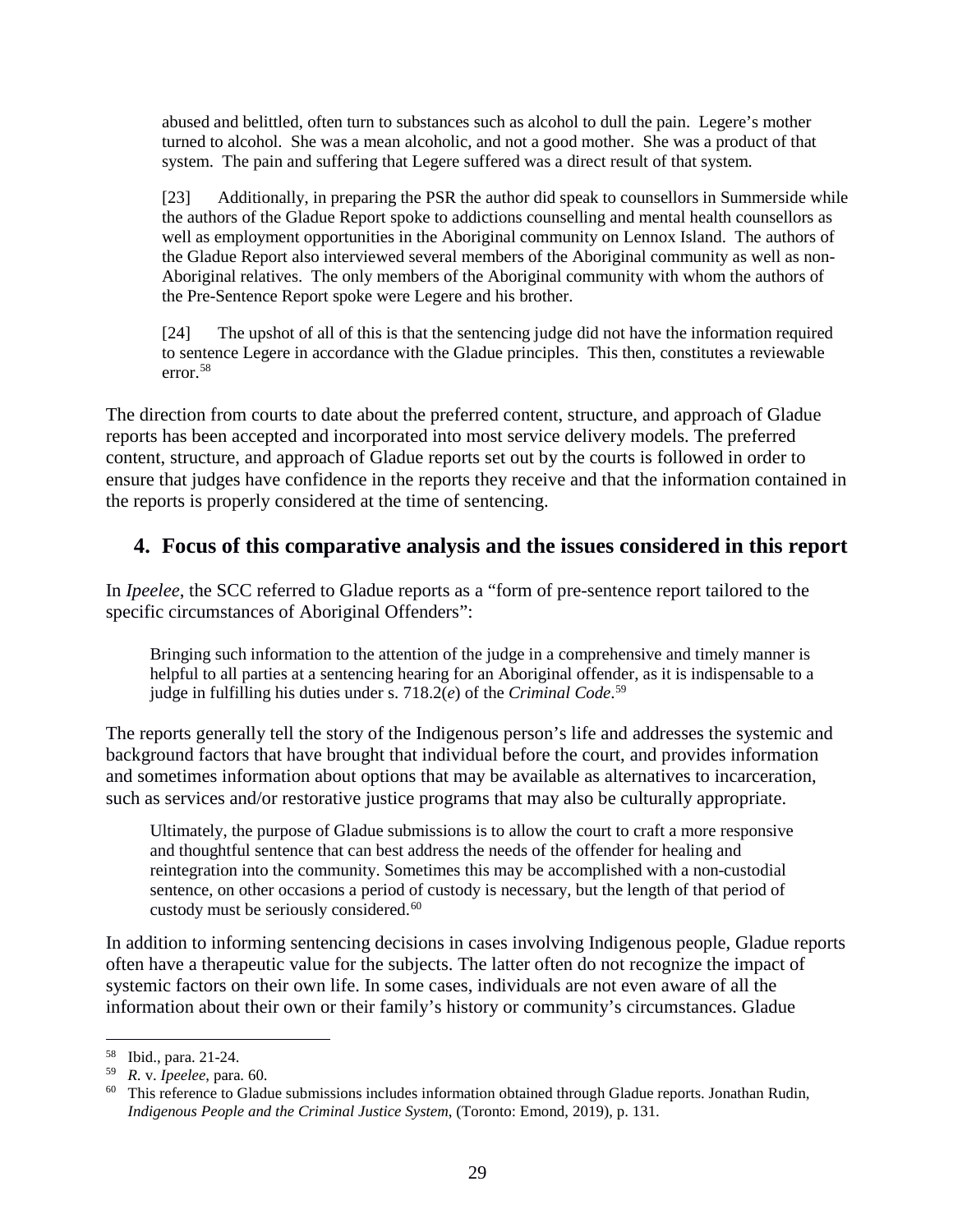reports may help them situate themselves in relation to the broader events that have played a part in their life as well as traumatic incidents and other circumstances that contributed to the fact that they are now facing a criminal sanction. Often, the Gladue report subjects are not really aware of these events and are not clear about how these events have affected them. In the words of a Gladue writer: "It is a bit of a revelation for some individuals to link their personal circumstances to the past and to broader events and factors. It often tends to be a very emotional experience for individuals". A Crown attorney observed that "the benefits of Gladue reports go way beyond the actual contents of the reports. What people do not always realize is that it is not just the final product, but also how for many offenders it is often the first time that they can connect with the court process, connect with their own history, feel that people actually care about them and see them for the first time."

#### <span id="page-30-0"></span>**4.1 Who is Responsible for the Production and Delivery of Gladue Reports?**

The process of producing and delivering Gladue reports can be complex and differs in each jurisdiction. At present, there is no national approach, guideline, or policy with respect to the production and delivery of reports. For some, the question is: Who *should* be responsible for, in the sense of funding, the production and delivery of reports?

It has been suggested by some of those interviewed for this report, and by others<sup>[61](#page-30-1)</sup>, that the federal government should provide funding and also adopt standards to ensure that quality Gladue reports are produced for all individuals who self-identify as Indigenous throughout Canada. However, investigating the merits and feasibility of promoting a national plan for the provision of Gladue reports is beyond the scope of the present project.

There is substantial variance across the country in terms of who assumes responsibility for the production of the reports and who is currently funding Gladue report programs. In some provinces and territories, the responsibility is centralized and belongs to one organization, whether government or a non-profit organization, while in others several agencies have accepted responsibility for producing Gladue reports. There are also differences in staffing models; in some jurisdictions Gladue writers are contracted, in others they are staff with organizations, and in some cases, both contracted and staff writers exist. Another difference observed between programs is the fact that in some jurisdictions the responsibility for producing Gladue reports lies exclusively, or almost exclusively, with Indigenous organizations. A high-level overview of the different models studied is found in Table 2.

In many instances, Indigenous organizations also offer a range of justice-related services, including caseworker or court worker services, aftercare support, healing programs, and restorative justice programs. In addition to these various programs, there are also independent contractors in most provinces who offer private Gladue report writing services. There are no available data on their activities.<sup>[62](#page-30-2)</sup>

<span id="page-30-1"></span> <sup>61</sup> For example, the National Inquiry into Missing and Murdered Indigenous Women and Girls, *supra* note 23 at Call 5.15.

<span id="page-30-2"></span> $62$  Notably, the results of this study indicate there may be more independent Gladue reports produced in British Columbia, though it was reported that independent contractors also work in Ontario and Québec. In jurisdictions where everyone has access to a Gladue report as soon as the court orders it, such as Alberta, Prince Edward Island, Québec or Nova Scotia, there is less of a need obviously for someone to hire his/her/their own writer.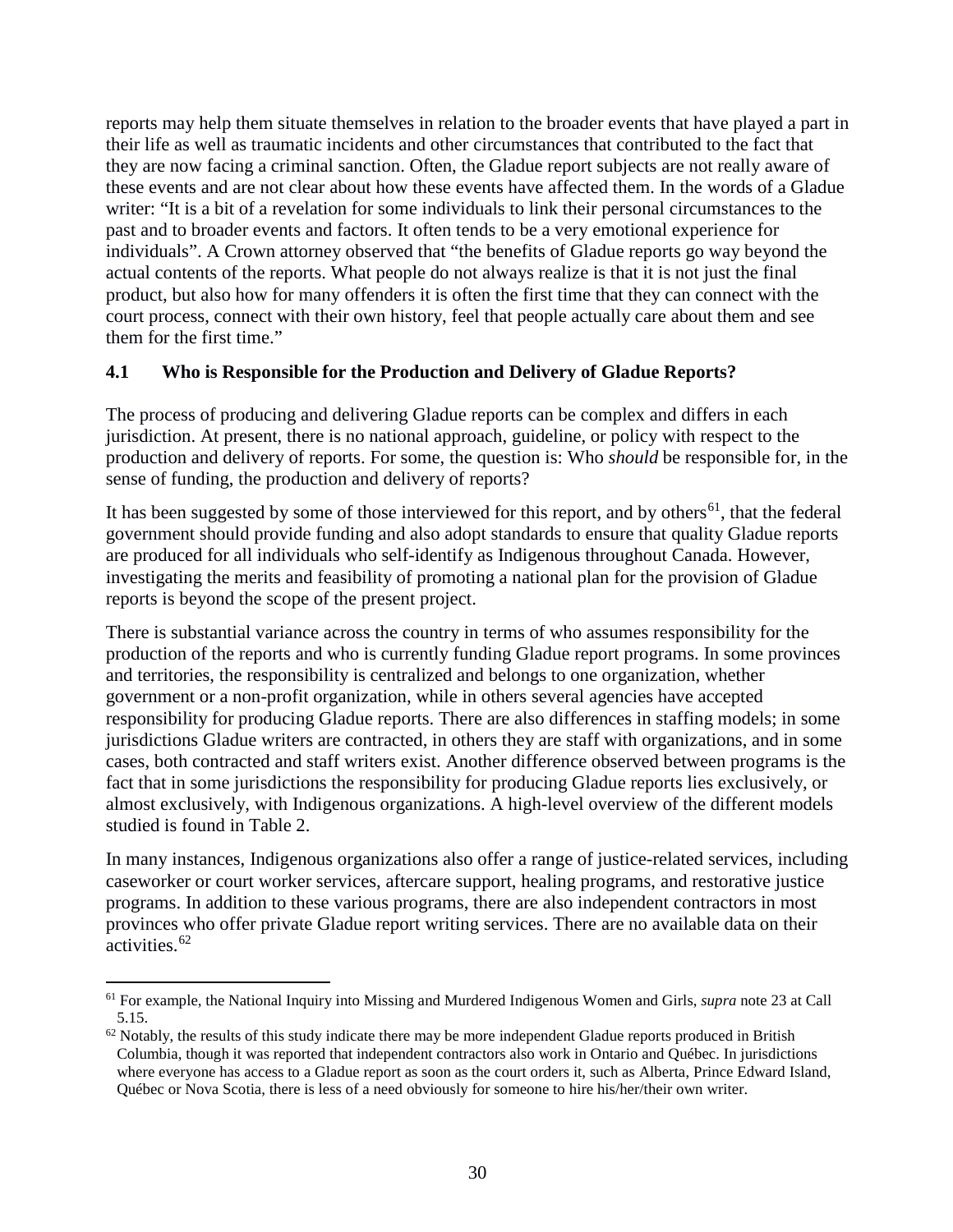It is important to note that organizations identified as Indigenous or Indigenous-led organizations are not always *exclusively* led and staffed by Indigenous people. It is the approach to service delivery as predominantly informed by Indigenous perspectives that seems to be a determining factor in whether the organization is considered Indigenous. Two examples that arose in interviews were Aboriginal Legal Services (ALS) in Ontario and Indigenous Legal Services at LSS in BC. Although ALS is not exclusively an Indigenous-led or staffed organization its commitment to service provision as "Aboriginal controlled and culturally based"<sup>[63](#page-31-1)</sup> is not questioned. Despite the Indigenous Services department at LSS in BC not being an organization at all, but rather an Indigenous staffed department within the Indigenous Services division of LSS with a mandate to deliver Indigenous content grounded in Indigenous experiences, perspectives, and ways of knowing, it is generally recognized as an Indigenous initiative. These are two examples of Gladue service providers that, although not exclusively Indigenous-led or staffed, are typically identified as working with an Indigenous mandate to empower Indigenous peoples in their encounters with the justice system.

#### <span id="page-31-0"></span>**4.2 Who can request a Gladue report?**

The question of who can require and/or request a Gladue report is also an access to justice issue. The right of an Indigenous person to have a Gladue report produced and considered by the court is treated differently across Canada. A sentencing court may require a pre-sentence report (or probation report), a pre-sentence report with a Gladue component, or a Gladue report. Most provinces have data on the number of pre-sentence reports produced as a result of a court order, but data on the frequency with which courts order Gladue reports or PSRs with a Gladue component is harder to find.

Some of the judges interviewed who regularly ordered or requested Gladue reports were not necessarily clear about the authority under which they ordered these reports. Some of them simply knew that they could do so and that reports would be produced. However, in some instances, for example in British Columbia, judges were clear about their inability to order a Gladue report. This was due to what they acknowledged as an inability to force the provincial government, or LSS in some cases, to provide funding for a report. Despite this, some of these same judges expressed a willingness to order reports and indicated that they did so regularly.

Jonathan Rudin expressed the view that a Gladue report cannot be ordered in the same way as a PSR can be ordered; they can only be requested. Rudin argues that, unlike PSRs, there is no provision in the *Criminal Code* to empower a judge to order a Gladue report. He also argues that the reports cannot be ordered because there is no direct relationship between those responsible for production of these reports and the courts.<sup>[64](#page-31-2)</sup> However, Tim Quigley, who had previously raised that same issue, actually admits that the dispositions of the *Criminal Code* is "broad enough to encompass the Gladue requirements and such other matters as risk assessments, psychological assessments, FASD assessments, and other assessments."[65](#page-31-3) In fact, there is a basis for the courts to "order/ require" a Gladue report. Section 723 (3) of *Criminal Code* provides that "the court may,

<span id="page-31-1"></span> <sup>63</sup> https://www.aboriginallegal.ca/vision-mission.html

<span id="page-31-2"></span><sup>64</sup> Rudin, *Indigenous People and the Criminal Justice System*, p. 114.

<span id="page-31-3"></span><sup>65</sup> Tim Quigley, *Gladue Reports: Some Issues and Proposals*, 31 C.R. (7th) 405, (2016).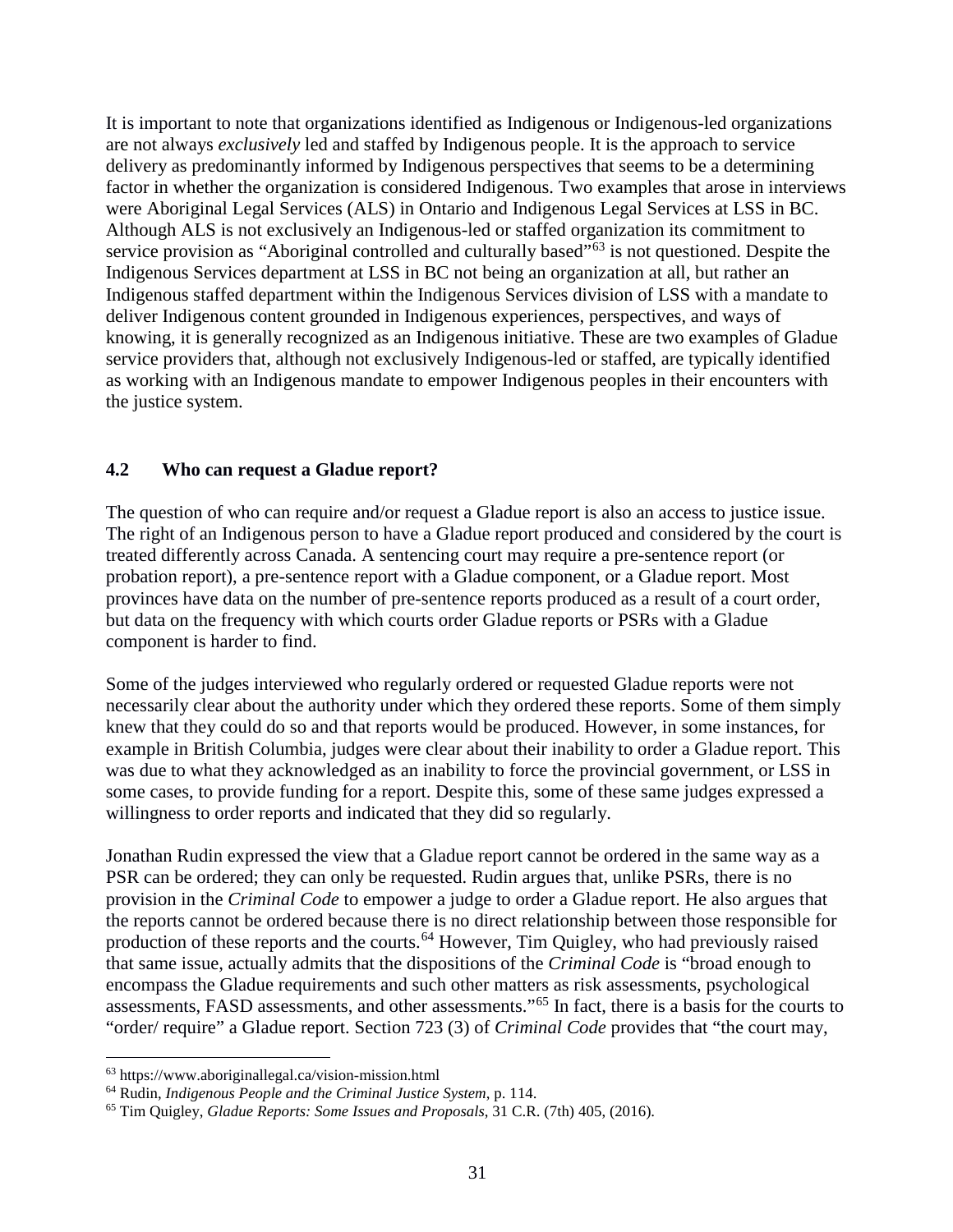on its own motion, after hearing argument from the prosecutor and the offender, require the production of evidence that would assist it in determining the appropriate sentence." That would certainly include a Gladue report. Note that the language is "require", not "order", both in this section and in s. 721(1) concerning the court requiring a probation report.

Notwithstanding that argument, it is important to note that s. 721(2) of the *Criminal Code* provides that "(t)he lieutenant governor in council of a province may make regulations respecting the types of offences for which a court may require a report, and respecting the content and form of the report." It is therefore clear, in the view of the authors, that it falls within the prerogative of provincial governments to determine *who prepares* the different kinds of pre-sentence reports (including Gladue reports). As will be discussed later, some provinces have already adopted policies in that regard.

Quigley also suggests that "there is a constitutional separation of powers issue that may prevent judges from simply ordering a Gladue report if its preparation is dependent on the province (or federal government in the case of a federally prosecuted offence) providing the necessary funding."[66](#page-32-0) However, in the authors' view, this is not as much a funding issue as it is a program policy issue that can and should be addressed by provincial regulation.

Rudin<sup>[67](#page-32-1)</sup> mentions another important fact. He explains that in some cases where a defence counsel is trying to get the court to order the production of a Gladue report, the Justice Ministry often sends counsel to argue against such an order (the cases he cites are mostly from BC).

In Alberta, Québec<sup>[68](#page-32-2)</sup>, PEI, and Nova Scotia, there is a consensus that a court may "order" or require a report and that it then becomes the responsibility of the government to make sure that a report is produced, and the requirement satisfied.

In PEI and Nova Scotia, courts order the production of Gladue reports and these requests are sent directly to the local Indigenous organizations responsible for the production of Gladue reports.

In Québec, once a report has been ordered by the court, a form requesting the report is sent by the court registrar to the Ministry of Justice's Centre Administratif et Judiciaire which than transmits the request to the Services Parajudiciaires Autochtones du Québec (SOAC). SOAC, as soon as it receives a request for a Gladue report, assigns the task to one of its writers or transmit the request to another Indigenous organizations with a Gladue report writing program.

In Ontario, the Crown, defence counsel, or the judge can request a Gladue report from one of the Indigenous organizations that produce them. Legal Aid Ontario (LAO), the Ministry of the Attorney General, the federal government, or a combination of these agencies, can provide funding to the Indigenous organizations to produce the reports. However, there is not necessarily sufficient funding to satisfy every request for a report.

<span id="page-32-0"></span> <sup>66</sup> Quigley, *Gladue Reports*, 31 C.R. (7th) 405.

<span id="page-32-1"></span><sup>67</sup> Rudin, *Indigenous People and the Criminal Justice System*, p. 115.

<span id="page-32-2"></span><sup>&</sup>lt;sup>68</sup> In Québec, the Ministry of Justice uses the words "ordonnance de la cour" (court order) to designate the process.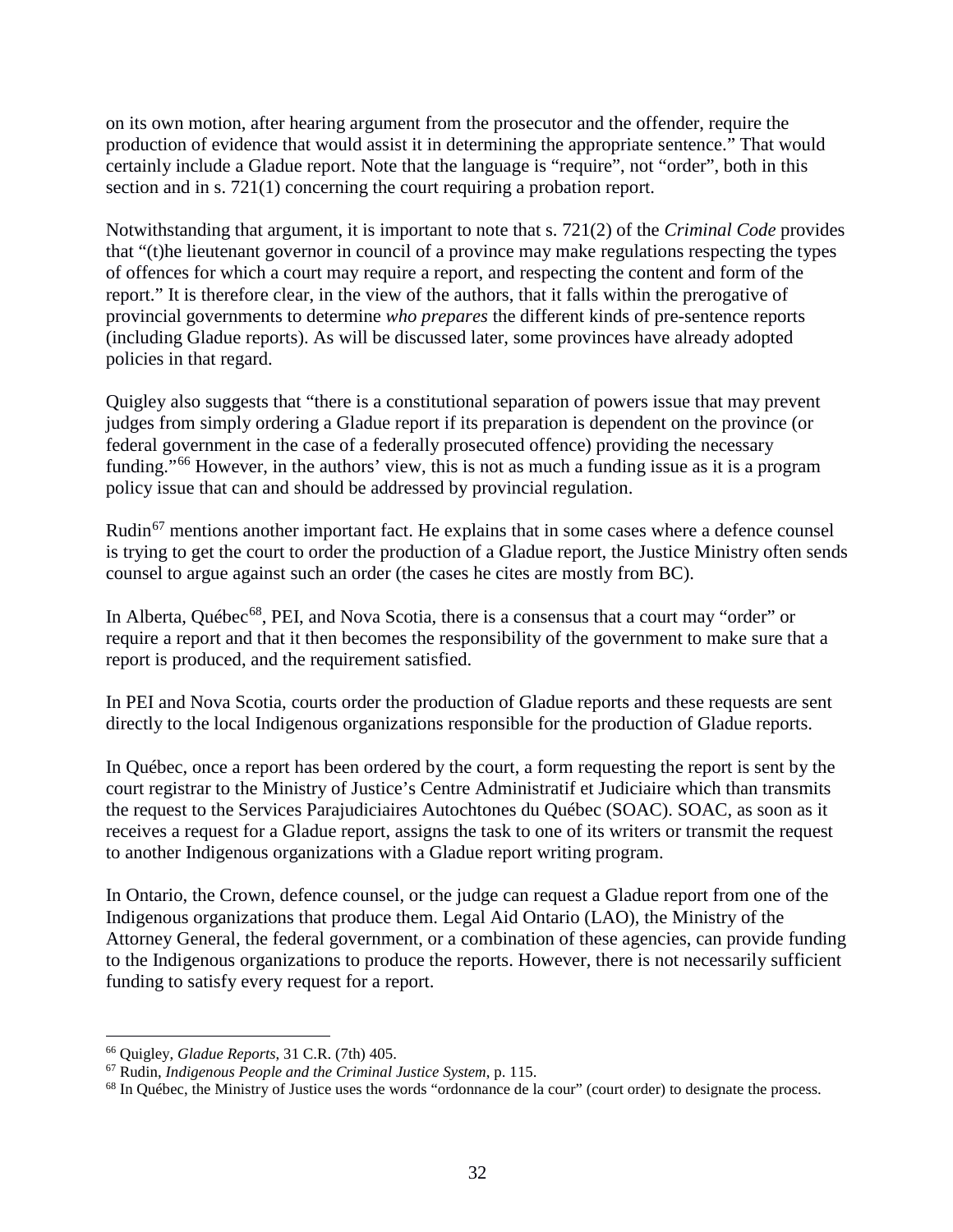In BC, the primary provision of Gladue reports is through LSS, though privately contracted Gladue reports are also available to those who can afford to pay for them.[69](#page-33-0) Even if a judge were to require a Gladue report for the sentencing of an Indigenous person, there is no mechanism through which LSS could receive such an order. Prior to 2017, there was no provincial funding for Gladue reports. Presently, LSS funds the Gladue Report Program and provision of Gladue reports through a combination of provincial and federal funds that the organization receives.

Currently, this means that funded Gladue reports are generally only available to those who are eligible for legal aid through LSS. Defence counsel can make a request for a Gladue report on behalf of their client "by submitting a Request for Authorization of Disbursements to the Case Management Section".<sup>[70](#page-33-1)</sup> The approval of such a request is handled by the Indigenous Services division at LSS. All Gladue reports provided through LSS are reviewed by a contracted lawyer for legal review and quality assurance. There are some recent cases in which LSS has provided reports through their organizational model that are directly funded by the Ministry of the Attorney General. This happens via the Ministry of the Attorney General when Crown counsel requests a report. This is a fairly recent development. The LSS/PLS partnership referenced earlier is also another recent development that assists prisoners to access Gladue reports for transfer hearings.

In Alberta, the Ministry of Justice and Solicitor General currently coordinates and administers the Gladue report writing program, known formally as the Gladue Pre-Sentence Report Program. To procure a Gladue report for an Indigenous person, a request must be made by counsel or the court for a report to be prepared. If granted, defence counsel is required to prepare a referral form and send it to the report coordinator. The referral is reviewed by the coordinator who then assigns the report the appropriate report writer. During the assignment process, a contract is drafted and signed between the writer and the Ministry of Justice and Solicitor General on a fee-for-service basis. Once the final draft of the report is written, the writer submits their final draft to the coordinator for review. The coordinator review is completed as a means to maintain quality control over the final product and to ensure that any legal or grammatical errors are revised before being submitted to counsel and the court. Once necessary revisions have been made, the coordinator submits the final report to counsel and the court through the courts services system, at which point it is used as part of the sentencing hearing.

In Yukon, the delivery model has recently shifted to provision through the Council of Yukon of First Nations (CYFN) with funding provided from the territorial government for a limited number of Gladue reports each year.

<span id="page-33-0"></span><sup>&</sup>lt;sup>69</sup> The University of British Columbia Indigenous Legal Clinic, Peter A. Allard School of Law has also provided some pro bono Gladue reports for clients when they have the capacity to do so and there are Gladue report writers throughout the province who provide privately contracted reports. Through our interviews, we were also able to determine that some Native Courtworkers and First Nations Justice workers provide oral and written Gladue submissions for Indigenous peoples before the courts. Access Pro Bono has also developed a Gladue Report Clinic program with intention of running volunteer Gladue report writing clinics on a regular basis as coordinated through Access Pro Bono, though we were unable to find out whether any clinics had been run to date. See: Access Pro Bono Society of British Columbia, "Gladue Report Writing Program Guide," Jeffrey Ma, Doreen Hess, and Rojin Lamae, 2018.

<span id="page-33-1"></span><sup>70</sup> Legal Services Society, Gladue Report Writer Roster, p. 2.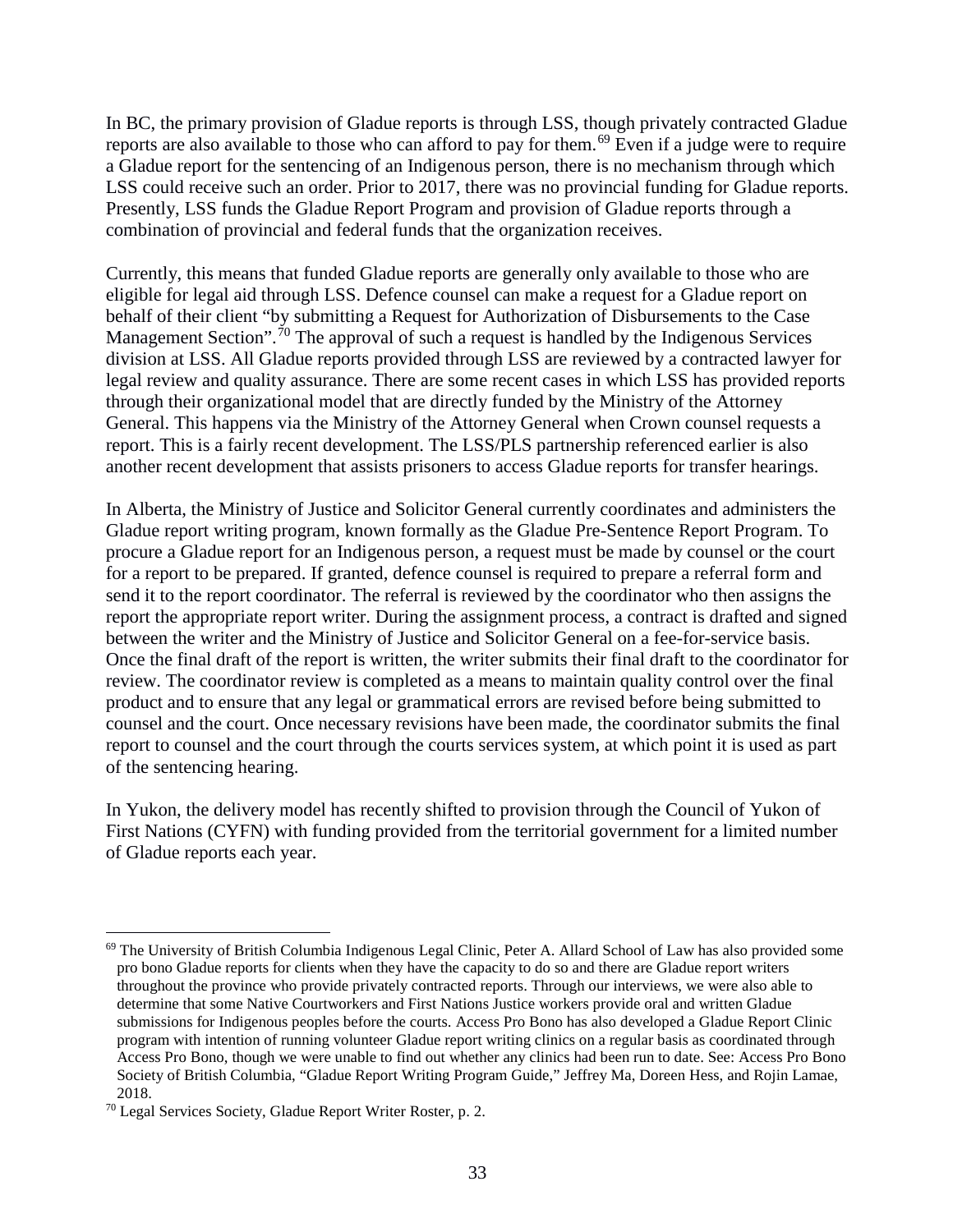To obtain a Gladue report for an Indigenous person, an application is sent to the CYFN's Gladue Management Committee (GMC) by defence counsel. It is not common practice for the courts to order Gladue reports in the Yukon. When stable funding is obtained, a dedicated coordinator position will be established so applications will not have to go through the GMC. If approved, one of three approved report writers are assigned the report. Report writers are contracted by the CYFN and paid under the standard fee-for-service model. Because the writer works for the Yukon First Nation Justice Department, their payment fee is made payable to their employer and absorbed into their regular salary. They provide Gladue reports routinely as part of their employment responsibilities. Once the final report draft is ready, it is submitted to another contractor for legal review and quality assurance. Once reviewed, and any required revisions are completed, the report is submitted to both Crown and defence counsel and to the trial coordinator.

#### **4.2.1 Volume of requests for Gladue reports**

In most provinces, there has been a steady increase in the number of requests for Gladue reports, as well as the number of such reports produced each year. This is sometimes attributed to the fact that the courts have become more familiar with the process and have discovered the usefulness of these reports. [71](#page-34-1)

#### <span id="page-34-0"></span>**4.3 Are Gladue reports produced for bail hearings?**

Despite over a decade of jurisprudence acknowledging the application of *R*. v. *Gladue* to bail hearings, confusion over exactly how it applies persists. "Courts have found that the above principles are applicable to bail hearings in a number of disparate and contradictory ways, presenting a piecemeal approach to the application of Gladue to bail that lacks cohesion."<sup>[72](#page-34-2)</sup>

The only appellate guidance on the applicability of *Gladue* to bail derives from two brief endorsements of the Ontario Court of Appeal in *R*. v. *Robinson* (*Robinson*) [73](#page-34-3) and *R*. v. *Hope*  $(Hope)^{74}$ .

In *Robinson*, Justice Winkler affirmed that Gladue is engaged in judicial interim release and articulated its relevance as follows:

Application of the Gladue principles would involve consideration of the unique systemic or background factors which may have played a part in bringing the particular Aboriginal offender before the courts. The exercise would involve consideration of the types of release plans, enforcement or control procedures and sanctions that would, because of his or her particular aboriginal heritage or connections, be appropriate in the circumstances of the offender and would satisfy the primary, secondary and tertiary grounds for release.<sup>[75](#page-34-5)</sup>

A very recent amendment to the *Criminal Code[76](#page-34-6)* will hopefully bring greater clarity to the issue. In a new s. 493.2 in the part of the Code dealing with judicial interim releases, it states that:

<span id="page-34-1"></span> $71$  The numbers of Gladue report requests is discussed at greater length in Section 5 below.

<span id="page-34-2"></span><sup>72</sup> Rogin, J., "Gladue and Bail", p. 332.

<span id="page-34-3"></span><sup>73</sup> *R*. v. *Robinson*, 2009 ONCA 205.

<span id="page-34-4"></span><sup>74</sup> *R*. v. *Hope*, 2016 ONCA 648.

<span id="page-34-5"></span><sup>75</sup> *R*. v. *Robinson*, para. 13.

<span id="page-34-6"></span><sup>76</sup> Statutes of Canada 2019, C. 25, s. 210.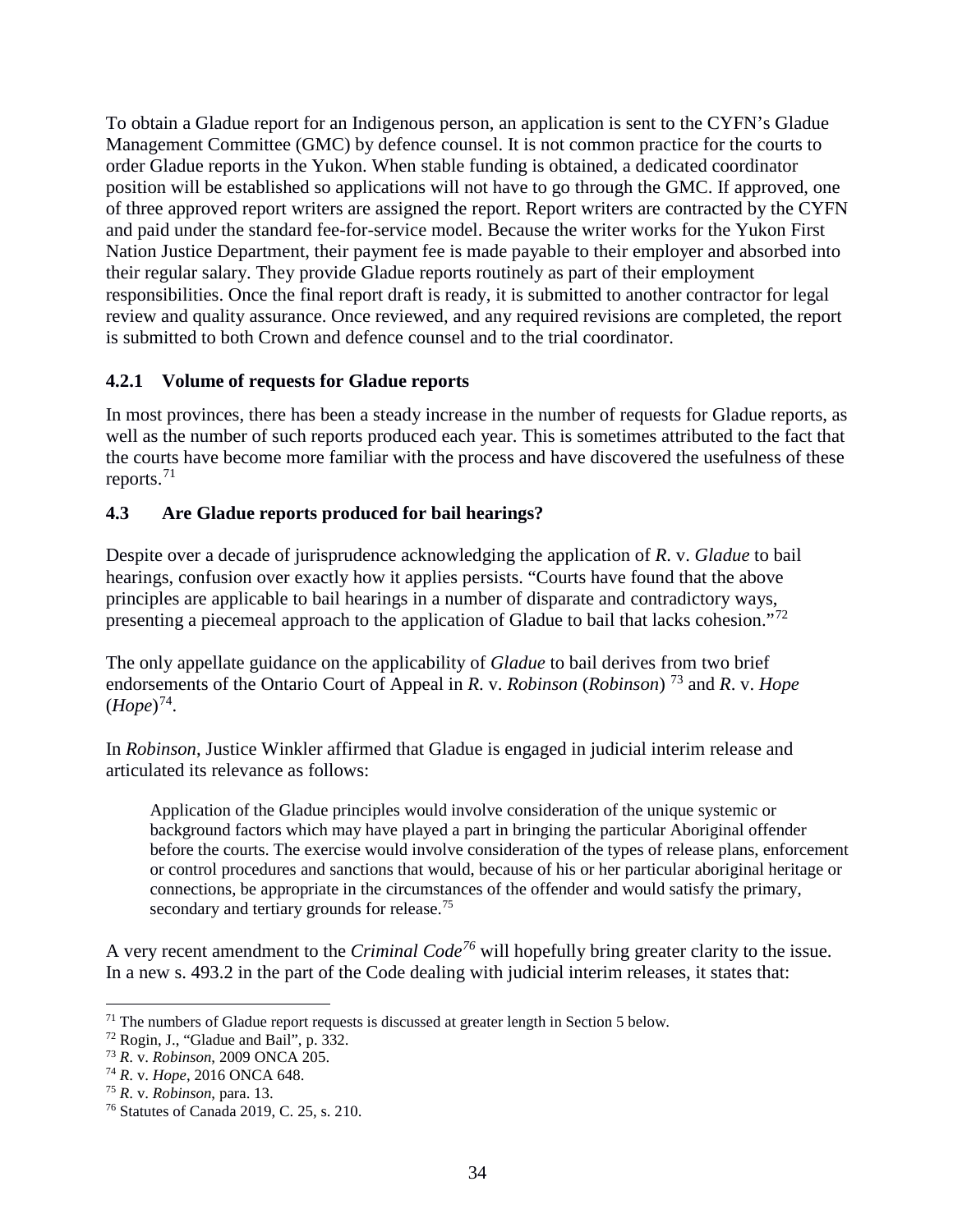493.2 In making a decision under this Part, a peace officer, justice or judge shall give particular attention to the circumstances of

(a) Aboriginal accused; and

(b) accused who belong to a vulnerable population that is overrepresented in the criminal justice system and that is disadvantaged in obtaining release under this Part.

Gladue reports are sometimes requested in the bail context. It is hard to know how frequently this occurs, but it seems to be quite rare. It is in fact not very clear how, practically, a Gladue report can be produced in time in the context of judicial interim release decisions. Rudin believes that it is inappropriate to require a Gladue report prior to considering bail for an Indigenous accused person. First, it takes time to prepare a Gladue report and it is wrong to leave someone in custody for any longer than necessary. Second, at the bail stage, there has not been a determination of guilt yet and the report may inadvertently lead the court to impose conditions that may be relevant to sentencing but inappropriate for someone who has not been found guilty.<sup>[77](#page-35-0)</sup>

Jillian Rogin also argued that Gladue reports should not be used at the time of a bail hearing.<sup>[78](#page-35-1)</sup> Her review of Gladue bail jurisprudence reveals the ways in which Indigenous people in Canada are improperly "being sentenced via bail proceedings". She argues that "Gladue bail hearings closely resemble sentencing proceedings in a manner that erodes Charter protected rights and further exacerbates bias in the application of judicial interim release."<sup>[79](#page-35-2)</sup>

The Ontario Ministry of the Attorney General's Prosecution Directive, J*udicial Interim Release (Bail),* directs prosecutors to consider the unique circumstances of Indigenous peoples when an accused self-identifies as Métis, Inuit or First Nation, but explains that, although the prosecutor should keep in mind the principles referred to by the SCC in Gladue, a Gladue report should not be requested by the prosecutor for a bail hearing.<sup>[80](#page-35-3)</sup>

In British Columbia, the Crown Counsel Policy Manual Policy for Adult Bail (Policy BAI 1, April 16, 2019[81\)](#page-35-4) includes a section addressing "Indigenous Persons." The Crown policy briefly sets out the context of the over-incarceration of Indigenous peoples in Canada and the history of *Gladue*. Crown counsel are directed to inquire about the Indigenous identity of accused persons for the consideration of Gladue factors at bail:

As such, Crown Counsel must exercise principled restraint in bail matters with particular attention to the circumstances of Indigenous accused and should only seek detention of an Indigenous accused where:

[https://files.ontario.ca/books/crown\\_prosecution\\_manual\\_english\\_1.pdf](https://files.ontario.ca/books/crown_prosecution_manual_english_1.pdf)

<span id="page-35-0"></span> <sup>77</sup> Rudin, *Indigenous People and the Criminal Justice System*, p. 152.

<span id="page-35-1"></span><sup>78</sup> Rogin, Jillian. "Gladue and Bail: The pre-trial sentencing of Aboriginal People in Canada," *The Canadian Bar Review*, (2017) 95(2): 324-356.

<span id="page-35-2"></span><sup>79</sup> Ibid. p. 332. See also: Rogin, J. *The Application of Gladue to Bail: Problems, Challenges, and Potential* (LLM Thesis, Osgood Hall Law School: 2014).

<span id="page-35-3"></span><sup>80</sup> Ministry of the Attorney General of Ontario, Criminal Law Division, *Crown Prosecution Manual*, Prosecution Directive, *Judicial Interim Release (Bail),* November 14, 2017.

<span id="page-35-4"></span><sup>81</sup> Ministry of the Attorney General of British Columbia, Prosecution Services, Crown Counsel Policy Manual, Policy for Adult Bail (Policy BAI), April 1, 2016.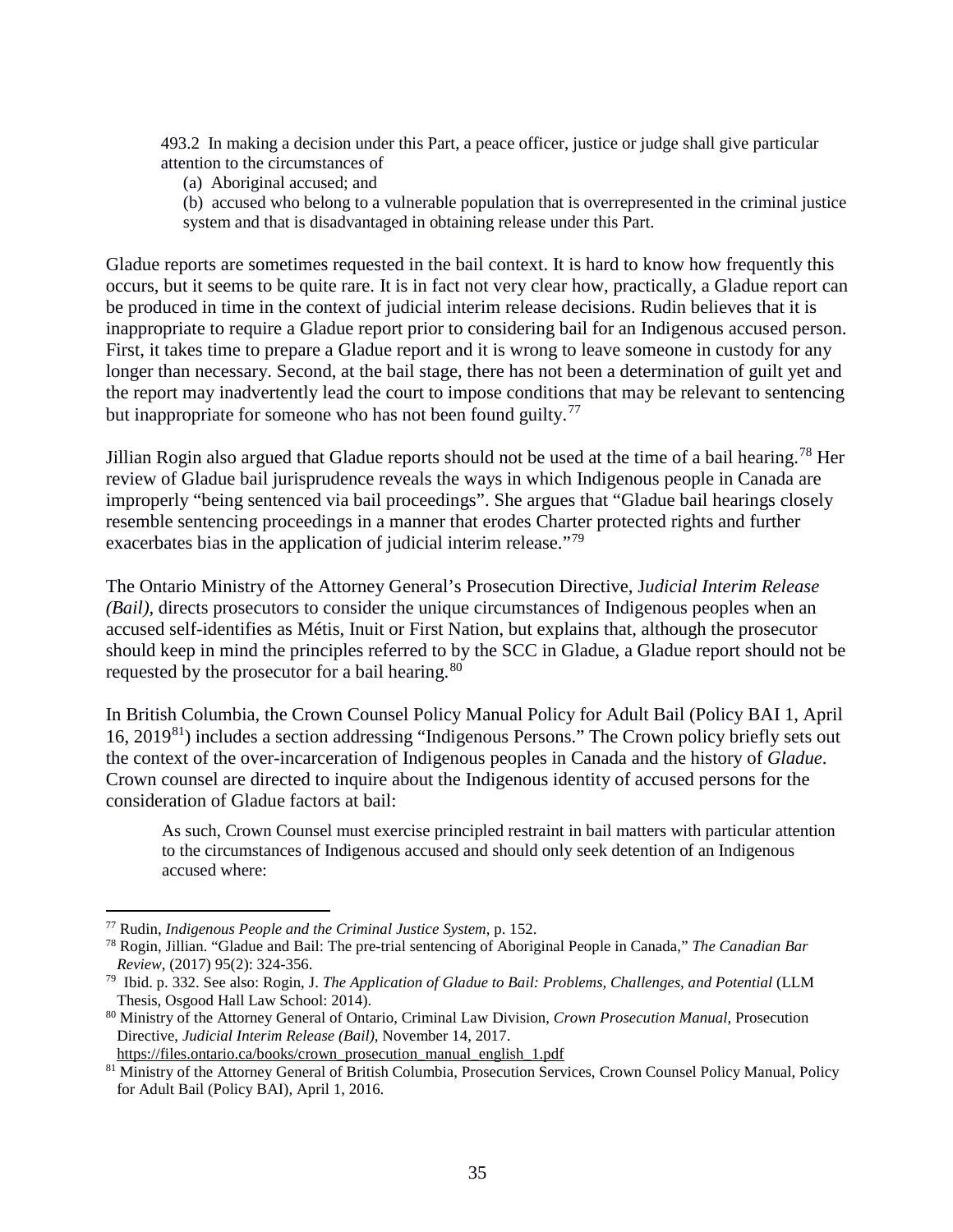- the accused's previous history of failing to attend court makes it unlikely the matter will conclude on its merits; or
- the alleged offence is one of violence or bodily harm, or where the release on bail would otherwise reasonably result in risk to the safety or security of a victim, a witness, or the public<sup>[82](#page-36-0)</sup>

Further, the policy advises that with respect to conditions imposed on Indigenous accused persons at bail, the remoteness of a person's home community and that community's specific culture and traditions should be taken into account in imposing conditions that are "reasonably necessary" considering these along with an assessment of the other bail factors.<sup>83</sup>

#### **4.4 Access to Gladue reports and eligibility criteria**

Hebert<sup>[84](#page-36-2)</sup> discusses disparity in access to Gladue reports. Access to full Gladue reports is limited and not uniform across the country. Judges do not always have the information they need to fulfill their statutory obligations in sentencing Indigenous peoples. Hebert explains in detail how judges in BC and elsewhere have openly denounced this disparity (the judgements are presented and cited).[85](#page-36-3) She presents this disparity as an access to justice issue:

…[G]iven this evidence that Indigenous peoples with a Gladue report have a significant advantage in sentencing, the great disparity in access to such reports across Canada creates an access to justice problem.[86](#page-36-4)

Eligibility criteria to determine access to a Gladue report vary across the country. In many provinces, particularly in those provinces where the Gladue reports are ordered directly by the court (Alberta, Québec, Nova Scotia, and Prince Edward Island) the only eligibility criteria for receiving a Gladue report is self-identification as Indigenous (Indigenous ancestry). In Québec, however, it appears that reports are not ordered by the court when the prosecution is suggesting a sentence of less than four months of imprisonment.

In British Columbia an Indigenous person must be eligible for legal aid in order for their defence counsel to request a report unless a request is made through Crown Counsel. If they are not eligible for legal aid, they cannot request a report funded through LSS. However, it may be the case that a Crown counsel may request a report through the Ministry of the Attorney General, who funds the report, which is provided through LSS. An accused may also fund their own report by hiring a private Gladue writer to prepare the report. Some reports in BC are also produced by private independently contracted Gladue writers for fees. Pro bono reports may also be available through the Access Pro Bono (APB) Gladue Clinic, Indigenous Community Legal Clinic (ICLC), and/or by advocates and other justice system professionals.

<span id="page-36-0"></span> <sup>82</sup> Ibid.

<span id="page-36-1"></span><sup>83</sup> Ibid.

<span id="page-36-2"></span><sup>84</sup> Alexandra Hebert, "Change in Paradigm or Change in Paradox: Gladue Report Practices and Access to Justice", 43 *Queen's L.J*. 149 (2017), p. 168.

<span id="page-36-3"></span><sup>85</sup> Ibid, p. 169.

<span id="page-36-4"></span><sup>86</sup> Hebert, "Change in Paradigm or Change in Paradox", p. 171.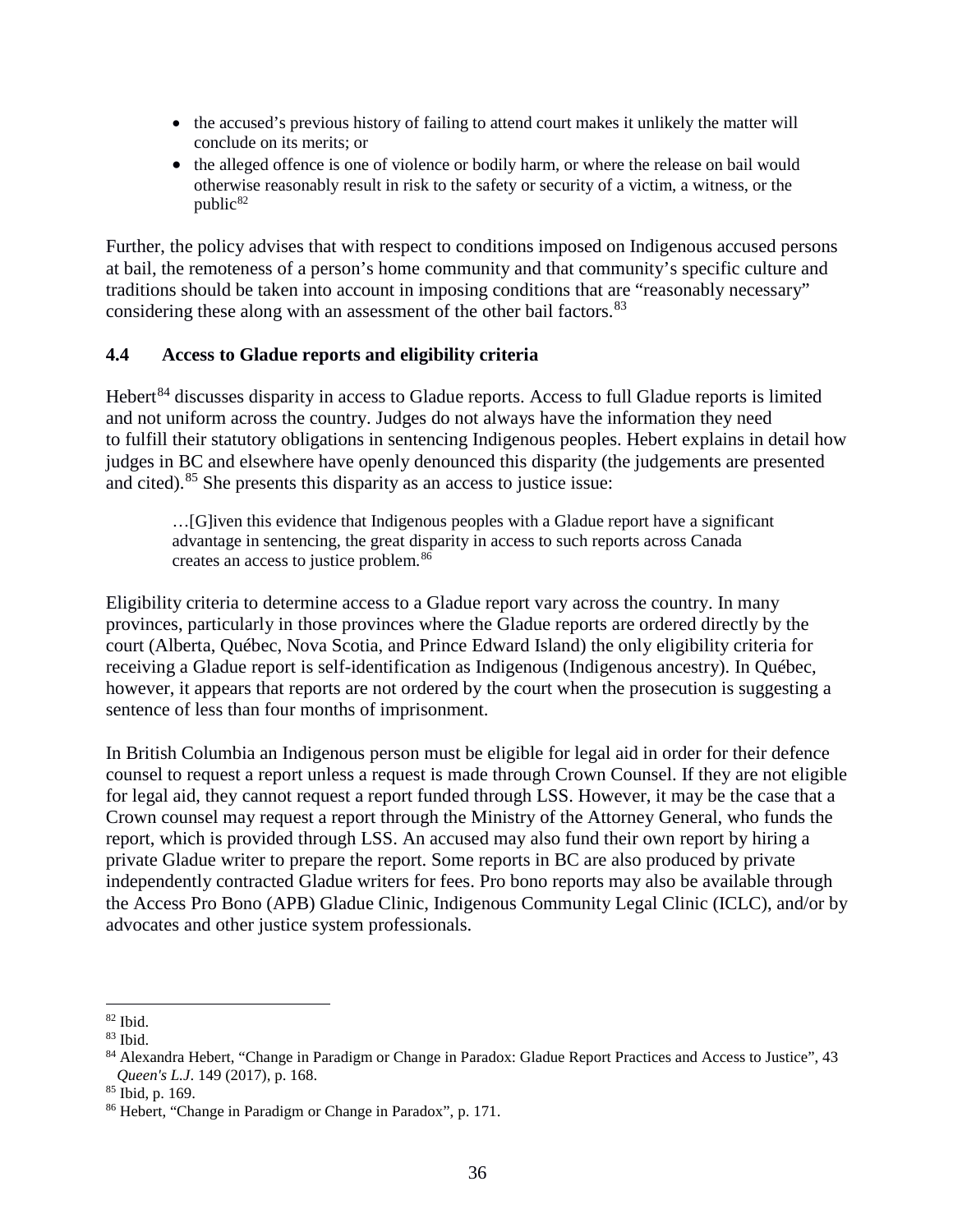In Nova Scotia all Indigenous offenders are entitled to have a Gladue report produced regardless of the nature and seriousness of the criminal offence they were found guilty of committing. This is also the case for programs in Ontario, except for the ALS program which only offers a full Gladue reports for convicted offenders who face a potential prison sentence of 90 days or more. ALS provides a Gladue letter (which includes the relevant Gladue information but in a less detailed way) when the Crown position regarding the sentence is under 90 days.

In Yukon, Indigenous offenders or their counsel may apply to the Council of Yukon First Nations for a Gladue report. They must complete an application form that relates to specific eligibility criteria. These criteria include: being a Yukon resident or being remanded in custody at the Whitehorse correctional center; entering a guilty plea or having been found guilty; a signed and entered agreement to a statement of facts; and, a minimum of a six weeks period being available before sentencing to allow for a report to be produced. The Gladue Management Committee (GMC) makes the decision about who will receive a report based on the application and need. In making their decision, the GMC takes into consideration the length of sentence the individual potentially faces, the various intergenerational expressions of colonial trauma present in their family history, whether they have a disability that should be accommodated, and if the applicant is interested in rehabilitation and/or treatment.

### *Can offenders waive their right to a Gladue report?*

Offenders can waive their right to have their Aboriginal circumstances considered at the time of sentencing, and therefore can also waive their right to a Gladue report. The SCC has left open the possibility that someone may waive consideration of their Aboriginal circumstances<sup>[87](#page-37-0)</sup> or "Gladue" rights" as these are often referred to by justice actors. As noted in the definitions sections of this report, it may be more appropriate to refer to these as the "Gladue factors," which has become shorthand for the "unique systemic or background factors which may have played a part in bringing the particular Aboriginal offender before the courts."[88](#page-37-1)

The SCC has been clear that judges must consider these factors, regardless of how these come before them, unless these are waived: "Where a particular offender does not wish such evidence to be adduced, the right to have particular attention paid to his or her circumstances as an aboriginal offender may be waived."[89](#page-37-2)

The SCC also made it clear in *Ipeelee* that in order for an offender to waive the consideration of Gladue factors these must be "expressly" waived and that unless this happens counsel have a duty to bring the factors before the court: "Counsel have a duty to bring that individualized information before the court in every case, unless the offender expressly waives his right to have it considered."[90](#page-37-3) The Court in *Ipeelee* specifically discussed the particular benefit of Gladue reports in bringing this information before the court:

<span id="page-37-0"></span> <sup>87</sup> *R.* v. *Gladue*, paras. 83-84.

<span id="page-37-1"></span><sup>88</sup> Ibid, para. 66.

<span id="page-37-2"></span><sup>89</sup> *R.* v. *Gladue*, para. 83.

<span id="page-37-3"></span><sup>90</sup> *R.* v. *Ipeelee*, para. 60.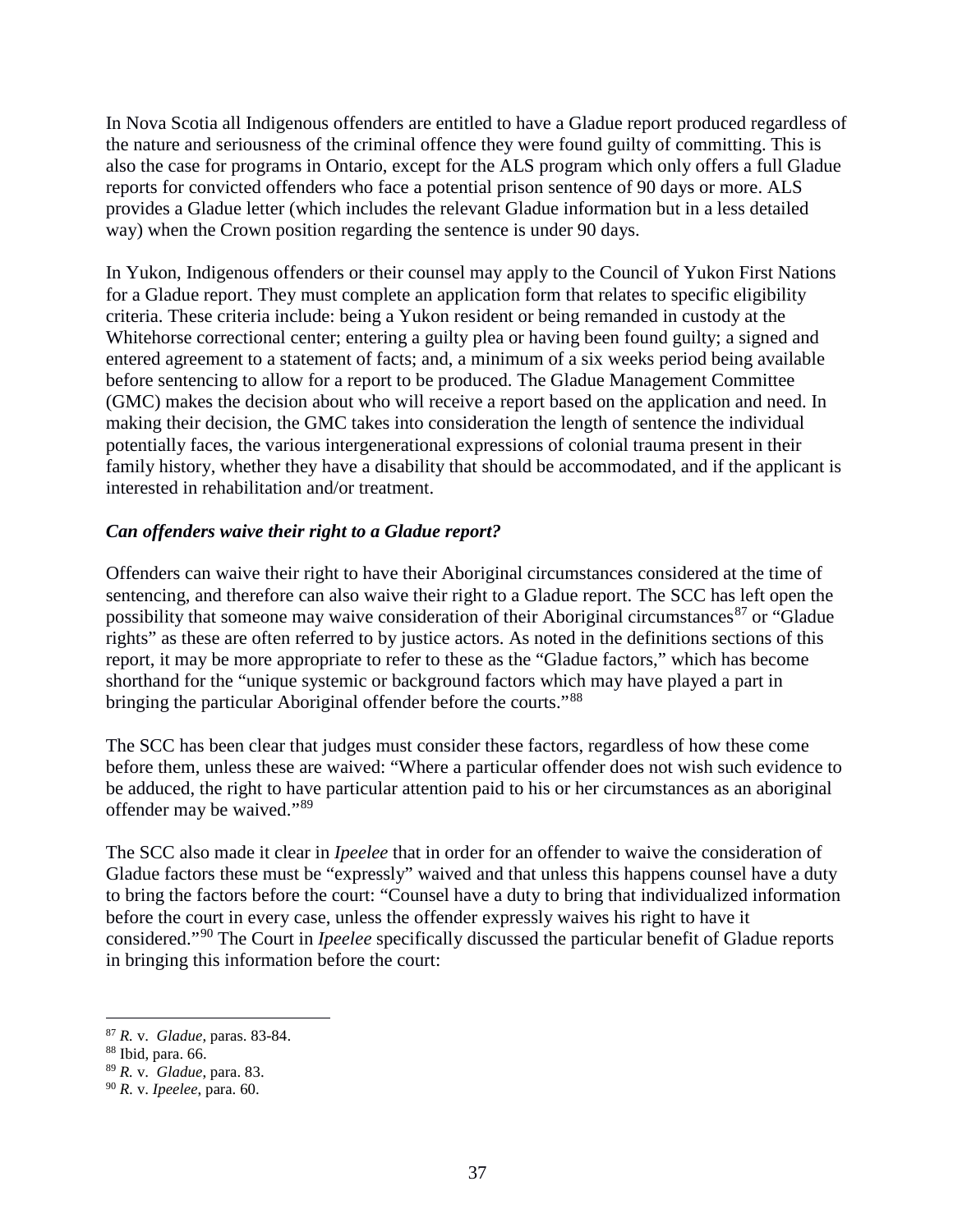In current practice, it appears that case-specific information is often brought before the court by way of a Gladue report, which is a form of pre-sentence report tailored to the specific circumstances of Aboriginal offenders. Bringing such information to the attention of the judge in a comprehensive and timely manner is helpful to all parties at a sentencing hearing for an Aboriginal offender, as it is indispensable to a judge in fulfilling his duties under s. 718.2(*e*) of the *Criminal Code*. [91](#page-38-0)

Offenders can waive their right to a Gladue report (or not consent either directly or through their counsel to a report being produced). Such situations occur with some regularity, particularly when an offender is in detention and is concerned about the length of time required to produce a report, or when the offender is estranged from his/her community or is worried about what other people may say or learn about him through that process. Hebert also makes the point that a *Gladue* report may not be appropriate in all cases and that sometimes offenders have their own reasons for refusing to have a Gladue report prepared. [92](#page-38-1) In some cases, individuals are advised by defence counsel to decline the possibility of Gladue report. In these instances, it is quite clear that an offender's decision to waive the right to a Gladue report is not a waiver of the offender's right to have Gladue factors considered. Counsel are still expected to speak to the offender's unique and systemic circumstances as an Indigenous person, unless there was also an *express* waiver of that person's right to have Gladue factors considered.

In PEI, the first question on a legal aid application form is about whether the individual belongs to an Indigenous community. Before a plea is entered, the defence counsel submits to the court that the accused is member of an Indigenous community, that he/she qualifies for a Gladue report and that he/she is either asking for one or is waiving his/her right to one.

### **4.5 Are other forms of reports produced (PSR with Gladue component)?**

Strictly speaking PSRs and Gladue reports are two different types of PSRs. They are both meant to inform the sentencing judge's decision. Both types of reports may vary in overall quality and coverage. However, they are distinct in several ways. PSRs and Gladue reports are different form each other in both "purpose and intent". While PSRs focus on assessing future risks, Gladue reports focus on mining the past to understand the impact of systemic factors and individual circumstances on the problem behaviour.<sup>[93](#page-38-2)</sup> Maurutto and Hannah-Moffat characterize Gladue reports as "powerful techniques used to package information, in a format that is accepted within the legal structures" and "document the linkages between individual behaviour and socio-cultural, political, historical, and economic processes, not necessarily with the goal of reducing the responsibility of the offender, but rather to understand and contextualize behaviour and actors that may have played a role in the present offender coming before the courts".<sup>[94](#page-38-3)</sup>

The general content of PSRs is prescribed in s. 721(3) and (4) of the *Criminal Code,* and s. 721(2) which clarifies that the lieutenant governor in council of a province may make regulations respecting the types of offences for which a court may require a report, and respecting the content

<span id="page-38-0"></span> <sup>91</sup> Ibid.

<span id="page-38-1"></span><sup>92</sup> Hebert, "Change in Paradigm or Change in Paradox".

<span id="page-38-2"></span><sup>93</sup> Quigley, "Gladue reports: Some issues and proposals".

<span id="page-38-3"></span><sup>94</sup> Maurutto, P., & Hannah-Moffat, K. Aboriginal knowledges in specialized courts: Emerging practices in Gladue Courts. *Canadian Journal of Law and Society*, (2016) 31(3), 451-471, pp. 408-409.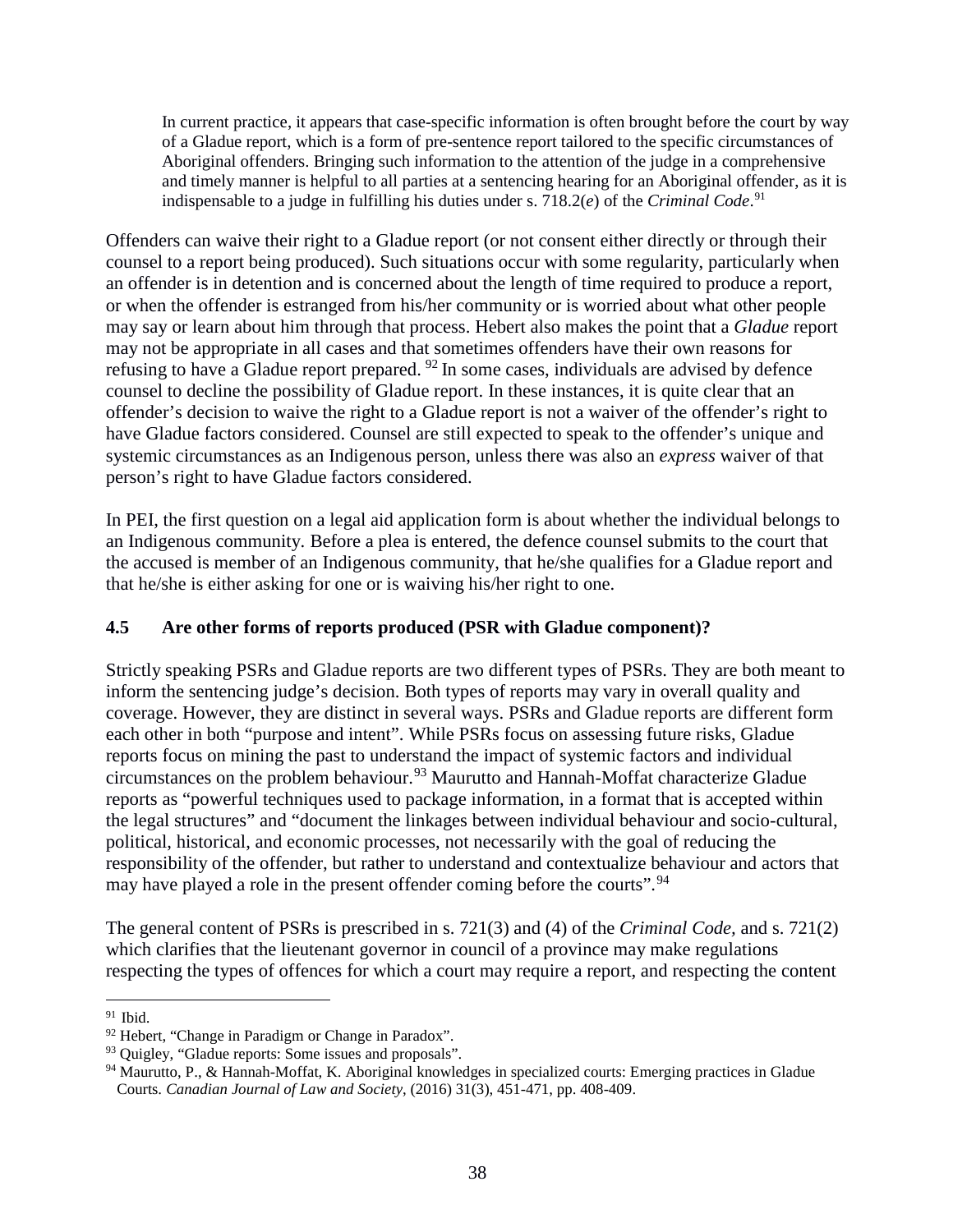and form of the report. PSRs are written by probation officers from a risk-assessment perspective, most often with the use of actuarial risk assessment methods.<sup>[95](#page-39-0)</sup> They play an important role in informing the court about the offender's risk and treatment potential, and in defining the type, length and conditions attached to the final sentence. By contrast, the Gladue reports generally tell the story of the offender, addresses the systemic and background factors that have brought the specific offender before the court, and provide information about services and programs that may be available to the offender. These reports are meant to help the judge consider applicable Gladue factors in each case. They can contextualize risk factors and help the court consider them with a broader understanding. The challenges and difficulties faced by the offender are presented in the broader context in which they occurred. The author of the report and their training is also an important difference between PSRs and Gladue reports. Probation officers are trained in riskassessment, and in most cases their training does not include identifying Gladue factors; whereas, Gladue report writers are trained to identify and articulate Gladue factors to the court, along with potential options for alternatives to incarceration.

However, the difference between what constitutes a Gladue factor and what amounts to a risk factor is often a slim one and this sometimes creates complications in terms of how the Gladue reports are used in court and beyond the sentencing process.<sup>[96](#page-39-1)</sup> As, Jonathan Rudin explains, Aboriginal offenders tend to do poorly on risk-assessment measurements.<sup>[97](#page-39-2)</sup>

A pre-sentence report can be produced with a "Gladue component" or from a "Gladue perspective". In some provinces, for example in New Brunswick, the PSR is the main vehicle through which information on the impact of Gladue factors on the offender is made available to the courts. In Québec, a PSR with a Gladue component is used when a full Gladue report is not available. Courts have often found this approach wanting.<sup>[98](#page-39-3)</sup>

It is not uncommon in many jurisdictions (e.g. Québec, Nova Scotia, PEI) for the courts to order both a PSR and a Gladue report, in part because these two reports contain different kinds of information. Gladue reports are not "expert reports" in the sense that they report information but do not attempt to determine its accuracy. The latter is left to the judge with submissions from defence and Crown counsel.<sup>[99](#page-39-4)</sup>

The PEI Court of Appeal did not dismiss PSRs with a Gladue component entirely nor did it make formal Gladue reports mandatory when sentencing an Indigenous offender. The Court made it clear, however, that the lack of a report which extensively examines Gladue factors is a reviewable error where the offender has requested that these factors be considered.<sup>[100](#page-39-5)</sup> In so doing, the Court

<span id="page-39-0"></span> <sup>95</sup> Kelly Hannah-Moffat and Paula Maurutto, "Re-contextualizing pre-sentence Reports: Risk and race", *Punishment and Society*, (2010) 12(3): 262-286.

<span id="page-39-1"></span><sup>96</sup> See: Frank T. Lavandier, *Rule of Law, Settler Colonialism, and Overrepresentation of Indigenous Peoples in the Canadian Criminal Justice (Legal) System: Implementation of R. v. Gladue in Prince Edward Island (PEI),* Doctoral Dissertation, University of New Brunswick, January 2019.

<span id="page-39-2"></span><sup>97</sup> Rudin, *Indigenous People and the Criminal Justice System*, p. 133.

<span id="page-39-3"></span><sup>98</sup> Ben Ralston and Christine Goodwin, "*R.* v. *Drysdale*: A gold standard for the implementation of *R.* v*. Gladue*", (2017) 33 C.R. (7th) 114.

<span id="page-39-4"></span><sup>99</sup> Rudin, *Indigenous People and the Criminal Justice System*, p. 114.

<span id="page-39-5"></span><sup>100</sup> *R.* v. *Legere,* 2016 PECA 7, 376 Nfid & PEIR 81.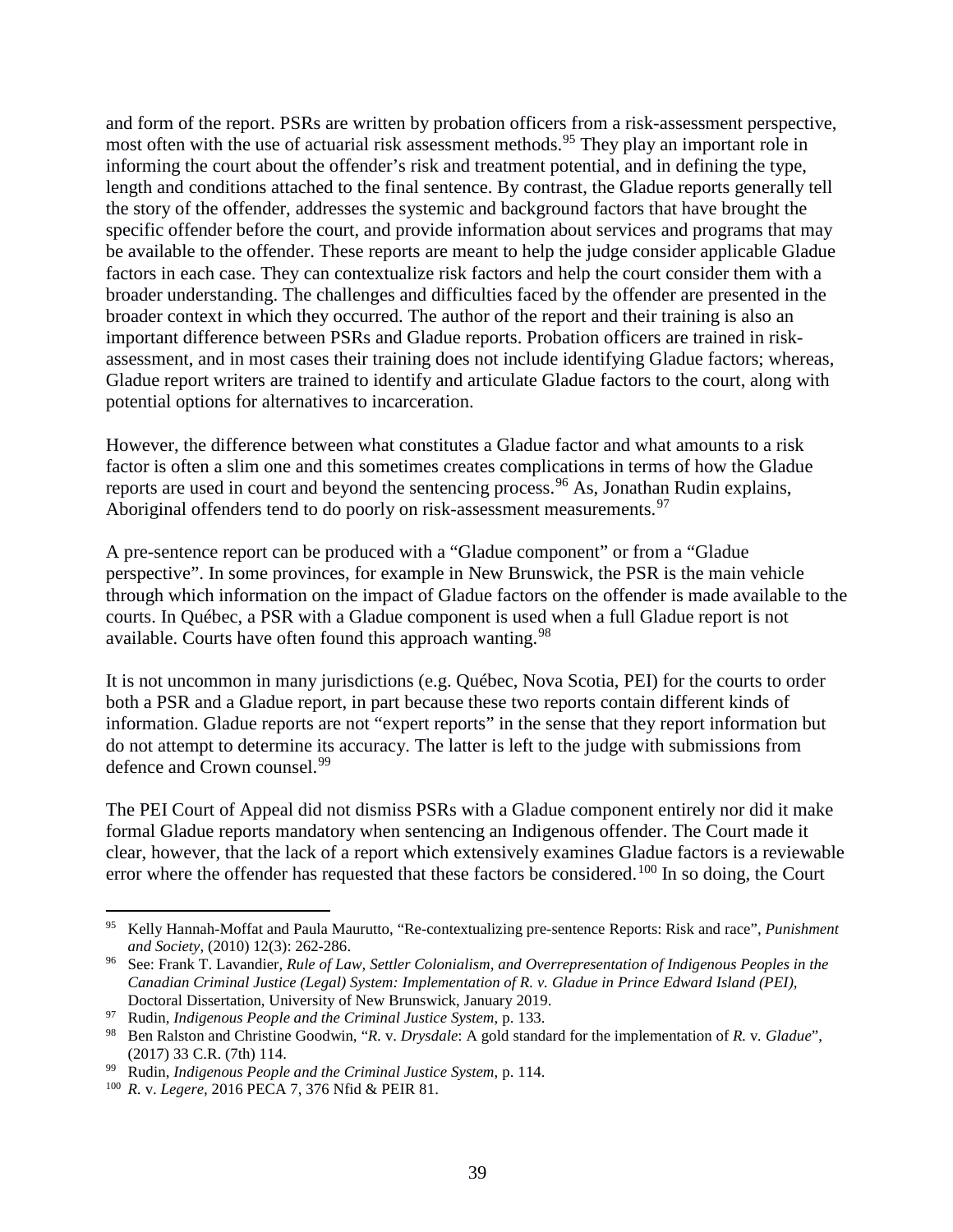set a high threshold with regards to the Gladue information that must be provided to a judge for the sentencing of an Indigenous person.<sup>[101](#page-40-0)</sup> It stressed that sentencing reports for an Indigenous person must "be balanced and objective ... [and] must not advocate a particular viewpoint".<sup>[102](#page-40-1)</sup>

In *R.* v. *Legere*<sup>[103](#page-40-2)</sup>, an Indigenous person had been sentenced to eight months incarceration for a drug offence. He appealed this verdict on the grounds that the judge sentenced him without a Gladue report, even though a PSR had been prepared for him. He sought to introduce a Gladue report into evidence on appeal.The Court admitted the Gladue report into evidence and found the PSR insufficient in light of the sentencing principles set out by the SCC. The Court held that while the PSR gave a "snapshot" of the appellant's Indigenous status and life circumstances, it did not "deal with the unique systemic or background factors that played a role in bringing this offender before the courts nor did it make reference to particular programming which may be appropriate to this Aboriginal offender".[104](#page-40-3)

As mentioned above, in PEI, a PSR and Gladue report can both be ordered in the same case. Historically they have both been ordered at the same time, because the Gladue report is often not enough. The two types of reports do not cover the same grounds. The practice may be changing slowly because there have been issues associated with this practice. For example, there are instances where a probation officer and Gladue writer both had to contact the same family members and members of the community, creating some confusion and resentment. Moreover, the recommendations contained in the two reports can sometimes be at odds with each other. A concern is sometimes expressed that the recommendations contained in the PSR may *de facto* take precedence over those contained in the Gladue report. Finally, people sometimes argue that Gladue reports produced by Indigenous writers close to or belonging to the Indigenous community are trusted by that community and that this level of trust may not be available to the probation officers who produce PSRs.

Data on the frequency with which Gladue reports with an Indigenous component are produced in various provinces or territories could not be obtained. Respondents tended to agree that PSRs with a Gladue component varied in quality and are generally a poor substitute for a Gladue report.

### **4.6 Is there a prescribed format for Gladue reports?**

There is no national standard framework for Gladue reports. However, in most cases there is an accepted and acceptable format within each jurisdiction.<sup>[105](#page-40-4)</sup> A recent review of Gladue report templates used in various provinces and territories revealed that there is substantial variation across these templates and the prescribed content of Gladue reports. It also indicated there were similarities between the format used in these reports as well as between their typical contents. There were also similarities between standard PSR headings and contents and those of Gladue

<span id="page-40-0"></span><sup>&</sup>lt;sup>101</sup> Hebert, "Change in Paradigm or Change in Paradox", pp. 166-167.

<span id="page-40-1"></span><sup>102</sup> *R.* v. *Legere,* 2016 PECA 7, 376 Nfid & PEIR 81.

<span id="page-40-2"></span> $103$  Ibid.

<span id="page-40-3"></span><sup>104</sup> Ibid., para. 21.

<span id="page-40-4"></span><sup>&</sup>lt;sup>105</sup> For example, the British Columbia Court of Appeal has set out certain criterion for Gladue reports: see *R*. v. *Lawson* and *R.* v. *Florence*.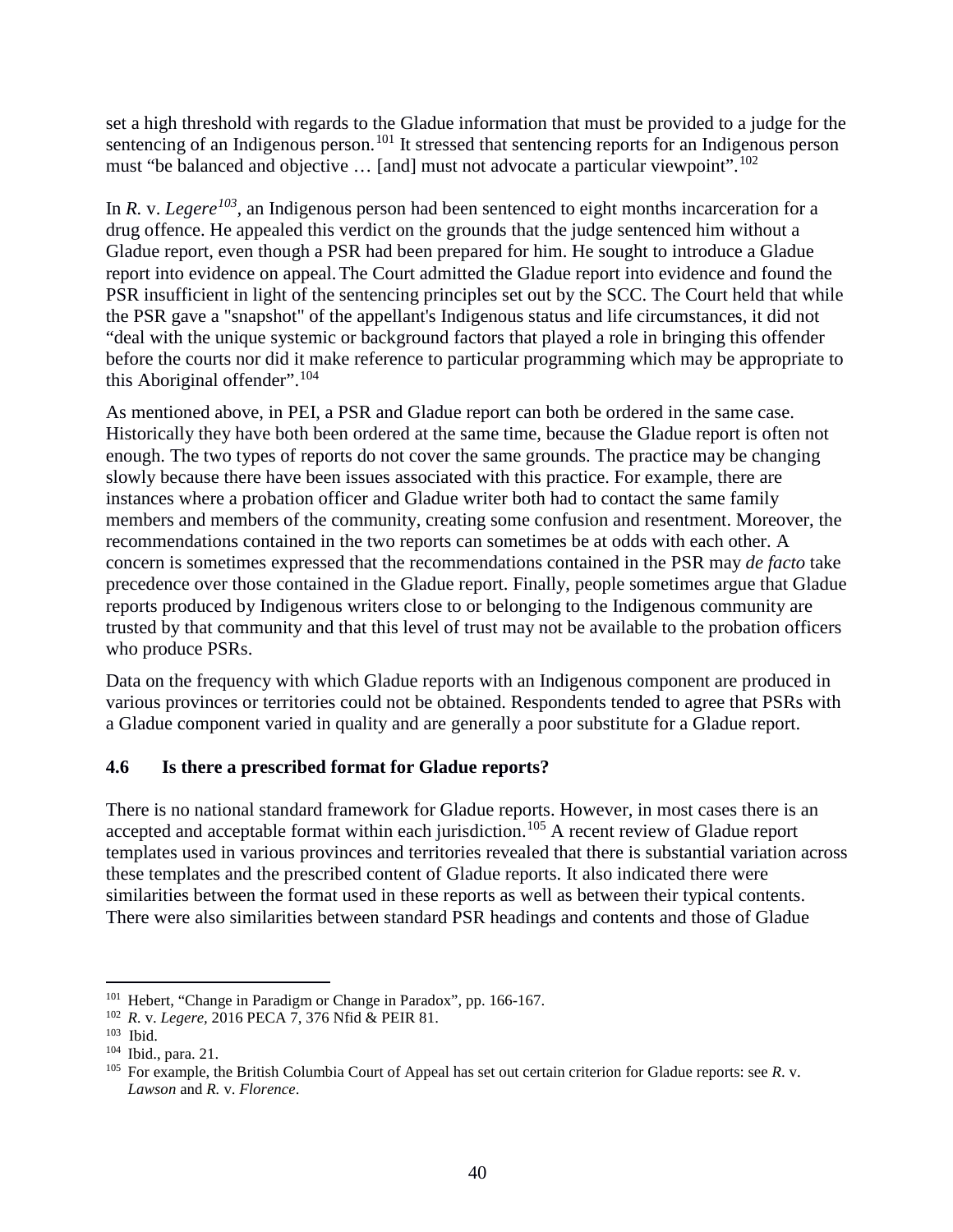reports.[106](#page-41-0) It appears that despite any differences or similarities in format, the general content of the reports is fairly consistent.<sup>[107](#page-41-1)</sup>

The content and format of PSRs produced by probation officers in every province or territory are normally standardized throughout the jurisdiction and guided by correctional policies, guidelines and protocols. The same is true of PSRs with Gladue components. In Québec, for example, a standard format is prescribed for such reports. The same is true of a PSR for adult Aboriginal offenders in New Brunswick.[108](#page-41-2)

### **4.7 Who are the writers and what are their connections to Indigenous communities?**

Gladue report writers are generally individuals who have some combination of the following: an expertise on particular Indigenous communities, an educational background working with Indigenous communities or Indigenous peoples in the context of the criminal justice system, and/ or lived experience as Indigenous persons. Many writers demonstrate all of the aforementioned because in many cases Gladue report writers are Indigenous persons with specific expertise about their own Indigenous community/communities, experience working with Indigenous people, and lived experience as Indigenous persons. Considering the demands of the information required for the reports, report writers should necessarily, have or be able to make connections to Indigenous communities and organizations. They also require a foundational knowledge of the histories and experiences of Indigenous peoples and colonialism in Canada.

Report writers interviewed for this comparative analysis were generally either from the same Indigenous communities as the subjects for whom they had written reports or very knowledgeable about and had connections to the Indigenous community a report subject was from. Some writers were not originally from a specific community, but as either an Indigenous or non-Indigenous person, had lived in and become a part of the community. Other writers, both Indigenous and non-Indigenous, were not connected to the home or chosen Indigenous communities of their report subjects. In these cases, the determining factor connecting the writer and the report subjects was mostly determined by geographical proximity. Writers who did not have a connection to particular Indigenous communities appear nevertheless very knowledgeable about the circumstances and histories of Indigenous people.

### **4.8 Selection, recruitment, training, remuneration of writers**

In Ontario, Québec, Nova Scotia and PEI, the task of writing a Gladue report is assigned to a writer by the Indigenous organizations mandated to produce the report. In many instances, the writers are employees of the organization that produces the report. For example, ALS and other service providers in Ontario have full time and/or part time employees responsible for producing Gladue reports. In PEI, the writers are contracted individually by the organization. Sometimes this includes employees of the organizations who have been trained to write reports and are willing to do so in addition to their regular responsibilities. During the study interviews, the authors came to

<span id="page-41-0"></span> <sup>106</sup> National Working Group on Gladue (n.d.). *Discussion Paper on a Universal Gladue Report Structure*.

<span id="page-41-2"></span><span id="page-41-1"></span><sup>&</sup>lt;sup>108</sup> New Brunswick, Department of Public Safety, Policy on Pre-Sentence Reports for Adult Aboriginal Offenders, September 21, 2018.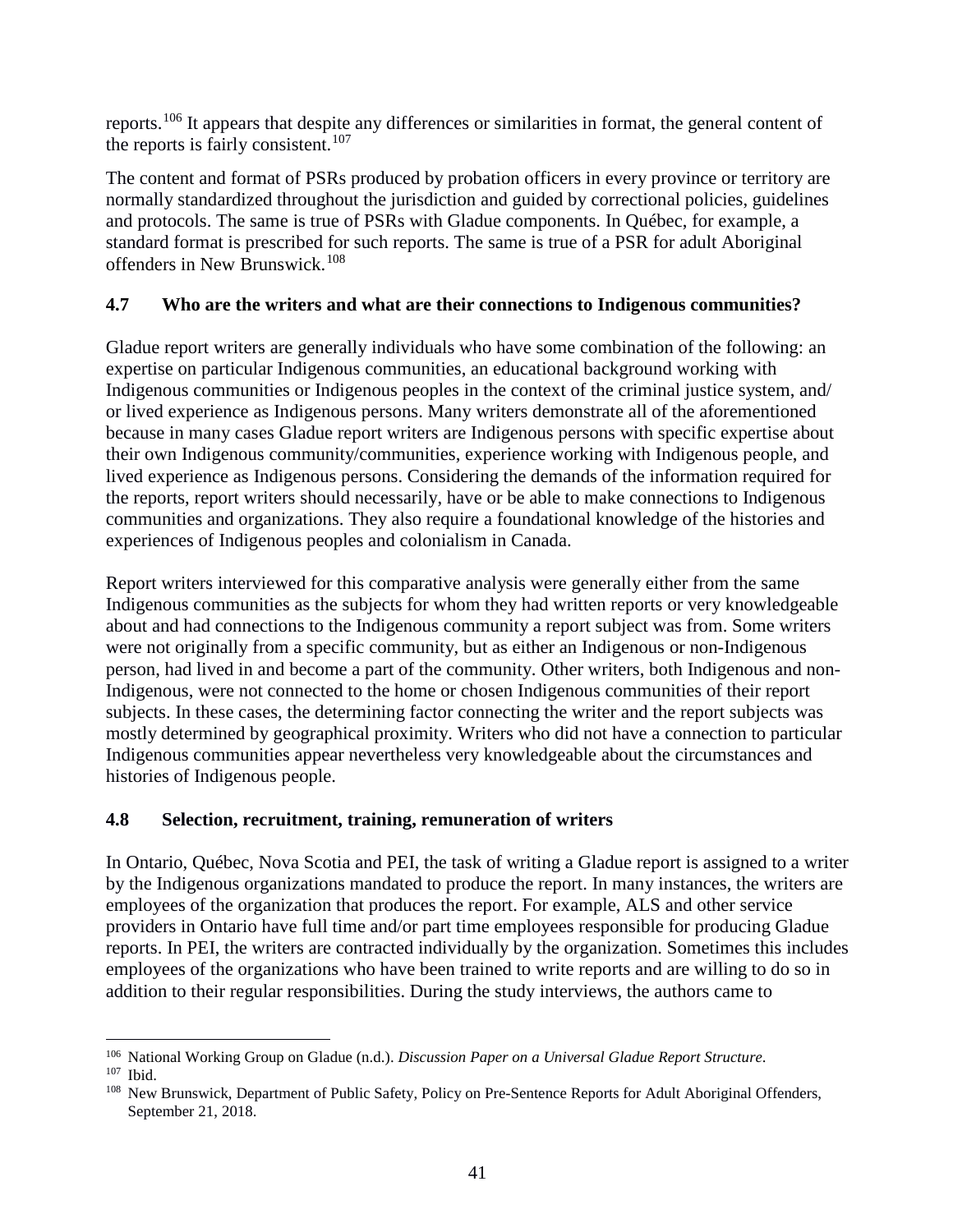understand that, in Ontario, Québec, Nova Scotia and PEI, recruitment of Gladue writers is not difficult so long as the funding is available.

Alberta, BC, and Yukon use a roster system of contracted writers to assign Gladue reports. In Alberta the roster is managed by the Department of Justice and Solicitor General and in BC the roster is managed by the Indigenous Services department at LSS. In the Yukon the roster is managed by the Council of Yukon First Nations.

Training for report writers varies by jurisdiction. No one program is considered the standard training model for educating Gladue report writers. Rather, various training programs exist in each jurisdiction studied for this comparative analysis. In some instances, writers have not received formal Gladue report writing training. Instead they came to the work of writing reports with the particular skill set required as a result of previous education, employment or training.

Most of the stakeholders who were interviewed for this study agreed that the appropriate skills a Gladue report writer must possess are some combination of the following: detailed knowledge of the history of colonialism in Canada; knowledge of the specific Indigenous community/ communities they are writing about; strong interviewing skills; ability to build rapport/ trust; trauma-informed approach to working with people, and cultural competency skills.

### **4.9 Support for writers**

Writing Gladue reports is very demanding, emotionally difficult, and runs the risk of causing vicarious trauma.[109](#page-42-0) Across jurisdictions, it was indicated that a component on self-care is usually included in the training of Gladue writers. Informal networking with other writers, to develop a support system, is also encouraged by the program coordinators. However, in the course of seeking information for this comparative analysis, many of the people interviewed, particularly writers and representatives of service delivery organizations, pointed to a need for more support for writers. There is a dearth of literature on the impacts of writing Gladue reports and how writers should be supported. This is an area of future research that should be considered.

### **4.10 Perceived usefulness of the reports**

Gladue reports are useful to the courts at sentencing. This fact is not controversial.<sup>[110](#page-42-1)</sup> However, it was important to canvass the perceptions of stakeholders about *how* useful a Gladue report may be. In connection with that the authors wanted to understand the ways that this usefulness was determined and how it could be improved. Data currently available about how Gladue reports specifically (as opposed to Gladue factors) impact sentences is extremely limited. For this reason, gathering stakeholder perceptions about usefulness was particularly important.

Anecdotally, and as set out in some case law, there is a general sense that Gladue reports are the best way for Gladue information to come before the courts. This was also the consensus of stakeholders consulted for this comparative analysis. To determine the utility of a report the stakeholders interviewed referred to the same criteria set out originally in *Gladue.* That is, first, the

<span id="page-42-0"></span> <sup>109</sup> Aboriginal Justice Council, Gladue Knowledge Sharing Gathering Report, Appendix E, pp. 41-42.

<span id="page-42-1"></span><sup>110</sup> *R.* v. *Ipeelee*, para. 60.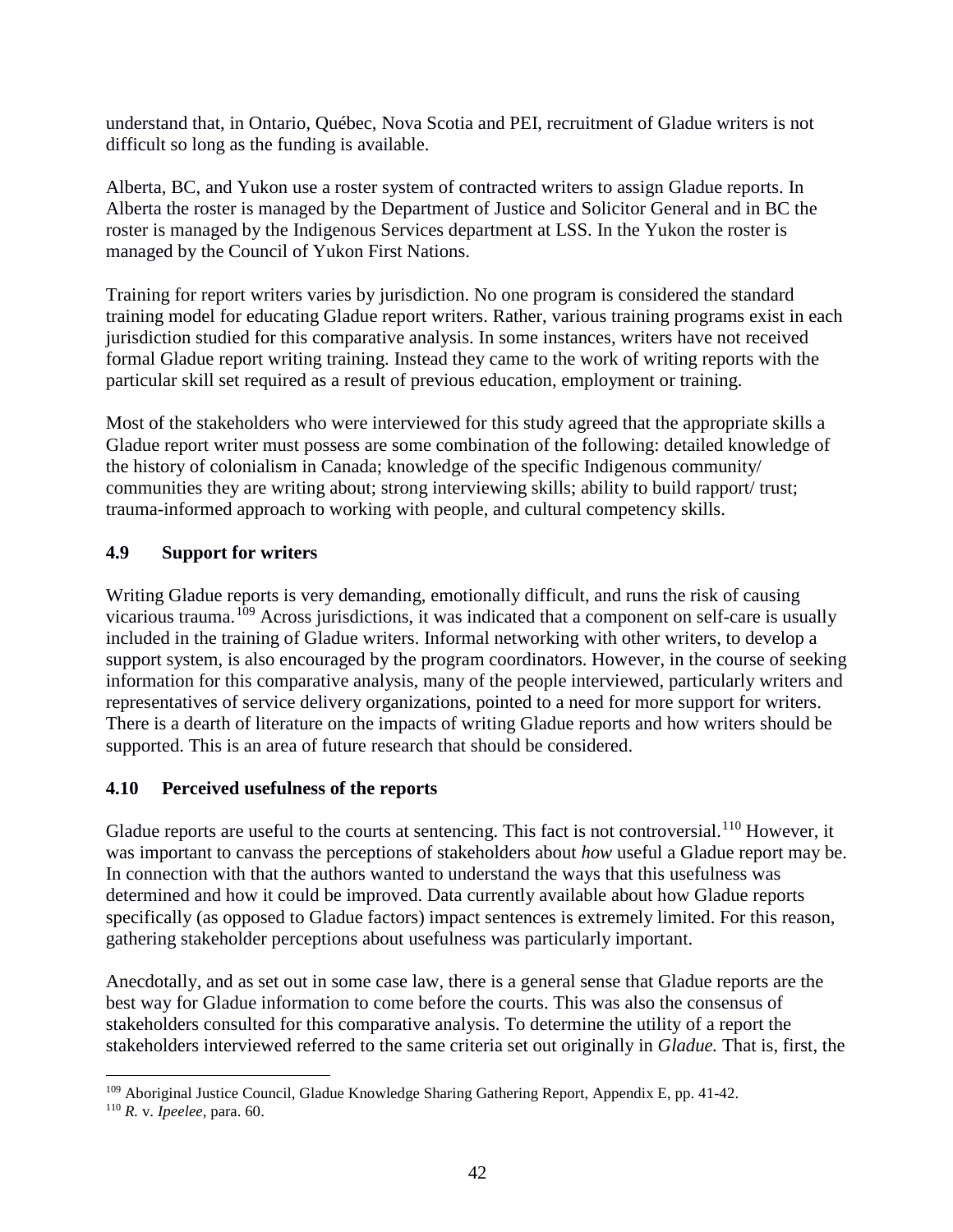extent to which the Gladue report provides the case-specific and individualized circumstances of the Gladue report subject within the context of Gladue factors. Second the stakeholders considered the extent to which the report is able to set out a healing plan that engages resources and services and offers when appropriate some viable alternatives to incarceration.

### **4.11 Advantages and disadvantages of different models of service delivery**

This comparative analysis was able to focus at a general level on the advantages and disadvantages of the different delivery models in the jurisdictions examined. The views expressed by study participants about the advantages and disadvantages of the model(s) they were familiar with provided a basis for some comparisons between the models. These are explored in greater detail below. Since evaluation data, as well as cost-effectiveness and cost-benefit data, are generally not available for these various service delivery models, the comparisons made in the present report do remain somewhat limited. However, while they do not constitute a complete economic analysis, they can nevertheless assist in informing future discussions about potential improvements to Gladue report service delivery in British Columbia.

### **4.12 Who is responsible for funding for the production of Gladue reports**

Responsibility for Gladue report funding varies greatly across jurisdictions. Each of the provinces and the territory researched use different models to employ and pay Gladue report writers. In most cases, either a government department or a stand-alone organization was responsible to manage these relationships. The different funding models they used reflected the ways in which each agency operated. For example, most choose to employ writers directly either as contractors or as salaried employees. BC was an exception in that writers were paid indirectly. LSS contracts with the writers to produce the reports and the funds come from the LSS budget, however the payment is made to defence counsel who then disburses it to the writer.

### **4.13 Access to Gladue reports, protection of privacy**

In most provinces, the issue of whether Gladue reports should be distributed or accessible to others than the parties that originally received them has not yet been settled. While some people may argue that the reports contain information that is relevant to the rehabilitation of the offender and would be valuable to others working with the offender (including probation officers and correctional authorities), the sensitive and personal nature of the information contained in Gladue reports should dictate great caution in their further distribution. The subject of a Gladue report and others who have contributed information to the report writer may have disclosed information that they have a right to protect. Furthermore, information contained in the report may unfortunately be used out of context and reduced to serving as proof of the presence of high-risk factors or as an excuse for further discrimination.

The subject of the report may consent to the release of the report, but even if that consent is full and informed, it does not include the consent of other people who have contributed sensitive information for the report. The agencies have their own rules about release, distribution, and safekeeping of reports they produced.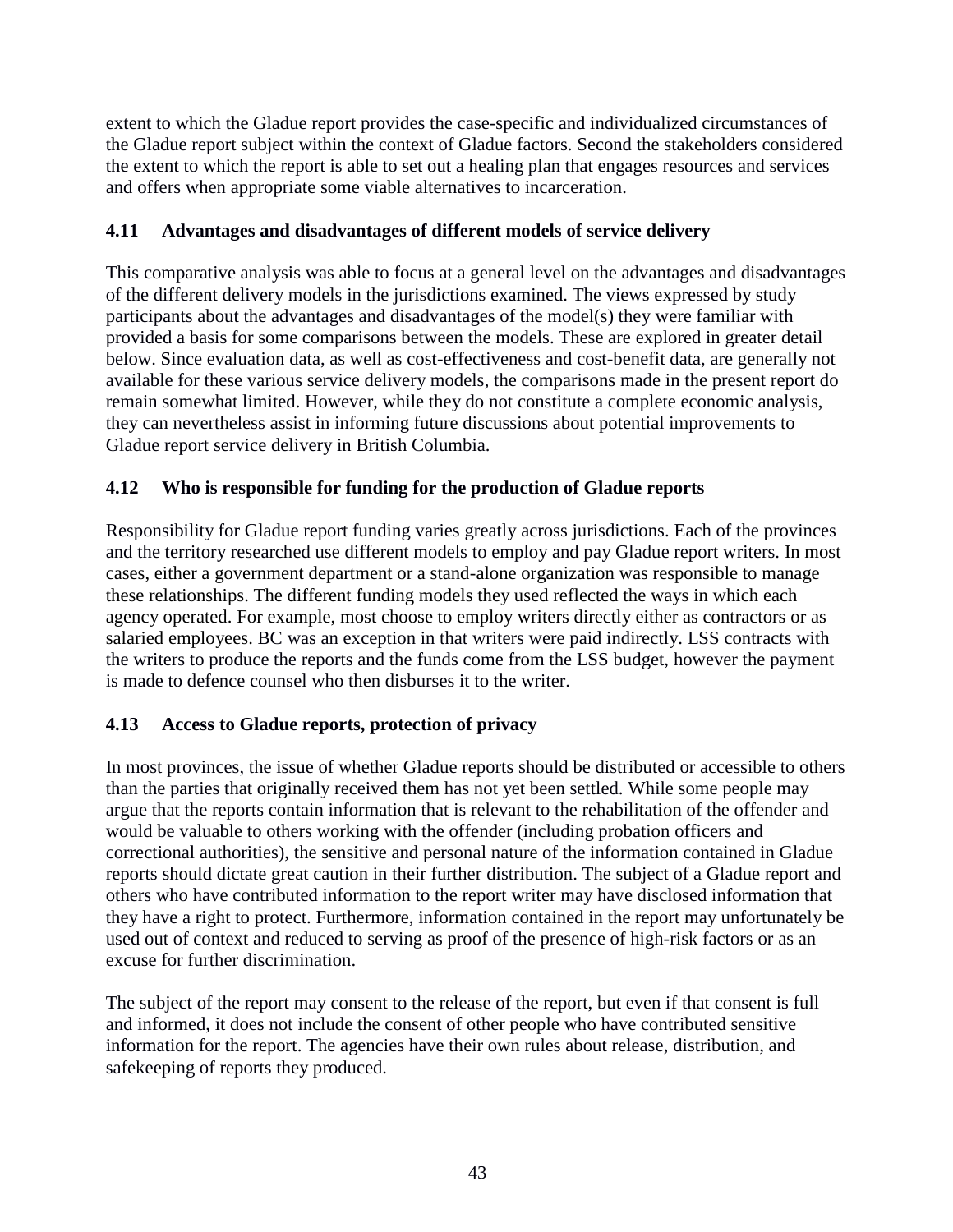Courts have recognized the need to and, in some cases, found ways to limit access to Gladue reports and protect confidentiality. There are however significant variances between jurisdictions in terms of who gets access to the reports once they have been produced, including after sentencing and by correctional authorities.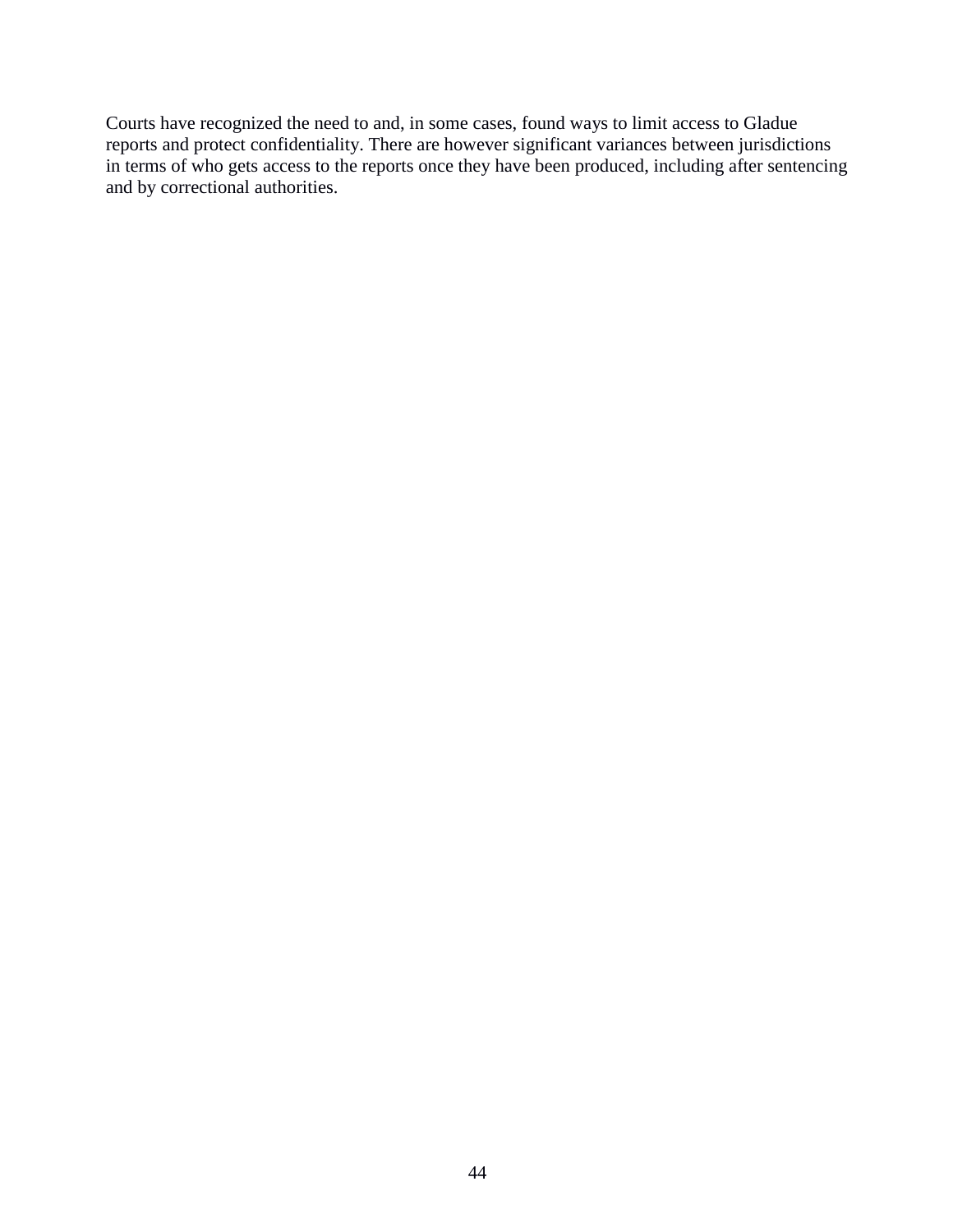# **5. Description of Provincial Programs**

Gladue report service provision is still unstructured in many parts of the country. There are three primary means through which the courts receive Gladue information at the time of sentencing: Gladue reports, PSRs with Gladue components, and oral submissions. There are provinces and territories where Gladue information is mostly, or exclusively, presented by means of a PSR with a Gladue component, or by oral submissions (by legal counsel, Native Courtworkers, or other advocates).

The following are descriptions of existing programs in six provinces (British Columbia, Alberta, Ontario, Québec, Prince Edward Island, and Nova Scotia) and one territory (Yukon) and the methods used for the production and delivery of Gladue reports there. The seven jurisdictions were chosen for comparison in this study because they each had at least one Gladue reports delivery program (whether through government, stand-alone organizations, or a combination of the two).

### **5.1. British Columbia**

British Columbia uses a mixed model to provide and deliver Gladue report services. Services are provided either through BC's Legal Services Society or privately contracted Gladue report writers.<sup>[111](#page-45-0)</sup> Recently, pro bono reports have also become available through the Access Pro Bono Gladue Clinic, Indigenous Community Legal Clinic, and/or through advocates and other justice system professionals.

The initial LSS Gladue Pilot Project funded through the LFBC ran from June 2011-March 2013.<sup>[112](#page-45-1)</sup> After March 31, 2013, the LSS Gladue Program continued in a more limited capacity due to a lack of stable funding. Until very recently there has been no provincial funding for Gladue reports.

Since the receipt of new funding in 2017, LSS has greatly increased its provision of reports. In 2016/2017 LSS provided 78 reports; in 2017/2018 LSS provided 128 reports; and in 2018/2019 LSS provided 215 reports. For this year, as of September 9, 2019, 123 reports have been completed and 104 more are underway. LSS currently has funding for up to 300 reports this fiscal year, however, they expect to receive more than 300 requests in that time.

As of 2018/19 the Attorney General of British Columbia, the Honourable David Eby, articulated several priorities that involve Gladue report services. These include: ensuring LSS is working to increase Indigenous access to justice services, implementing the TRC and  $\text{UNDRIP}^{113}$  $\text{UNDRIP}^{113}$  $\text{UNDRIP}^{113}$ , and enhancing the Gladue report services offered through LSS.<sup>[114](#page-45-3)</sup>

<span id="page-45-0"></span><sup>&</sup>lt;sup>111</sup> It may be worth noting also that several Gladue report writers who are contracted through LSS and are on that roster are also producing privately funded reports.

<span id="page-45-1"></span><sup>&</sup>lt;sup>112</sup> Legal Services Society of British Columbia, Gladue Report Disbursement: Final Evaluation Report, 2013, p. 2.

<span id="page-45-2"></span><sup>113</sup> Honourable David Eby, QC, Attorney General of British Columbia, Mandate Letter to LSS, May 1, 2019 and Mandate Letter to LSS, December 12, 2018.

<span id="page-45-3"></span><sup>114</sup> Ibid.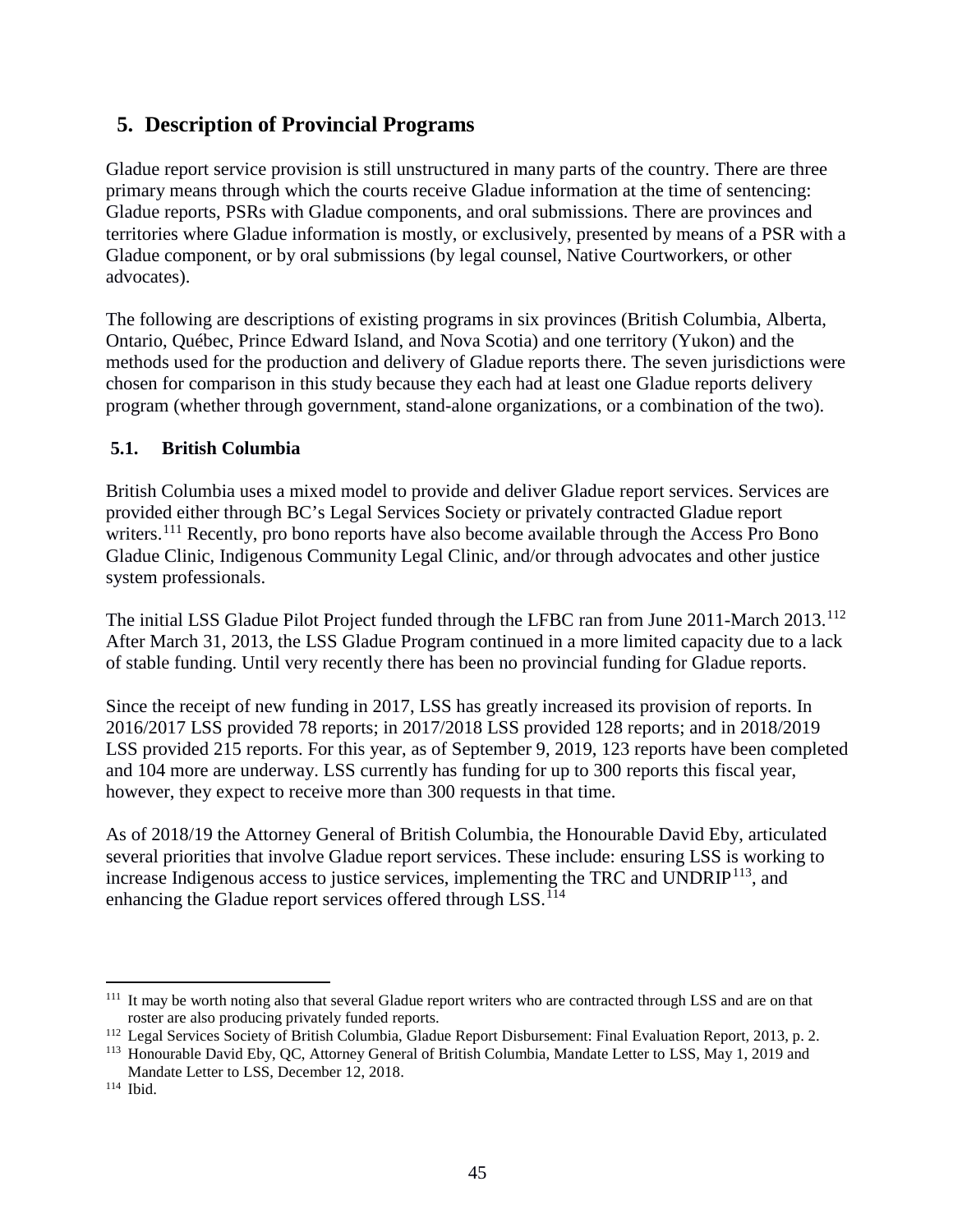Currently, LSS funded Gladue reports are primarily available to those who are eligible for legal aid through LSS.[115](#page-46-0) Defence counsel makes a request for a Gladue report on behalf of their client "by submitting a Request for Authorization of Disbursements to the Case Management Section".<sup>[116](#page-46-1)</sup> The approval of such a request is handled through the LSS Indigenous Services department in the Indigenous Services division.

There are some recent cases in which LSS has provided reports through their organizational model that are directly funded by the Ministry of the Attorney General when Crown counsel requests a report. The LSS/PLS partnership is another development that has assisted some prisoners to access Gladue reports for transfer hearings and parole board hearings. However, due to increase in demand for Gladue reports for legal aid subjects, this pilot project has been put on hold.

LSS maintains a Gladue Report writer roster. Report writers are independent contractors who are vetted and approved by LSS. After the Gladue report is requested by the Indigenous person's defence counsel, through an Expert Report Disbursement Request Form, that request is provided to the Gladue Coordinator for approval. The report writer is contacted by the Gladue Coordinator, who then puts the writer in contact with defence counsel for the subject of the report. Ultimately, the counsel is responsible for billing LSS and paying the writer, as per LSS Expert Disbursements policy. Reports are assigned by the Gladue Coordinator to an appropriate writer. However, it is possible for defence counsel to request a specific writer in order to meet the following criteria: (a) familiarity with the report subject's culture and community, and (b) location of the writer in proximity to the subject's home location or correctional facility.<sup>[117](#page-46-2)</sup>

Reports are typically produced within eight weeks from the date defence counsel provides the writer with disclosure, but it is sometimes necessary for writers to seek an extension to complete a report. This also usually means that defence counsel must seek an adjournment of the sentencing date. While the subject of the report does not necessarily control who will be contacted and interviewed for the purposes of preparing the report, writers do take a list of initial contacts provided by the subject when they begin research for the report. Although it is the expressed preference of the Indigenous Services department, writers do not universally review the contents of the report with the subject when it is complete. Most writers indicated they generally confirm various information with subjects as the report develops and before it goes to a legal reviewer contracted by LSS to ensure the report is ready to be filed with the court. As writers in BC provide the report directly to defence counsel, most view it as the responsibility of the subject's legal counsel to complete a review of the final report with the subject. However, there is no guarantee that a defence counsel will take the time or has the time to review the report with a client before the sentencing hearing. When discussing this topic, defence counsel, Crown counsel, judges, and report writers concurred that it is the case that report subjects often do not know the exact or totality of information contained in the report that concerns them.

Once a draft report has been completed by a writer, it is reviewed by a legal reviewer contracted by LSS. The writer has the opportunity to accept or reject the suggestions of the legal reviewer before

<span id="page-46-0"></span><sup>&</sup>lt;sup>115</sup> In some cases, there may be instances where Crown counsel can request a report through LSS that is funded by the Ministry of the Attorney General of BC.

<span id="page-46-1"></span><sup>116</sup> LSS, Gladue Report Writer Roster, p. 2.

<span id="page-46-2"></span> $117$  Ibid.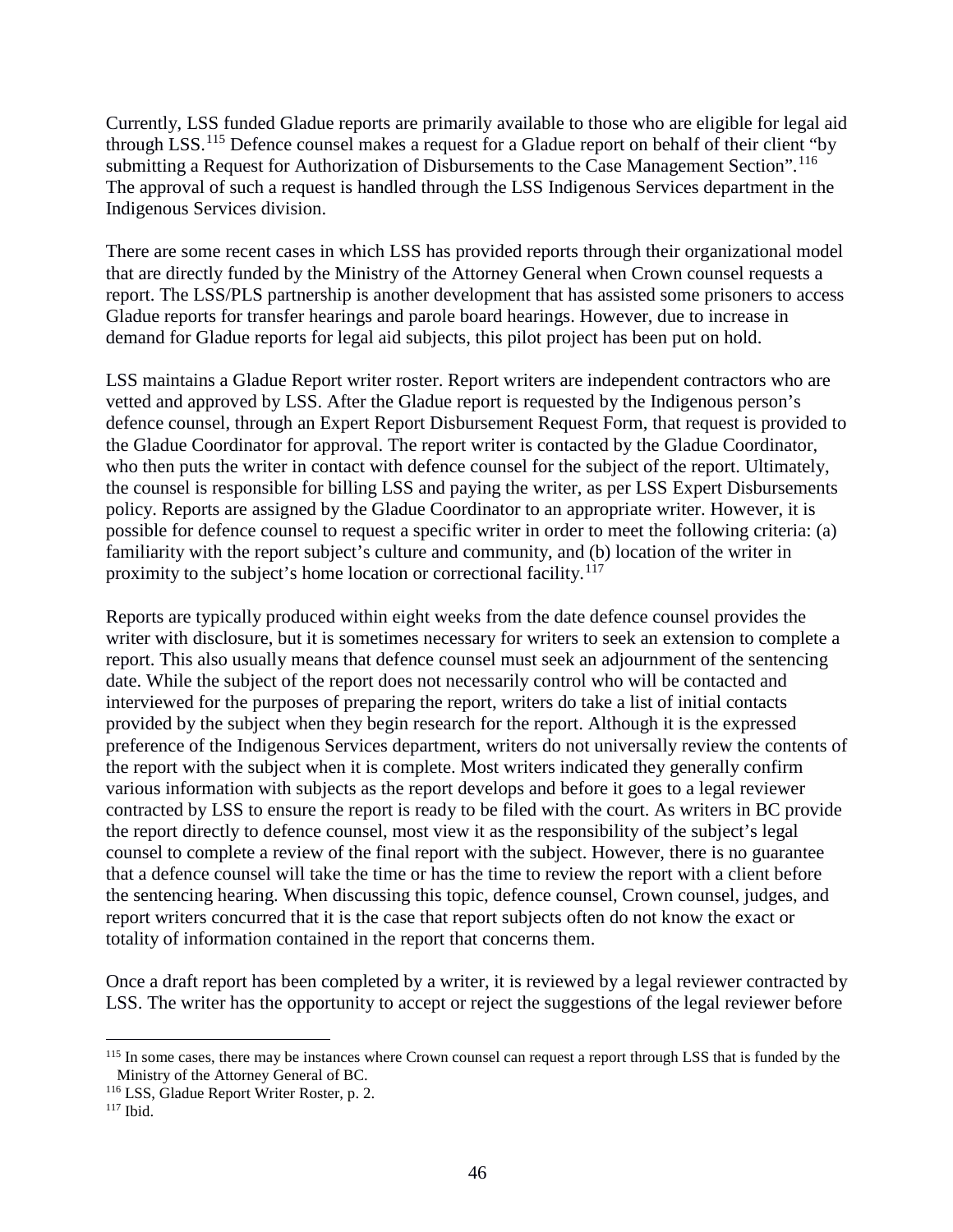finalizing the report and sending it to defence counsel who provides it to Crown counsel and is supposed to file it with the court. All LSS managed reports are subject to a legal review, which often also includes a review of grammar, language, and style for consistency with the LSS Gladue report guidelines.

The authors' interviews with defence counsel, Crown counsel, and judges in the province determined that there is some inconsistency in terms of quality and content of Gladue reports produced in BC. These may be attributable to issues with control of the quality of writing ability, training for Gladue report writers, or individual writer's knowledge of or connection to a particular Indigenous community. However, interviewees also noted that the overall quality of Gladue reports provided through the roster maintained by LSS has seen consistent improvement over time. Most stakeholders expressed general satisfaction with the reports at the time interviewees were consulted. It was also expressed by the majority of interviewees from BC that the LSS program specifically as managed and coordinated through the Indigenous Services department in the Indigenous Services division of LSS was a trusted source of quality Gladue reports.

Currently, the LSS Gladue report writer roster has a total of 40 writers. Report writers generally indicated that training provided through LSS was desirable and helpful. Some were critical of the Indigenous Perspectives Society's online course offered through Royal Roads University. Writers reported that the LSS mentorship program, along with the community and mentorship offered through the BC Gladue Report Writers Society was beneficial and necessary for their work and in dealing with the heavy toll writing Gladue reports takes on them personally.

The Gladue Writers Society of BC (GWSBC) was established in 2016 by Gladue Report writers in BC. The GWSBC is partnering with FNJC and LSS, through a formal MOU, to advance the systemic implementation of Gladue principles across the criminal justice system. The GWSBC's mandate is to ensure the meaningful application of s. 718.2(e) of the *Criminal Code*, ensuring the rule of law is upheld through the application of the SCC decision in *Gladue* and subsequent jurisprudence and increasing Indigenous autonomy and capacity in the criminal justice system.

The following is a summary of their current activities:

- Training and professional development (CPD/CLE) to BC Prosecution Services, the Judiciary, defence counsel, and Community Corrections and Indigenous Nations;
- Mentorship to new and experienced writers to produce objective reports;
- With LSS, development of a "Short Form Gladue Report" or "Gladue Letter" in British Columbia;
- Research grant on "Gladue Approaches to Diversion: A Handbook" (in progress);
- Transformative Justice Pilot Nanaimo: Gladue Approach to Diversion; and
- Working with post-secondary institutions to develop Gladue-specific content.

The GWSBC has indicated they see a number of key areas that require attention in BC and Canada including dealing with the crisis of overrepresentation of Indigenous Peoples incarcerated in BC and across Canada, the lack of a national strategy for the fulsome implementation of Gladue principles, the lack of sufficient government funding to meet the need for Gladue implementation,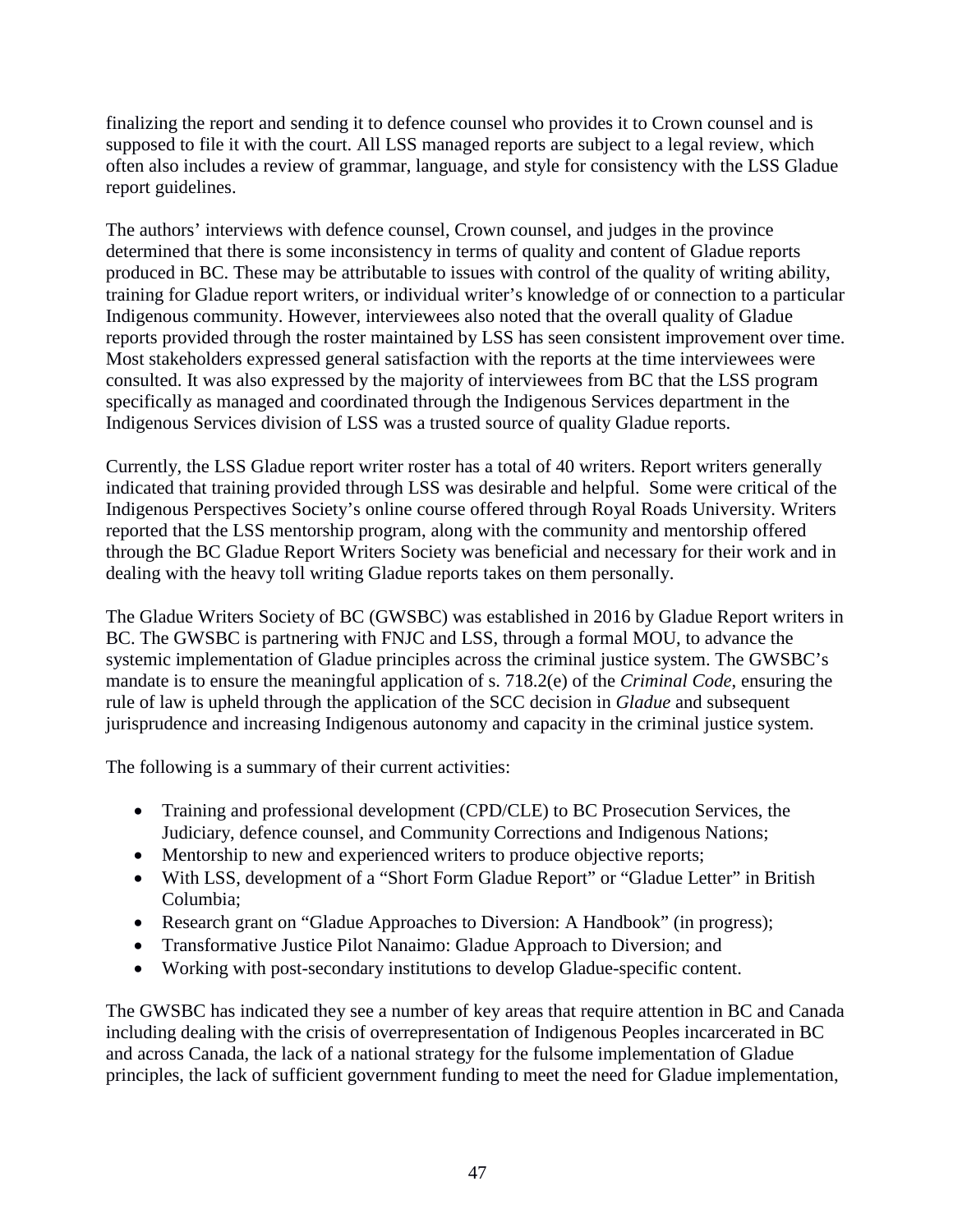and the absence of necessary Indigenous-controlled justice infrastructure to ensure the fulsome implementation of Gladue principles.

BC Corrections is presently working with its Indigenous justice partners<sup>[118](#page-48-0)</sup> to create a tool that will assist probation officers working with Indigenous clients, called the Community Narrative Template (CNT). It is meant to be shared with and completed by the IJPs to tell the stories of their own communities. Corrections staff can then use the information in many ways, including orienting staff to local Indigenous communities, writing PSRs for Indigenous peoples, and as a source of information for BC Corrections clients about their own communities and the resources within them. The CNT is intended to provide critical information about Indigenous communities in BC, including the rich history, the strength of culture within the community, the unique needs and socio-economic challenges the community may be facing, available programs and services, and other resources that BC Corrections may want to draw on to support their clients to be successful.

Some of the people interviewed for the present study who were familiar with the CNT or had had some experience with it, deplored its lack of nuance or community specificity. They also noted the lack of training for corrections officers and the difficulty that officers encounter in receiving and translating the CNT information in culturally appropriate ways. Because the information available through the CNT is not specific to individual Indigenous persons, there is possibly also a risk that this information may remain fairly "boiler plate" and not very useful for the preparation of a truly individualized PSR.

### **5.2. Yukon**

In Yukon, as of August 1, 2019, the CYFN is responsible for the coordination and preparation of Gladue reports through their Gladue Pilot Program. Report writers formally trained in the CYFN's Gladue report writing program prepare reports as they are requested and approved. To date, approximately 47 reports have been produced since the start of the formalized program. The Yukon territorial government has provided \$530,000 to fund the pilot program from April 2017 through March 2021.

The authors were informed that, before the Gladue Pilot Project began, reports had no formal oversights or form of standardization. Rather, Gladue reports were completed on an ad-hoc basis, most often by First Nations justice workers, or whomever the court ordered in certain circumstances. Those who took on report writing did so with no formal Gladue report training, funding, or supports and did so in addition to their existing job tasks. As such, not all requests for reports could be met due to time constraints. Furthermore, when the court ordered a report the writers assigned to the task were not always from the Yukon. This caused issues around adequate information gathering as these report writers did not have access to or knowledge of relevant resources and/or supports in community and were potentially lacking in Yukon First Nations history and context.

Prior to the CYFN accepting sole responsibility for managing and administering the program, Yukon Legal Services Society (YLSS) had been a partner in the program's administration. YLSS

<span id="page-48-0"></span> <sup>118</sup> For more information see: https://www2.gov.bc.ca/gov/content/justice/criminal-justice/corrections/reducingreoffending/aboriginal-justice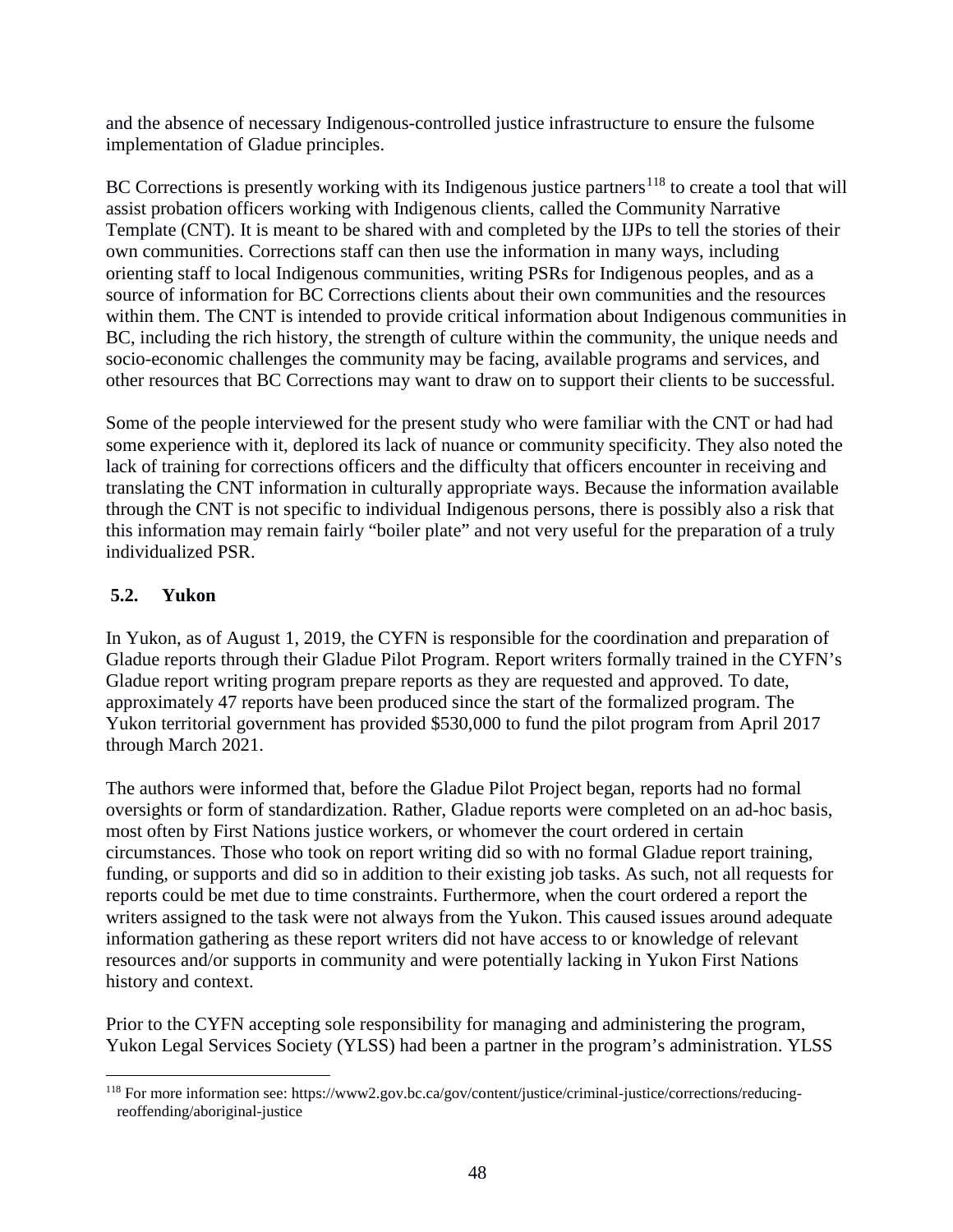was initially selected to house and administer the pilot program because CYFN had concerns around the lack of information regarding what the project would entail and unanswered questions about the potential costs associated. Another reason the CYFN hesitated to administer the program was their concern over the dynamics of small communities and the potential for conflicts of interest and mistrust to arise without an adequate plan for consultation in place. In addition, the YLSS already had the administrative infrastructure in place to carry out a project of this scope. Although YLSS housed and administered the pilot project initially, there was always a clear expectation that the *Gladue* program would eventually be First Nations led.

Currently, when defence counsel requests a Gladue report they must make an application to the Gladue Management Committee (GMC). It is not common practice for the Court to order Gladue reports in Yukon. The GMC was created in 2014 to assist the research project that ultimately led to the creation of the Gladue Pilot Program in Yukon. The GMC has been an important facet of the pilot program since its inception. It acts as a forum for all stakeholders to voice their opinions. The GMC has representation from the Yukon courts, the Yukon Public Prosecution Services Office, the Yukon Government's Department of Justice, the Yukon Legal Services Society, the Council of Yukon First Nation's Justice Program, and Kwanlin Dun First Nation's Justice Department.

In order to be responsive to and respectful of the needs of its members, the CYFN has structured its application form to provide applicants with the ability to state which of the three writers they would prefer to write their report. While efforts are made to match the applicants and their desired writer, no guarantee is made. A set criteria must be met for an application to be approved. Applicants must: be a Yukon resident, have entered a guilty plea or have been found guilty, agree to the statement of facts, and must have applied at least six weeks before the sentencing date, in order to allow enough time for the report to be prepared. Priority and consideration are provided for applicants: who face a sentence of three or more months, whose family has a history of involvement in residential schools, who have community support, whose family has a history of child welfare involvement, who have a history of victimization, who have disability that should be accommodated, and who have an interest in rehabilitation and/or treatment.

When an application is approved, the task of producing the report is contracted to one of three report writers approved by the CYFN. The report writer engages in interviews with the offender and their relevant members of their family and community. Once a draft of the report is written, the writer reviews the report with the offender for accuracy. The report is then sent to a different contractor for legal review and quality control oversight. Once reviewed, and any required revisions are completed, the report is submitted to Crown and defence counsel and to the trial coordinator.

In terms of remuneration, report writers on the roster are paid \$2,500 per a completed report with available reimbursement of mileage disbursements. Although the writers work on contract, some roster writers are employed by First Nation Justice Departments within the Yukon. When possible, the fee is made payable to the First Nation that employs the writer, and the fee is absorbed into their regular salary. Where an applicant has previously received a report, they are neither turned away nor provided a new report. Rather the existing report is reviewed updated for a prorated fee.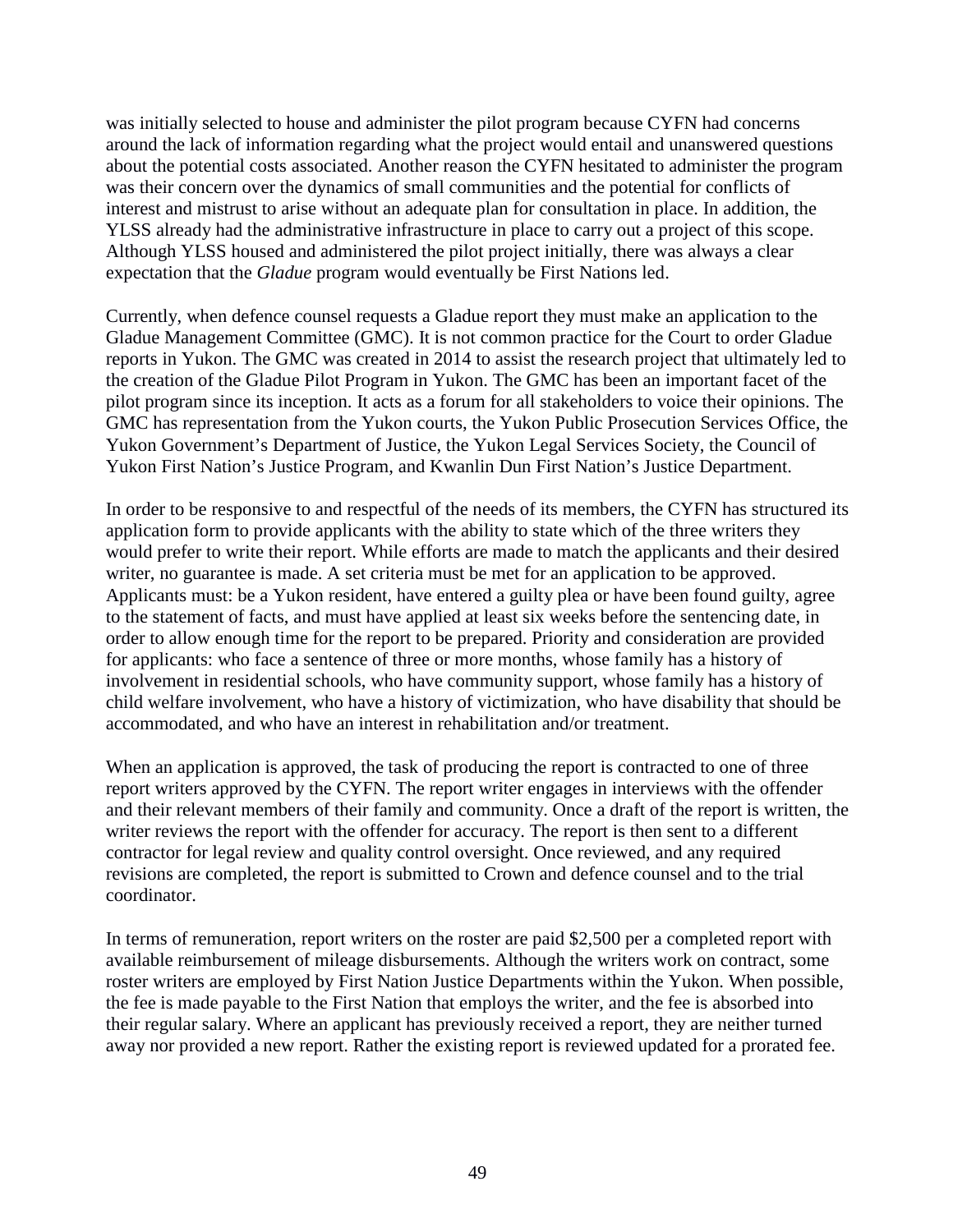To be a CYFN approved Gladue report writer, individuals must take the CYFN Gladue report writing training course and shadow a current writer during the interviewing and writing portion of a Gladue report. The training program includes education on vicarious trauma, proper interviewing and writing skills, explanations of the legal history and principles surrounding *Gladue*, and an awareness of current local resources. There are aspirations to expand the roster to have a writer from each of the 14 First Nations communities. It is hoped that this will provide a choice with regard to the variety of people available from different communities and the representation of gender. The CYFN and GMC plan to limit the roster of writers to Yukon First Nations members, in order to prevent the perpetuation of systemic and colonial issues that can accompany outsiders doing this work and ensure competency in Yukon history and culture.

### **5.3. Alberta**

In Alberta, the Ministry of Justice and Solicitor General coordinates and administers the Gladue report writing program, known formally as the Gladue Pre-Sentence Report Program. Gladue reports are written by individuals who contract with the Ministry of Justice and Solicitor General. Funding for the program is provided by the Alberta Government.

Since May 2015, the Ministry of Justice and Solicitor General's Justice Services Division assumed responsibility for the coordination and administration for Gladue reports in the province. Prior to that, in May 2014, the Alberta Government launched a pilot project with Native Counselling Services of Alberta to develop a province-wide cadre of community-based Gladue report writers. As awareness of the availability of funded reports grew, so did the number of report requests. Eventually report requests were greater than what could be accommodated with the available funding, creating a serious problem.

The Gladue Pre-Sentence Report Program can ultimately be described as a community-based approach. The program currently consists of a roster of 45 report writers located in Indigenous communities throughout the 11 court districts in Alberta. By only contracting with report writers who come from, or are closely connected to, an Indigenous community, the Ministry of Justice and Solicitor General ensures that the writers have an in-depth knowledge and understanding of the information being shared by the offenders. To avoid criticism from Indigenous communities, it is important for the program to recruit only Indigenous community members, or non-Indigenous writers who have an extensive understanding and connection to communities.

The Ministry of Justice and Solicitor General selects report writers through an Alberta Government Procurement Pre-Qualification Request. Applicants must provide: a criminal record check with no pardonable convictions, show they have experience working with multi-barrier Indigenous clients within two years of applying, and that they have a demonstrated connection with the Indigenous community for whom they want to write reports. It is beneficial for applicants to speak a relevant Indigenous language and understand or practice Indigenous culture and spirituality. Once selected to join the roster of writers, Alberta Justice provides 12 hours of guided distance learning, which is broken down into three four-hour modules, and includes reading assignments and skill checks. The modules explain the court process and importance of Gladue reports in sentencing and provide a detailed explanation of the content of reports. After successful completion of the modules, the new report writer is mentored by the Gladue Report Provincial Coordinator (GRPC).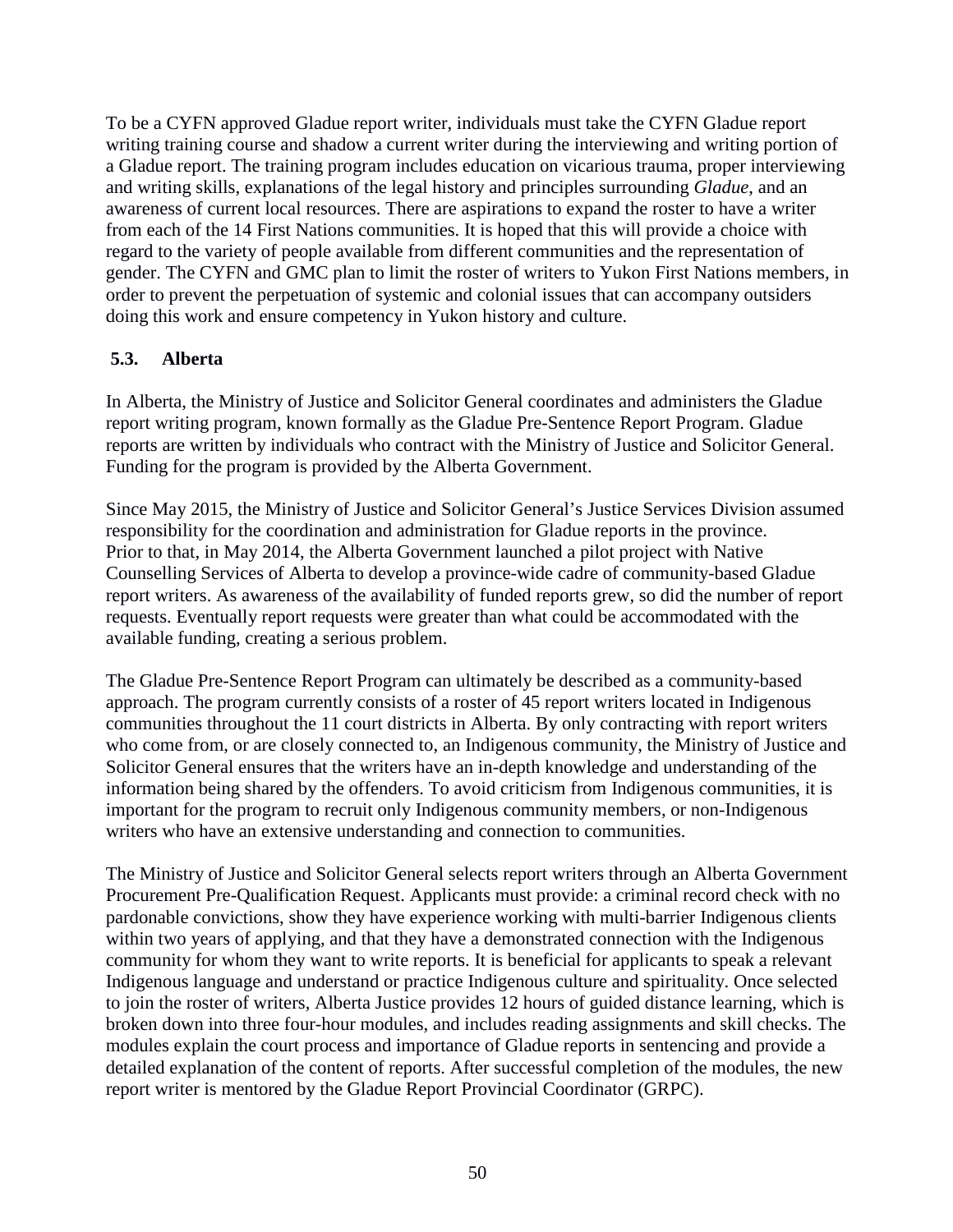In order to procure a Gladue report for an Indigenous person before the court, a request for a report must be made by counsel or the court. If the request is granted, defence counsel is required to prepare a referral form and send it to the GRPC. The referral is reviewed by the GRPC who then assigns the report to the appropriate writer. While the GRPC usually prioritizes location, sometimes an out-of-community writer may be assigned due to their specific expertise. For example, a writer may have experience with designated dangerous offenders, in which case they may be assigned to individuals with this designation despite not having a direct connection with the offender's community of origin.

During the assignment process, a contract is drafted and signed between the writer and the Ministry of Justice and Solicitor General on a fee-for-service basis. The contract establishes a timeframe for completion of the report. Currently the length of time between when the report is ordered to completion and submission to the court is six to eight weeks.

Upon assignment, the writer interviews the subject of the Gladue report and attempts to contact individuals who are close to the subject and can provide additional or corroborating information regarding the subject's background and circumstances. The writer must also include any relevant and appropriate options for rehabilitation and or alternatives to incarceration. The final draft of the report must be submitted by the writer to the GRPC for review. The report is reviewed as a quality control measure to ensure that any legal or grammatical errors are addressed and revisions are made prior to the final report being submitted to counsel and the court. At that stage, the report is used by the sentencing judge as part of the sentencing process.

In 2017/18, the Gladue Pre-Sentence Report Program cost approximately \$900,000 for the 784 reports requested, inclusive of contracts with 42 community-based writers and the GRPC position.[119](#page-51-0)

The Gladue Committee, which includes judges, Crown and defence counsel, academics, Native Counselling workers, members from the Blood Tribe, Yellowhead Tribal Community Corrections workers, members of the Department of Justice, Probation officers, court administrators and Gladue report writers, was formed in 2012 and meets every six weeks. The Committee noted that while all individuals who request a Gladue report receive one, current funding is not inclusive of aftercare or other support programs. The Committee has commented on how the report program lacks sufficient support for both the offenders and the writers (who may each experience retraumatization in the course of the interview process). The Committee recognized that more needs to be done to provide ongoing support to offenders as well as to writers in order to minimize any additional harm. The province of Alberta is presently developing post-Gladue navigator positions to be located in communities and is considering implementing a Gladue Aftercare program at Aboriginal Legal Services.

### **5.4. Ontario**

In Ontario, at present, several Indigenous agencies prepare Gladue reports. The funding of reports comes mostly from the Ministry of the Attorney General of Ontario and Legal Aid Ontario, and to

<span id="page-51-0"></span> <sup>119</sup> *Alberta Justice and Solicitor General, Annual Report 2017-18* (2018) p.18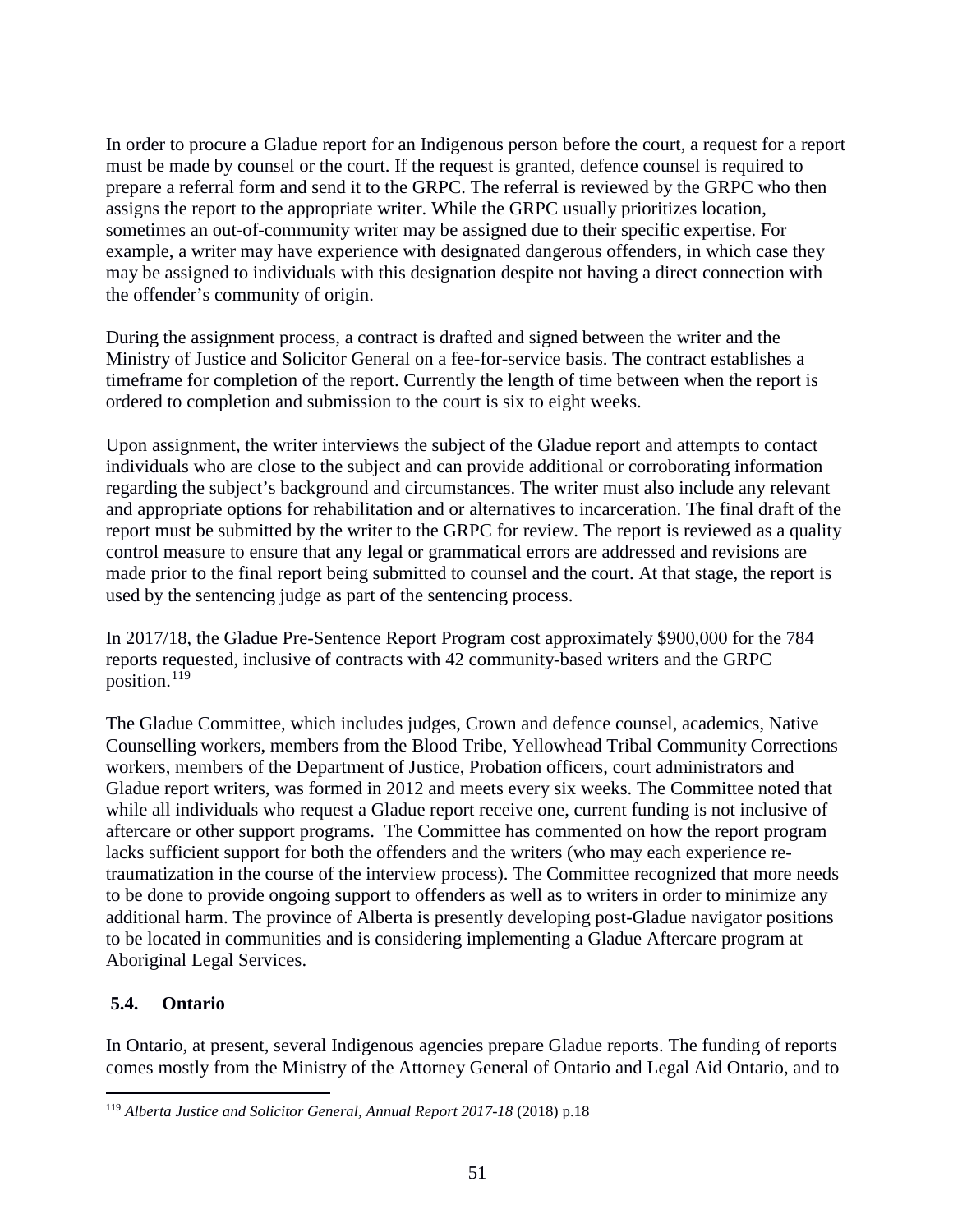a lesser extent from the federal Department of Justice. Indigenous service providers enter into a service provision agreement with the provincial government, typically for a period of two or three years. There seems to be sufficient funding available at the present time to satisfy the immediate demand for Gladue reports, however respondents have noted that funding for related services (e.g. training, aftercare, support programs) is often insufficient.

Every service provider is different, but they are all based in an Indigenous organization. This study covered the Gladue report writing services provided by Aboriginal Legal Services (ALS), the Nishnawbe Aski Legal Services Corporation, Tungasuvvingat Inuit (TI), and the Kaakewaaseya Justice Services (Grand Council Treaty #3). In some locations, staff from a First Nation or Tribal organization prepare the reports. That service is sometimes limited to report for their own members (e.g. United Chiefs and Councils of Mnidoo Mnising, Akwesasne Community Justice Program**)**. For example, the Akwesasne Community Justice Program (Gladue Unit Services), receives, assesses and responds to requests for Gladue reports for Indigenous offenders who find themselves in the judicial jurisdiction of the Akwesasne Mohawk Territory or are members of the Mohawks of Akwesasne. The Thunder Bay Indigenous Friendship Centre prepares reports for all Indigenous people in Thunder Bay other than Nishnawbe Aski Nation (NAN) because NAN have their own Gladue writers who only prepare reports for their members.

Report writers are typically hired as staff members by the various Indigenous organizations. In some organizations, these staff members may play more than one role. The Gladue reports are requested by the courts, usually at the suggestion or insistence of defence counsel but sometimes also at the insistence of the judge. The requests are transmitted directly to the applicable organization by court personnel.[120](#page-52-0) In some parts of the province, it is left to the defence counsel to send the report requests to the Indigenous organization. Reports are typically produced within six or eight weeks, but it is sometimes necessary to extend that period. Files are assigned internally to an appropriate writer. It is not up to the subject of the report to decide who is interviewed for the Gladue report, but writers must start with the contact information provided by the subject of the report. Whenever possible the writer, who already has a relationship with the subject of the report, reviews the contents of the report with the subject before it is finalized. Once a report has been prepared by a writer, it is reviewed internally by someone in the organization before it is transmitted to the court. All reports are reviewed by supervisors or a staff member. For example, ALS has three supervisory staff, all with law degrees, who manage, monitor and closely supervise the production of Gladue reports. ALS currently has a total of 14 writers. Other organizations have between two and four full-time writers. In at least one organization, an external resource person is hired on contract to review the reports. In 2018/19, ALS produced 355 full Gladue reports and 127 Gladue letters (or short-form reports). Based on these numbers and the information provided in interviews the authors estimate that the total number of Gladue reports produced in 2018/2019 in the whole province is about 400 reports. The authors did not receive data on the number of reports produced by other Indigenous organizations.

#### **5.5. Québec**

<span id="page-52-0"></span><sup>&</sup>lt;sup>120</sup> Each contracted Indigenous organization has its own request form.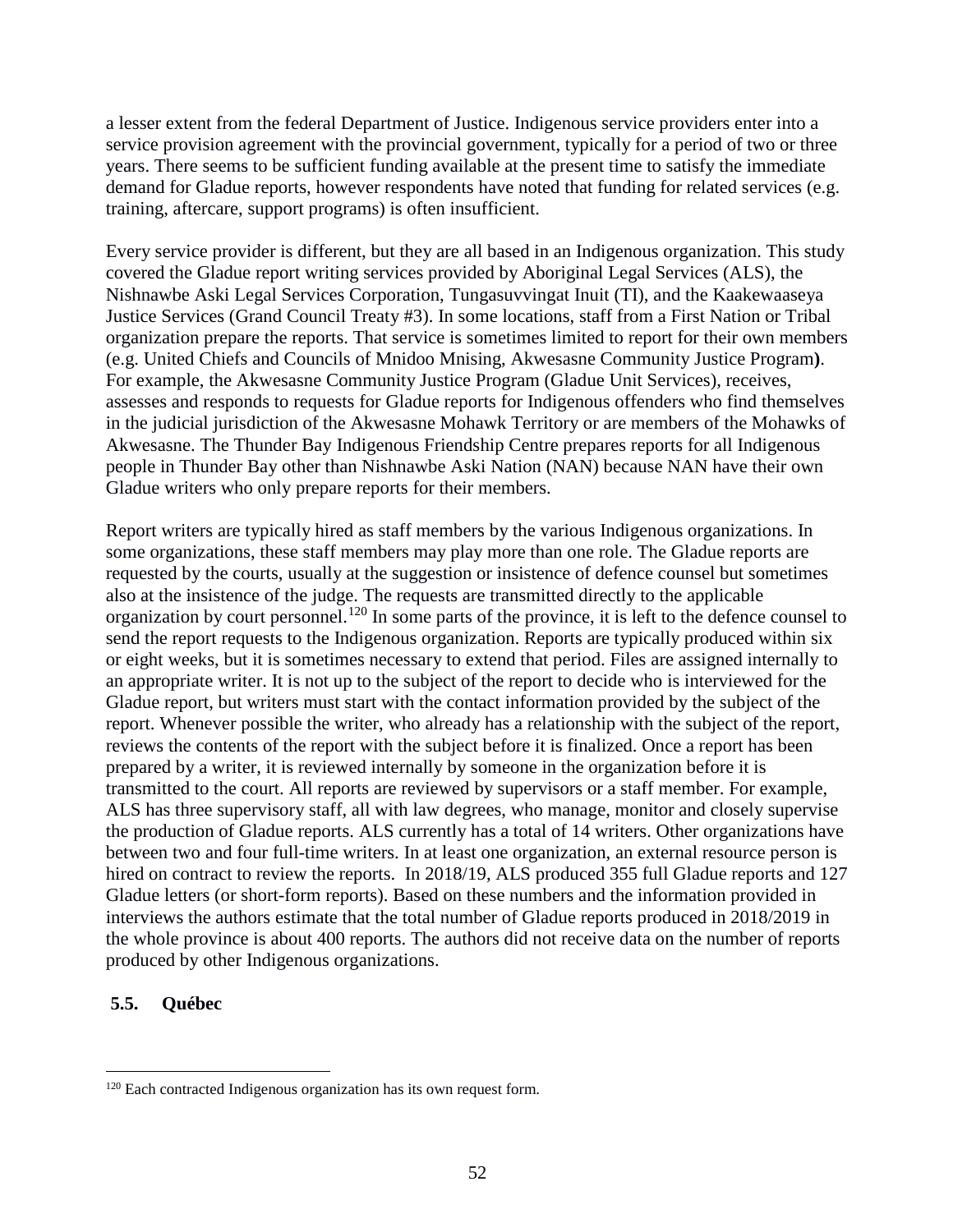In Québec, a structured program for preparing Gladue reports has existed since 2015. Gladue reports are ordered by the court at the request of a judge, the prosecution, defence counsel, or a justice committee.<sup>[121](#page-53-0)</sup> A Gladue report can be ordered in any case involving an offence punishable by imprisonment. Once a report has been ordered, the court's registrar sends a form to the Centre Administrative Judiciaire (CAJ) of the Ministry of Justice. The CAJ sends the request to one of three organizations responsible for the production of the reports: les Services Parajudicaires Autochtones du Québec (SPAQ), the Makivik Corporation (Société Makivik), and the Department of Justice and Correctional Services (Cree Justice) of the Cree Nation Government (CNG) in their respective territories of jurisdiction.<sup>[122](#page-53-1)</sup>

When SPAQ receives a request from the CAJ, it either undertakes to produce the report (it has nine trained writers) or it refers the request to another organization, often an Indigenous Justice Committee, particularly when the matter is in a territory not covered by SPAQ. In the latter cases, SPAQ coordinates the production of the reports, but not their funding. Makivik Corporation, serving Nunavik Inuit, also responds to request from the CAJ and is responsible for a very large proportion of the Gladue reports produced each year in Québec. Finally, Cree Justice, the Department of Justice and Correctional Services of the Cree Nation Government, when requested, produces a Gladue report for Cree clients along with recommendations. The Department's Justice Officers, Reintegration Officers, Justice Committee Members and Native Parajudicial Workers all have been a part of training programs to prepare Gladue Reports for Cree clients.

A list of accredited writers has been drawn up and is managed by the MJQ. As of September 2017, the list contained 56 accredited writers. On average, 123 Gladue reports are produced each year. Some of the subjects of the reports live in an urban area, but the majority are from a more rural Indigenous community.<sup>[123](#page-53-2)</sup> Reports are produced by accredited regionally based writers in: Témiscamingue, Waskaganish, Montréal, Akwesasne, Kahnawà:ke, Listuguj, Mashteuiastch, Gatineau. Outaouais, Gatineay, Opiticiwan, Sept-Iles, Qunev, Nunavik, Baie d'Ungava, Baie d'Hudson, Oujé-Boudoumon, Mistissini, Wasmanipi, Chisasibi, Wemnji, Eastmain, and Val-d'Or. Gladue reports have been produced in every judicial district of the province. From 2015 to 2018, the majority (67.7%) of Gladue reports were prepared for offenders from Abitibi. Most of the

<span id="page-53-0"></span><sup>&</sup>lt;sup>121</sup> A Justice Committee is local committee made of representatives of the Indigenous community to collaborate with the justice system in local justice matters. In Québec, there are 26 justice committees serving seven Indigenous people. justice committees can act in areas as varied as dejudicialization and non-judicialization, the recommendation of sentences, probation and suspended sentences, supervised conditional releases, crime prevention, community support (e.g., through healing circles), offender reintegration and citizen mediation.

<span id="page-53-1"></span><sup>&</sup>lt;sup>122</sup> In the *James Bay and Northern Québec Agreement* (JBNQA) of 1975, the Government of Québec made a commitment to work closely with the Crees and to take into account Cree values and Cree way of life in the administration of justice for the Crees. The Cree Nation Government has built justice facilities in all Cree communities which host every year over 150 days of regular hearings of the Court of Québec and the Superior Court of Québec. Probation, parole, rehabilitation and aftercare services are provided to Crees, in the Cree language, if possible, taking into account their culture and way of life. Over the years, the Justice Department has established various programs and carried out projects and initiatives in the areas of crime prevention, youth engagement, corrections, rehabilitation, conflict resolution and legal information and training. In that context, the Justice Department is also responsible for the production of Gladue reports. Funding for these services is provided by the Québec Ministry of Justice. See: *Brief of the Department of Justice and Correctional Services of the Cree Nation Government to the Public Inquiry Commission on relations between Indigenous Peoples and certain public services in Québec: Listening, reconciliation and progress*, Val-d'Or, September 15, 2017.

<span id="page-53-2"></span><sup>&</sup>lt;sup>123</sup> See detailed data produced by the Ministry of Justice produced in response to a request by CERP received on 23 February 2018.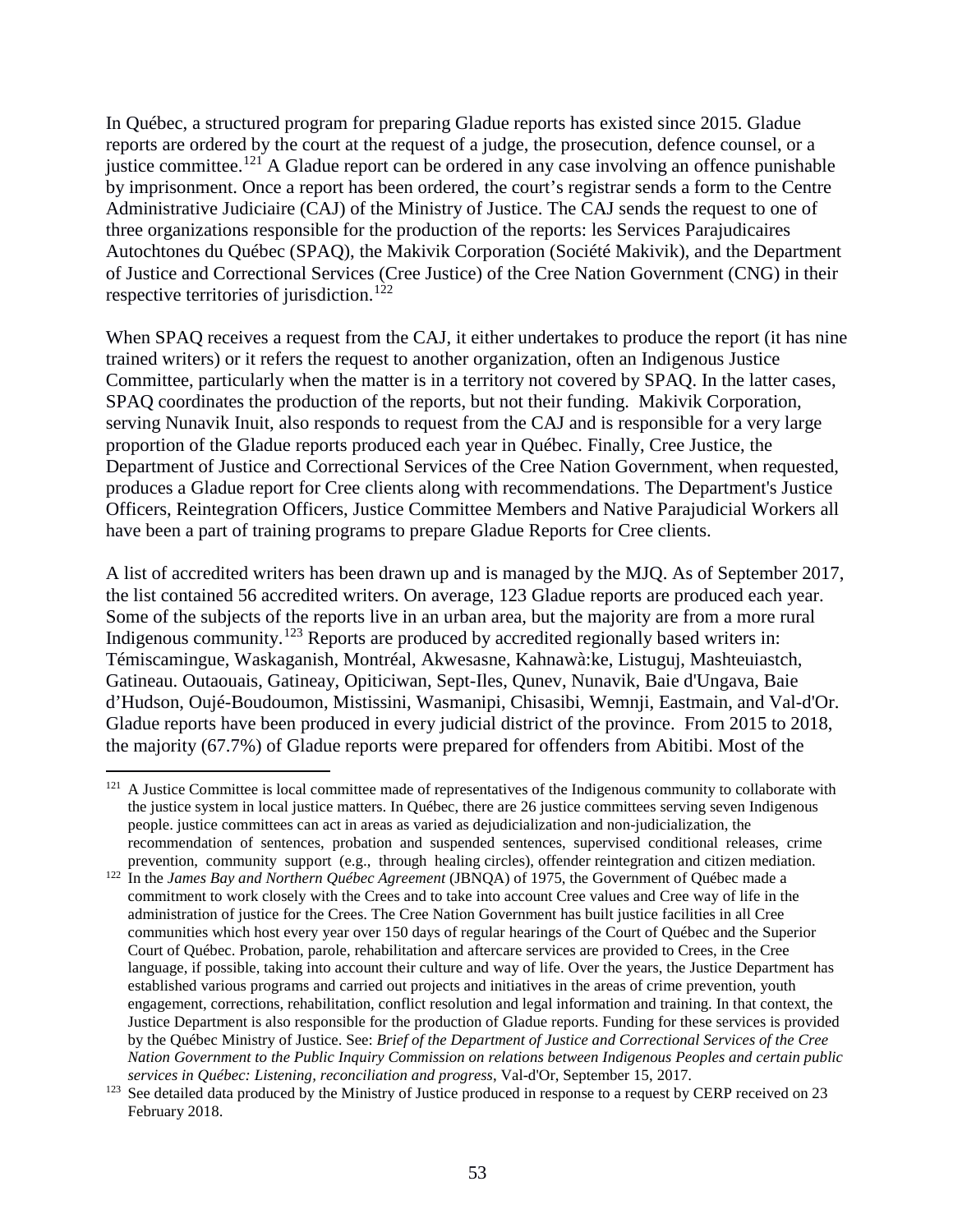Gladue reports produced thus far concerned people who belong to the Inuit Nation (40.5%), while 19.7% pertained to Eeyou (Cree), and 10.1% to Innu.

The Gladue reports program is funded by the provincial Ministry of Justice. The Ministry covers the cost of writing Gladue reports, either by directly paying the fees of the designated writer or through funding granted to justice committees for this purpose. Gladue report writers receive, through their agency, a fee/stipend of \$50.00 per hour up to a maximum of 20 hours (\$1,000.00), plus travel and accommodation expenses. When the reports are produced by a coordinator of an Indigenous Justice Committee, or by a social reintegration worker of Cree Justice, the writers are not remunerated by the Ministry of Justice since their positions are already funded by the provincial Ministry of Justice or the Department of Justice Canada through other mechanisms. As a result, these organizations function autonomously in the preparation of Gladue reports.

The three main agencies responsible for coordinating the production of Gladue reports (SPAQ, Makivik, and Cree Justice) do not receive additional funding beyond the maximum fee authorized by their agreement with the Ministry of Justice. When the report is produced by SPAQ employees, the Agency retains 15% of that fee to cover administrative costs and its staff receive a stipend in addition to their regular salary.

When a request for a Gladue report is not accompanied by a consent form already signed by the subject, the consent is ascertained and documented by the writer at the time of first contact with the subject. The writer must also complete an engagement to protect confidentiality form.

Three copies of the Gladue report are delivered to the court in sealed envelopes (for the judge and Crown and defence counsel). The CAJ is notified and receives a form requesting payment to produce the report and associated expenses. There are also private or independent writers whose services are retained by defence counsel, and exceptionally by the Ministry of Justice.

This production of Gladue reports is not currently regulated or supervised. The Ministry of Justice does not review the writers unless it receives complaints, in which case it can review the complaint and remove the writer from the list if necessary. The Ministry is planning to offer a service of support and report revision for independent writers. The Ministry is also planning to launch a digital platform for all Gladue writers which will provide writing advice and information, video information, as well as facilitate exchanges among writers.

PSRs with an Indigenous component (rapports présentenciels avec volet autochtone) are also used in Québec. They are produced by the province's correctional services (Ministry of Public Safety). A common format for the preparation of PSRs was adopted in 2015. The reports are mainly analytic and include a risk assessment, an assessment of the offender's social reintegration potential, and recommendations for social reintegration measures that consider the offender's Indigenous context and reflect the offender's Indigenous culture. Data on the frequency with which Gladue reports with an Indigenous component are used could not be obtained. Probation officers responsible for producing PSR with an Indigenous component receive training on how to produce these reports. $^{124}$  $^{124}$  $^{124}$ 

<span id="page-54-0"></span> <sup>124</sup> The report is based on a training guide : "*Services d'éclairage à la cour adaptés aux particularités de la clientèle contrevenante autochtone – Guide du formateur"*.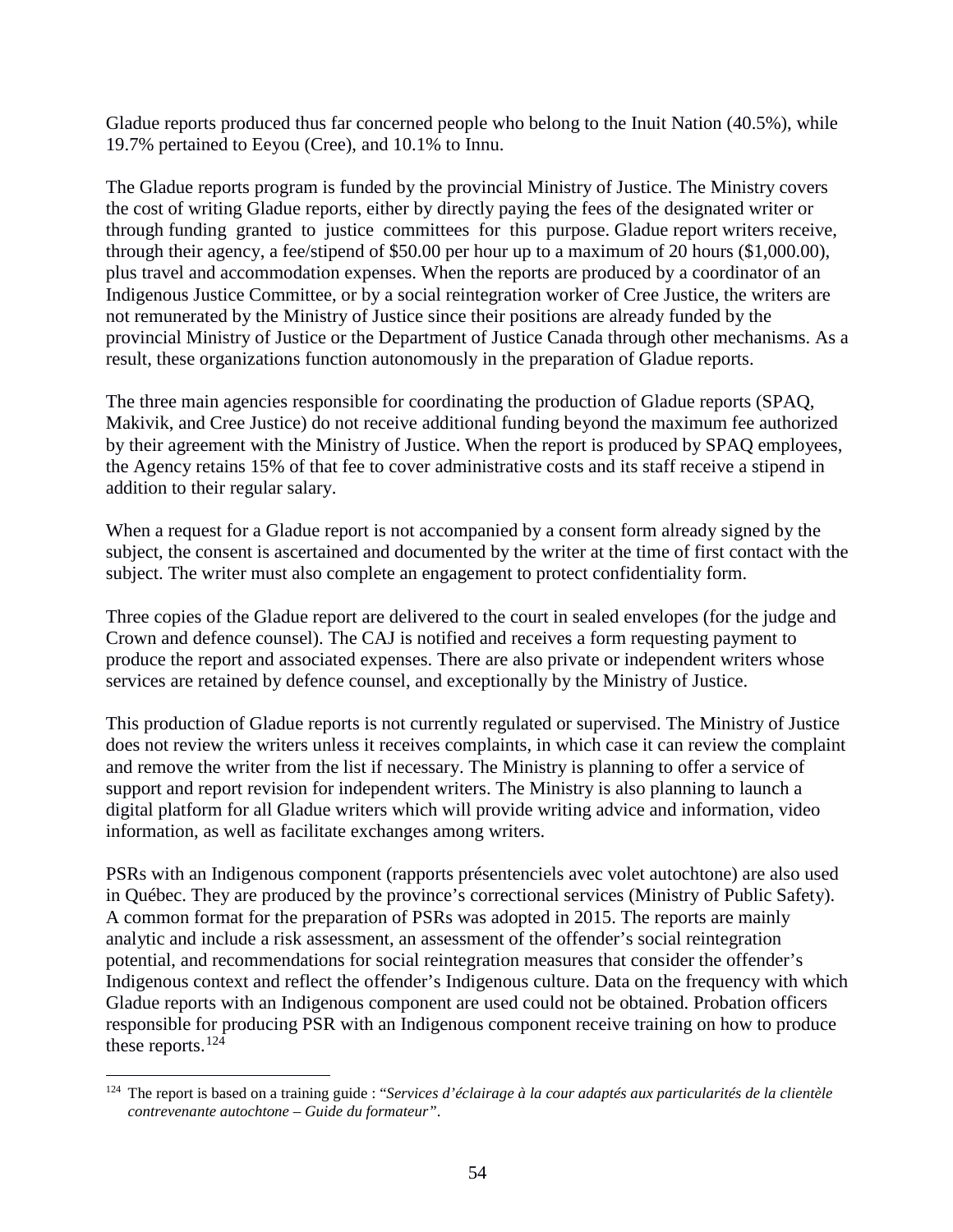The Public Inquiry Commission on relations between Indigenous Peoples and certain public services in Québec: Listening, reconciliation and progress (CERP; also known as the Viens Commission) released its final report on September 30, 2019, including a number of specific observations and recommendations concerning the production of Gladue reports in Québec.<sup>[125](#page-55-0)</sup> The Viens Commission concluded that Gladue reports are "very interesting tools for supporting the exercise of judicial power" but that, considering that approximately 13,000 charges are laid each year against people domiciled in Québec Indigenous communities, they are still underused in that province.[126](#page-55-1) 

"In other words, Gladue reports are of no use to the vast majority of Indigenous offenders who are repeatedly sentenced for minor offences and are grappling with the revolving-door cycle of prosecution and incarceration."[127](#page-55-2)

The Viens Commission also noted that, "while the reports generally contain information on historic and systemic factors, they frequently say little about the resources available in the community, especially Indigenous legal systems and the procedures and sanctions that would be appropriate in light of them".[128](#page-55-3) It referred to a recent decision of the Québec Court of Appeal which observed that: "in the absence of proposals from the parties for alternate sanctions, it is difficult, even impossible for the Court to align the sentence [...] with the principles of corrective justice specific to the Indigenous context".[129](#page-55-4)

The Commission's calls for action included the following five calls dealing directly with the production of Gladue reports:

No 51: Set aside a budget envelope earmarked exclusively for the writing of Gladue reports and increase the remuneration for all writers

No. 52: Increase the number of writers authorized to produce Gladue reports

No. 53: Fund the organizations involved in producing Gladue reports so that they can enhance and standardize the training provided to accredited writers, in cooperation with Indigenous authorities

No. 54: Periodically review the quality of work done by Gladue report writers, in cooperation with Indigenous authorities

No 55: Provide for Gladue letters to be written automatically whenever an Indigenous person enters the system, and provide funding therefor

#### **5.6. Nova Scotia**

<span id="page-55-0"></span> <sup>125</sup> The Commission had previously released a document on Gladue reports : *Les rapports Gladue,* document P-839- 102, Janvier 2019. 126 Public Inquiry Commission on relations between Indigenous Peoples and certain public services in Québec:

<span id="page-55-1"></span>listening, reconciliation and progress, Gouvernement du Québec, 2019.

https://www.cerp.gouv.qc.ca/fileadmin/Fichiers\_clients/Rapport/Final\_report.pdf

<span id="page-55-2"></span><sup>127</sup> Ibid., p. 331.

<span id="page-55-3"></span><sup>128</sup> Ibid., p. 331.

<span id="page-55-4"></span><sup>129</sup> *R*. v. *Denis-Damée*, 2018 QCCA 1251, para. 122.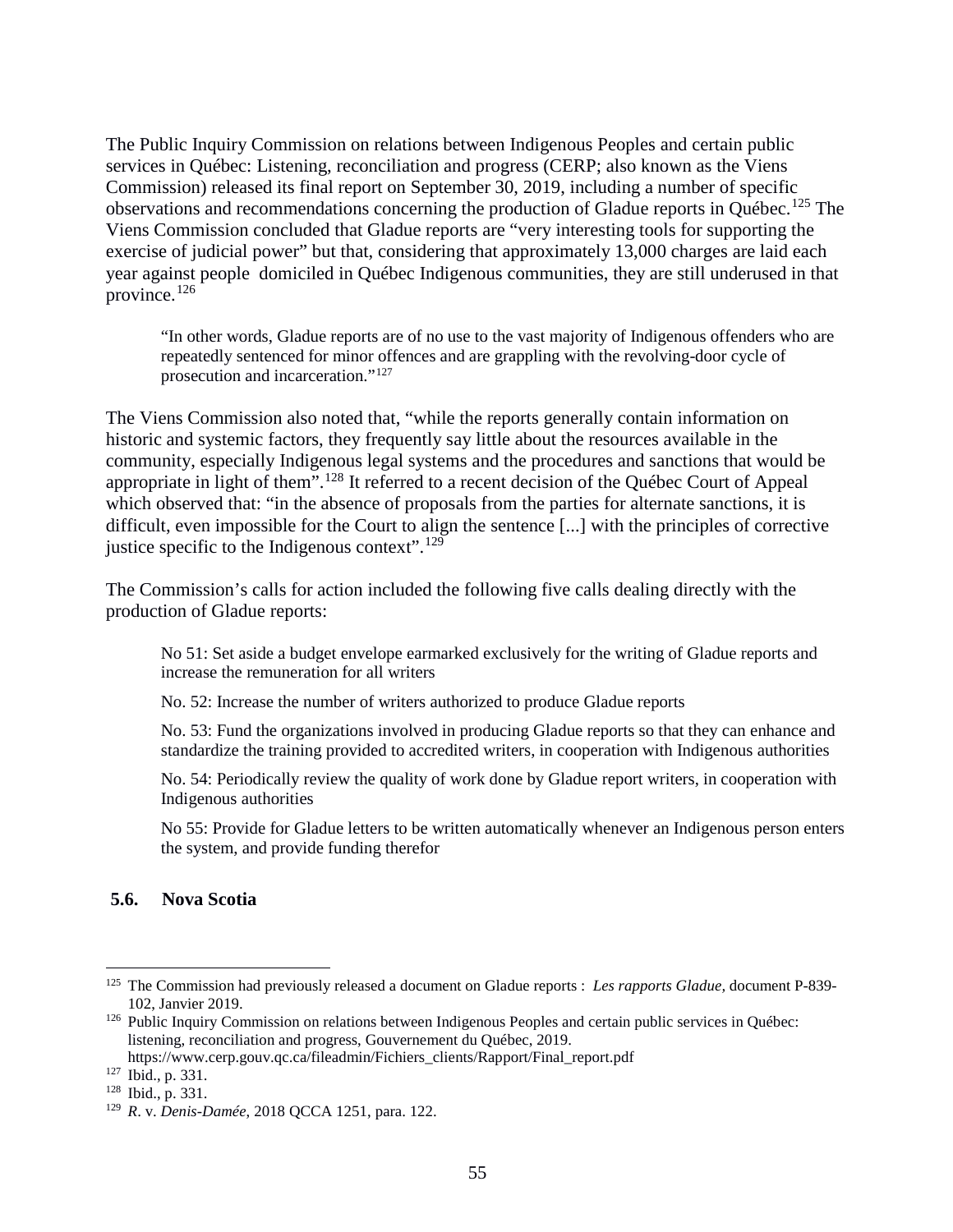In Nova Scotia, Nova Scotia Legal Aid is not involved with funding or preparing Gladue reports. When a report is ordered, the Mi'kmaw Legal Support Network (MLSN) oversees the preparation of the reports. The cost is covered by the court, out of the court services budget. MLSN is completely independent from Legal Aid. MLSN maintains a roster of trained writers it contracts with to produce the reports.

MLSN prepares the Gladue reports requested by the courts. MLSN hires contractors to prepare the reports. The writers receive approximately \$2,000 per report and may also receive a travel allowance of up to \$500 per report. Funding for these reports comes from the province. MLSN is the only provider of Gladue reports in the province. It is a non-profit agency that helps Indigenous people navigate the justice system. It offers a range of justice-related services (e.g., courtworkers, social reintegration, restorative justice, Mi'kmaq customary law program, victim support).

The Gladue reports program administered by MLSN started in 2004 and is funded by the Nova Scotia Department of Justice. MLSN has a roster of Indigenous writers who reside throughout the province and are contracted to write the reports. No limit has been imposed by the Department of Justice on the number of reports that may be produced and funded each year.

The process of ordering, preparing and delivering a Gladue report is quite simple. It is detailed in an Appendix to the *DPP policy on the Fair Treatment of Indigenous Peoples in Criminal Prosecutions in Nova Scotia.* [130](#page-56-0) Once an individual self-identifies as Indigenous, the court requests a Gladue report and court services staff send the request with other relevant information to MLSN. The MLSN Coordinator of Court Reintegration Services who administers the Gladue reports program documents the request, acknowledges the referral, and assigns the task of writing the report to an independent writer from the roster. The reports are reviewed by the program coordinator before they are transmitted to the court.

The referrals or requests for Gladue reports are often initiated by defence counsel (often a legal aid staff lawyer). Non-legal aid defence counsel are perhaps not consistently canvassing their clients for Indigenous identity. Crown counsel, on the other hand, under the recent policy, must ask defence counsel or ask the court to inquire with the accused about whether they wish to have their case proceed in a Gladue Court (when that is a possibility). Where a Gladue Court is not available, the Crown counsel should ensure that the accused is represented by MLSN or, having been advised of the availability of MLSN's representation, waived that possibility.[131](#page-56-1) Crown counsel, under that same provincial policy on the *Fair Treatment of Indigenous Peoples in Criminal Prosecutions in Nova Scotia*, must advise the court of an accused's Indigenous status at the earliest possible stage in the criminal proceedings. [132](#page-56-2) 

The MLSN also operates the Mi'kmaq Customary Law Program, a pre- and post-charge diversion program that serves youth and adults in nine Mi'kmaq communities of the province. Through the Customary Law Program, the MLSN offers a culturally relevant community justice service that holds offenders accountable, offers reparations to victims, and meets the needs of Mi'kmaq

<span id="page-56-0"></span> <sup>130</sup> *Nova Scotia, Public Prosecution Service (October 2, 2018). Fair Treatment of Indigenous Peoples in Criminal Prosecutions in Nova Scotia, Appendix A, pp. 14-15.* <sup>131</sup> Ibid., p. 6.

<span id="page-56-1"></span>

<span id="page-56-2"></span><sup>132</sup> Ibid., p. 6.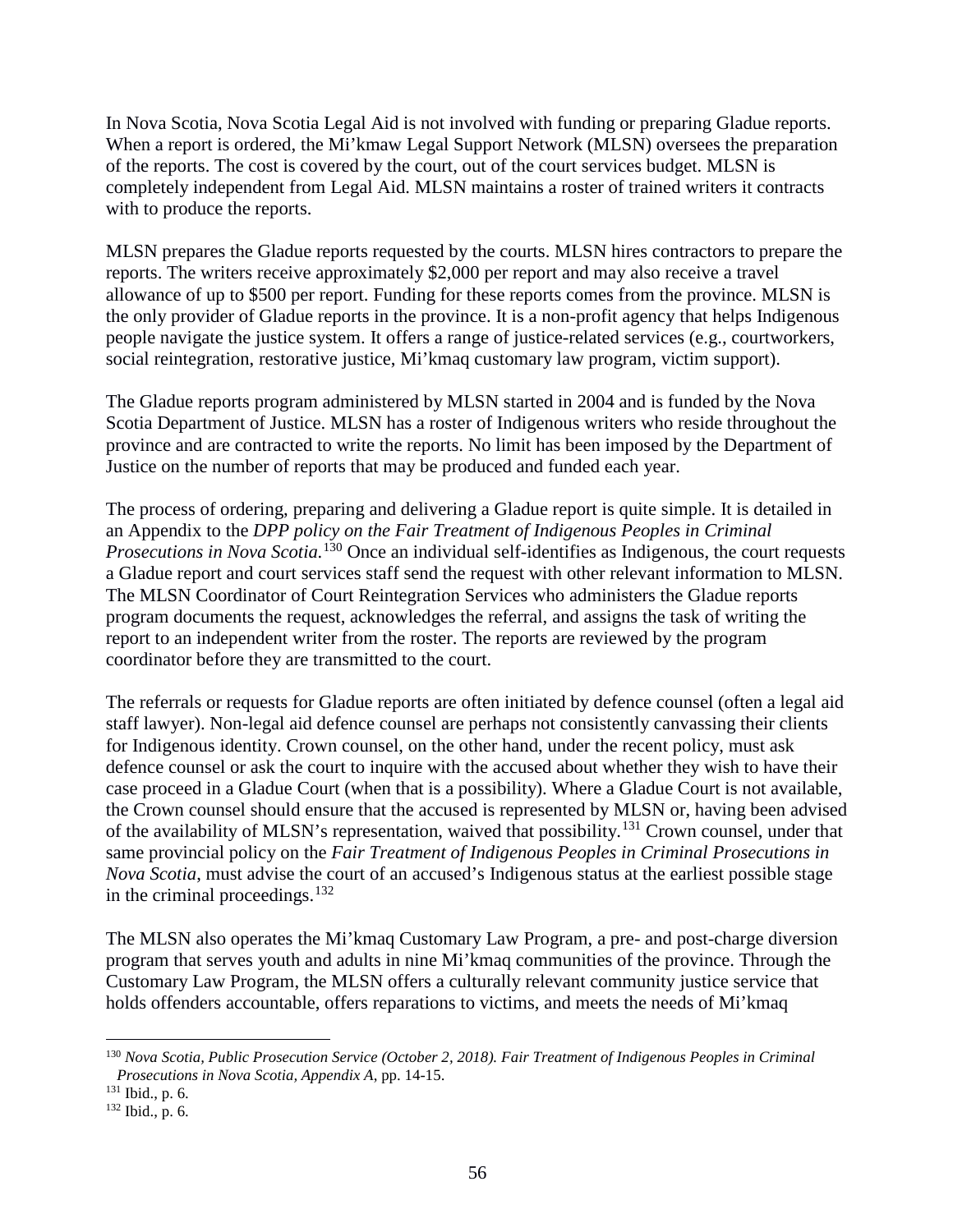community members. The MLSN uses justice circles as a form of victim-offender mediation, along with a variety of potential outcomes for the offender, including community and victim service orders, apologies, donations to charities, counselling, writing an essay, thanking police, observing court ruling, and abstaining from alcohol.

### **5.7. Prince Edward Island**

Since 2014, the Mi'kmaq Confederacy of PEI (MCPEI) prepares Gladue reports in PEI. Trained staff from the organization's Indigenous Justice Program<sup>[133](#page-57-0)</sup> prepare the reports when requested by the courts. To date, a total of between 35 and 40 reports have been produced. About 10-20 percent of these reports were ordered by the provincial Supreme Court. The majority of the reports were prepared for drug cases. The subjects of the reports are mostly from the two Mi'kmaq nations of the province.

Gladue reports are ordered by and filed with the courts. The program is administered by the MCPEI Indigenous Justice Program and the program retains the services of trained Gladue writers on contract to produce the report, including writers who also hold a regular position within the Indigenous Justice Program. Report requests are transmitted from the court to the MCPEI Indigenous Justice Program whose Director assigns the task of writing the report to a writer under contract with the organization. The director of MCPEI Indigenous Justice also writes reports. In addition, she reviews and finalizes the reports before they are filed with the courts.

Writers are remunerated \$1,500 per report plus up to \$500 in travel costs. The subjects of reports often live far away, and the organization encourages writers to conduct in-person interviews. Interviews with subjects and other key individuals are usually digitally recorded by the writers and later transcribed. Once transcribed the recording is deleted. The narrative of the Gladue report produces as many direct quotes as possible. MCPEI safely keeps copy of every Gladue report it has produced since the beginning of the program. MCPEI occasionally produces report updates when an offender is being sentenced for a new offence (shorter reports of approximately five pages).

The program was initially a pilot project funded in part by the federal Department of Justice. There is now a tripartite federal-provincial-MCPEI agreement to fund the Indigenous Justice Program. However, the federal government does not directly fund the production of Gladue reports. The funding from the production of the reports now comes from the province's Ministry of Justice and Public Safety and has been sufficient to meet court requests for Gladue reports. A Memorandum of Understanding has recently been signed between the province and the MCPEI to formalize the funding agreement between the two parties and to outline their commitment to continue dialogue and improve the program. The Ministry of Justice and Public Safety sees its role as facilitating the dialogue between the courts and the MCPEI to ensure the ongoing production of quality *Gladue* reports. Once a report has been submitted to the court, MCPEI invoices the province for \$1,500 for the writer's fees, \$500 for MCPEI administrative fees, and up to five hundred for travel costs.

### **5.8. New Brunswick**

<span id="page-57-0"></span> <sup>133</sup> See: MacKinnon (Ed.) (2018). *Bringing Balance to the Scales of Justice: Fulfilling our responsibility to Indigenous People involved in the justice system*, Charlottetown: MCPEI Indigenous Program.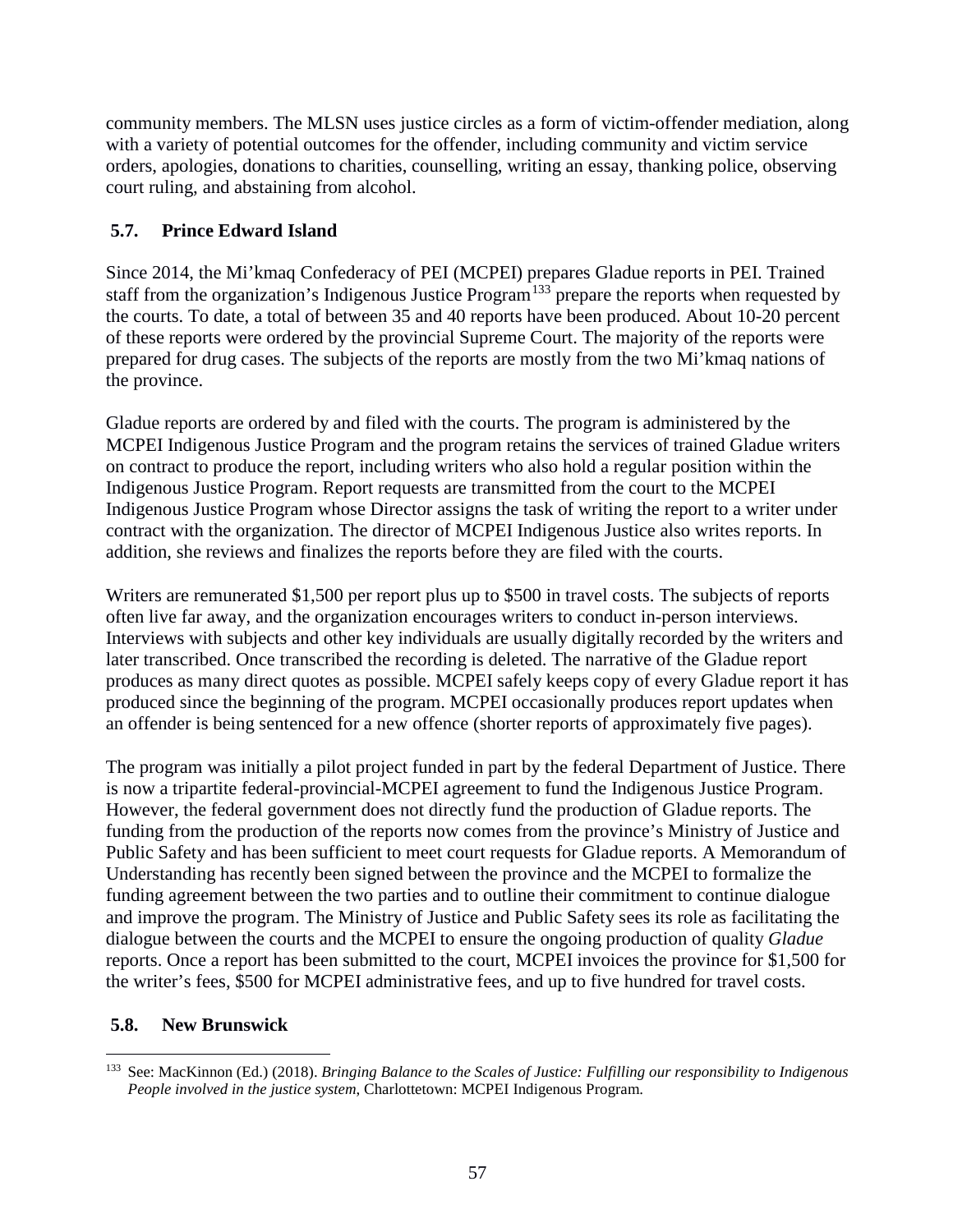In 2019, a new policy on *Pre-Sentence Reports for Adult Aboriginal Offenders[134](#page-58-0)* adopted by New Brunswick Department of Public Safety is meant to ensure that information relevant to Gladue is outlined in PSRs for Adult Aboriginal offenders. It is anticipated that this will assist the court in imposing sentences that are fair to both offenders and the public. The policy details the contents of these specialized PSRs. The Department of Public Safety also published a *Probation Services Handbook: Aboriginal Offenders* to provide guidance to probation officers tasked with including Gladue principles consistent with section 718.2(e) of the Criminal Code of Canada in a PSR.<sup>[135](#page-58-1)</sup> A detailed template was developed by the Department of Public Safety for use by probation officers. All probation officers received training on the implementation of the new policy in the Fall of 2018. The PSR for Adult Aboriginal Offenders are not considered formal Gladue reports.

The PSRs for Adult Aboriginal Offenders can also be used to: (1) provide probation officers/institutional programmers with background information to assist with supervision, assessments, and case management; (2) assist Correctional Service Canada with penitentiary selection; and, (3) provide information to the National Parole Board to assist with the parole process.

<span id="page-58-0"></span> <sup>134</sup> New Brunswick, Department of Public Safety, *Policy on Pre-Sentence Reports for Adult Aboriginal Offenders*, taking effect on January 2, 2019.

<span id="page-58-1"></span><sup>135</sup> New Brunswick, Department of Public Safety (2019). *Probation Services Handbook: Aboriginal Offenders*.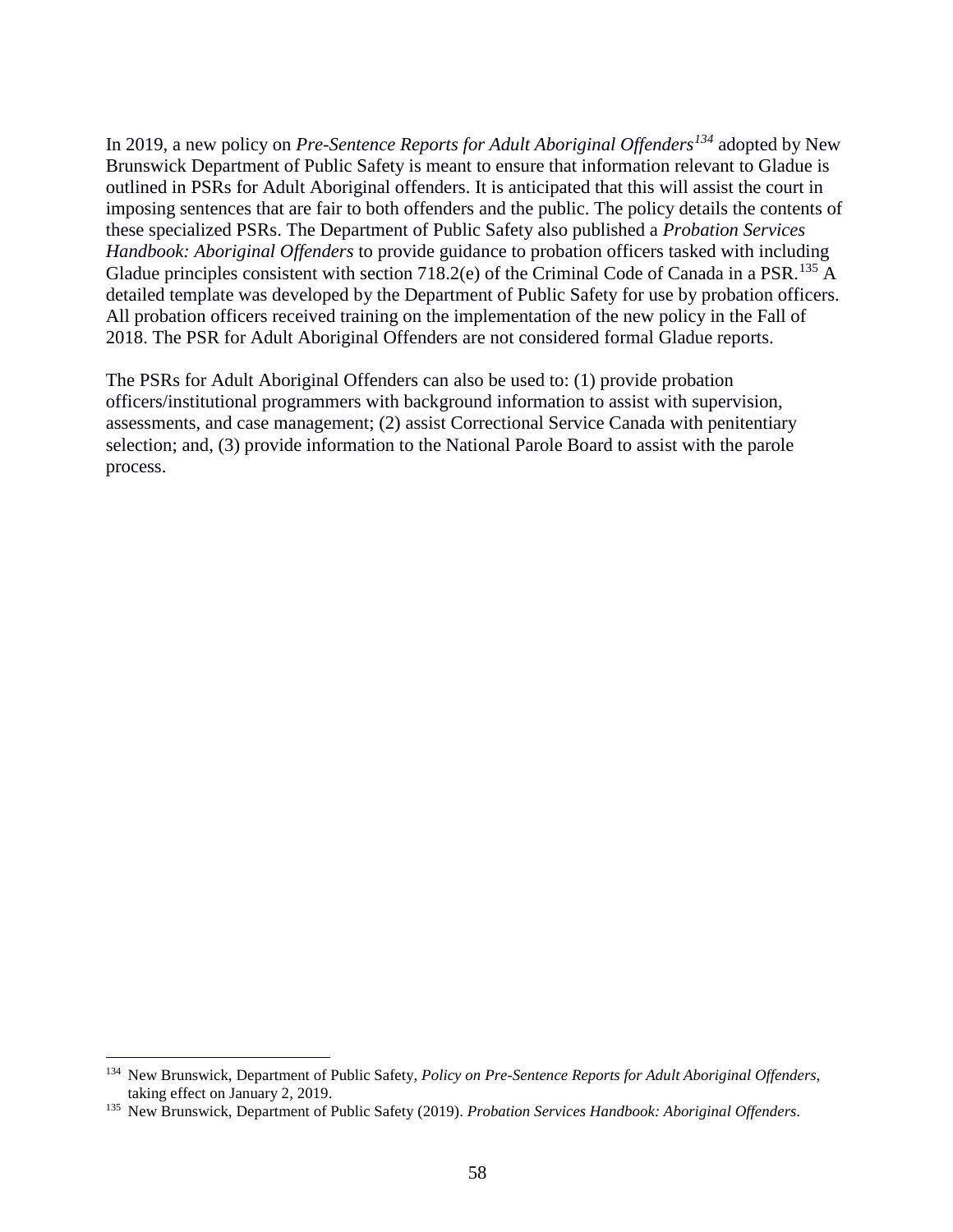# 6. **Comparison Between Programs**

Delivering Gladue report writing services is a complex task that involves many inter-connected policy decisions relating to staffing, financing, logistical issues, and the legal norms of a jurisdiction. The way Gladue reports are prepared and delivered generally adheres to one of the following delivery system models:

- Contracted roster of Gladue writers managed by an organization (Indigenous or non-Indigenous) where requests, preparation, and delivery are coordinated through the organization;
- Staff Gladue writers working for an organization, where requests, preparation, and delivery are coordinated through the organization;
- Contracted roster of Gladue writers managed by court services or government department, where requests, preparation, and delivery are coordinated through court services or the government department; or
- Contracted or staff Gladue writers with Indigenous organizations where preparation is coordinated through the organization, but requests and/or delivery are coordinated through court services or a government department.

Across the provinces and territory studied, Gladue reports are alternatively requested by; defence counsel on behalf of their client (in some cases Crown counsel may be able to request a report if defence counsel has not), the offender, the court/judge, or all of the aforementioned.

There are many possible options to address each of the issues that must be considered when creating a Gladue report service delivery program. Thus, an extremely wide range of possible policy combinations is available. Table 2 provides a high-level overview of the combination of the policies and legal norms that are currently used in the provinces and territory studied for this report.

The following comparison covers 17 different aspects of Gladue provincial models:

- Access to the service
- Eligibility criteria
- Self-care and support for Gladue writers
- Cost efficiency
- Timeliness of delivery of the reports
- Access by writers to offenders in prison
- Format and contents of reports
- Quality control and supervision of writers
- Use made of the reports
- Quality, usefulness and impact of reports

• Confidentiality and protection of information

- Training of writers
- Writers' connection with communities and access to information required for the reports
- Role of the defence counsel and prosecutors
- Links with diversion programs
- Links with aftercare services
- Consideration of impact on victims and community.

The comparison is not meant to determine which one of these models is superior to the others but rather to highlight the models' respective strengths and potential challenges. Since none of these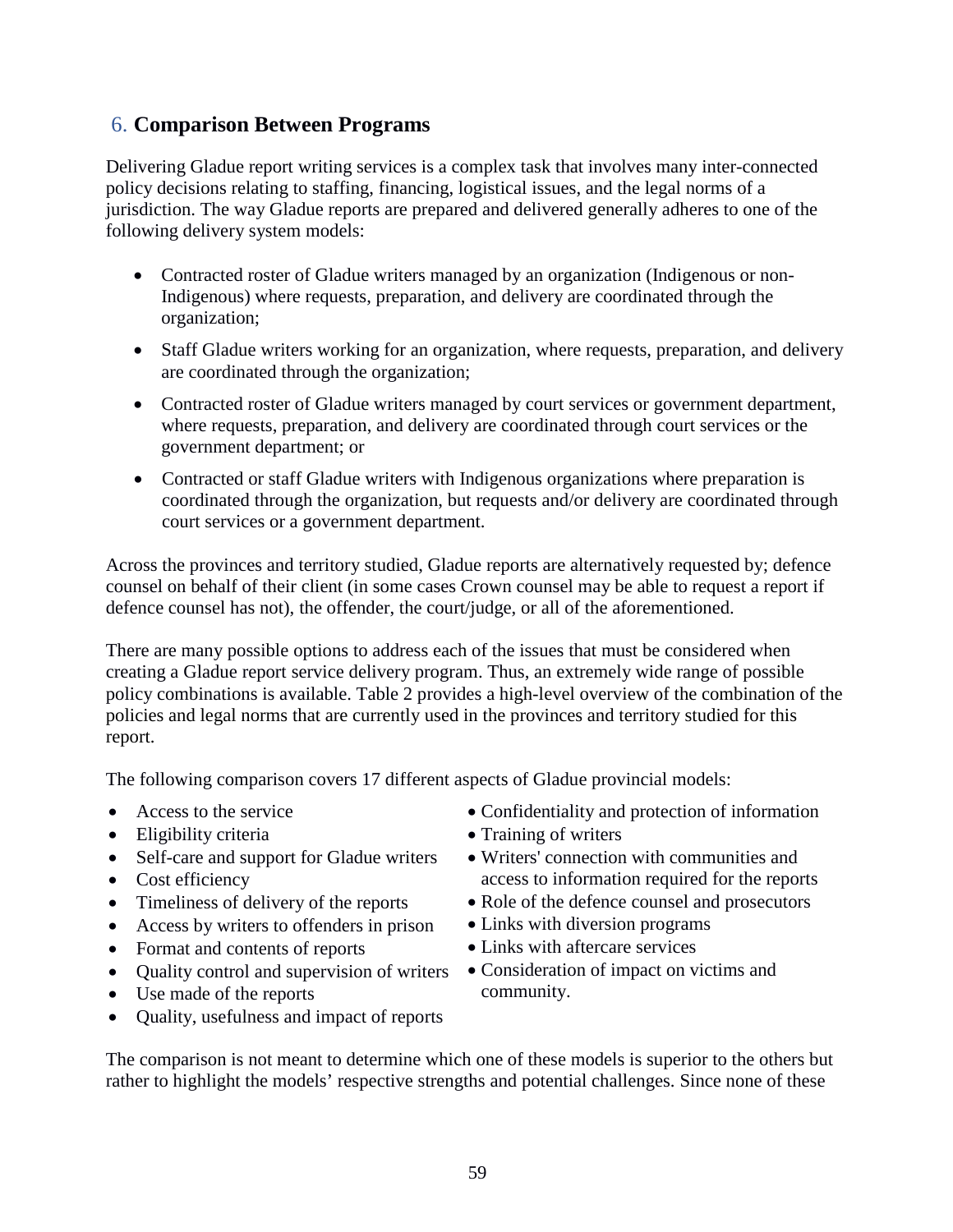models has been evaluated by the jurisdiction where it operates, the comparison is based on the perceptions expressed by participants in interviews.

| <b>Table 2</b><br>High-level overview of Gladue report service delivery models for publicly funded reports |                                                              |                                                                                                                     |                                                                                                                        |                                                                                                                        |                                                                                                                        |
|------------------------------------------------------------------------------------------------------------|--------------------------------------------------------------|---------------------------------------------------------------------------------------------------------------------|------------------------------------------------------------------------------------------------------------------------|------------------------------------------------------------------------------------------------------------------------|------------------------------------------------------------------------------------------------------------------------|
|                                                                                                            | <b>Alberta</b>                                               | <b>BC, Yukon</b>                                                                                                    | <b>Ontario</b>                                                                                                         | <b>Nova Scotia,</b><br><b>PEI</b>                                                                                      | <b>Québec</b>                                                                                                          |
| <b>Report</b><br>requested by                                                                              | Court, Crown,<br>defence<br>counsel, or<br>accused           | Defence<br>counsel (or<br>Crown, BC<br>only)                                                                        | Court, Crown,<br>or defence<br>counsel                                                                                 | Court or<br>defence<br>counsel                                                                                         | Court                                                                                                                  |
| <b>Request sent</b><br>to                                                                                  | A program<br>coordinator at<br>the Ministry of<br>Justice    | Coordinator at<br>CYFN (YK) or<br>Indigenous<br><b>Services</b><br>department at<br>LSS (BC)                        | An individual<br>writer or an<br>Indigenous<br>organization<br>that employs<br>writers                                 | The Indigenous<br>organization<br>responsible for<br>producing the<br>report                                           | A program<br>coordinator at<br>the Ministry of<br>Justice                                                              |
| <b>Report</b><br>request<br>approved by                                                                    | All reports are<br>funded by the<br>provincial<br>government | Coordinator at<br>CYFN (YK) or<br>Indigenous<br>Services<br>department at<br>LSS (BC)                               | Legal Aid, or<br>the Indigenous<br>organization                                                                        | All reports are<br>funded by the<br>provincial<br>government                                                           | All reports are<br>funded by the<br>provincial<br>government                                                           |
| <b>Gladue writer</b><br>assigned by                                                                        | Ministry of<br>Justice program<br>coordinator                | Coordinator at<br>CYFN (YK) or<br>Indigenous<br><b>Services</b><br>department at<br>LSS (BC)                        | Defence<br>counsel or the<br>Indigenous<br>organization                                                                | The Indigenous<br>organization<br>responsible for<br>production of<br>the report                                       | The Indigenous<br>Organization<br>that was in turn<br>selected by the<br>Ministry of<br>Justice<br>coordinator         |
| <b>Writers</b><br>employed as                                                                              | Contract<br>workers from<br>roster                           | Contract<br>workers from<br>roster                                                                                  | Contract<br>workers or staff<br>of the<br>Indigenous<br>organization<br>responsible for<br>production of<br>the report | Contract<br>workers or staff<br>of the<br>Indigenous<br>organization<br>responsible for<br>production of<br>the report | Contract<br>workers or staff<br>of the<br>Indigenous<br>organization<br>responsible for<br>production of<br>the report |
| <b>Report</b><br>submitted to<br>the court by                                                              | Ministry of<br>Justice program<br>coordinator                | Defence<br>Counsel (BC)<br>or Council of<br><b>Yukon First</b><br>Nations Gladue<br>Management<br>Committee<br>(YK) | Answer varies<br>according to<br>the practices of<br>each individual<br>Indigenous<br>Organization                     | The Indigenous<br>organization<br>responsible for<br>production of<br>the report                                       | The Indigenous<br>organization<br>responsible for<br>production of<br>the report                                       |

#### **6.1. Access to the service**

**Conclusion: Gladue reports should be available to anyone who self-identifies as Indigenous and access should not be restricted by geographic or regional limitations.**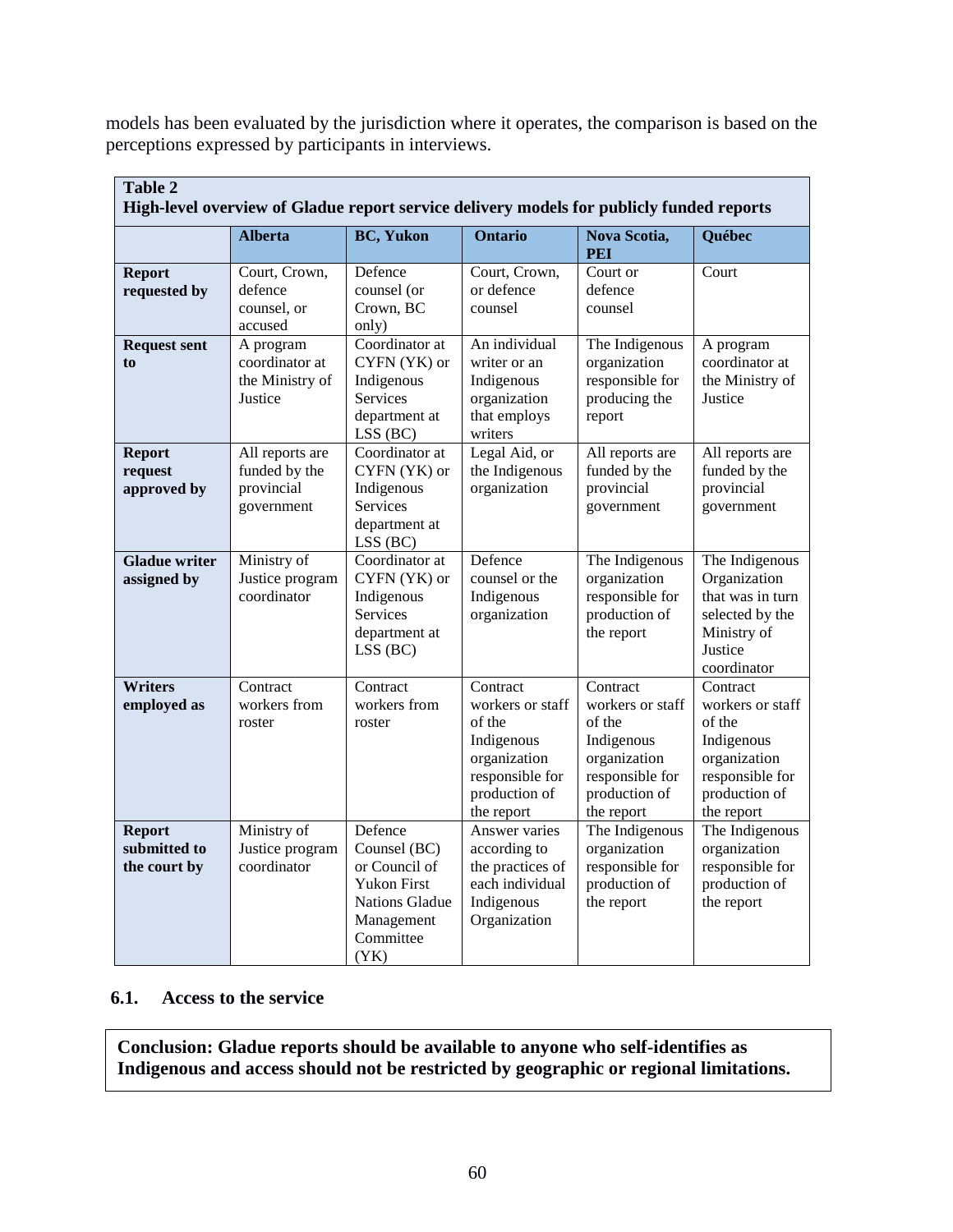Each jurisdiction covered in this report has adopted a different approach to ensuring maximum access to Gladue reports, with different results. In some jurisdictions, such as Alberta, Nova Scotia, and PEI, the stakeholders indicated that anyone who requests a Gladue report can obtain one. It also appears that, in BC, Ontario, Québec, and Yukon, geography (the remoteness or isolation of certain communities) is not necessarily a factor in determining whether a report can be produced, even if it can make the production of such a report more difficult (delays, identifying a writer, communication and travel).

In Nova Scotia and PEI, anyone who claims Indigenous ancestry and wants a report can normally get the court to request one and, if so, a report is always produced. In Alberta, Ontario and Québec, a report can be requested and produced anywhere in the province and it appears that all requests can be satisfied. It is possible that there may be circumstances where reports are not requested on the basis that it would be too difficult to produce one.

In BC, LSS reports are provided to Indigenous people in BC who self-identify, regardless if they are from BC or not. For example, from April 1, 2018 to July 19, 2019 LSS provided 299 reports and were in the process of providing another 95. Some of the biographical information available about report subjects is laid out in Table 3. Significantly, reports were undertaken in relation to subjects who identified as having First nations, Métis and Inuit ancestry and for persons who did not provide their ancestry or who's ancestry was unknown.

| Table 3<br><b>LSS Gladue Reports April 2018 - July 2019</b> |                         |                          |  |
|-------------------------------------------------------------|-------------------------|--------------------------|--|
| <b>Report Subject</b>                                       | Completed Reports (299) | Reports in Progress (95) |  |
| <b>First Nations individual</b>                             | 82.6 %                  | 78.9%                    |  |
| First Nations individual not from BC                        | 29.1 %                  | 24 %                     |  |
| Métis individual                                            | 12 %                    | 9.5 %                    |  |
| Inuit individual                                            | 0.3%                    | 1.1%                     |  |
| Ancestry unknown or not provided                            | 5 %                     | 10.5 %                   |  |

It is clear that LSS reports are being provided to many different Indigenous people, which stakeholders agreed was important. However, every person interviewed in BC, also expressed strong opinions that Gladue reports should be available to all Indigenous peoples, if they request one, and not just to those who qualify for legal aid. The opinion was also universally expressed that reports should be funded by the provincial and federal governments. Stakeholders generally suggested that Gladue reports are part of "Gladue rights" and that no individuals should have to pay for them.

## **6.2. Eligibility criteria**

**Conclusion: Gladue reports should be available to anyone who self-identifies as Indigenous, unless the accused waives their right to have a report produced, which does not waive the duty to consider Gladue factors. Courts, Crown prosecutors, and defence counsel all carry the responsibility of inquiring whether an accused self-identifies as an Indigenous person.**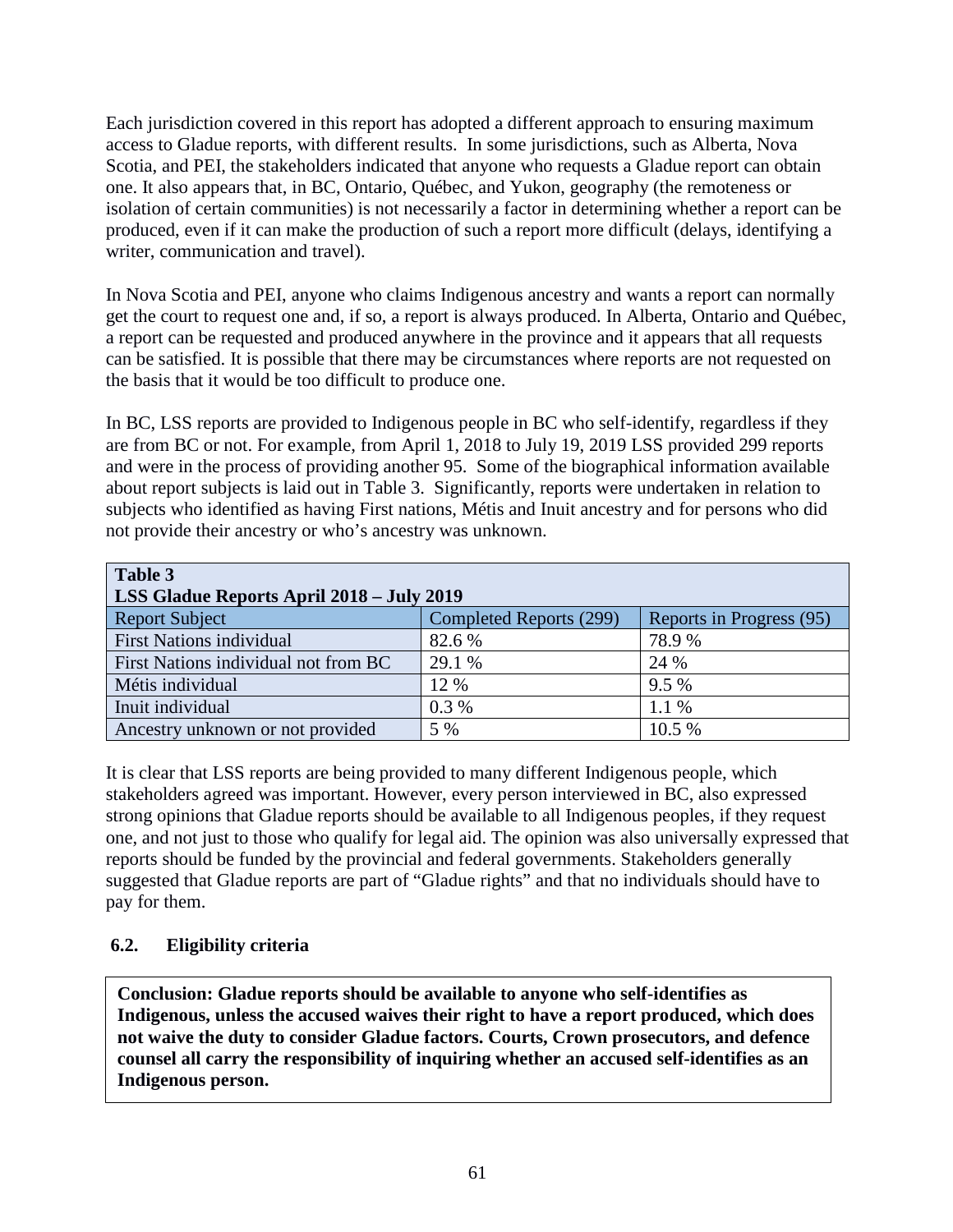Three main types of criteria are used across the country for determining the eligibility of an accused to a Gladue report: self-declaration as Indigenous, seriousness of the offence, and eligibility to legal assistance.

### *Self-identification as Indigenous (Indigenous ancestry)*

In Québec, the court orders the production of a Gladue report on the basis that the offender selfidentifies as Indigenous. Since 2015, at the time of sentencing an Indigenous people, a court may order a Gladue report, a regular pre-sentence report, or a pre-sentence report with a Gladue component.[136](#page-62-0) The request that is sent to the Ministry of Justice may not contain significant information about the individual's community/nation or their ancestry. This is usually determined, when possible, during the preparation of the Gladue report by the appropriate Indigenous agency (or the writer to whom this task has been assigned).

It was reported, only in Québec, Nova Scotia, and Ontario, that there were rare instances of misleading self-identification and that this had sometime been difficult for the writers. In some cases, people may claim Indigenous ancestry, but do not have the means to establish it. The writer sometimes cannot identify a home community, or connection with Indigenous ancestry. This happened, for example, in two cases in Prince Edward Island, where MPEI was unable to prepare a Gladue report because they did not have enough information to verify a person's Indigenous ancestry or historical membership to an Indigenous community. In such instances, it is impossible to write a report without a determination of whether the individual's claim of Indigenous ancestry is legitimate. Courts are notified in such circumstances.

In BC, several report writers spoke about the difficulty of establishing a Gladue report subject's ancestral connection to an Indigenous community. This was spoken of as a "disconnection from community", linked to the impact of colonialism, which is a Gladue factor for consideration and was not viewed as misleading or false claims to Indigeneity. However, it was also noted that, for writers who prepare reports exclusively for members of their own Nation, there may sometimes be some "gatekeeping" in relation to whether the subject of a report is perceived as belonging to the community. This was expressed as a concern when the member who was disconnected from the community was perceived as now trying to reintegrate simply as a means to access justice system supports within the community. $137$ 

In Ontario, establishing a Gladue report subject's Indigenous ancestry can also be very difficult and it is not always possible to do so and produce a Gladue report. An Ontario judge explained:

I am getting a fair number of individuals who are self-identifying as Indigenous (sometimes based on DNA) but whose lived experience is not one that related them to the Indigenous culture. In those cases, we usually receive a letter setting out the writer's efforts to ascertain the individual's Indigenous ancestry without much success, followed by a typical disclaimer at

<span id="page-62-1"></span><span id="page-62-0"></span><sup>&</sup>lt;sup>136</sup> Québec, Ministère de la Justice, *Communiqué juridique 04-15*, 10 April, 2015.<br><sup>137</sup> The authors acknowledge the historic and ongoing impacts of colonialism, including purpose-built policy and legislation, such as the *Indian Act*, which have resulted in many Indigenous people being disconnected from their communities.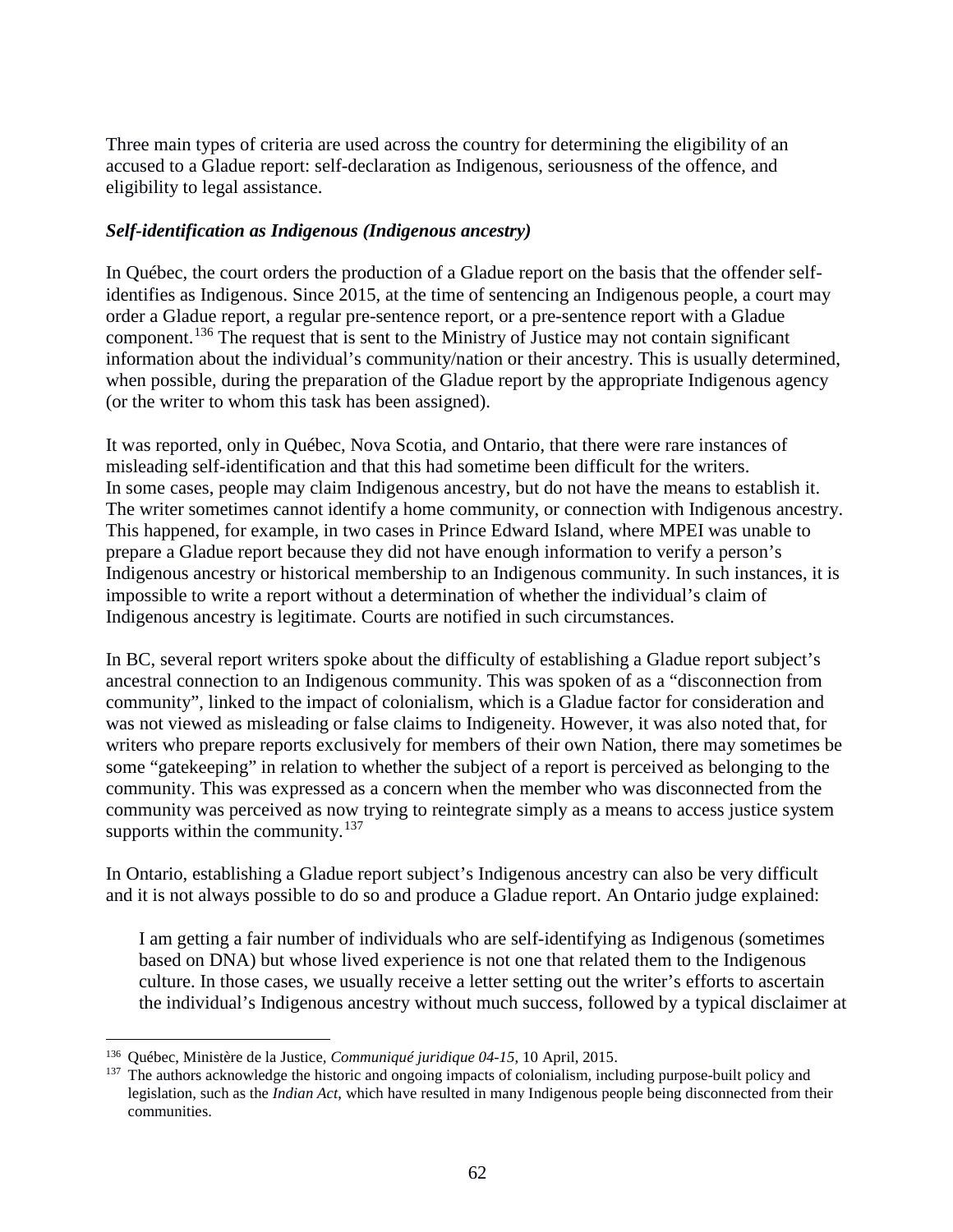the end of the letter underscoring the view that this inability to trace the Indigenous ancestry does not negate whatever claim there might be by the individual. It then typically requires more probing questions of counsel about how the court might take some of these factors into consideration.

### *Seriousness of Offence*

In BC, determining who qualifies and will receive a Gladue report funded by LSS is not related to an evaluation of the seriousness of the offence. Defence counsel, Crown counsel, and judges noted that based on the realities of the criminal justice system, the utility and impact of a Gladue report was often more significant in more serious cases or cases where the possibility of a first-time jail sentence was being considered. It was suggested by many interviewees that this, combined with the time it takes to receive a report, meant that most of the time Gladue reports are being requested for more serious offences. These same people almost always expressed that there was, in their opinion, always a benefit to having a Gladue report. However, in a province with limited resources allocated to Gladue reports, people indicated that reports seemed to be most significant in more serious cases or cases where an offender might be facing a sentence of incarceration for the first time.

In Ontario, the ALS Gladue report program is only accessible to convicted offenders who selfdeclare as Indigenous, and in situations where the prosecution is recommending a prison sentence of 90 days or more. A Gladue letter may be produced when the recommended sentence is less than 90 days. Other agencies in Ontario do not apply the 90 days or more criterion as self-identification as Indigenous is usually sufficient. Some variability exists when an individual has to establish membership in a specific Nation or Band.

In Québec, PEI and Nova Scotia, the seriousness of the offence is not part of any eligibility criteria to qualify for a Gladue report. In Québec, however, because it takes up to four months to produce a report, Gladue reports are not normally ordered by the courts if the prosecution is asking for a prison sentence of less than four months.

### *Eligibility for legal assistance*

Limitations to access are also created by the program eligibility criteria in place in BC and Yukon.

In BC, Gladue reports are largely restricted to Indigenous people who are eligible for legal aid. In a small number of instances, a Gladue report may be requested and paid for by the Ministry of Attorney General, although the reports are still produced and delivered through the LSS Indigenous Legal Services department. Private reports are also available in British Columbia for those who can afford to pay for them. Some reports are also being produced pro bono through the ICLC and APB Gladue clinics.

In Yukon, under the new delivery model, it has been suggested that only those Indigenous people who are members of the Nations who are part of the Council of Yukon First Nations will be eligible for reports through that program. However, we were informed that the GMC is looking to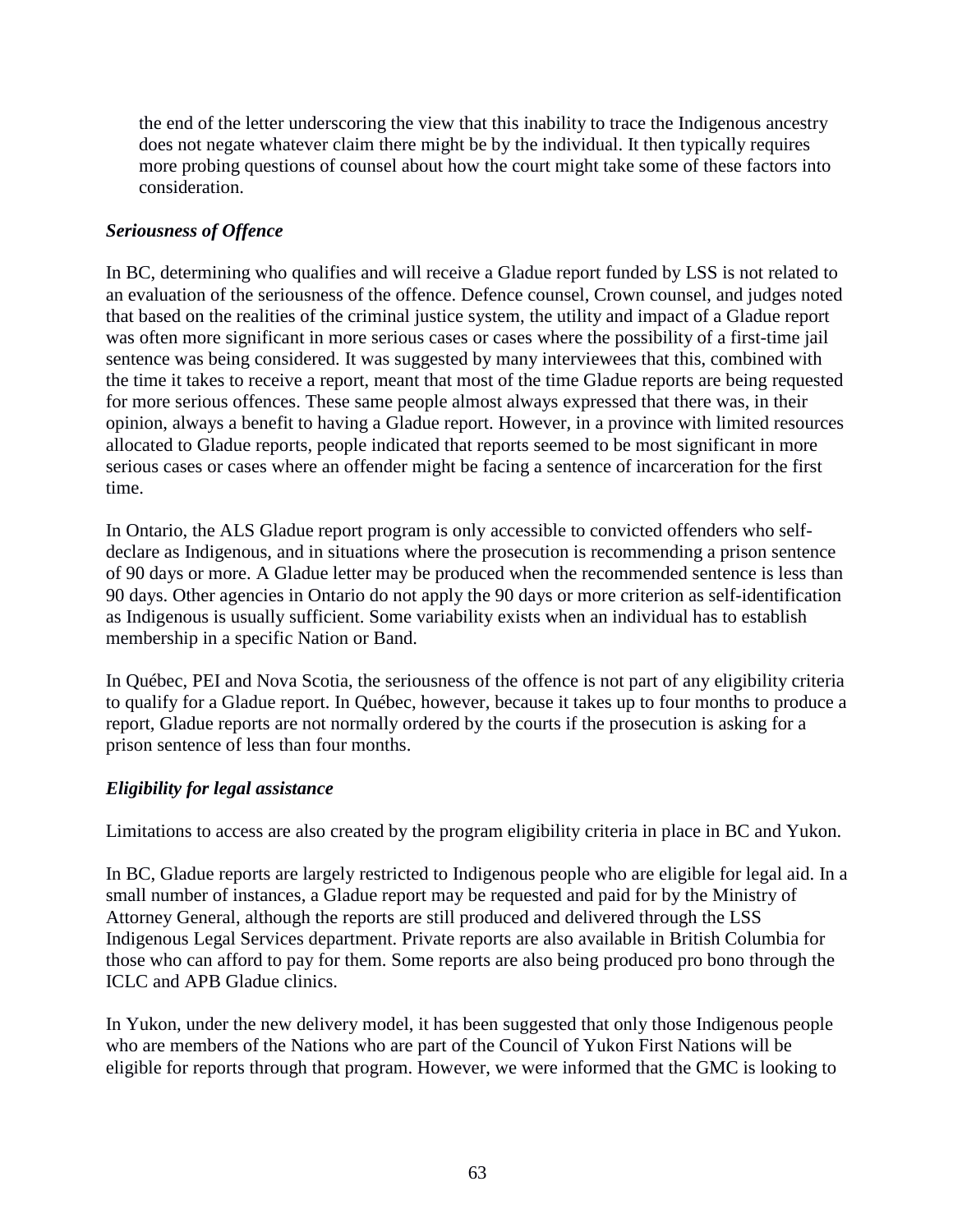expand the scope of the application criteria to consider applications from non-Yukon First Nations peoples on a case-by case basis.

| <b>Table 4</b>                                                               |                                                                                                 |                                                                                                   |                                                                       |                                                                                                                                                            |
|------------------------------------------------------------------------------|-------------------------------------------------------------------------------------------------|---------------------------------------------------------------------------------------------------|-----------------------------------------------------------------------|------------------------------------------------------------------------------------------------------------------------------------------------------------|
| Criteria used for determining eligibility for publicly funded Gladue reports |                                                                                                 |                                                                                                   |                                                                       |                                                                                                                                                            |
|                                                                              | Self-Declaration                                                                                | Seriousness of the<br>Offence                                                                     | Legal Aid eligibility                                                 | Implications for accessibility                                                                                                                             |
| Alberta                                                                      | Must self-identify as<br>an Indigenous person                                                   | Not used                                                                                          | Not used                                                              | Results in the broadest<br>accessibility possible                                                                                                          |
| <b>BC</b>                                                                    | Must self-identify as<br>an Indigenous person                                                   | Not used                                                                                          | Must qualify for legal<br>aid unless the report<br>is a Crown request | Will prevent many Indigenous<br>persons from accessing<br>Gladue report services                                                                           |
| <b>Nova</b><br>Scotia                                                        | Must self-identify as<br>an Indigenous person                                                   | Not used                                                                                          | Not used                                                              | Results in the broadest<br>accessibility possible                                                                                                          |
| Ontario<br>$(ALS)*$                                                          | Must self-identify as<br>an Indigenous person                                                   | Crown must be<br>seeking 90 days<br>custody or more                                               | Not used                                                              | Will prevent some Indigenous<br>persons from accessing<br>Gladue report services                                                                           |
| PEI                                                                          | Must self-identify as<br>an Indigenous person                                                   | Not used                                                                                          | Not used                                                              | Results in the broadest<br>accessibility possible                                                                                                          |
| Québec                                                                       | Must self-identify as<br>an Indigenous person                                                   | Not used<br>(considered de<br>facto)                                                              | Not used                                                              | Results in the broadest<br>accessibility possible                                                                                                          |
| Yukon                                                                        | Must be a member of<br>a Nation that is part<br>of the Counsel of<br><b>Yukon First Nations</b> | Not a requirement,<br>but funding is<br>prioritized based on<br>the seriousness of<br>the offence | Must qualify for<br>Legal Aid                                         | Will prevent Indigenous<br>persons from accessing<br>Gladue report services,<br>particularly Indigenous<br>persons originating from other<br>jurisdictions |

\* There is no standard eligibility criteria across Ontario. Here ALS is used as a representative example of the kinds of criteria that are in use. Other Indigenous organizations that produce Gladue reports may have different eligibility criteria

### **6.3. Self-care and support for Gladue report writers**

**Conclusions: Gladue report writers require more supports. Training for writers should include information on self-care. Funding should be provided for culturally appropriate counselling or other support services for writers as requested.** 

Gladue report writers stated that the production of a Gladue report can be mentally demanding, emotionally difficult, and that it risks causing vicarious trauma. Across jurisdictions, it was indicated that a component of self-care is usually included in the training of Gladue writers. Many writers stated their desire for more support including access to counselling services and/or culturally appropriate Indigenous therapeutic options. A number of writers who self-identified as Indigenous reported that ceremony and cultural practices assisted them in dealing with the impact of writing reports and its emotional toll.

Stakeholders from MCPEI deplored the fact that there are few resources available to support Gladue writers. In Ontario, ALS writers are entitled to one mental health day per month (to use as they see fit for self-care). ALS managers explained that: "It is easier to provide support for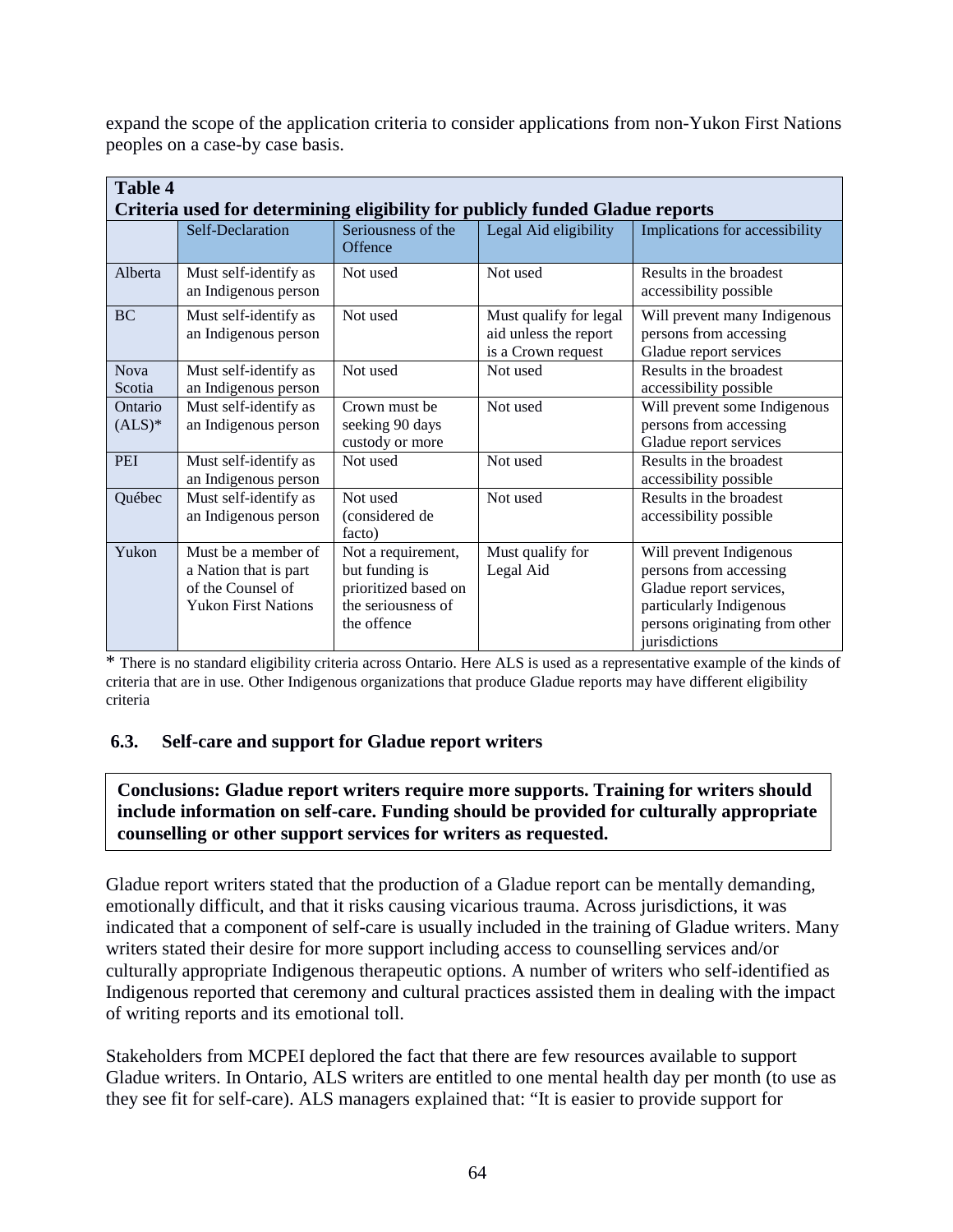employees than for independent contractor (you know your employees and they are being supervised)".

In BC, writers noted that community and mentorship through Indigenous Legal Services at LSS and the GWSBC are sources of support. They also indicated that there was a social media site for writers where they could share their difficulties and seek support from other writers. Indigenous Legal Services has recently expanded its supports for writers through the creation of a full time Gladue mentor position. The GWSBC programs and support for writers was discussed in section 5.1.

Despite the supports mentioned above, BC writers were consistent in their expression of a need for greater work-related support. Many of them indicated that they would not be able to do this work on full-time basis because of the personal emotional burden it carries. Writers in BC also noted that the current invoicing process is a source of stress for them due to the need for them to invoice defence counsel and wait for them to bill LSS. Report writers indicated this system often meant that they were not being paid in a timely manner. Several report writers noted they had experiences of defence not providing payment to them for weeks or even months after a report had been submitted.

Some BC writers discussed the desire for a professional organization that would have funding to provide supports for writers. Moreover, several writers indicated that creating a Gladue report writers' professional body would assist in easing anxieties about the perception of writer's qualifications and skills, along with determining desirable educational standards for writers, ongoing professional development requirements, and format and quality control criteria for Gladue reports.

| Table 5                                           |                                                                                   |                                                                                                                                                                                                        |  |
|---------------------------------------------------|-----------------------------------------------------------------------------------|--------------------------------------------------------------------------------------------------------------------------------------------------------------------------------------------------------|--|
| Availability of support for Gladue report writers |                                                                                   |                                                                                                                                                                                                        |  |
|                                                   | Available supports                                                                | Policy Implications raised by<br>stakeholders                                                                                                                                                          |  |
| Alberta                                           | Alberta Justice provides professional development<br>and mentorship programs      |                                                                                                                                                                                                        |  |
| <b>BC</b>                                         | LSS and GWSBC provide a range of supports<br>including community mentorship.      | Writers expressed that they could not<br>work on a full-time basis without<br>additional supports. The current BC<br>funding model was consistently reported<br>to be an additional stress for writers |  |
| Nova Scotia                                       | No information                                                                    |                                                                                                                                                                                                        |  |
| Ontario (ALS)*                                    | ALS provides staff with mental health days and<br>peer support and mentorship     | The contract funding model can make<br>adequately supporting writers more<br>difficult.                                                                                                                |  |
| <b>PEI</b>                                        | No information                                                                    | Stakeholders indicated that additional<br>supports are needed                                                                                                                                          |  |
| Québec                                            | The Ministry of Justice has plans to launch new on-<br>line resources for writers |                                                                                                                                                                                                        |  |
| Yukon                                             | No information                                                                    |                                                                                                                                                                                                        |  |

\* ALS is used as a representative example of the kinds of supports that are in use in Ontario. Other Indigenous organizations that produce Gladue Reports may have different supports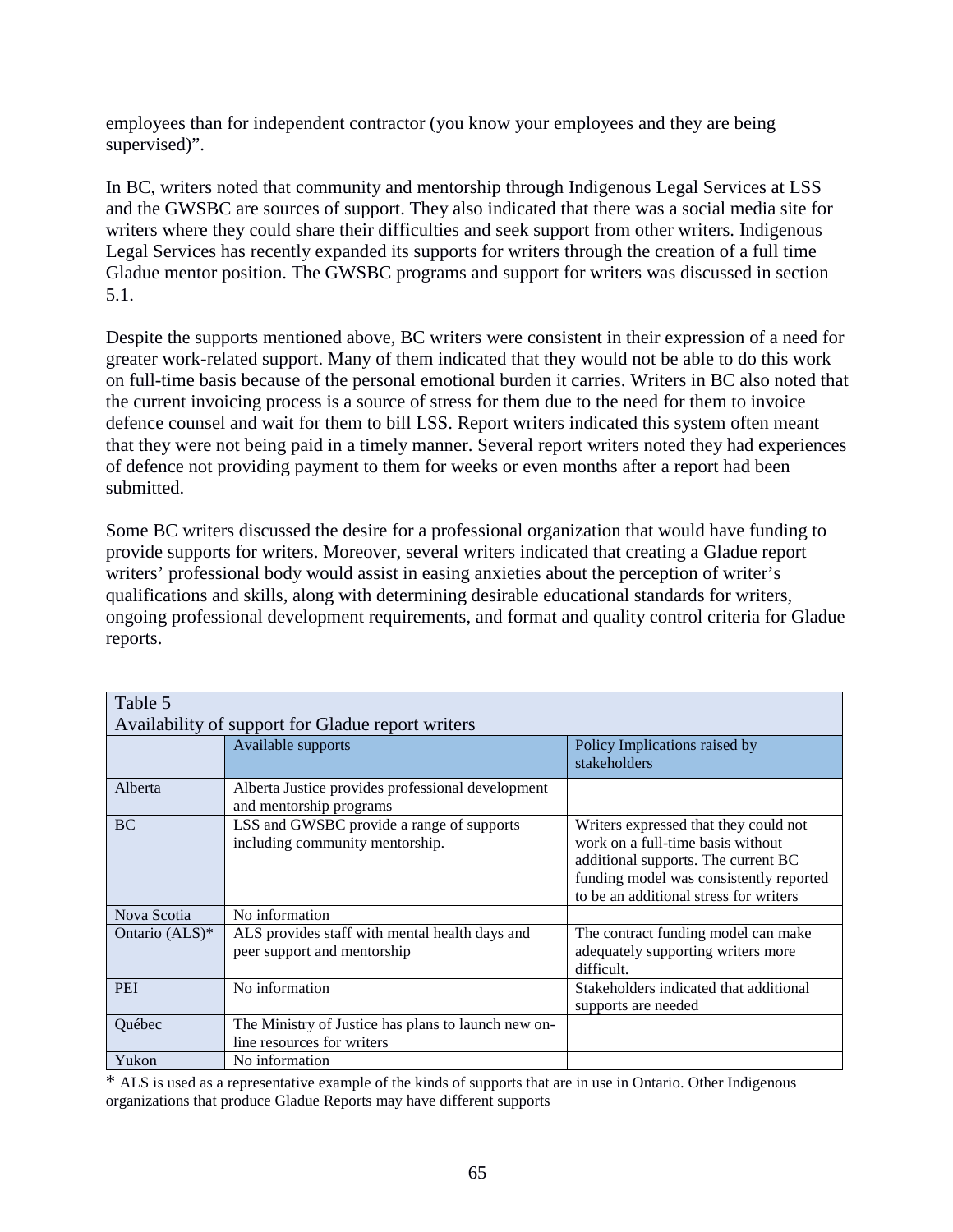#### **6.4. Cost-efficiency**

**Conclusion: There is significant room for improvement in the ways that various agencies track the costs of producing Gladue reports. To make gains in this area accurate data is required including data that tracks administrative staff and writer time allocated to Gladue reports.**

Because of the complexity and wide range of program elements associated with Gladue report delivery services, a comprehensive economic analysis comparing each model was not possible. It is possible, however, to lay out the kinds of inputs that will necessarily contribute to the overall cost of the different models.

One common and somewhat comparable cost across different Gladue report service delivery models is writer compensation. Comparison is most relevant between jurisdictions that employ writers on a contract basis. Table 6 summarizes the available data.

| Table 6<br>Writer fee per report by jurisdiction |                                  |                             |  |
|--------------------------------------------------|----------------------------------|-----------------------------|--|
|                                                  | Writer Fee (per report)          | Travel costs paid           |  |
| Alberta                                          | \$1200                           | Yes, up to \$300 per report |  |
| <b>BC</b>                                        | $$1500$ (\$60/hr up to 25 hours) | Yes, up to \$250 per report |  |
| Nova Scotia                                      | \$2000                           | Yes, up to \$500 per report |  |
| Ontario                                          | Variable                         | Variable                    |  |
| <b>PEI</b>                                       | \$1500                           | Yes, up to \$500 per report |  |
| Québec                                           | \$1000                           | Yes                         |  |
| Yukon                                            | \$2500                           | Yes                         |  |
|                                                  |                                  |                             |  |

The fees noted above apply to writers who have been hired on a contract basis. Determining similar costs for staff writers would be considerably more difficult. In different jurisdictions report writers are paid varying salaries and may have other skill sets that would contribute to differences in their overall compensation. For example, some Staff Lawyers are trained to write Gladue reports. In many cases, it is impossible to determine precisely how much of each person's salary is allocated to administration, management, production, and delivery of each Gladue report. In these cases, because report writers' hours interviewing, researching, writing, and editing are variable and untracked it is not possible to determine an accurate cost per report breakdown by province.

Other costs of Gladue report service delivery programs include administrative costs associated with:

- Costs to the court and to the Crown associated with ordering or requesting the report
- Processing report requests
- Managing a roster of contract report writers
- Paying, managing and equipping non-writer support staff
- Paying, managing and equipping staff writers
- Reviewing the reports
- Printing reports and submitting them to the Court, Crown and Defence counsel as required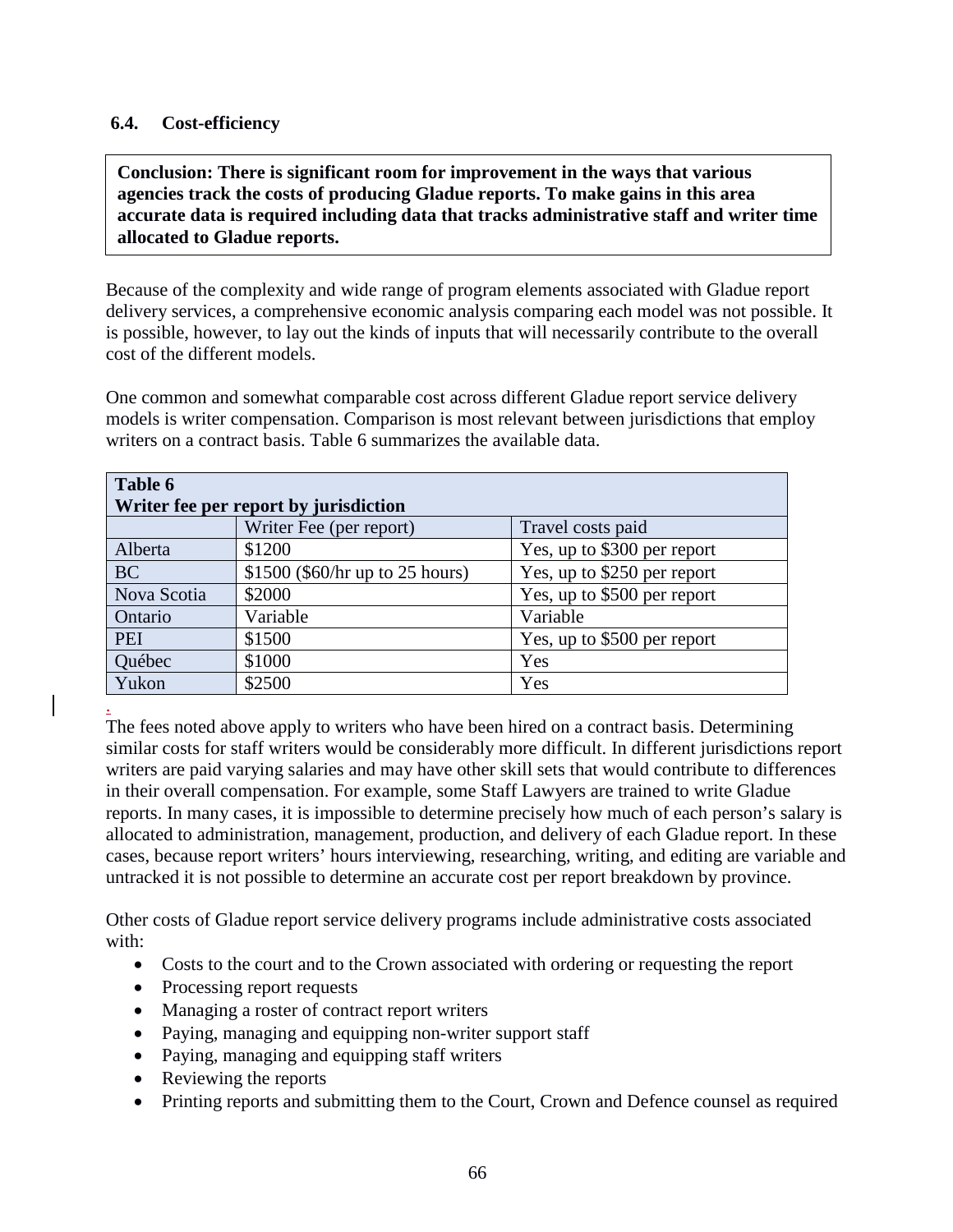• Public education costs

Stakeholders in every jurisdiction studied were asked about the ways in which Gladue report cost efficiency was measured in their province, territory or jurisdiction. Several respondents had data regarding their own organization, not all of which was publishable or publicly available. However, there were no jurisdictions where a single actor, or combination of actors, could share with the authors all the data that would be required to accurately calculate a complete cost of producing a Gladue report. The implication of this analysis is that Gladue report service delivery models that collect accurate data about costs (including costs in terms of staff time allocated to Gladue reports) will be in a superior position to assess the cost efficiency of their programs.

### **6.5. Timeliness of production/delivery of the reports (avoidance of unnecessary delays)**

**Conclusion: Timely production and delivery of reports is desirable and essential to the role that Gladue reports may play in sentencing decisions.** 

Across most jurisdictions, the average time to complete a Gladue report is between six to nine weeks, although systematic data on the timeliness of the report is seldom gathered. Québec's program assumes an average turnaround time of 12 weeks. Producing a Gladue report in complex cases may exceptionally take several months. Inability to locate and/or stay in contact with the subject of the report was consistently expressed as the main reason for delay in producing reports.

In BC, LSS report writers are given a timeline of eight weeks to complete a report from the time they receive disclosure from defence counsel. Most writers, judges, and counsel interviewed indicated that although there had been issues in the past relating to the timely completion of reports, timeliness has significantly improved in recent years. BC report writers generally agreed that the current timeline is reasonable and manageable. An exception was circumstances where the writer could not locate the subject of the report due to issues with housing (e.g. lack of fixed address) or lack of a primary telephone number. Other issues concerned defence counsel not providing needed court case documents or failing to provide contact information for the Indigenous people. LSS Indigenous Services indicated both a high level of confidence in report writers completing their assignments on time and an overall satisfaction with the quality of work. Judges and lawyers noted that when delays occurred, there seemed to be understandable reasons for them. Stakeholders indicated that in cases where the impetus exists to deal with the matter quickly as opposed to extending the timeline to obtain a report, the practice of defence counsel was simply not to seek the report.

In BC, reports are currently delivered to defence counsel, which was an issue some interviewees identified as a significant disadvantage of the BC delivery model. Concerns with this aspect of the delivery model focused on defence counsel being able to play a role in whether a report will be submitted to the court. Crown counsel expressed that Gladue reports are created for the courts, but because reports come through defence counsel there could be a perception that reports are produced for them and not for the courts.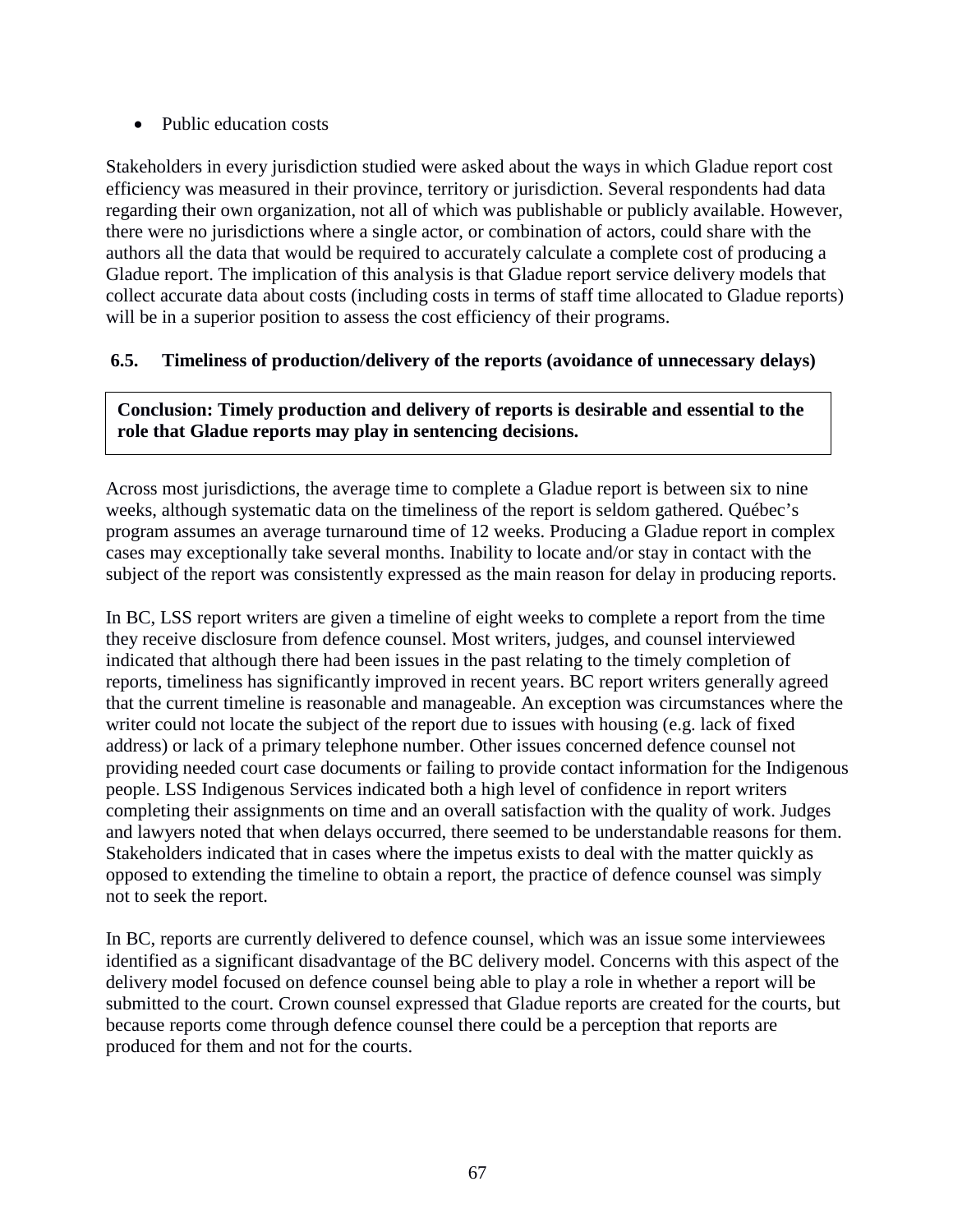In Yukon, only a handful of Gladue reports have been prepared under the new service delivery model. As such, it is too early to draw conclusions about the timeliness of the delivery of reports. Reports are generally prepared within six weeks of the application being approved. If a report writer requires more time to complete a report, an adjournment is requested and usually respected as a legitimate delay. Some Gladue report writers raised concerns related to the adequacy of the telephone system in the Whitehorse Correctional Facility. Comments were made about both the quality of the phone service and the length of time offenders are permitted to be on the telephone when they are calling out. It was mentioned that writers have had better phone reception when calling from a satellite phone in the middle of nowhere than they have had calling into the correctional facility from a few kilometres away.

In Alberta, the production of full Gladue reports is given a timeline of six to eight weeks. When a full Gladue report has been completed in the past 12-18 months, an update or addendum to the report is expected to be completed at an expedited pace for at a remuneration rate of \$600. The report writers in Alberta are often able to produce reports in six weeks or less and spend on average thirty to forty hours interviewing and writing these reports, depending on the complexity of the case and the amount of information initially provided.

In Québec, the production of Gladue reports is expected to take up to four months. This has been made clear to the courts and the delay is normally taken into consideration when ordering a Gladue report. From time to time, the courts have expressed concern about the fact that some reports were not produced within this timeline. Reports are assigned and produced according to the date of the Indigenous person's court appearance that prompts the need for the report. Attention is paid to avoiding all unnecessary delays when the offender has been remanded in custody pending sentencing. Under current procedures, two weeks often elapse between the court order and receipt of the request by the coordinating agency. This is likely connected to the above average delay for Gladue reports in Québec as compared to other areas.

In Québec, as in most other jurisdictions, the biggest reason for delay of a report is difficulties encountered in locating and meeting the offenders and their family members. The writers or the agency often lack the necessary contact information due to incomplete requests. New processes have been introduced to alleviate the problem (e.g. online requests, new forms).

In PEI, delays in the submission of Gladue reports can sometimes be a concern. The interviewed stakeholders admitted, however, that good reasons often exist for such delays (e.g., the offender is from out of the province and some information needs to be obtained from an out-of-province agency). At the same time, some stakeholders noted the importance they attach to maintaining PEI's short turnaround times for criminal proceedings.

In Nova Scotia, the MLSN usually requires eight to ten weeks to complete a report. On occasion, MLSN must ask the court for an extension, especially when a writer experiences difficulty locating subjects of the reports or their relatives.

In Ontario, most of the service delivery agencies anticipate producing a Gladue report within six to eight weeks. When delays occur, they are often due to difficulties that writers experience in gaining access to information and records concerning their clients. Although the subject of the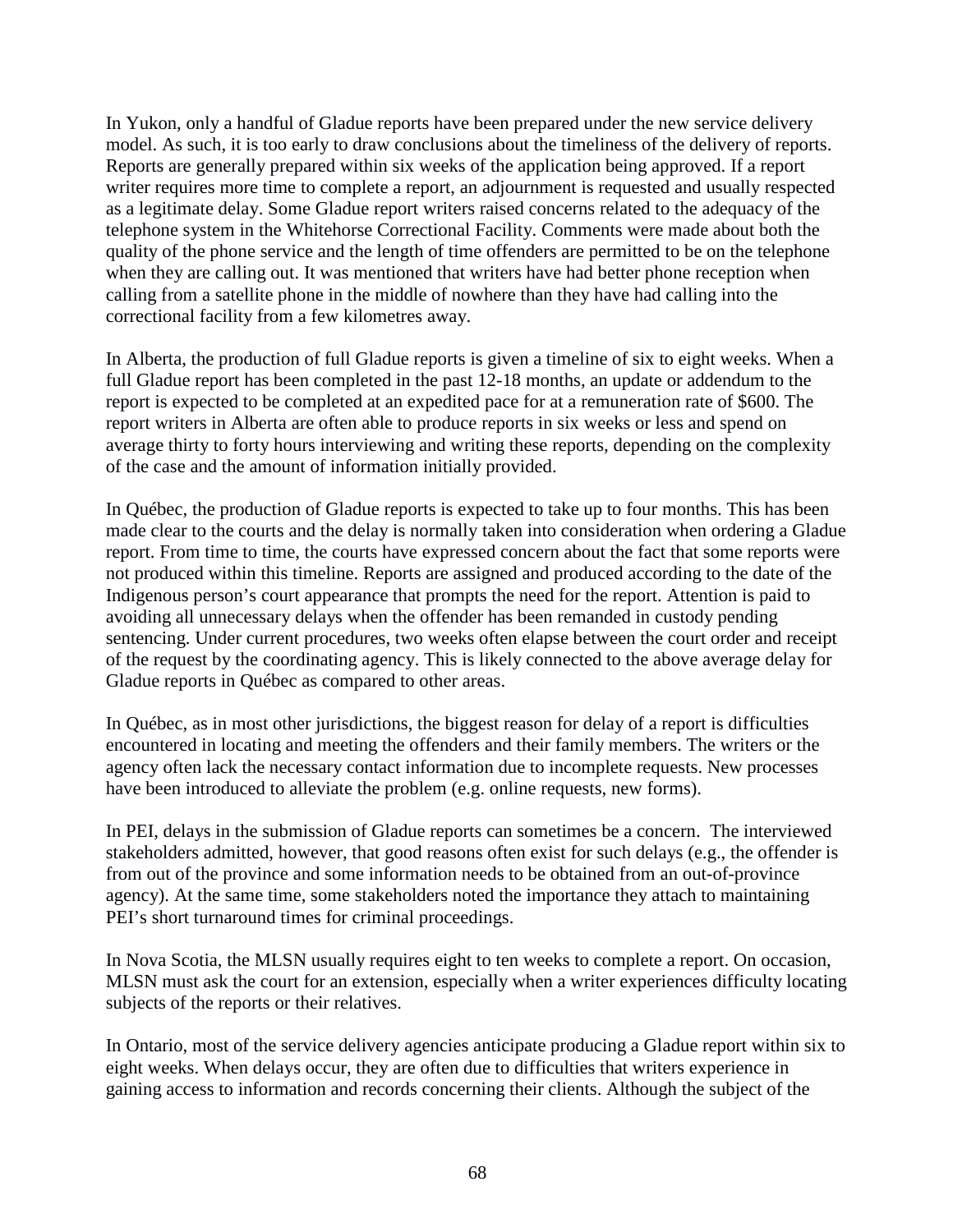report signs a consent form for the release of his/her information, it is sometimes difficult to obtain information from other organizations in a timely way. Other organizations, either in the province or outside the province, are not always eager to cooperate with the writers. In Ontario, for example, some writers discussed the difficulties they experience in trying to get historical or other information from child welfare agencies. Another reason for potential delay is that travel to remote communities may be difficult, particularly in winter.

One Ontario judge explained: "I am concerned about the delays because we are typically looking at eight weeks for the production of the report. But it is almost always worth looking for. I do not purport to know the workload they are under. They are in a better position to know whether the delays are justified than I am." Another judge, referring to the ALS eligibility criteria, noted that the delays are perhaps less of a concern when the report concerns individuals who are already looking at a potential 90-day sentence and are likely to be sentenced to time served. Yet, as noted by a defence counsel, "when they are informed that a report may take between six or eight weeks (perhaps even more), offenders who have been remanded in custody sometimes decline the opportunity to have a report produced."

Each Gladue report service delivery model experiences similar timelines with respect to report production and similar reasons for delay. The implication of this comparison is that there are no models that exhibit markedly superior advantages in this regard.

### **6.6. Access by writers to Gladue report subjects in prisons**

**Conclusion: Access to incarcerated Gladue report subjects is rarely an issue. Maintaining good relationships with Corrections is necessary to facilitating report writers' access to subjects in prisons.**

In most jurisdictions discussions with report writers revealed that accessing report subjects remanded in detention was generally not a challenge and that good relationships with correctional agencies usually facilitated this access. In most jurisdictions the report writer requires security clearance, which is often coordinated through the program responsible for the management and/or delivery of the Gladue services.

In those instances where access to the report subject was difficult, the same kind of issues were reported in all jurisdictions: prison lock down, prisoner transfer, and interview scheduling. In some instances, when an subject is moved to a different prison, it becomes necessary for the organization to assign the case to a different writer. This may cause delay.

However, there are reportedly also situations where writers encounter significant difficulties accessing report subjects in detention. Some detention centres are apparently notoriously difficult to work with. Other detention centres are cooperative, but experience difficulties because of overcrowding. None of these issues directly stemmed from the use of particular Gladue report service delivery models.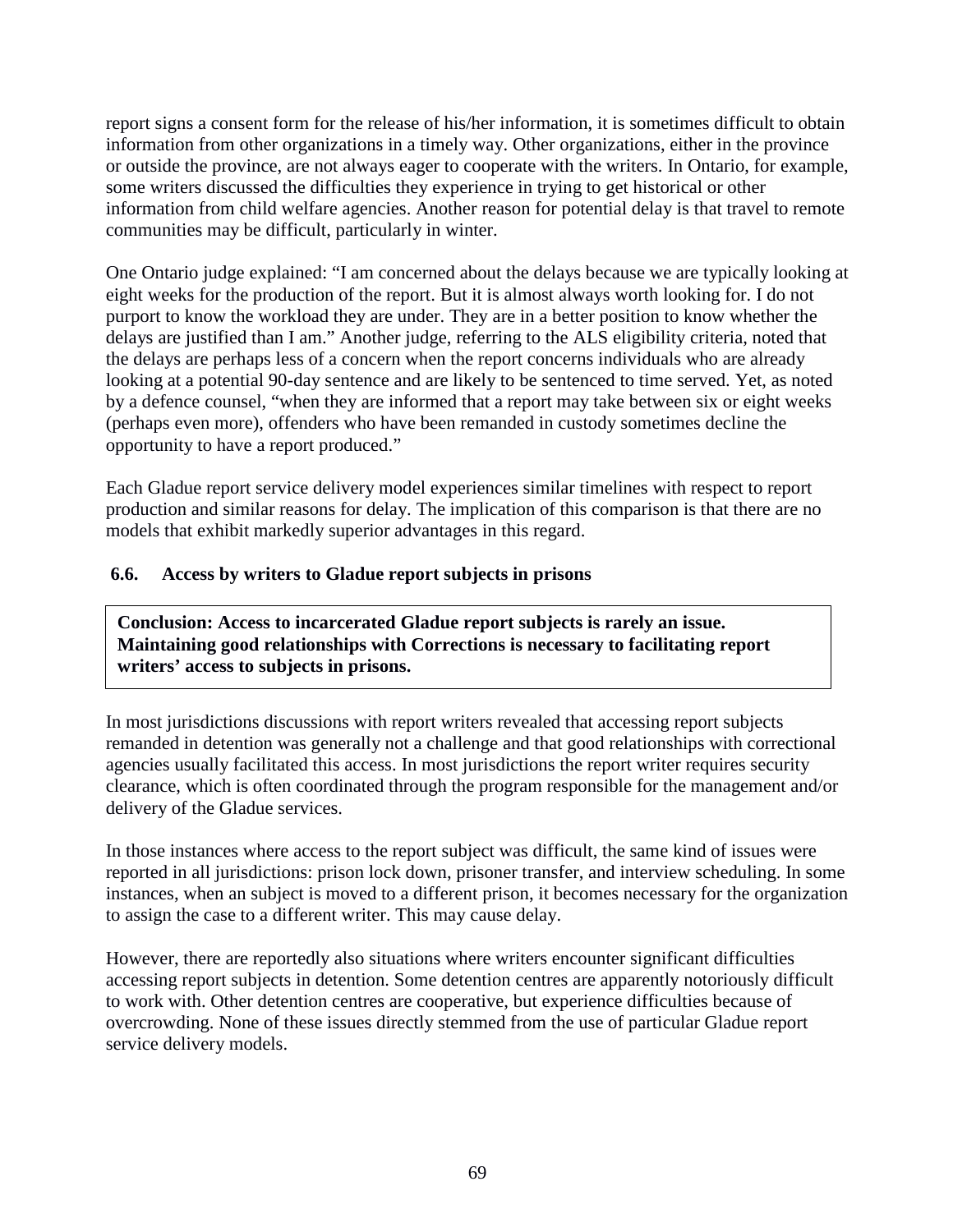### **6.7. Formats and contents of the reports**

**Conclusion: Standards exist for the format and contents of Gladue reports, although different standards may be applied by various providers.**

Despite the absence of a national program or approach, Gladue reports in the jurisdictions covered for this report generally adhered to the following formats:

- Gladue reports prepared by a Gladue writer
- Updated Gladue reports prepared by a Gladue writer either as an amendment to the previous report or as a separate appendix
- Gladue letters: A short form of a Gladue reports prepared by a Gladue writer
- Gladue submissions prepared by a Native courtworker, or equivalent, or justice worker, or sometimes by the offender themselves
- PSRs with Gladue components prepared by a probation officer

### *Format and Contents of Gladue Reports*

Gladue reports should provide comprehensive, case-specific information about the Gladue report subject. The reports should assist the court in understanding: factors that may have contributed to bringing the person before the court; how these factors may impact the offender's blameworthiness; and what specific, well-developed options exist for the court's consideration in crafting an appropriate sentence.

The authors' analysis did not include comparisons between actual Gladue reports produced in each province. These reports are confidential and permission is required to access each one. Unfortunately, considering the timeline of the study was not possible for the authors to obtain the required permissions.

In Ontario, the report structure is flexible, but most reports follow a similar format with the same key headings. There are format variations among the different organizations responsible for producing the reports. For example, TI developed its own format based on the BC LSS' format. In addition, several organizations have developed short standard texts about events and issues in various communities that might have had an impact on individuals from these the communities. These short texts can be inserted in, appended to, or integrated into the Gladue reports. In some cases, where relevant, the reports may include a profile or a brief history of the community. Writers are encouraged to use direct quotes from their interviewees as frequently as possible.

In Québec, the general format and content of the report is prescribed in the standard agreement between the Ministry of Justice and the agencies funded by the ministry to produce the reports. The Ministry of Justice has developed a working framework that has appended to the service contracts it enters into with the agencies responsible for preparing Gladue reports.<sup>[138](#page-70-0)</sup> The framework includes: the objectives and contents of a Gladue report and key elements to be covered by the

<span id="page-70-0"></span> <sup>138</sup> Ministère de la justice du Québec, *Framework for the preparation of a Gladue report*.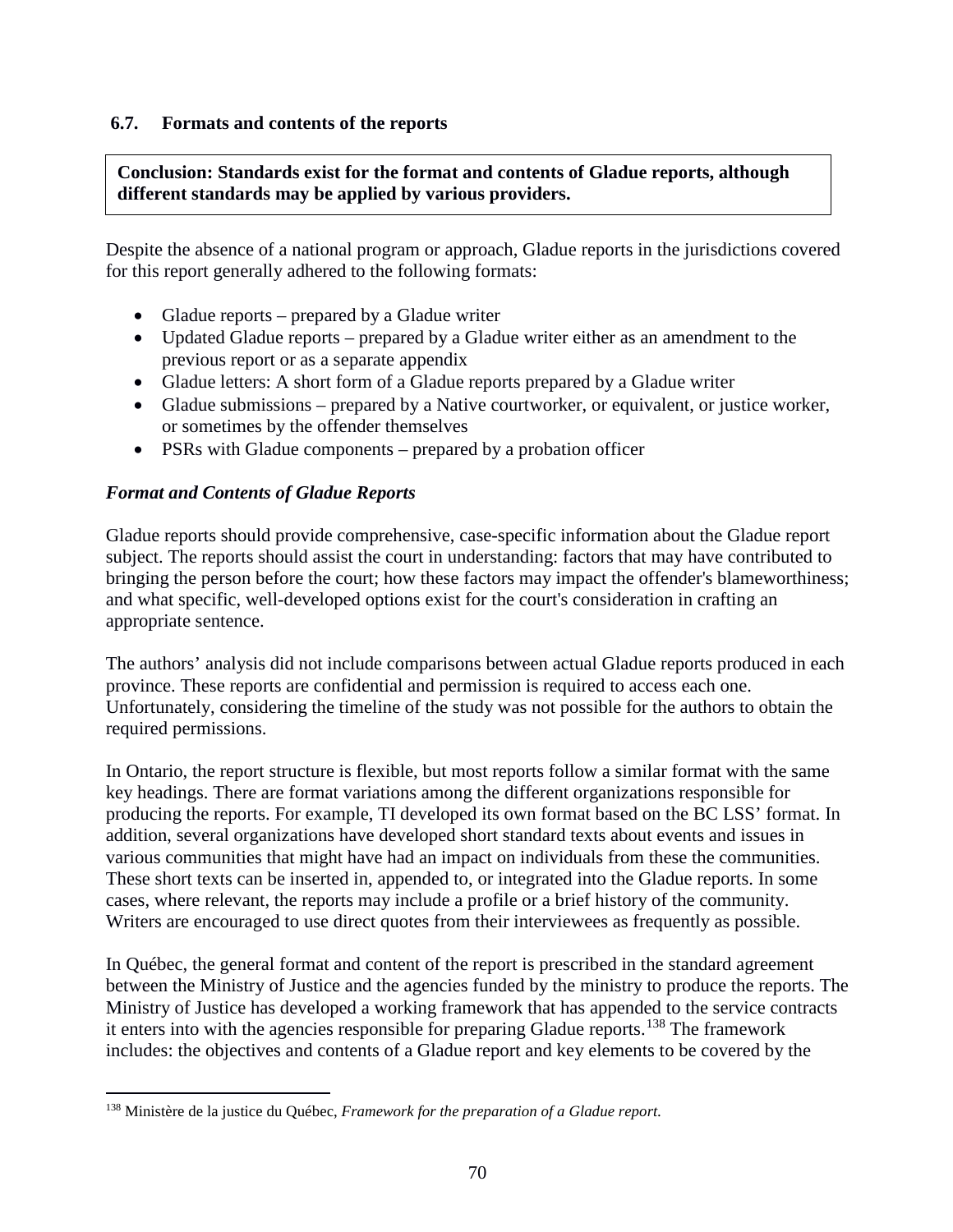report; the procedure for the preparation of a report; the assignment of writers; the presentation of the report to the court; and, collaboration following the sentencing of the offender.

### *Format and Contents of Pre-Sentence Reports*

Many jurisdictions also use PSRs with a Gladue component, instead of or in addition to a Gladue report. The format and content of PSRs with "Gladue components" or "Indigenous components" varies between jurisdictions. This is usually guided in each jurisdiction by policies and guidelines concerning specialized reports prepared for the courts.

In Québec, PSRs with an Indigenous component (rapports présentenciels avec volet autochtone) are also used and are produced by the provincial correctional services (Ministry of Public Safety). A format for these reports was adopted in 2015. The reports are mainly analytic and include a risk assessment, an assessment of the offender's social reintegration potential, and recommendations for social reintegration measures that consider the offender's Indigenous context and reflect the offender's Indigenous culture. Probation officers responsible for producing the PSRs with an Indigenous component receive training on how to produce these reports.<sup>[139](#page-71-0)</sup>

In Alberta, BC, and Yukon, the general consensus about the quality and value of PSRs with Gladue components was that these reports are not appropriate for meeting the standard set out by the SCC and do not assist judges in truly considering the unique and systemic factors of Indigenous peoples. While they appear to make culturally appropriate recommendations for sentencing, one stakeholder indicated that these reports are: "better than nothing, but barely."

## *References to the Impact on the Subject of Contacts with the Justice System*

During our consultations, it was suggested that the Gladue reports should also refer specifically to the traumatic experience that the subject of the report may have suffered because of his/her contacts with the police or the justice system.

## *Contents of Reports Relating to the Impact of the Crime on the Victim*

During the consultations, there were also questions asked about whether Gladue reports should contain information on the victim(s) of the offence. Some of the interviewees mentioned that there is not always room in the approved format of the report for information concerning the victim(s) of the offence and the impact the offence had or continues to have on them. Although data are not being collected on this question, it seems that Gladue writers very seldom interview the victim of the offence in the course of preparing their report. Information concerning the victim and his/her concerns is rarely included in Gladue reports unless the victim is a family member of the offender or the information concerns the offender's reintegration plans. It was frequently pointed out that victims can submit a victim impact statement at the time of sentencing and in some instances received support in doing so from victim assistance services. It was also noted by several interviewees that Indigenous victims, for various reasons, tend to engage less with the justice system and are less inclined to submit a victim impact statement than other victims. However, the

<span id="page-71-0"></span> <sup>139</sup> The report is based on a training guide : "*Services d'éclairage à la cour adaptés aux particularités de la clientèle contrevenante autochtone – Guide du formateu*r".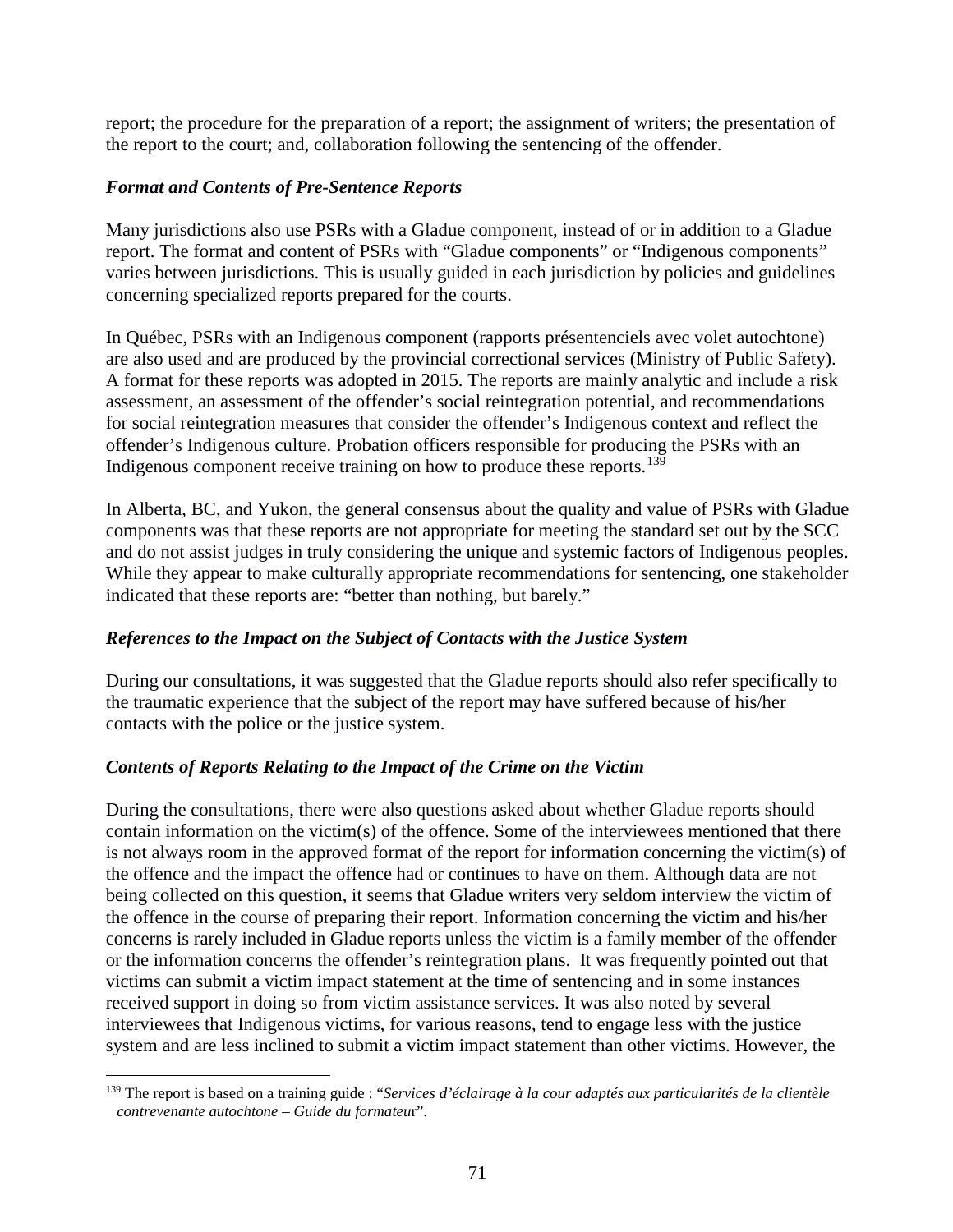authors noted that when an Indigenous agency is responsible for overseeing the preparation of a Gladue report, it sometimes also offers victim support services. In this way discussions between the Gladue writer, the caseworker, and the victim assistance worker become possible. This is particularly so for discussions relating to the recommendations that will be made to the court in a specific case. Several people stated that this is an important difference between pre-sentence reports (with or without a Gladue component) and Gladue reports, since the former typically contain information about the victim when relevant. One judge explained that this was specifically why she sometimes felt that she had to order both a PSR and a Gladue report.

In Ontario, ALS writers do not seek victim statements unless there is likely to be an on-going relationship between the victim and offender. In Nova Scotia and in Québec, the perspective of the victim is not routinely included in Gladue reports unless it is relevant to the offender's future plans. In PEI, the Gladue reports do not include victim input in respect of their perspective, although they may be interviewed for the writer to learn more about the history of the offender. The victims are sometimes interviewed by Gladue writers more than once. This may happen when the victim has a close link with the offender or is part of the offender's future plans.

One stakeholder responsible for victim services suggested that this is further evidence that the justice system too often gives only secondary consideration to the needs and rights of victims. One Gladue report service manager mentioned that in some cases victim services providers did not support the inclusion of victim information in a Gladue report because that information may contradict the information included in a victim impact statement. Several people interviewed in different provinces suggested that this is a serious issue that requires further consideration.

## *Contents of the reports Relating to Community Impact*

Similarly, Gladue reports do not typically contain information on the impact of the offence on the Gladue report subject's community. This kind of information could, at least in some instances, be relevant to an subject's social reintegration plans or the subject's successful completion of a community-based sentence. It should be noted that in 2015, ss. 778.2(e) of the *Criminal Code* was amended by adding the words "consistent with harm done to victims or to the community". Some interviewees referred to ss. 722 (1) of the *Criminal Code* which provides the possibility for a community impact statement to submitted to the court at the time of sentencing, but also noted that such reports are rarely submitted on behalf of an Indigenous community.

Depending on the situation, there is also the possibility that information on the "impact" of the crime may be revealed through the sentencing process itself (e.g., Indigenous court, sentencing circle). Some interviewees suggested that members of Indigenous communities seldom prepare a victim impact statement or a community impact statement. Interviewees are not sure why this kind of information is not included in Gladue reports since members of the community are often consulted during the preparation of a report.

## *Contents of the reports relating to family impact*

The best interests of the child should be considered when sentencing Indigenous persons with parental responsibilities. Decision making at the time of sentencing can be improved by ensuring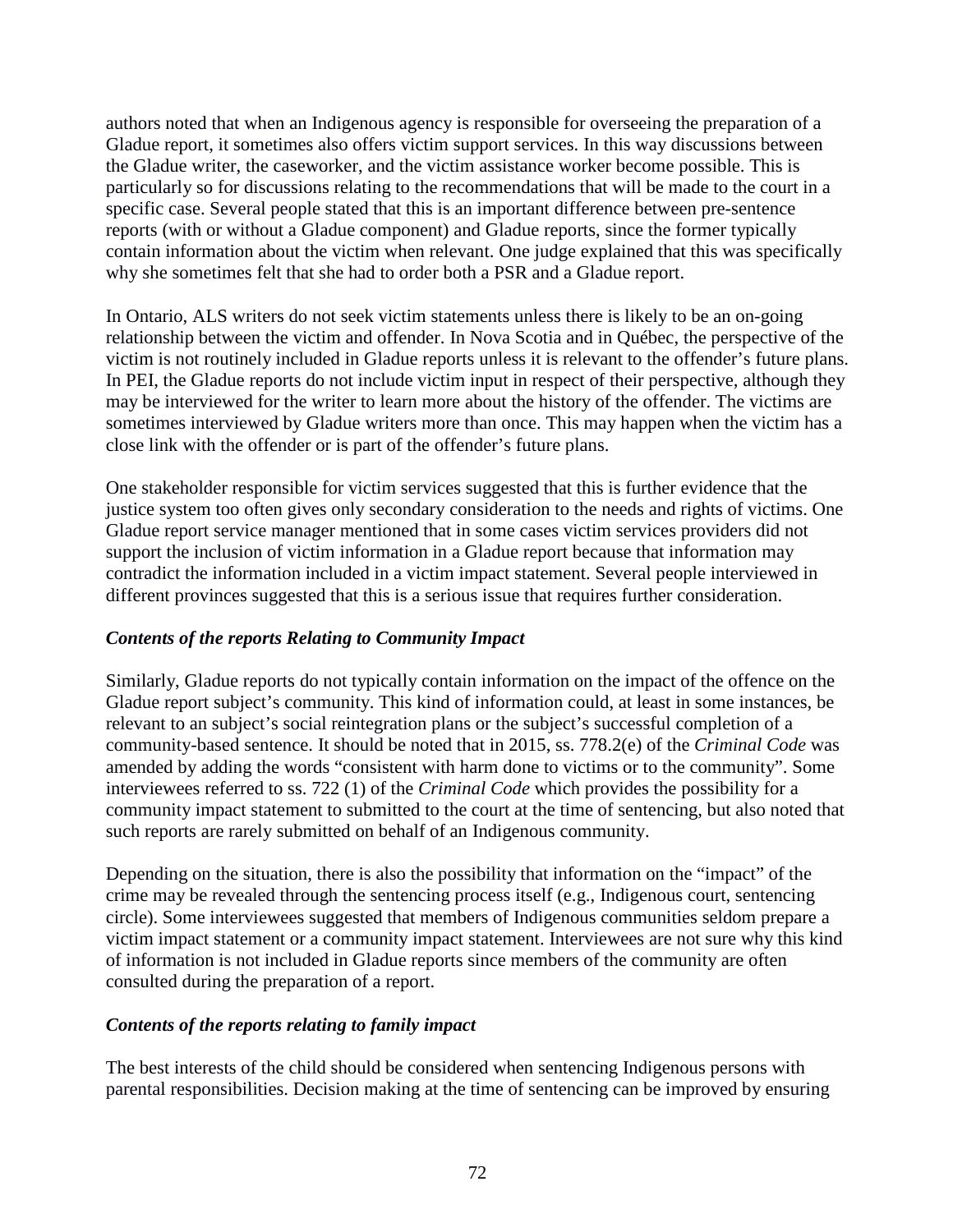that the impact of the decision on the individual's children and family is considered. It may be possible to minimize children's separation from their parents involved with the criminal justice system by limiting the use of imprisonment whenever possible and appropriate.<sup>[140](#page-73-0)</sup> However, it cannot be assumed that judges have the information they need to consider the parental obligations of an offender at the time of sentencing. It is important therefore to provide courts with accurate information about an accused's family situation and the potential impact of sentencing on family members, including through a PSR or Gladue report.<sup>[141](#page-73-1)</sup>

According to some of the stakeholders interviewed, this kind of information is not routinely included in Gladue reports, although it may be part of the report in support of a proposed healing plan outlined in the report and the options provided as alternatives to incarceration or for restorative justice.

## *Need for uniform or standardized report structure*

Although it has been suggested that there may be value in considering a uniform national structure for Gladue reports.<sup>[142](#page-73-2)</sup> We have not heard any support expressed for this idea during our interviews. On the contrary, everyone seems to be satisfied with the format(s) currently in use.

## **6.8. Quality control - Supervision of writers/review of draft reports**

**Conclusion: In most Gladue service delivery models, there is a report quality control process in place as well as supervision of the work of report writers, although practices vary depending on the service providers.**

Each model has its own mechanism for ensuring the quality of the reports and supervising the writers as necessary. In Québec, the reports produced by SPAQ, Cree Justice and Makivic are reviewed and approved by the individual agency's program coordinator or other resource persons before they are submitted to the court. Input and support are offered to the writers throughout the process. However, since the province's model of service delivery relies in large part on independent writers being contracted on a report by report basis, there may sometimes be insufficient support and supervision offered to independent writers. To mitigate this difficulty the Ministry of Justice, as mentioned earlier, is planning to offer a service of support and report revision for independent writers that will be provided by an independent agency on contract with the ministry. The ministry is also planning to launch a digital platform for all Gladue writers which will provide writing advice and information, video information, as well as facilitate exchanges among writers.

In Ontario where the reports are produced by an Indigenous organization, the organization reviews the reports and is responsible for accuracy and quality control. In Alberta and BC, the reports are

<span id="page-73-0"></span> <sup>140</sup> Millar, H. and Dandurand, Y. The best Interests of the Child and the Sentencing of Offenders with Parental Responsibilities*, Criminal Law Forum* (2018), 22(2): 227-277

<span id="page-73-1"></span><sup>141</sup> ICCLR, EFry Society of Greater Vancouver, UFV School of Criminology (2018*). Enhancing the Protective Environment for Children of Parents in Conflict with the Law or Incarcerated: A Framework for Action*. <https://icclr.org/wp-content/uploads/2019/06/Enhancing-the-Protective-Environment-Framework.pdf?x79172>

<span id="page-73-2"></span><sup>142</sup> National Working Group on Gladue (2018). *Discussion Paper on a Universal Gladue Report Structure*.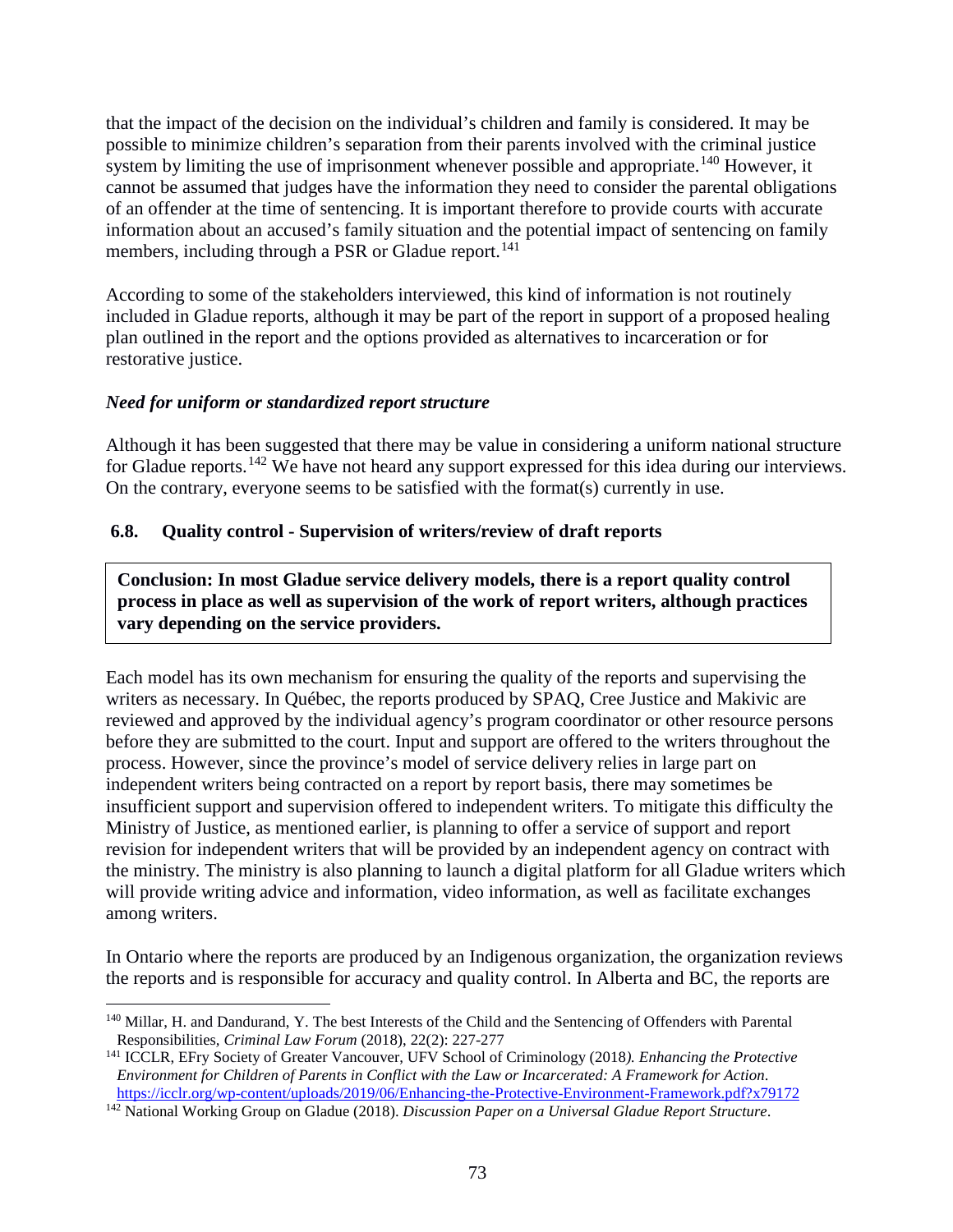reviewed respectively by the Alberta Department of Justice and Solicitor General and the BC LSS. In the Yukon, an independently contracted content reviewer, who is a former newspaper journalist, reviews the final drafts of *Gladue* reports for grammar and quality before they are submitted to Crown and defence counsel and the Court. When necessary, typically for more legally complex cases, a lawyer is consulted to review legal issues in the case.

Overall, there is a general sense of satisfaction across stakeholders with the quality of the reports produced by the various organizations as well as the quality control processes. However, many interviewees indicated this had not always been the case and that the quality of reports had increased significantly in recent years.

In BC, the issue of the difference between LSS reports and privately produced reports was raised as an issue by judges, counsel, and writers themselves, all of whom reported that the legal review process offered through the LSS delivery model allowed for much more confidence in the final report. Writers in BC were grateful for the LSS legal review process. They stated that the process helps ensure that there are no references to other illegal activities in the reports and that sensitive or concerning information is flagged. Judges and Crown counsel, in some cases, mentioned that they saw privately produced reports as an area of real concern, especially in more serious cases where a lengthy jail sentence was a possibility.

The implications of this comparison are that Gladue report service models with review mechanisms offer significant advantages in terms of quality of reports.

# **6.9. Use made of the report**

**Conclusion: Gladue reports are a means for the court to take into account the unique and systemic factors of each Indigenous person being sentenced, as well as to consider alternatives to incarceration.**

Interviews revealed that Gladue reports are universally considered useful. Gladue reports are considered to be useful to the court as a means for the court to take into account the unique and systemic factors of each Indigenous person in order to craft a sentence that is culturally appropriate and avoids incarceration when appropriate.

# *Report updates*

As Clark noted in his evaluation of a Gladue Court, "as many clients have appeared in Gladue Court on repeated occasions, once a Gladue report has been written it can be referenced again."[143](#page-74-0)  The same of potentially true of all Gladue reports. In some cases where a Gladue report already exists, the organization responsible for the report is sometimes asked to produce an update. In most instances, an effort is made to use the writer who produce the initial report. In some cases, the report consists of shorter submissions with new recommendations. In other cases, the request is treated as a request for a new report.

<span id="page-74-0"></span> <sup>143</sup> Clark, S. (2016). *Evaluation of the Aboriginal Youth Court*, Toronto, p. 29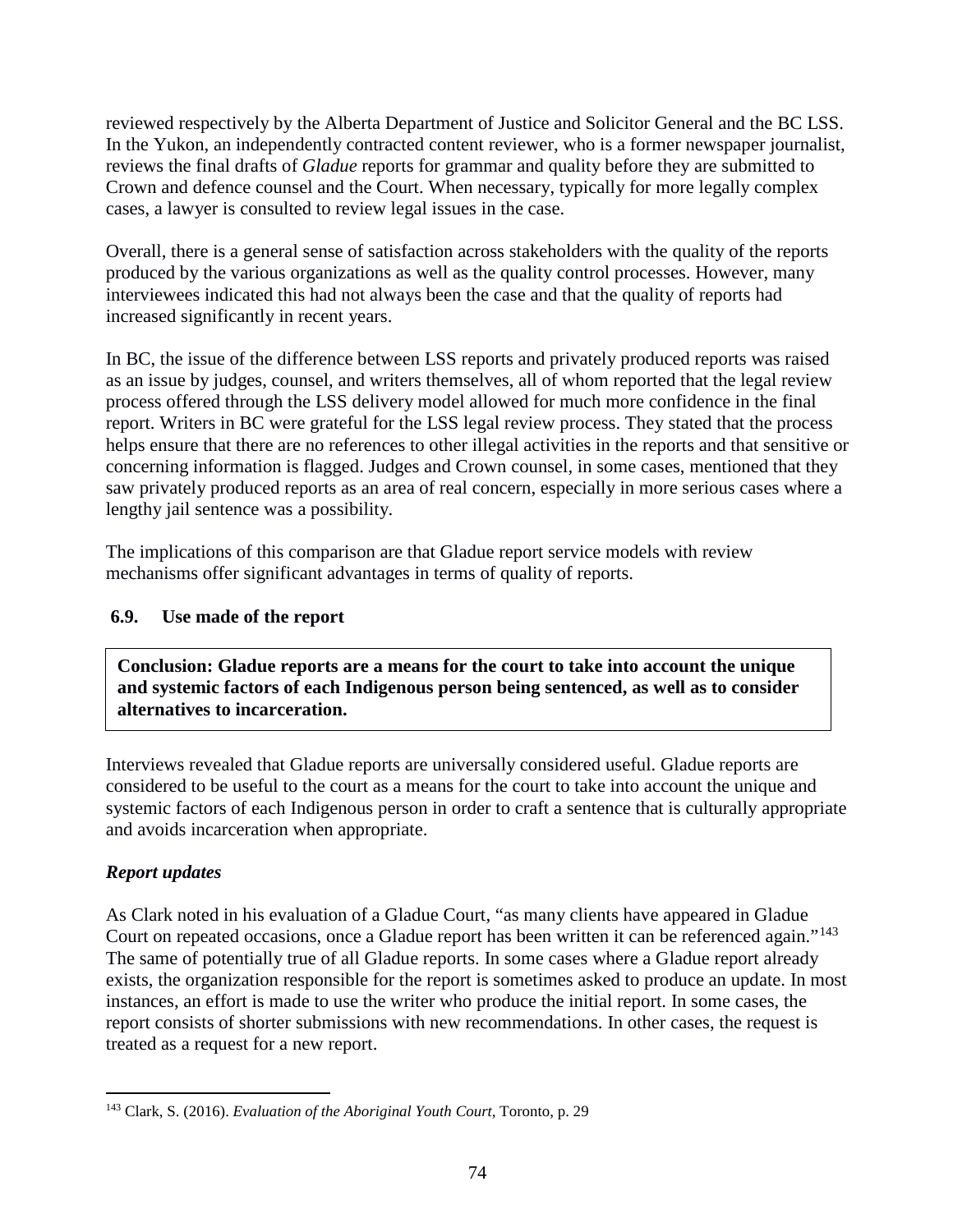#### *Use of Gladue letters*

In some provinces where the eligibility criteria preclude the production of a full Gladue report, or where time may not allow the production of a full Gladue report, a short form (or Gladue letter) is sometimes produced at the time of sentencing. Such letters may be produced by caseworkers already familiar with the offender and his/her/their community. Even in situations where every Indigenous offender is entitled to receive a Gladue report, there are discussions about the need to come up with a short form of the report to address some specific circumstances where the sentencing cannot or should not be delayed by the production of a full report.

In Ontario at ALS, Gladue reports are only produced in cases where the Crown is seeking a sentence of more than 90 days. As an alternative, a Gladue letter can be produced when a lesser sentence is being sought. A Gladue letter is shorter than a full Gladue report and takes less time to complete.<sup>[144](#page-75-0)</sup> Most other organizations in Ontario do not normally produce these letters.

Gladue letters are used in Yukon Territory. Although full reports are preferable, the letters are typically used when a full report cannot be produced. This occurs when the request for a report comes in a few days before sentencing is to take place, or when there are pressing reasons to not adjourn the sentencing date. When Gladue letters are used, they typically focus on the offender's background rather than on the resources and programs available as part of sentencing options.

In PEI, Gladue letters are not currently being produced but some tentative consideration is being given to developing an abbreviated form of Gladue reports for offenders charged with minor offences. This may be possible given that the agency responsible to produce Gladue reports has, already collected information about many Indigenous communities and their histories, as well as information about the available community resources.

Gladue letters are not used in BC.<sup>[145](#page-75-1)</sup> However, there are various types of Gladue submissions in circumstances where Gladue reports are not available or have not been requested. These submissions can be created by the offender or by someone on behalf of the offender based on information provided by the offender. Gladue submissions often take the form of oral submissions to the court by defence counsel. In some cases, Native Courtworkers or First Nations justice workers will assist in preparing Gladue submissions for the court. LSS Indigenous Services' *Guide to Gladue Submissions* published in 2019, provides a thorough discussion and step by step template for the composition of Gladue submissions.

In Québec, Gladue letters are not currently used, but the Public Inquiry Commission on relations between Indigenous Peoples and certain public services in Québec, recently recommended that Gladue letters be produced automatically whenever an Indigenous person enters the criminal justice system.<sup>[146](#page-75-2)</sup>

<span id="page-75-0"></span><sup>&</sup>lt;sup>144</sup> Gladue letters are also produced sometime for submission to the Parole Board.

<span id="page-75-1"></span><sup>&</sup>lt;sup>145</sup> With the exception that LSS reports they have recently funded a single Gladue letter for a bail.

<span id="page-75-2"></span><sup>146</sup> Public Inquiry Commission on relations between Indigenous Peoples and certain public services in Québec: listening, reconciliation and progress, Government of Québec, September 30, 2019, Call for Action No. 55.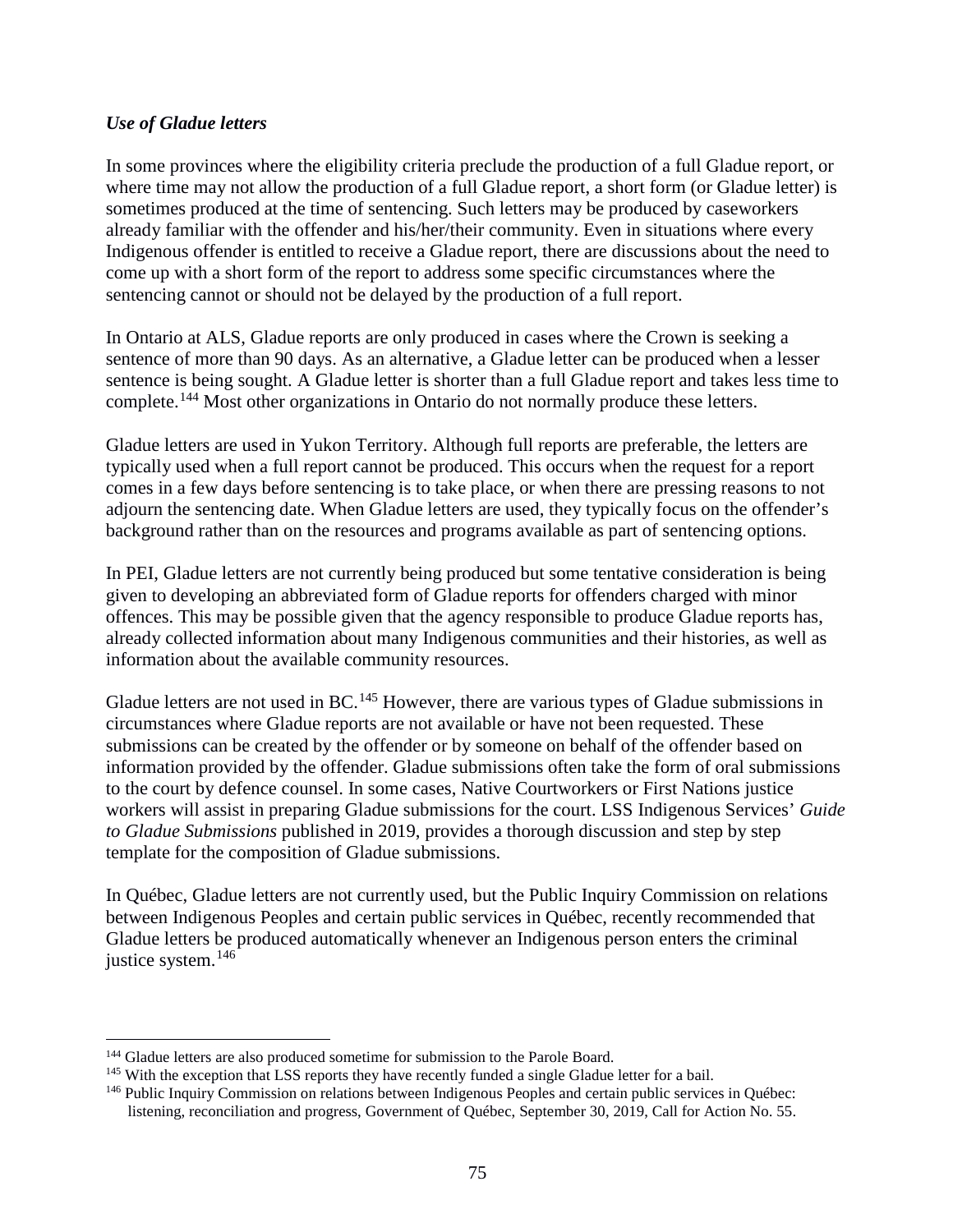Currently, the GWSBC is engaged in co-developing a BC-specific Short Form Gladue Report (known as the "Gladue Letter" in other jurisdictions) in collaboration with LSS. This is to provide a formal mechanism by which Gladue factors can be considered at charge assessment, bail, and sentencing. It is intended to be a unique from of a full Gladue report. It will provide a vehicle for culturally based diversion options to be considered both pre-charge and post-charge.

#### *Gladue reports at bail hearings*

Generally speaking, Gladue reports are not being used at bail hearings. There are a few instances across jurisdictions where a Gladue report previously prepared for another case (or a summary of the report) is presented at the bail hearing. This raised the issue of confidentiality of reports for some stakeholders.

In BC, the Crown Counsel Policy Manual, Policy for Adult Bail (Policy BAI 1, April 16, 2019)<sup>147</sup>, includes a section addressing "Indigenous Persons." The Crown Counsel Policy briefly sets out the context of the over-incarceration of Indigenous peoples in Canada and the history of Gladue. Crown counsel are directed to inquire about the Indigenous identity of accused persons for the consideration of Gladue factors at bail. Crown counsel interviewed in BC expressed an awareness of the need to address these factors at bail consistent with the policy. Some Gladue report writers in BC indicated that they had written reports for bail processes in some cases, though the percentage of these was quite small compared to reports for produced sentencing. Despite concerns expressed about the potential delay a Gladue report could cause to the bail process, the local consensus was that a Gladue report for bail in a very serious case could be very useful and should be available in BC.

In Ontario, the Crown Prosecution Manual contains the following instructions: "Although the Prosecutor should keep in mind the principles referred to by the Supreme Court in Gladue, a Gladue report should not be requested by the Prosecutor for a bail hearing."<sup>[148](#page-76-1)</sup> Crown and defence counsel consulted for the present study did not see great value in using a Gladue report at the bail stage of criminal proceedings. Dan Johnson, a practising defence counsel in Ontario, wrote that "An older Gladue Report can often be accompanied by an updated Plan of Care that should identify any steps that have been taken in response to the recommendations in an older Gladue Report."[149](#page-76-2) Plans of Care are documents that outline supports that are in place, and communitybased resources, to address whatever issues an Aboriginal person who is seeking bail may be facing.

In Québec, Gladue reports are only ordered for sentencing purposes. During a bail hearing, a letter summarizing a previous report, a presentation by a caseworker or Native Courtworker, or a submission by counsel serve to ensure that Gladue factors are being considered.

<span id="page-76-1"></span><span id="page-76-0"></span> <sup>147</sup> https://www2.gov.bc.ca/gov/content/justice/criminal-justice/bc-prosecution-service/crown-counsel-policy-manual. <sup>148</sup> Ministry of the Attorney General, Ontario, Criminal Law Division, *Crown Prosecution Manual, D. 20: Indigenous* 

*Peoples*. Also, Ministry of the Attorney General, Ontario, Criminal Law Division, *Crown Prosecution Manual, D. 24: judicial Interim Release (Bail)*.

<span id="page-76-2"></span><sup>149</sup> Johnson, D. (2012). Practical Tips for Representing an Aboriginal Accused. *For the Defence*, 33 (3), p. 4.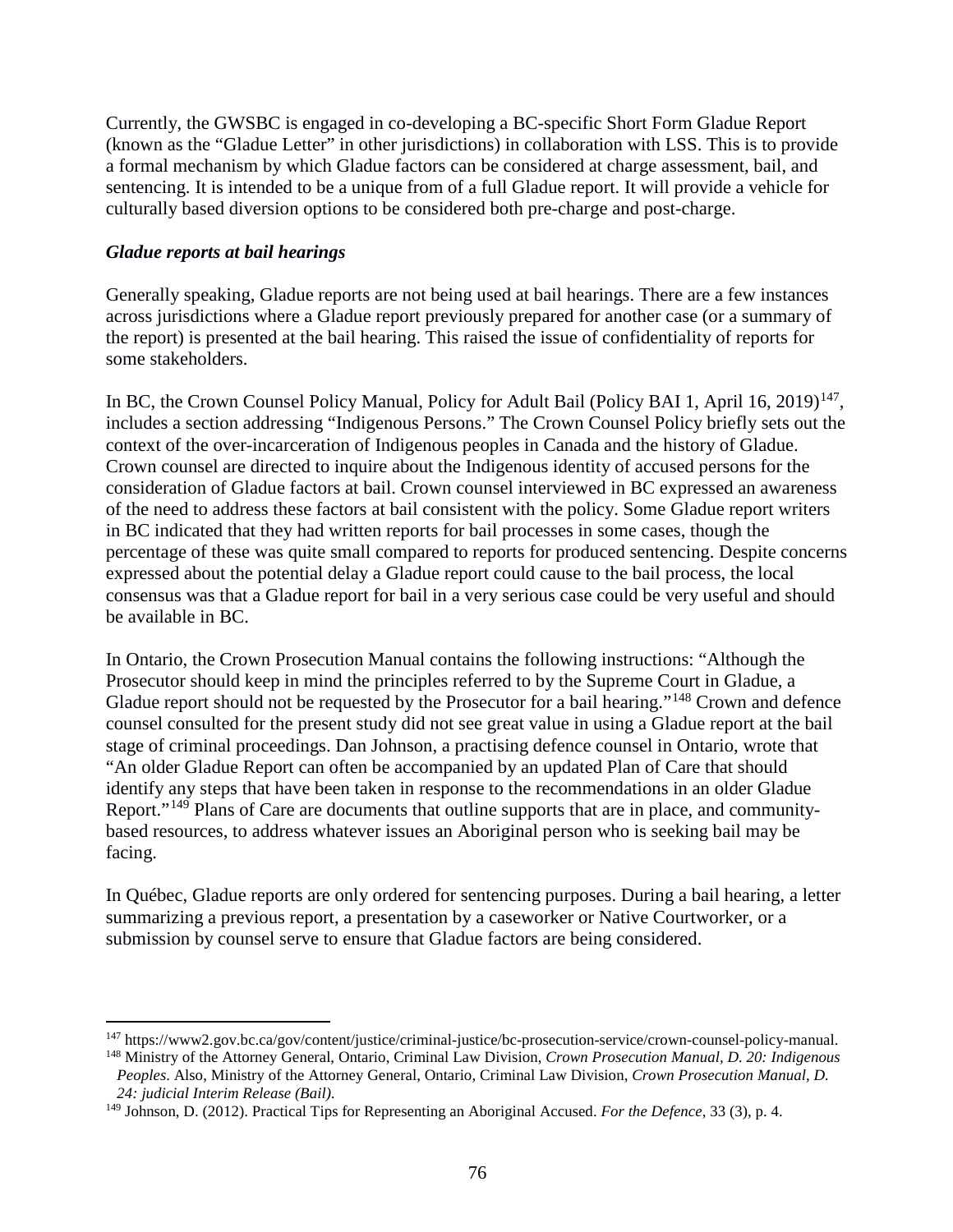In PEI, there has never been a request yet for a Gladue report in relation to a bail hearing. PEI justice professionals have not yet identified a need for such reports, but some believe that requests for such reports are bound to made at some point by the courts.

In Nova Scotia, Gladue reports are normally not requested nor produced for bail hearings. The current practice is for defence counsel to work with the Courtworker to gather relevant Gladue factor information for presentation to the court. A 10-question checklist has been developed in consultation with MLSN that can be used at bail hearings or, in some cases, when the offender does not consent to a full Gladue report. However, provincial policy requires Crown counsel to advise the court of an accused's Indigenous status at the earliest possible stage in the proceedings, including at judicial interim release hearings. When determining a position on bail, Crown counsel must apply the general principles set out in the *Criminal Code* and consider the background and unique circumstances of an Indigenous accused and their connections to the Indigenous community.[150](#page-77-0) The new policy on the *Fair Treatment of Indigenous Peoples in Criminal Prosecutions in Nova Scotia* is quite specific about the procedure to follow with respect to Gladue reports at the time of bail hearing when the Attorney will oppose bail:

"Where an Indigenous accused is brought to court in custody, the Crown Attorney should:

- If the Crown Attorney will oppose bail, inquire of Defence Counsel for an accused as to whether the accused wishes to have a formal Gladue Report prepared and considered at any bail hearing or alternatively, to have Gladue factors presented and considered by the Court at any bail hearing, without a formal Gladue Report being prepared;
- Inform the Court if an accused expresses interest in having Gladue factors considered at a bail hearing but does not wish to have a formal Gladue Report prepared, and only proceed with a bail hearing when those factors can be presented to the Court through one of the following means:
	- $\triangleright$  Submissions of Defence Counsel or Agent for the Accused,
	- $\triangleright$  Representations made by the Mi'kmaw Legal Support Network or another Indigenous organization;
	- $\triangleright$  The Accused (through assistance of questions from the Court or Crown); or
	- $\triangleright$  Relatives and/or friends of the Indigenous person who is before the court."<sup>[151](#page-77-1)</sup>

#### *Gladue reports for young offenders (Youth Justice)*

Gladue reports are infrequently used in cases involving young offenders. In Québec, in such cases, Gladue reports can be requested by the court, by defence counsel, or the Director of Criminal Prosecutions. According to interviewees, to date, there has never been a request for a Gladue report for a young offender, but comprehensive PSRs are prepared when requested. In PEI, Gladue reports are sometimes ordered by the court in cases involving young offenders and the process for producing a Gladue report in those cases is the same as for reports for adult offenders. In Nova Scotia, Gladue reports can be ordered for young offenders, but diversion or a referral to a

<span id="page-77-0"></span> <sup>150</sup> Nova Scotia, Public Prosecution Service (2018). *Fair Treatment of Indigenous Peoples in Criminal Prosecutions in Nova Scotia*, p. 8.<br><sup>151</sup> Ibid., p. 7.

<span id="page-77-1"></span>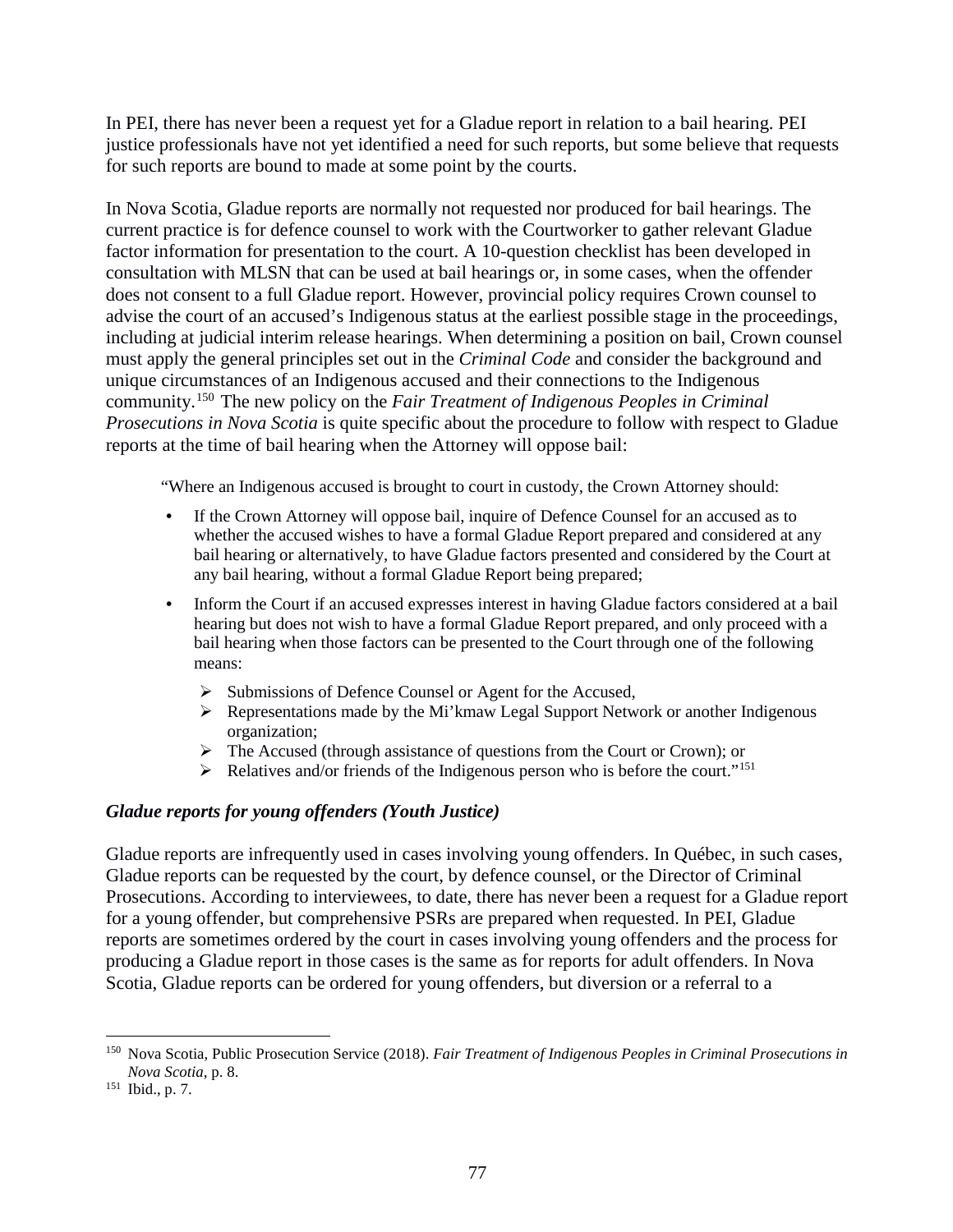restorative justice program are the preferred options.<sup>[152](#page-78-0)</sup> In Ontario, Gladue reports can be and are sometimes ordered for young offenders; here too, the process is essentially the same as for adults. In British Columbia, where all youth offenders are provided legal aid services (if required, sometimes parents opt to hire private counsel) a Gladue report is available to them upon request by counsel.

### **6.10. Quality, usefulness and impact of the reports**

**Conclusion: Gladue reports are generally of good quality, are useful to the courts, and are perceived to have an impact on the sentencing of Indigenous offenders. Reports are also often seen to have a "therapeutic" impact on the subject of the report.** 

#### *Gladue reports are of good quality, useful and have an impact*

In Prince Edward Island, justice sector professionals interviewed expressed their satisfaction with the high and consistent quality of the reports produced by the Mi'kmaq Confederacy (Justice Program). Judges' support for the MCPEI Gladue reports program is very strong. Judges, defence counsel and Crown counsel are generally impressed by the quality of the Gladue reports they received. They believe that the reports have had a significant impact on the sentencing of Indigenous people in the province. Some Gladue writers go so far as to say that they personally knew that every report they wrote had an impact on the sentence. Some justice professionals interviewed for the present study attributed some of the broader changes they had observed in the attitude of the whole justice community to the introduction of Gladue reports in the sentencing process.

In Nova Scotia, our consultations for this report indicated that both defence counsel and Crown attorneys are generally satisfied with the quality of the Gladue reports prepared by MLSN and believe that the reports have made an impact on the sentencing of Indigenous peoples. The only concern they expressed was about the delays that sometimes occasioned by the production of a Gladue report, particularly when the offender is remanded in custody. Most justice professionals, however, noted that the Gladue reports are typically produced on time. Judges also expressed their appreciation of the Gladue reports produced by MLSN. One of them said "they are an invaluable tool" and "we have come to rely heavily on these reports". A Crown attorney from that province explained that Gladue reports have had a noticeable influence on prosecutors and judges, their attitudes, and their understanding of the impact of Gladue factors: "the reports have been a huge positive contributing factor in terms of creating a justice system that is alert to and prepared to consider Gladue factors and address the concerns of Indigenous communities". Another impact that was sometimes attributed to the introduction of Gladue reports in that province was the noticeable impact of the process on some Indigenous communities' willingness to facilitate the reintegration of offenders: "Everyone was well meaning, but they had trouble accepting the offender back into the community. It was a regular thing for a Chief to 'ban' an individual. In recent years, this has changed. The community is developing alternative responses. Elders are more active. Some of that is the result of the introduction of Gladue reports."

<span id="page-78-0"></span><sup>&</sup>lt;sup>152</sup> For example, the new post-conviction restorative justice program administered by the MLSN for individual who have entered a guilty plea.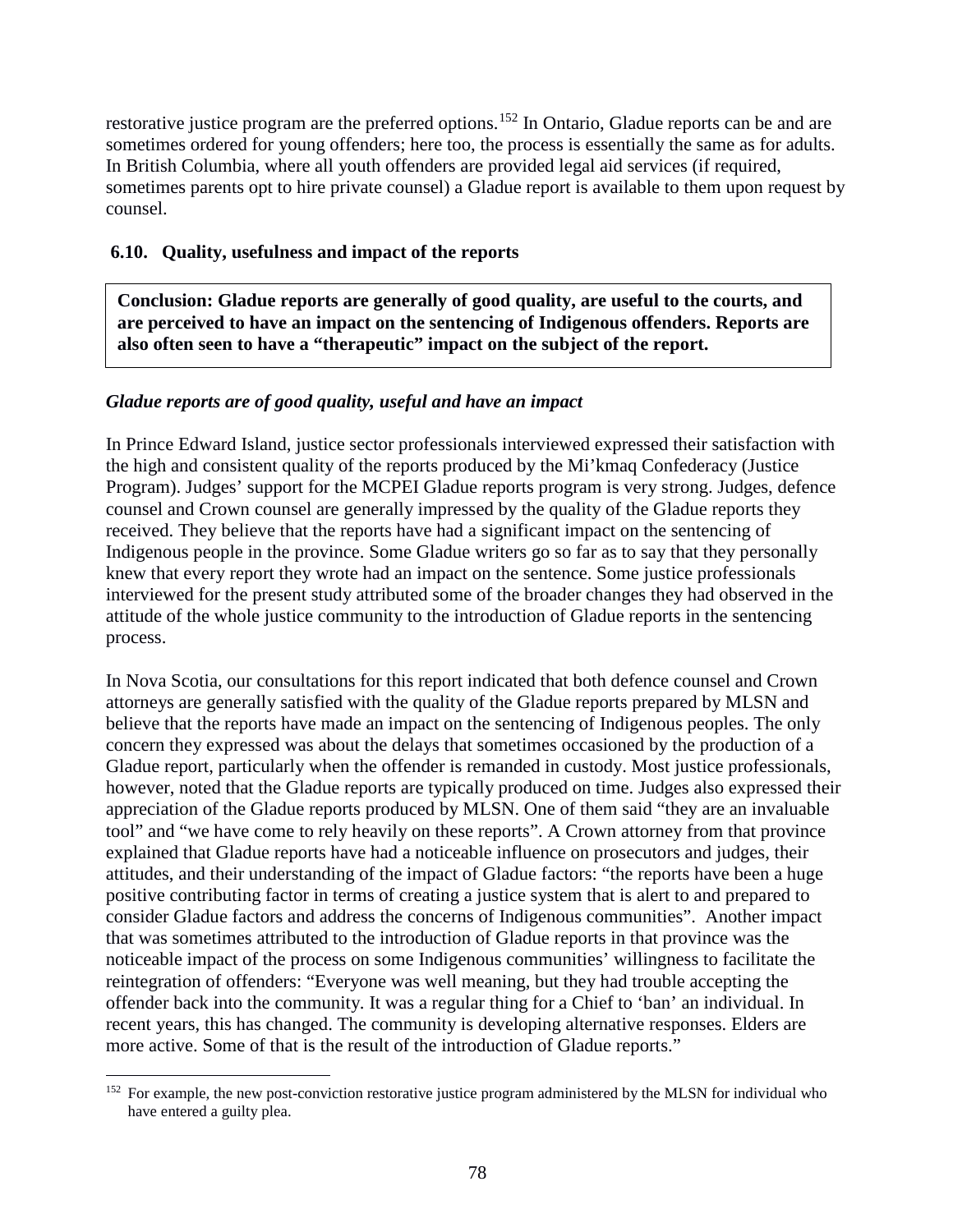In Ontario, most of the judges we consulted noted that the reports are generally of very high quality and that they are very useful. One judge said that the reports were "extremely useful". Two judges mentioned that the reports were sometimes of "variable quality", but nevertheless tended to be very useful to the sentencing process." One judge added: "We know our writers and we trust them. They do a good job". Another judge observed: "I find that the most helpful reports are those that include a plan to connect that individual with some community-based resources that are specific to his/her needs and where the individual has indicated a willingness to work with these community partners. Such helpful plans are not always there. I do not know why; it is hard to generalize". Another judge explained:

"Gladue reports matter in three important ways: (1) We have a sentencing system where the more trauma you have suffered the more we reduce the sentence (the court becomes a place where people come and relive their trauma) (the report makes it possible to avoid discussing the trauma in court); (2) the report is useful, meaningful, for the individual himself; and, (3) Gladue reports give the information that I need to assess blameworthiness and craft an appropriate sentence. We would not get that kind of information if we relied on PSR or other submission."

Ontario Crown counsel agreed that Gladue reports are very effective and useful. Defence counsel saw the reports as very impactful: "The reports are fantastic and have improved considerably over the last several years"; "The reports are extremely useful". One defence counsel summarized his views as follows:

"The factual knowledge conveyed by the reports is extremely rich and detailed. The fact that the Gladue writers are able to gather are at a level of depth and detail that I would never be able to achieve on my own. The writers are also able to put the facts in the proper context. The Gladue factors jump off the page (residential school, adoption out of the culture, alcohol, child placement, intergenerational basis, racism). The intergenerational aspects of each of these factors is explained by Gladue writers because they have the background knowledge. They are able to provide authoritative information that puts the individual in the context of the experience of their people, and the people in the context of the circumstances of the larger society. (…) The reports allow readers to understand the impact of trauma on the individual."

In BC, judges, Crown and defence counsel reported that they are generally satisfied with the quality of the Gladue reports prepared through the LSS program and that the program, as it is presently run is a trusted and reliable source of quality reports. All interviewees indicated that the reports make a difference when sentencing Indigenous persons, particularly in more serious offences. Concerns raised by interviewees focused on the timeliness of reports. This was particularly the case if the offender was remanded in custody. There were also concerns about the variable quality of privately produced reports which are not subject to an LSS legal review. Defence counsel, Crown counsel, and judges who regularly participate in particular Indigenous Courts or certain courts stated that in many cases Gladue reports were not necessary for sentencings in some of these courts. They expressed that this was due to community involvement and representation. These things often resulted in the vital information normally contained in Gladue reports being provided to the court by community members. For example, Indigenous Elders from the community were cited as routinely providing Gladue information. It was reported that judges may become very familiar with a certain community's history over time. In particular Indigenous Courts or certain circuit courts counsel judges learn the Gladue factors that impact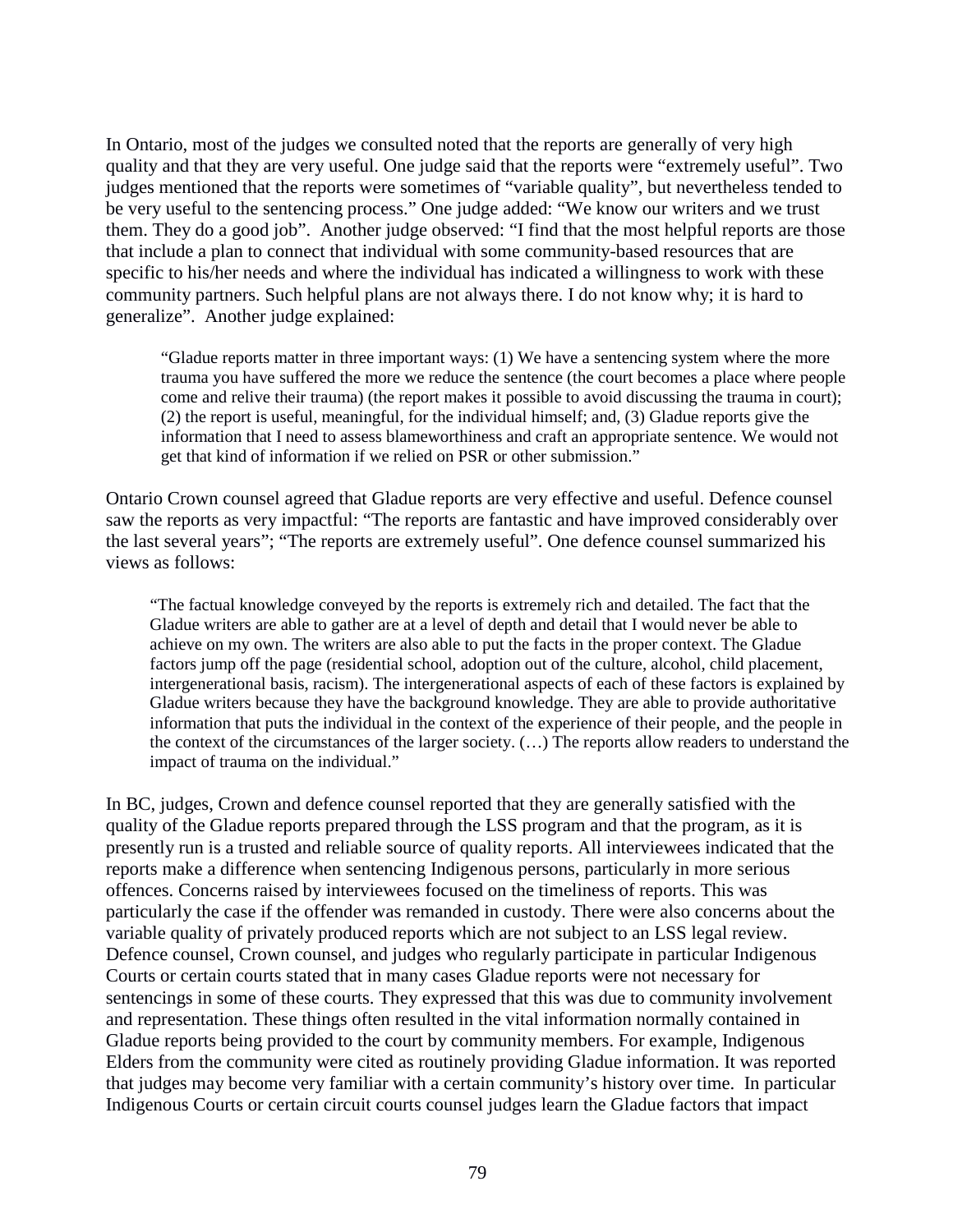individuals from that community. Stakeholders in BC also indicated that in some less serious cases an offender may not need a Gladue report. They indicated this would be the case if there someone capable and willing to provide competent Gladue information through oral or written Gladue submissions, such as an Indigenous justice worker or Native Courtworker. Stakeholders indicated that Gladue reports are always useful even when the presence of other elements make it less imperative. They also viewed reports as more useful in the sentencing of Indigenous people than regular PSRs. One defence counsel explained: "A Gladue report is superior to a PSR in many ways, including the fact that a Gladue report does not convey the institutional pessimism that one can find in many adult PSRs".

Most Gladue writers interviewed are convinced that their reports are having "a great deal of impact"; "They make a real difference in the lives of people."

There was some indication from report writers that defence counsel do not always know how to properly include a report in their submissions to the court. This was echoed by some judges who mentioned that reports are often simply submitted to stand on their own without any sense provided by defence counsel what the court should make of the facts or the recommendations in the report. Many writers expressed the opinion that all justice sector actors should receive training about the use of Gladue reports and how to apply the information contained in the reports in the crafting of a fair and appropriate sentence.

## *Options for alternatives to incarceration and recommendations for restorative justice in reports*

All Gladue reports contain recommendations about resources or programmes that address the need of the Gladue report subject. This sometimes includes a referral to a restorative justice process. Most writers advised that they pay great attention to the formulation of concrete suggestions. They are particularly careful about offering recommendations that "do not set the offender up to fail". The writers often deplored the lack of resources available in the community, particularly in nonurban contexts. This lack of resources limits what writers are able to recommend.

Both Crown and defence counsel find the options for alternatives to incarceration and recommendations for restorative justice contained in the Gladue reports very helpful. However, some did express that these options are not always novel because the same resources are available to all members to the Indigenous communities, whether the person has a Gladue report or not. Generally, it was noted there is a lack of resourcing for Gladue aftercare services and/or programs, as well as for programs and resources that may provide culturally appropriate alternatives to incarceration for Indigenous peoples and/or restorative justice options.

Judges were quick to draw the same conclusions. They lamented the lack of funding for the kinds of programs that would allow courts to consider meaningful alternatives to jail and would also hold offenders accountable and have them take responsibility for their actions. Interviewees spoke about the need to ensure adequate funding for Indigenous organizations and First Nations. Particularly funding is needed to build more capacity and create and/or support culturally appropriate resources that bring Indigenous legal traditions into sentencing outcomes.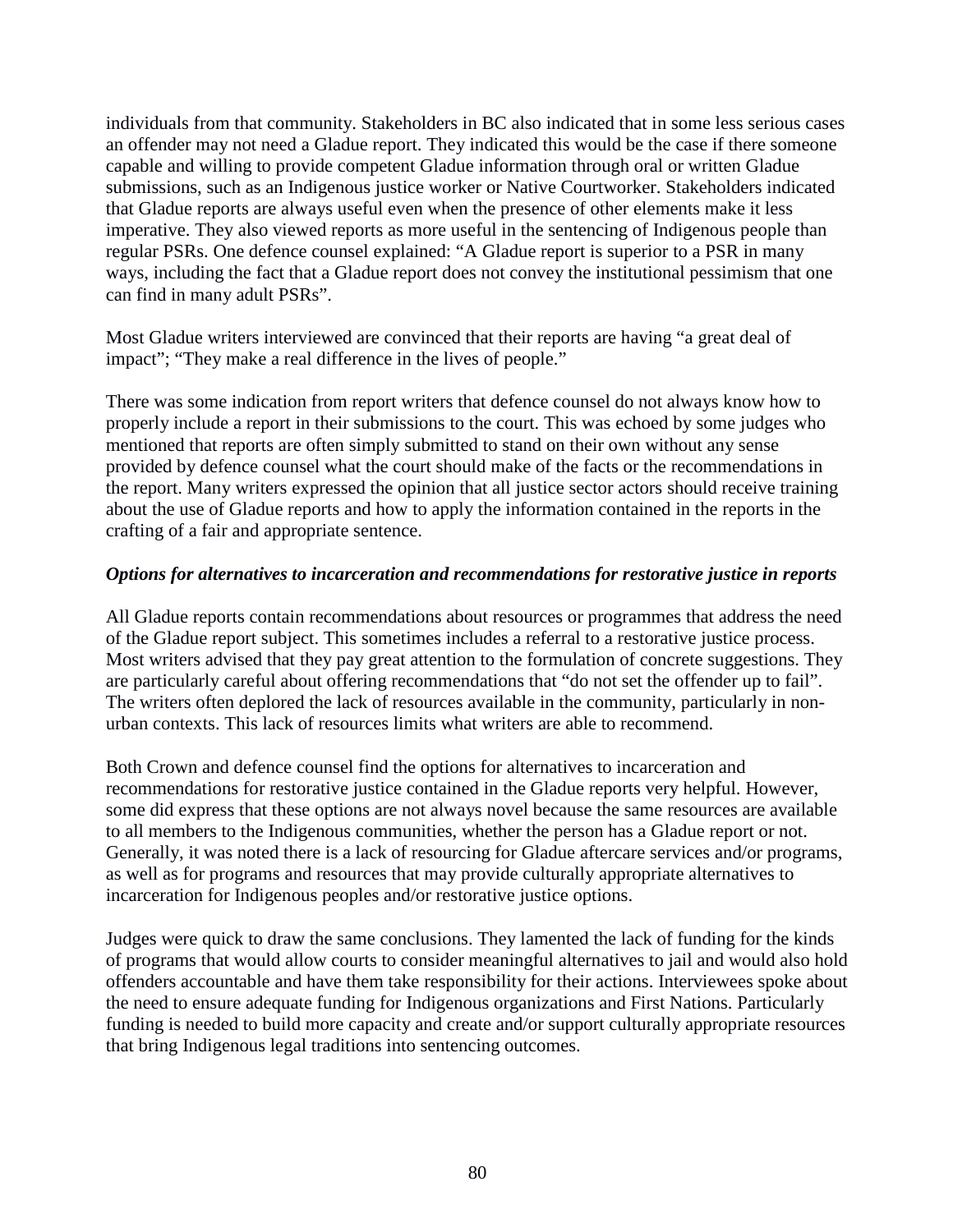Most writers believe that the courts seriously consider the alternatives to incarceration and restorative justice processes included in their reports. However, it is currently impossible to determine the exact impact of the Gladue reports' recommendations since no one is systematically keeping track of these recommendations nor is there data kept specifically on the sentence ordered by the courts following the production of a Gladue report.

Publicly funded Gladue report services produce high quality, well-regarded reports. Admiration for the quality of privately funded reports is less consistent. The implication arising from this comparison is that the quality controls currently exercised by publicly funded Gladue report service models are working. Service models that lack such controls are less desirable from the useof-report perspective.

# **6.11. Confidentiality and protection of information**

**Conclusion: It is important to be clear about who can access Gladue reports and how they can be accessed. This clarity is necessary to protect the privacy rights of the report subject and collateral interviewees. It is also important to convey the right message about confidentiality, informed consent and the protection of Gladue report information to all concerned.** 

The issue of confidentiality and protection of the information contained in Gladue reports is something to which justice professionals should turn their minds. Given the highly sensitive information contained in these reports there is a real concern about who can access this information and how it can be used. There is a lack of clarity among the stakeholders that the authors consulted regarding access to Gladue reports and their availability to third parties post-sentence.

## *Who has access to a Gladue report once it has been produced?*

In Ontario, because the reports are not considered "expert reports", they are provided to all parties simultaneously. The party requesting the report does not get a first look, nor does it have the opportunity to request edits or the ability to decide not to provide the report at all.

In Québec, the Ministry of Justice never has access to or consults the reports because they are deemed confidential. In Nova Scotia, the Department of Justice does not have access to the Gladue reports, even if it funds their production. Writers and service agencies usually attempt to make the procedures about disclosure clear to everyone who participates in the preparation of a report. They communicate that the report will be delivered simultaneously to the judge, Crown and defence counsel, and that the agency will not be releasing the report to anyone else without the express consent of the subject of the report. This is not the case everywhere.

Every agency responsible for producing Gladue reports, anywhere in the country, has developed means of ensuring the confidential safekeeping of the reports after their submission to the court. They do, however, have different policies about granting access to the reports, with or without the consent of the subject of the report.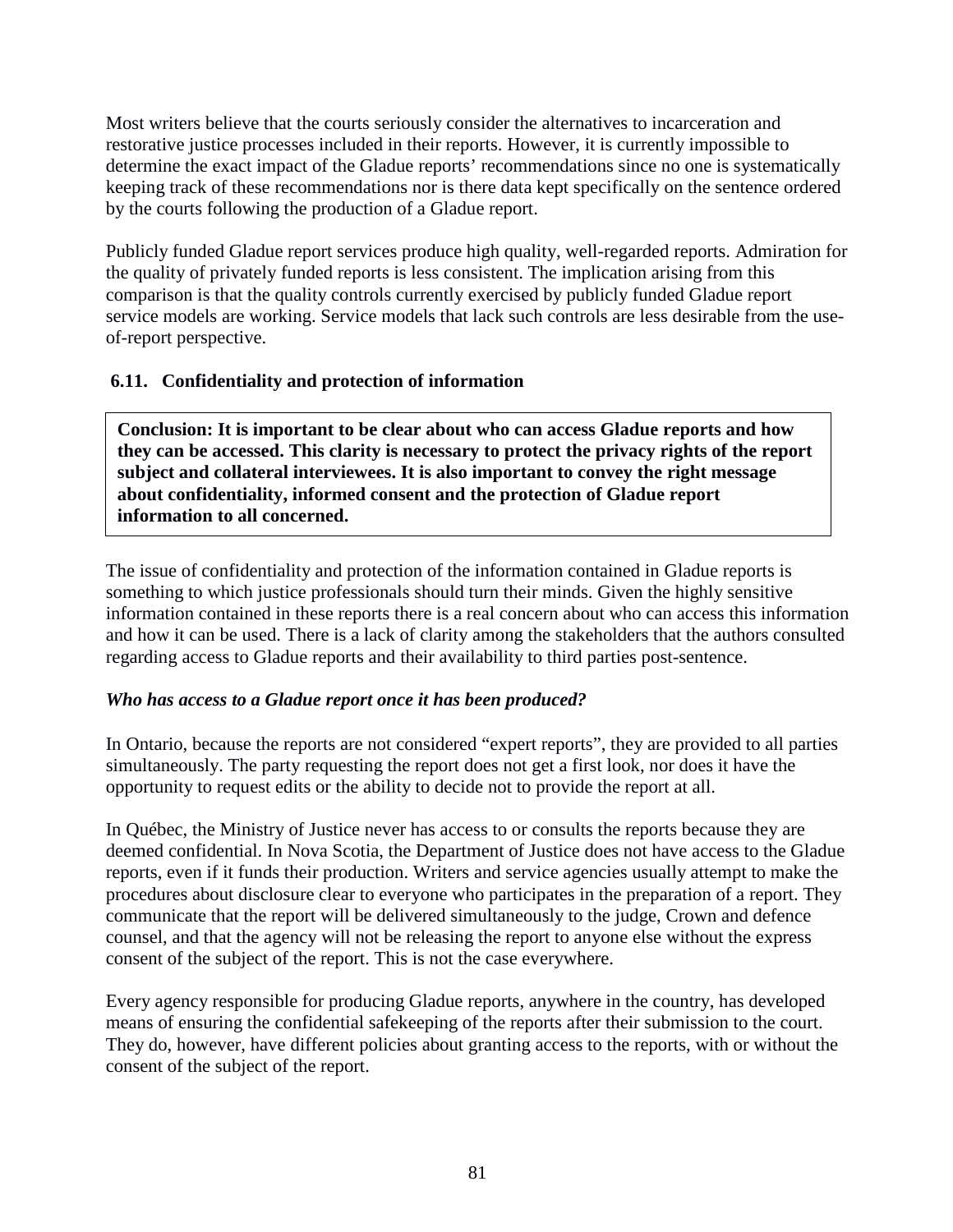In some provinces, judges are playing an active role in trying to protect the further dissemination of Gladue reports.

In Ontario, ALS provides the reports to courts, Crown and defence counsel, and does not release the report to anyone else without the Gladue report subject's express consent. However, justice stakeholders advised the authors that in Ontario, there are issues relating to the protection of the privacy and confidentiality of the information contained in the reports. If a report is filed as a court exhibit, it can probably be accessed, so reports tend not to be filed as exhibits. A judge admitted: "We have struggled about this question."

In BC, the report writer provides the report to defence counsel, who then shares it with Crown and the court. Judges in this jurisdiction indicated that reports are filed as court exhibits, so the reports are accessible upon an application to the court. Some judges admitted that they had not turned their mind to what happens if an application is made for the report by a party that could be seeking the information for other court processes, for example the Ministry of Children and Family Development.

Some Gladue writers, particularly in Ontario and BC, were concerned with the issue of the report subject's privacy. They expressed the wish to have clearer guidance on how far they can honestly go in promising the subject and the collateral interviewees that the information they share with the writer will remain confidential. Some writers are reduced to telling the respondents "don't tell me anything that would not want other people to find out about". Family members who are interviewed by the writers must often be warned that the offender will be reading the report. In one service delivery agency, writers have recently decided to stop referring to individuals' last name in their reports.

## *Presentation and discussion of Gladue reports in court*

Gladue reports contain sensitive information and offenders are often worried about the presentation of the information in open court. There are also cases where the offender may not be aware of the content of the report at the time of sentencing and the disclosure in court. This may be traumatic for them and for the victim. Local practices concerning any reference to the content of the reports during sentencing hearings vary across jurisdictions, but there is an emerging trend to try to limit the direct references to some of the more sensitive contents of the report during hearings.

Clark, in his report on the Aboriginal Youth Court in Toronto, explained the practice:

As a member of the defence bar told us, the problem is that individuals often do not want the painful details of their life raised in a public forum. Moreover, many accused persons suffer the direct or intergenerational effects of past trauma – most notably residential schooling – and would find open discussion of their problems difficult to endure. In light of this reality, defence counsel who are familiar with Gladue Court and the challenges facing individuals who appear there usually refer in general terms to past trauma when making their submissions and refer the judge to specific pages in the Gladue Report (of which the judge will have a copy). This approach, while providing judges with the kind of information presumably indicated in Section 718.2(e) and in Gladue, offers some protection from additional trauma to particularly vulnerable people in court. Other lawyers, however, continue to raise difficult personal details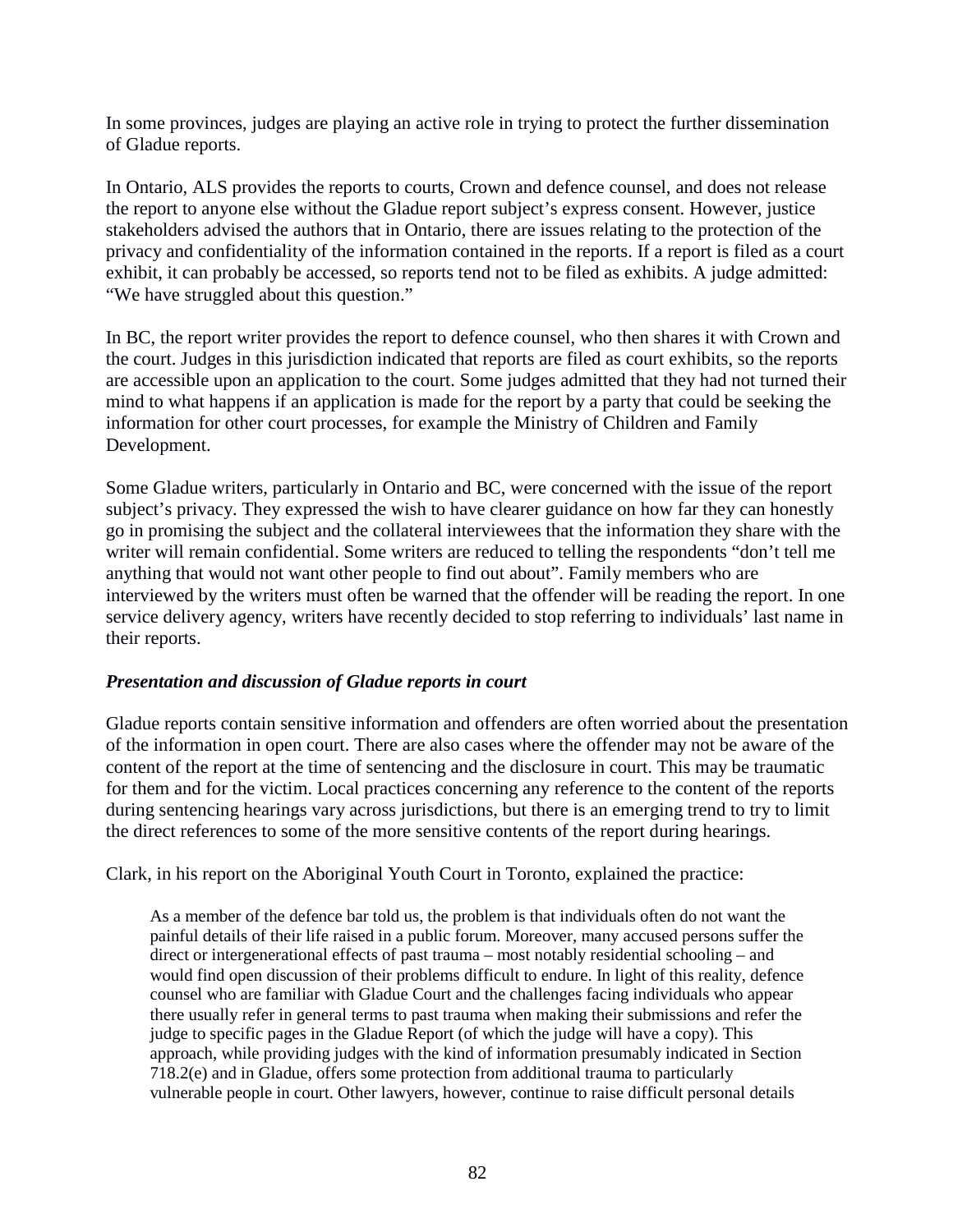in court, which is a problem in view of the common presence of other accused and students in the gallery.[153](#page-83-0)

In the case of sentencing circles, participants may sometimes only have access to the recommendations contained in the Gladue report. In Ontario, the judge, defence and Crown counsel receive a copy of the report, but other sentencing circle participants may not have access to that information (depending on the nature of the information).

Some judges reported that given the opportunity, they will discuss with defence and Crown counsel whether it is necessary or desirable to omit reading parts of a Gladue report into the record in open court. The rationale for this approach is to help ensure that Gladue report subjects and/or their family members who may be in the courtroom are not retraumatized by information presented in the report. Unfortunately, in BC it is often the case that Gladue reports are not received by the courts until very close to the sentencing. Sometimes not until the day of the sentencing. As such, judges may not have a chance to read the report thoroughly in advance and address this with counsel. Some judges explained that they were reluctant to make direct reference to any explicit details of a person's life experiences in their oral or written decisions out of respect for and a desire to not re-traumatize individuals.

# *Whether the subject of the report necessarily receives a copy of the report*

The practice of sharing a copy of the report with the subject of the report is not generalized. It is true that in all the programs the authors studied, the contents of the report are discussed by the writer and the subject of the report (sometimes more than once). However, programs vary in terms of whether they allow the subject to obtain a copy of the report, and if so, how. In PEI, the offender does not get a copy of the report. The individuals can ask their legal counsel for a copy, but this is sometimes a problem, particularly in small communities, because the reports often contain very sensitive information. In Ontario, most agencies do not provide the offender with a copy of the Gladue report. In the case of ALS, the writers do not automatically share a copy of the report with the offender, but the latter can make a request to the agency for a copy of the report.

In BC, LSS retains a copy of the report (stored on a separate database for confidentiality purposes) that can be requested by the subject. In Alberta, a copy is maintained by the Alberta Ministry of Justice and Solicitor General, so that it may be accessed for an update at a later date if necessary. Copies of reports are not available for any other purpose unless the express consent of the subject is sought and provided. In the Yukon, Gladue writers will provide a copy of the report to the subject if they are expressly asked by the subject. In rare circumstances, when the Indigenous person requests a copy, the writer will spend time explaining the highly sensitive nature of the report and that it is to be treated as confidential.

# *The extent to which the confidentiality of the reports and their contents is protected*

In many instances, the service providers rely on the subject's consent to decide whether to release the report. As a result, it is sometimes the case that a probation officer seeking access to a Gladue report convinces the subject of the report to give their consent for the release of the report.

<span id="page-83-0"></span> <sup>153</sup> Clark, S. (2016). *Evaluation of the Aboriginal Youth Court*, Toronto.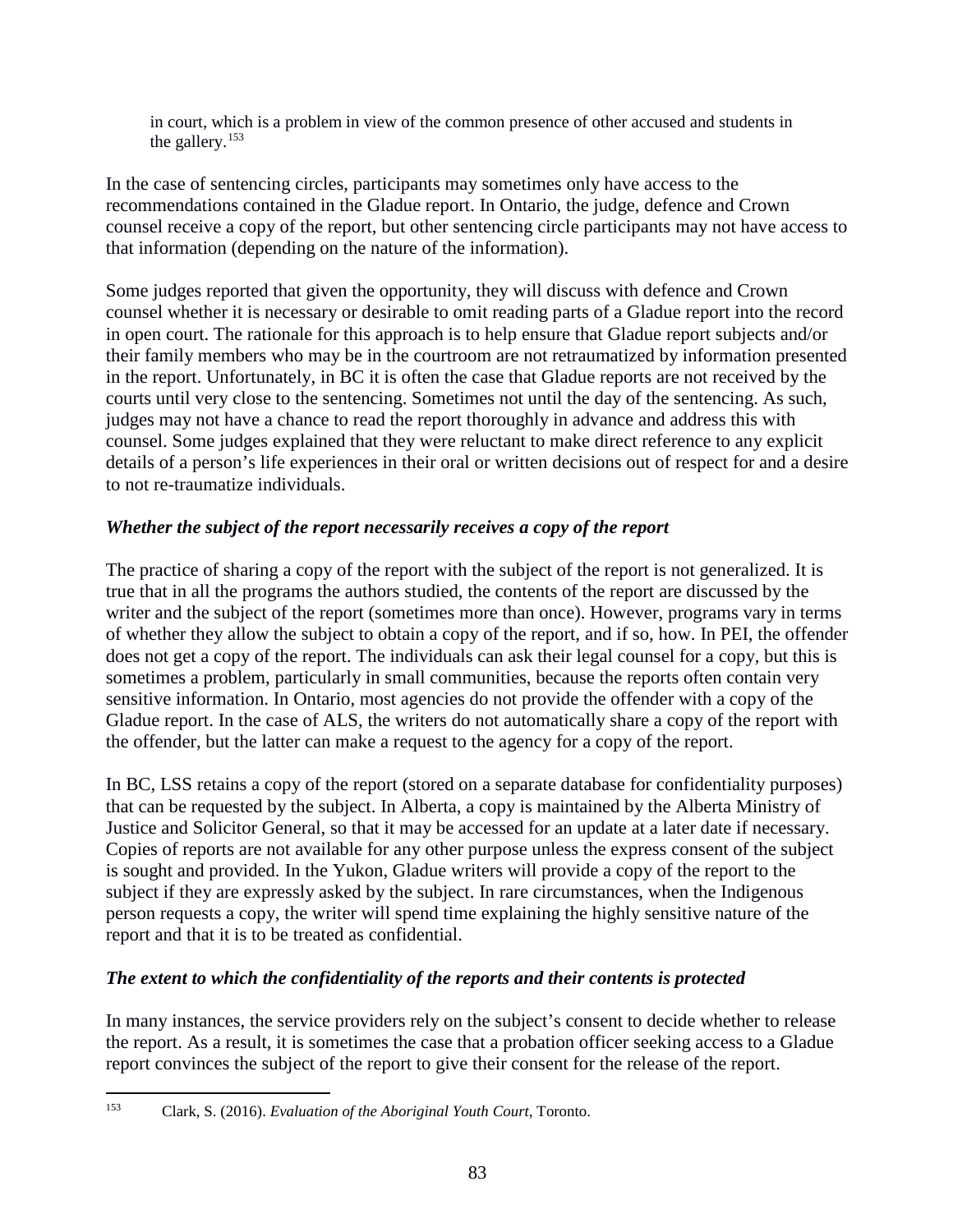In BC, a Gladue report obtained through LSS is viewed by that organization as the Indigenous person's report and a copy is kept by LSS (in a separate database from other LSS materials), so that it may be accessed by express request of the subject of the report. However, this does not change the fact that if the copy housed with the court is an exhibit on sentence it can be accessed by third parties on application to the court. Judges and counsel reported that the usual practice was that Gladue reports are entered as exhibits on sentence. Some judges admitted that they were concerned about third party access to Gladue reports but had not turned their minds to the consequence of third party applications.

In Alberta, Québec, Ontario, PEI and Nova Scotia, Gladue reports are treated as the property of the court and it is up to the court to approve the release of the report to a third party. In the Yukon, Gladue reports are considered to belong to the subject of the report. Despite reports almost always being filed as exhibits and therefore available to any member of the public who files a request to obtain a copy.

Overall, there seems to be some confusion among various stakeholders about what should be done to protect the privacy of the subject of the report and individuals who provide sensitive information for Gladue reports.

| <b>Table 7</b>                                                          |                                      |                                            |
|-------------------------------------------------------------------------|--------------------------------------|--------------------------------------------|
| How issues relating to informed consent and confidentiality are handled |                                      |                                            |
|                                                                         | Who receives the final report first? | Is a Gladue available to a third party?    |
| Alberta                                                                 | Department of Justice                | No information                             |
| <b>BC</b>                                                               | <b>LSS</b>                           | Only with consent of the court             |
| Nova Scotia                                                             | Court, Crown, Defence counsel        | Only with consent of the court and the     |
|                                                                         | simultaneously                       | Gladue report subject                      |
| Ontario                                                                 | Court, Crown, Defence counsel        | The practice of making a report an exhibit |
|                                                                         | simultaneously                       | is avoided                                 |
| <b>PEI</b>                                                              | No information                       | Only with court's consent                  |
| Québec                                                                  | Court, Crown, Defence counsel        | Only with consent of the court             |
|                                                                         | simultaneously                       |                                            |
| Yukon                                                                   | No information                       | Only with consent of the court             |

#### *Access to reports by correctional authorities*

An issue that was consistently raised by interviewees related to whether correctional authorities should have access to the Gladue reports after sentencing. Opinions are divided, but most people consulted expressed some concern about the way that Gladue reports may be used in the correctional setting. Several practices have evolved and are applied differently across the country.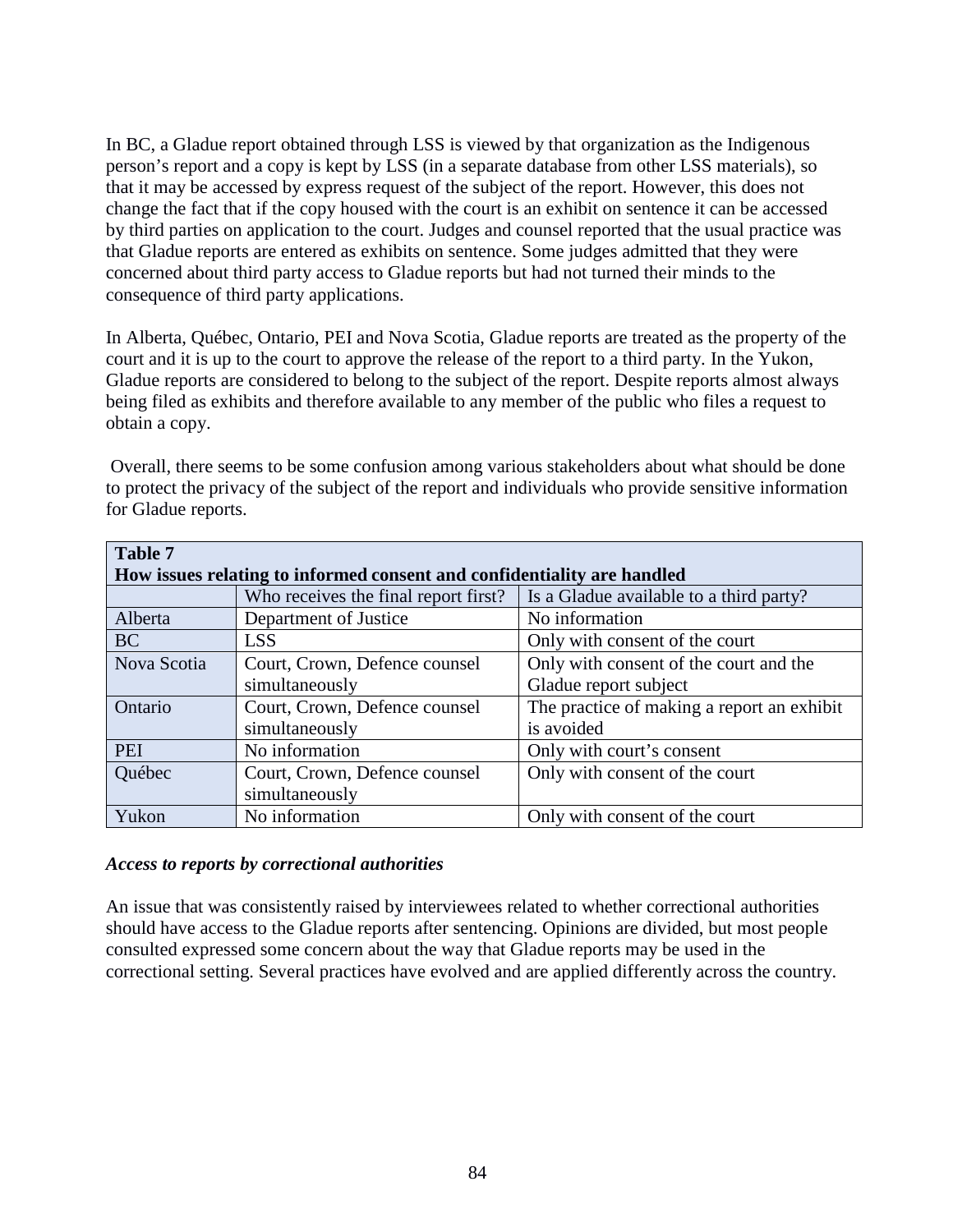In Québec, the handling of the Gladue reports by justice services is guided by Ministry of Justice working protocols<sup>[154](#page-85-0)</sup> and a directive<sup>[155](#page-85-1)</sup> that calls for the strict protection of the confidentiality of Gladue reports. Completed reports are kept in sealed envelopes by Judicial Services and there is no public access. Similarly, probation officers, after submitting a PSR with an Indigenous component, must keep the report in a sealed envelope and protect its confidentiality. There is no procedure for the transfer of Gladue reports from Judicial Services to Correctional Services and these reports, under an administrative agreement between the Minister of Justice and the Minister of Public Safety, are not available to Correctional Services.<sup>[156](#page-85-2)</sup> On the other hand, while Gladue reports are not available to provincial Correctional Services, they are transmitted to the Correctional Service of Canada (CSC) further to a Canada-Québec agreement relating to information concerning sentences.<sup>[157](#page-85-3)</sup>

In BC, several defence counsel interviewed for this study indicated that they had sought a publication ban or a sealing order to try to keep the information in a report confidential because reports are accessible by BC Corrections, and other third parties. Even less common and only reported in BC were cases where defence counsel indicated they had expressly asked that a report "follow" their client into the corrections system (by being appended or attached to their record as accessible by corrections staff). Some defence counsel explained that the intention in requesting this is to help guide the correctional plan, especially if there were serious mental health concerns or if their client had a specific diagnosis that was contradicted by medical information referred to in the report.

In Ontario, some organizations do not release the reports at all after it has been delivered, as matter of policy, and refer the requesting agencies (including the Corrections Service) to the court or the subject's defence counsel. A defence counsel summarized the problem as follows: "The problem of attaching a Gladue report to a probation order or sharing it with an institution is that there is a fantastically high chance that the report will be digitized and circulated widely. There is also a problem about the selective use of the information contained in the report and sometimes also its distortion". Another lawyer noted that "(i)t is problematic when the Gladue reports end up in the hands of correctional officials who essentially treat Gladue factors as risk factors".

One of the solutions frequently used by service delivery organizations, when the offenders give their consent to release the report to correctional officials, is for the organization to only release the recommendation section of the reports to requesting agency. Some judges have also adopted a similar practice.

In PEI, Gladue reports can only be released with the consent of the court and courts are typically reluctant to release the reports without the consent of the subject of the report.

<span id="page-85-0"></span> <sup>154</sup> Justice Québec, Direction générale des services de justice, *Partie 6 – Les ordonnance diverses*, PO 4.25 (Traitement de la demande d'un rapport Gladue) and PO 4.26 (Rapport présentenciel).

<span id="page-85-1"></span><sup>&</sup>lt;sup>155</sup> Directive D-13.

<span id="page-85-2"></span><sup>156</sup> Entente administrative sur l'accès des services correctionnels du Québec à l'information contenue dans les dossiers de la cour et dans les dossiers des substituts du Procureur général, Ministre de la Sécurité publique et Ministre de la Justice, Févier 2007.

<span id="page-85-3"></span><sup>157</sup> Canada-Québec, Entente relative aux informations concernant les sentences, 1995.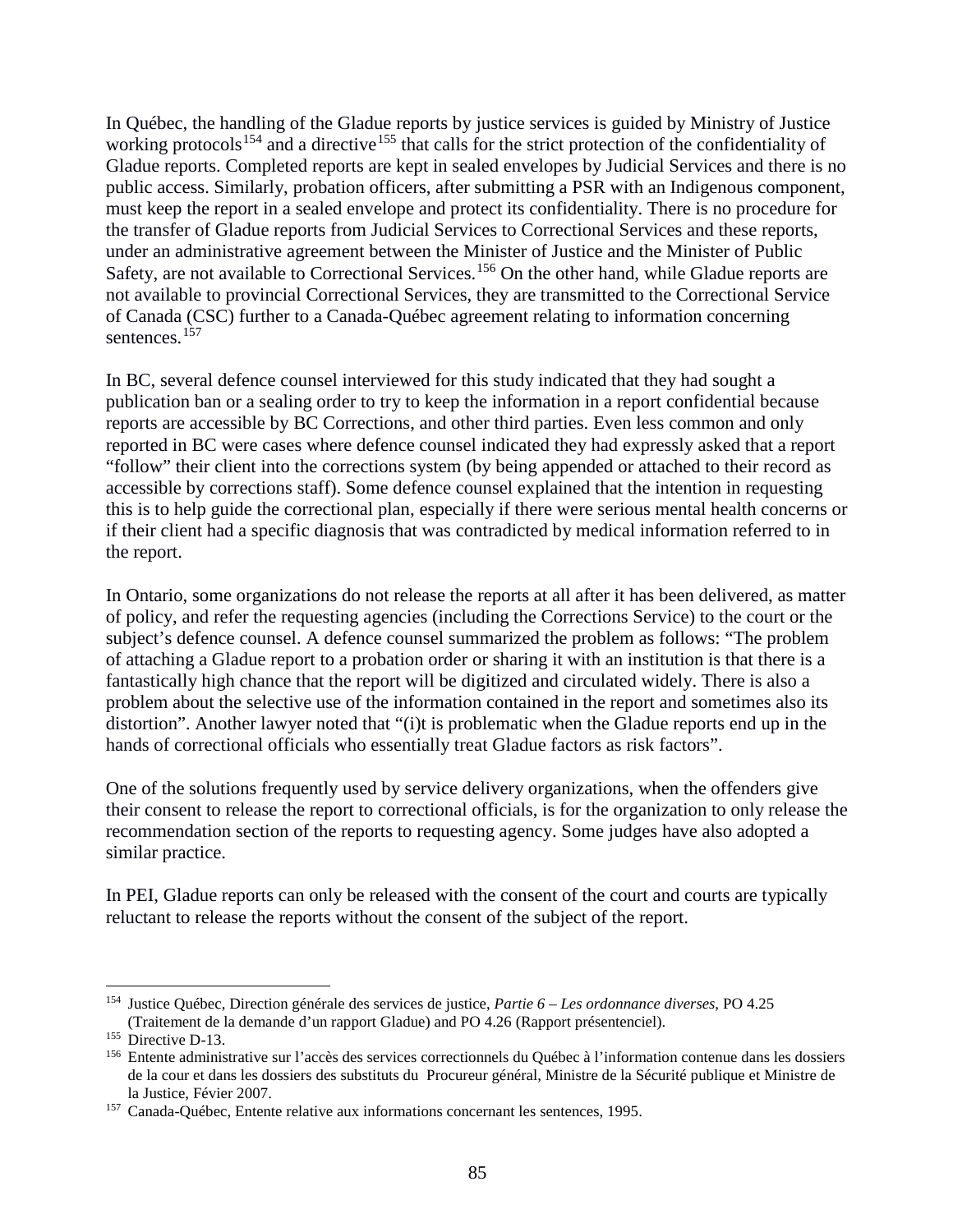This comparison highlights the confusion concerning confidentiality and consent to release of information. To be effective in terms of these issues Gladue report deliver programs should incorporate clear policies that are responsive to the disclosure sharing practices in their jurisdiction.

# **6.12. Training of Gladue report writers**

**Conclusion: Gladue report writers have access to training programs; however, the level of training required of writers is not consistent across jurisdictions and the training programs are not currently standardized. A certification process for Gladue writers may achieve consistency in knowledge and skills.**

Qualifications and training of writers varies across jurisdictions. Access to training programs may depend on whether the writers work for an organization or are contracted through government. Gladue writers themselves see the value in training. It was routinely suggested in interviews that more training should be offered. Many BC writers expressed their support for some kind of certification process based on some education and training standards, including ongoing professional development requirements.

In BC, there is no standard for the educational or training requirements of Gladue writers. There are, however, parameters for individuals who wish to apply to become report writers through Indigenous Legal Services at LSS:

In order to be considered to be on the Gladue report writer roster, writers must meet the following criteria:

a) Successfully completed a Gladue report writing training course approved by LSS. b) Be Aboriginal or be closely connected to the Aboriginal community (e.g. an Aboriginal Justice Worker who does not identify as Aboriginal).

c) Any other relevant factors that LSS deems appropriate, such as training provided by the Native Courtworkers Association, and Correctional Services Canada Aboriginal Liaison program.

At the discretion of LSS, these requirements may be waived or reduced where the applicant has other relevant experience.[158](#page-86-0)

New LSS roster writers receive a mentor and guidance for the first one to two reports through the mentorship program. LSS also provides clear policies, guidelines and learning tools for writers, including the *Gladue Report Writers Roster Policy*, *Standards of Conduct Policy*, and the *Gladue Report Guide*. Some writers on the LSS roster reported they had received training, which was paid for through LSS, to take the online Indigenous Perspectives Society (IPS) training course for Gladue report writers offered through Royal Roads University.

<span id="page-86-0"></span><sup>&</sup>lt;sup>158</sup> LSS, "Gladue Report Writer Roster" p. 3.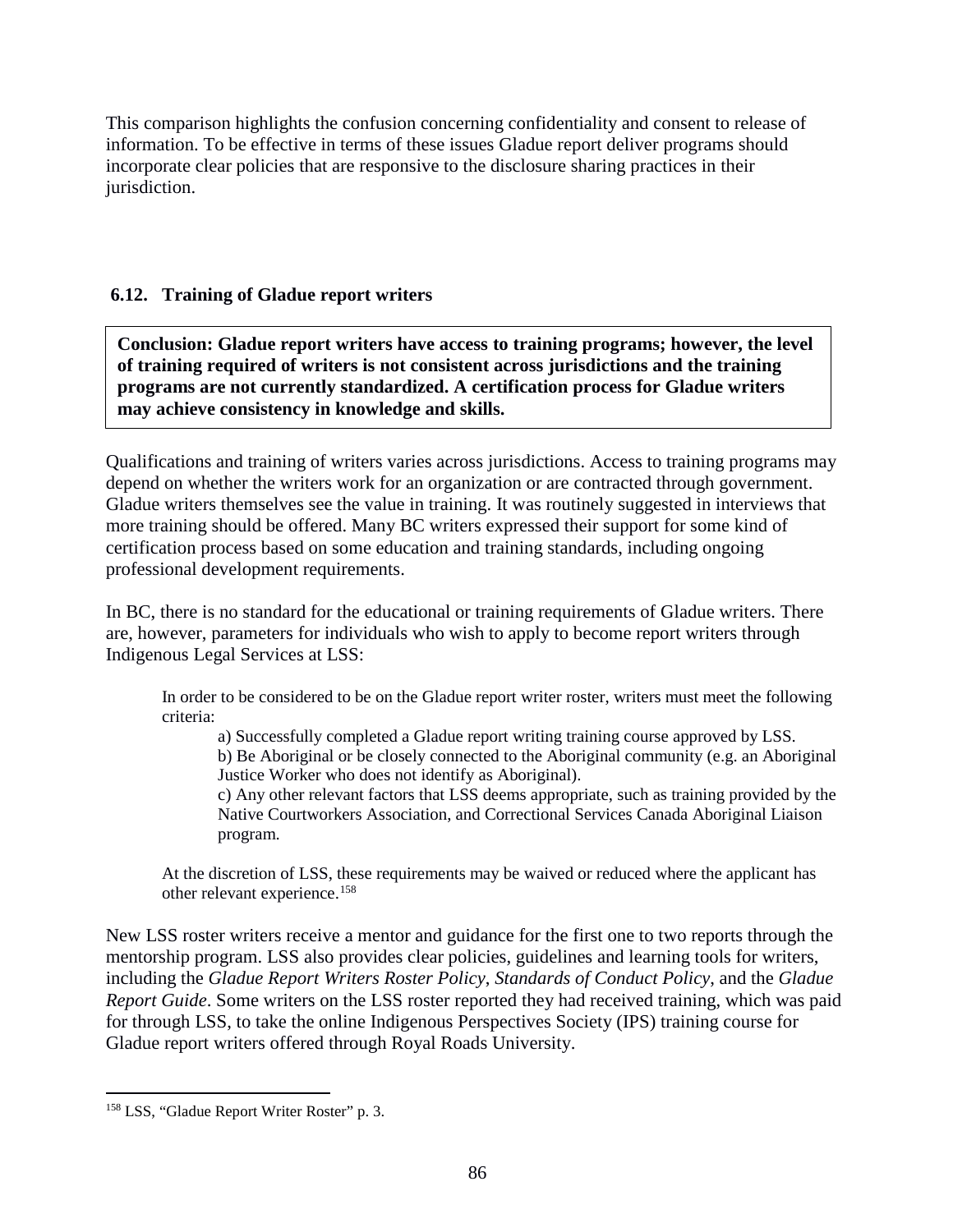Feedback from the writers we interviewed on the effectiveness of the IPS course was mixed. Some writers indicated the IPS training was helpful while others determined for them it was "too academic" and not helpful for training them to write reports. Some writers expressed that the lack of opportunity to practice interviewing skills in real life scenarios was the program's biggest deficit to providing adequate training for the actual work of preparing Gladue reports. A few writers suggested that LSS should develop its own training program based on the needs of writers. Others indicated that there should be a Gladue writers' professional organization that should provide training and certification, in order to ensure that anyone who wants to write Gladue reports, through LSS or privately, is qualified and meets professional standards.

Another training program is the Vancouver Community College's Gladue Report Writing Program, which has run as a pilot program in 2018 and will be running as of late fall 2019. One program under development by Dr. David Milward at the University of Victoria is the Indigenous Justice Externship third year law course in cooperation with the GWSBC. This course is meant to provide substantive and practical knowledge about the social realities of Indigenous people and issues faced by Indigenous people in the criminal justice system. Some classes will involve experienced Gladue report writers guest lecturing to provide information about the processes that lead to the completion of a fulsome Gladue report. The course will also involve a degree of experiential learning and GWSBC has been invited to provide experiential training on interviewing subjects, preparing Gladue reports, and preparation of Gladue submissions. This course is anticipated to start in 2020.

Other training programs in Canada include an Aboriginal Justice Externship on Gladue Sentencing Principles at the University of Alberta, Faculty of Law. Training about Gladue report writing and the use of Gladue rights also takes place as part of other legal education curriculum including, through the University of British Columbia, Peter A. Allard School of Law's ICLC program, the University of Saskatchewan's intensive clinical law program at Community Legal Assistance Services for Saskatoon Inner City Inc., the University of Toronto's Clinical Legal Education Externship, Aboriginal Legal Services, and an assignment on Gladue report writing for a course that has run through the University of Saskatchewan's Nunavut Law Program (2017/18 – the present state of this training is unknown).

In Ontario, ALS has been trying to organize a training event that would be open to writers from all Ontario Gladue writing service providers. Other organizations have trained their own writers and usually try to take advantage of the training offered by ALS. Based on our interviews with writers and service providers, some writers in the smaller service delivery organizations of the province have received only minimal training. Several writers interviewed for the present study expressed a wish for much more training (legal, interviewing skills, trauma-informed interviewing and interventions; storytelling, etc.).

In Québec, the recruitment and training of new writers is sometimes a challenge. Training is not standardized but is a requirement for accreditation by the Ministry of Justice. Writers have typically received training from one of the following organizations: les Services Parajudiciaires Autochtones du Québec (SPAQ); Taiga Vision (Ms. Lyne St.-Louis); the Justice Institute of British Columbia, the Legal Services Society of British Columbia, and the Aboriginal Legal Services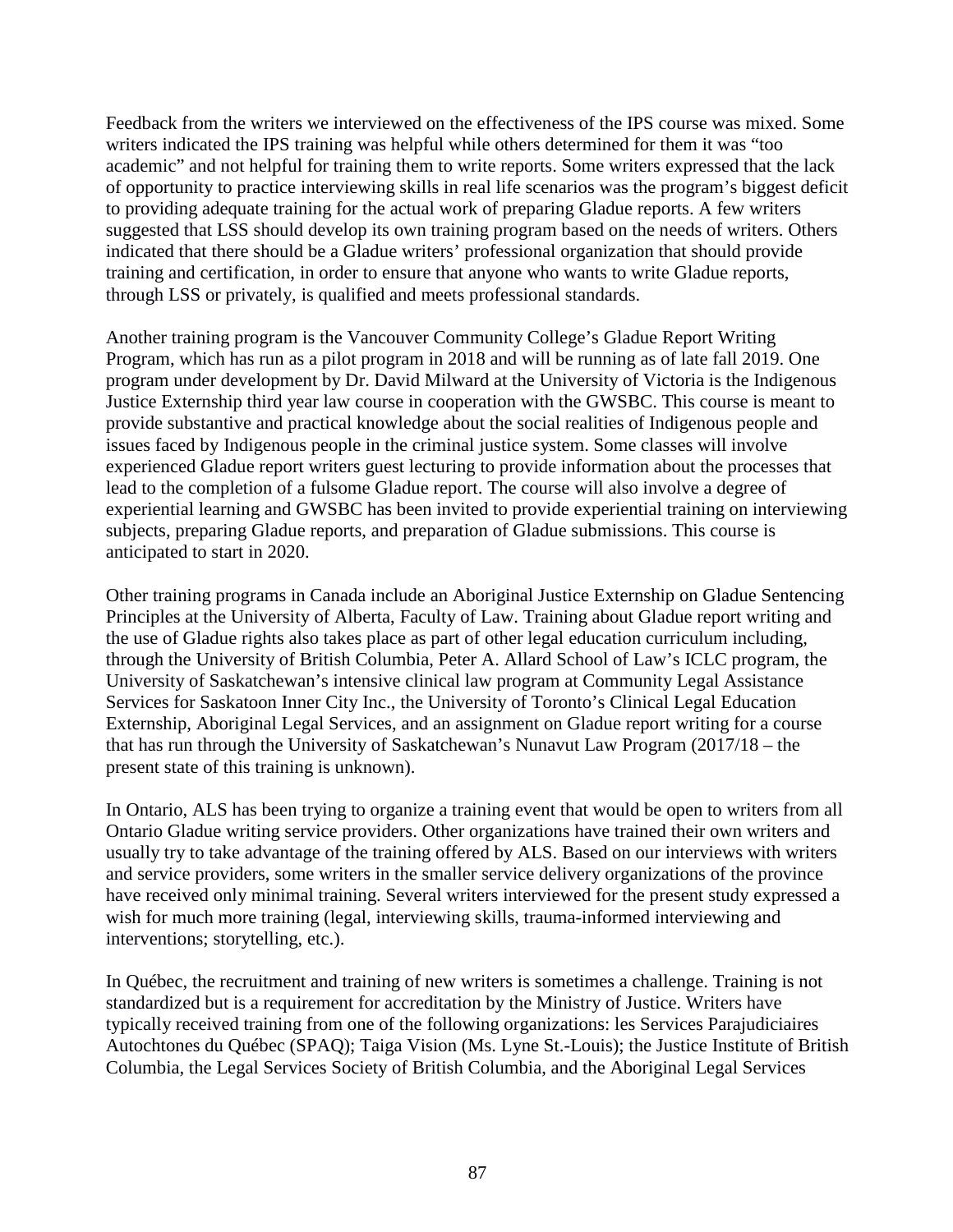(Ontario). SPAQ offers a one-day training followed by tutoring.[159](#page-88-0) In the case of Cree Justice, dozens of writers have received training from Ms. Pamela Shield, who assisted in developing the first training in BC. The CAJ (Ministry of Justice) must receive confirmation from the training organization that an individual has successfully completed the training before including them on the roster of writers with whom the Ministry may contract with for the preparation of a Gladue report. Many Gladue writers are asking for additional training.

In Nova Scotia, writers are trained by the MLSN. A training manual has been developed. One-onone training is provided by the programme manager and group training is offered every two years. The Alberta Ministry of Justice and Solicitor General selects report writers through an Alberta Government Procurement Pre-Qualification Request. Applicants must provide: a criminal record check with no pardonable convictions, show they have experience working with multi barrier Indigenous clients within two years of applying, and that they have a demonstrated connection with the Indigenous community for whom they want to write reports. It is beneficial for applicants if they speak a relevant Indigenous language and understand or practice Indigenous culture and spirituality. Once selected to join the cadre, Alberta Justice provides 12 hours of guided distance learning which is broken down into three four-hour modules. The modules explain the court process and importance of Gladue reports in sentencing. There is also an explanation of the content of Gladue reports and includes reading assignments and skill checks. After successful completion of the modules, the new report writer is mentored by the Gladue Report Coordinator. In PEI, some of the writers received training from ALS (Ontario). Others have been trained by the program manager.

In the Yukon, to be sanctioned as a Gladue report writer by the Council of Yukon First Nations (CYFN), individuals must take the CYFN Gladue report writing training course and shadow a current writer during the interviewing and writing portion of a Gladue report. The training program also includes education on vicarious trauma, proper interviewing and writing skills, explanations of the legal history and principles surrounding Gladue, and an awareness of current local resources. Interviewees informed us that the CYFN would like to keep their training program non-academic and they stated they do not believe there is a need for the program to be 12 weeks in duration. To ensure writing competency, the CYFN requires a writing sample from an academic setting to be submitted in order to be eligible to take the training program. Currently, the CYFN and Gladue Management Committee proactively support Yukon First Nations individuals to take the training as a means of ensuring competency in Yukon history and culture. The CYFN and Gladue Management Committee are planning to limit the roster of writers to Yukon First Nations members, to prevent the perpetuation of systemic and colonial issues that can accompany outsiders doing this work. The CYFN intends to expand the roster of writers to have a writer from each of the 14 First Nations communities. Such representation aims to ensure gender representation and offer communities a choice of available Gladue writers.

Some interviewees mentioned that while writers sometimes receive feedback from the subjects of the report, they do not often receive feedback from the courts or counsel on the reports that they produce. Feedback from judges and counsel about the impact of the report on sentences is rare.

<span id="page-88-0"></span> <sup>159</sup> See: Services Parajudicaires Autochtones du Québec (SPAQ), *Guide de formation pour la rédaction d'un rapport Gladue*, Août 2015.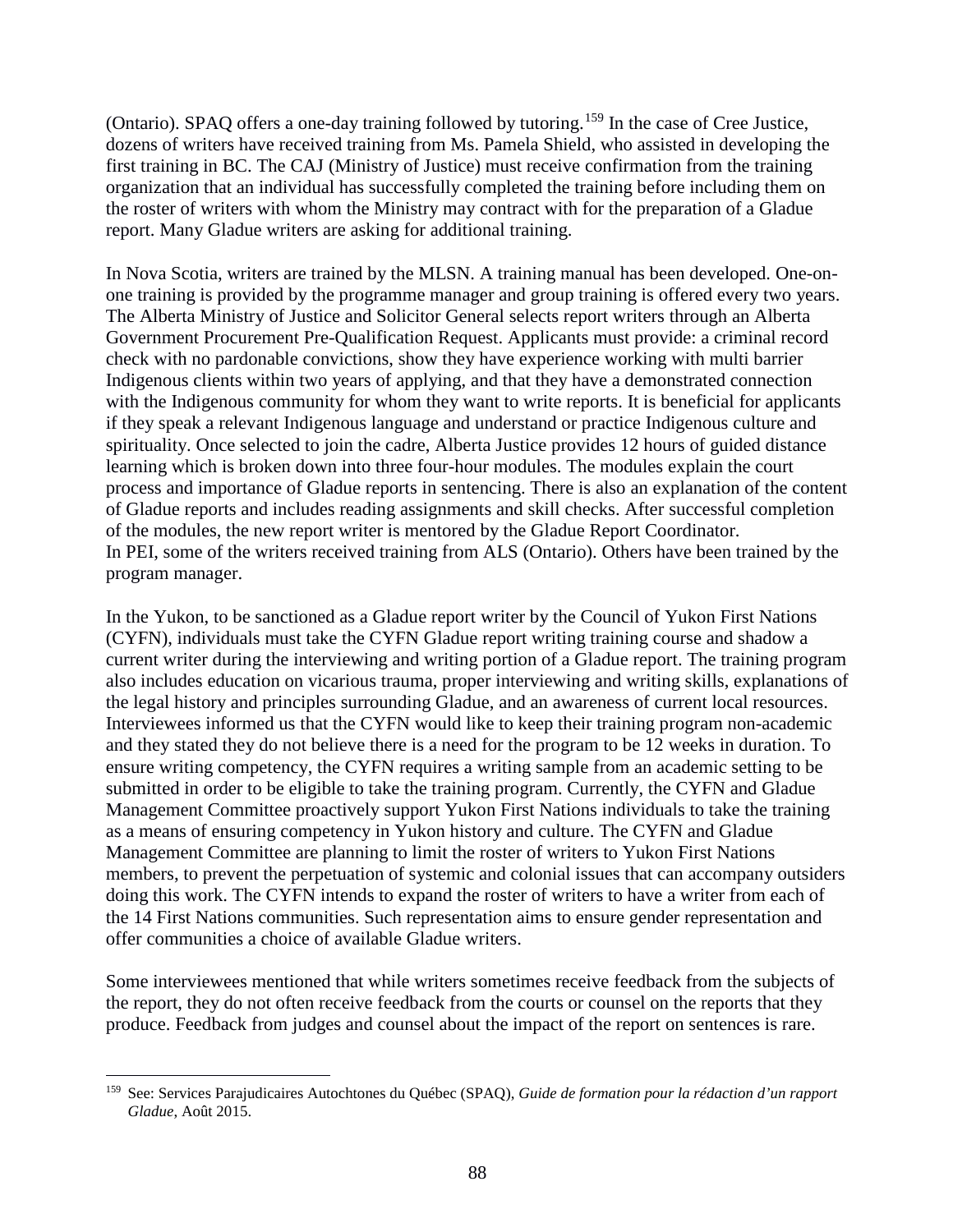Writers indicated that feedback about their reports from all parties would be of great assistance, so that they understand how Gladue reports are received and what impact they have.

In all the provinces that we have reviewed, there is a unanimous message that training must be improved, and that funding will be necessary to develop training resources and offer ongoing training. Some people suggested that this is where the federal government could usefully contribute by making funds available for training programs.

The implication for Gladue report service delivery programs is that programs that incorporate training into their service model will likely see benefits with respect to the retention of report writers and the quality of reports.

#### **6.13. Writers connection with communities and access to information required for the reports**

**Conclusion: Connections to Indigenous communities is beneficial to Gladue writers to complete their work. However, in some cases, it may not be beneficial for a writer to work on reports for people within their own Indigenous communities.**

Writers who work closely with members of a particular Indigenous community can build relationships of mutual trust and confidence. For example, in the remote and isolated Mi'Kmaq community of Lenox Island, PEI, there was a rapid shift in the attitude of the community towards Gladue reports and writers. In the words of one justice official:

The process has been a most wonderful gift to the community; in fact, it has been an incredibly therapeutic experience for the whole community. There was initially a reluctance on the part of the community to participate in the preparation of Gladue reports and to talk to Gladue writers. At first, people did not want to talk at all, and then they only agreed to talked anonymously, and eventually they realized that the system required them to talk and own their own comments. There was a great degree of shame and silence about the past and present experience of people. In fact, individuals seldom had an idea of the history of their own family, let alone their community. People did not talk to other people in their community about these experiences. All this changed very quickly.

Almost all interviewees suggested that a Gladue report writer should have an understanding of the communities where they are engaging with people to seek information for reports. However, report writers who are Indigenous and who have written reports for people from their own community indicated that this work can sometimes be very stressful. Writers explained that this was particularly true in circumstances involving violent crimes where the community might be divided because both the offender and victim (or victim's family) were from that same community. Indigenous report writers who had experienced this situation reported that writing a report for the offender under these circumstances was seen as "taking a side". Writers thought that in such situations, outsiders were better equipped to write reports for both the sake of the personal stress (and in some cases actual danger it caused – we heard of writers being threatened by victim's family members) and due to the need to ensure the court has confidence in the neutrality of the report.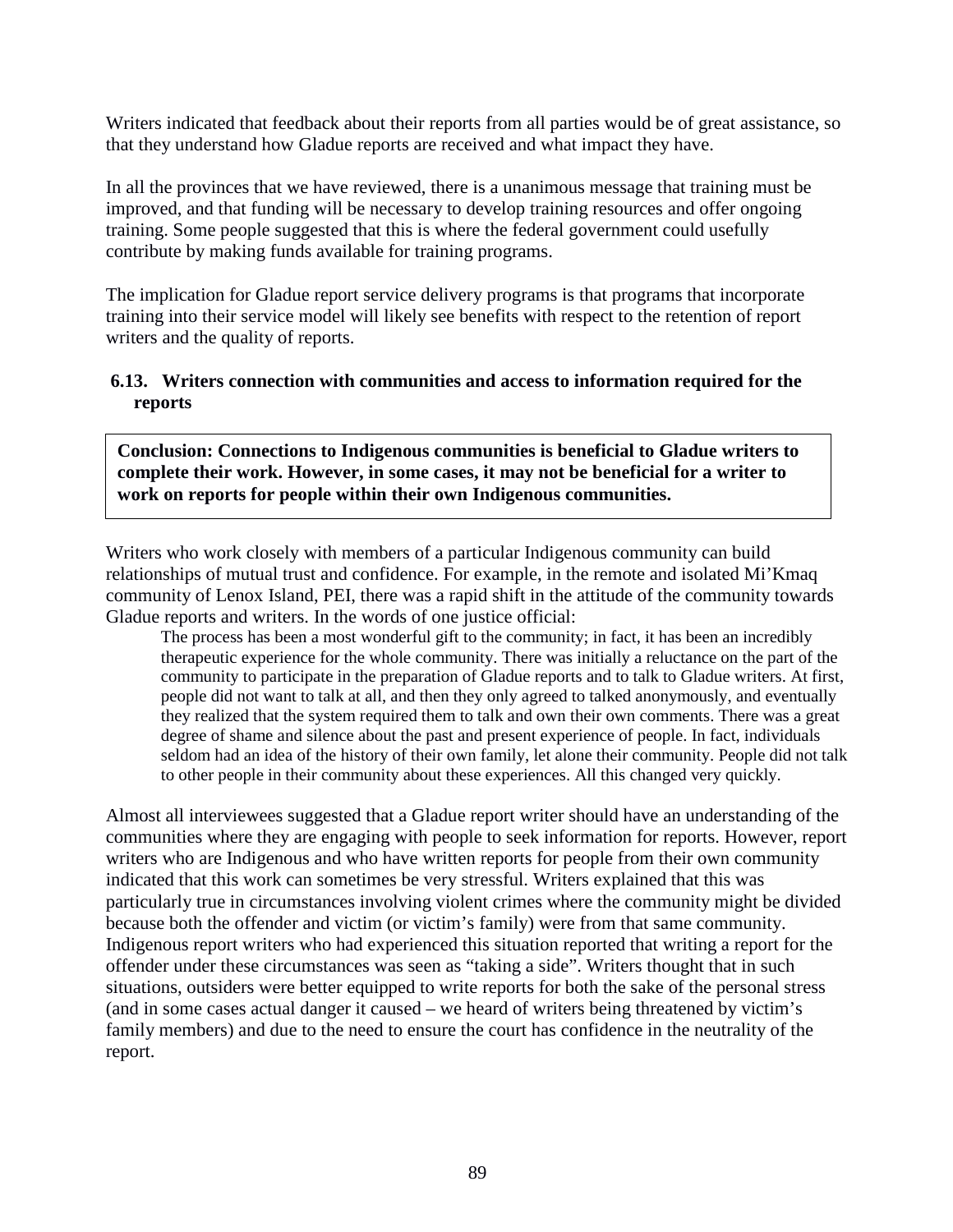The implication of this analysis for Gladue report service delivery programs is that programs should be cognizant of the potential benefits and challenges that may arise on this issue. Service delivery models that have a well thought out strategy or policy in relation to the connection of writers and communities will be more likely to reap the benefits while still appropriately supporting the wellbeing of their writers.

# **6.14. Role of defence counsel and Crown counsel**

**Conclusion: Defence and Crown counsel both have a duty to try to identify Indigenous defendants and bring Gladue information before the court in every case involving an Indigenous person.** 

As discussed previously, the SCC decisions in *Gladue* and *Ipeelee* are clear that both Crown and defence counsel have an obligation to assist the court by providing Gladue information. That can be done in a variety of ways. Both Crown and defence counsel can arrange for witnesses to give *viva voce* testimony during the sentencing hearing to shed light on the offender's background, history, community, and future plans. Defence counsel can also make Gladue submissions during the sentencing hearing about the offender's background, history, community, future plans, and alternatives to incarceration. In addition, in some provinces, defence counsel can assist offenders in seeking the production of Gladue report.

In BC, for example, lawyers who have legal aid clients can request a Gladue report by submitting a Request for Authorization to LSS. Defence counsel interviewed in this jurisdiction expressed a general willingness to apply for funding for Gladue reports, except in cases where they determined it would not be in the best interests of their clients; for example, if preparing a report would lead to an unnecessary delay in a court proceeding.

Some Crown counsel expressed discomfort with the current delivery model in BC because the report is delivered to defence counsel and is seen as a "defence report" when the law makes it clear that the report is required by the court in assisting with determination of sentence. Crown counsel in BC generally indicated strong support for government provision of Gladue services in order to ensure the report is properly perceived as a report for the court. This preference was described as utilizing the same delivery system as a PSR, which is ordered and received through court services, but with Gladue reports written by properly trained Gladue report writers.

Some defence counsel indicated that Gladue reports were of assistance in all court proceedings for their Indigenous clients, whereas others indicated that although reports should be available in all cases involving Indigenous offenders, they should only be ordered if it would be beneficial to a client's case. No defence counsel interviewed for this comparative analysis expressed an uneasiness with the notion that government might be somehow involved with provision of Gladue services.

Further, both Crown and defence counsel in BC were united in their overall perception that Gladue reports are necessary and legally required in cases involving Indigenous offenders. The only exception was for Crown or duty counsel who also participate in BC Indigenous Courts. In these cases, counsel indicated that Gladue reports were often unnecessary because the offender and the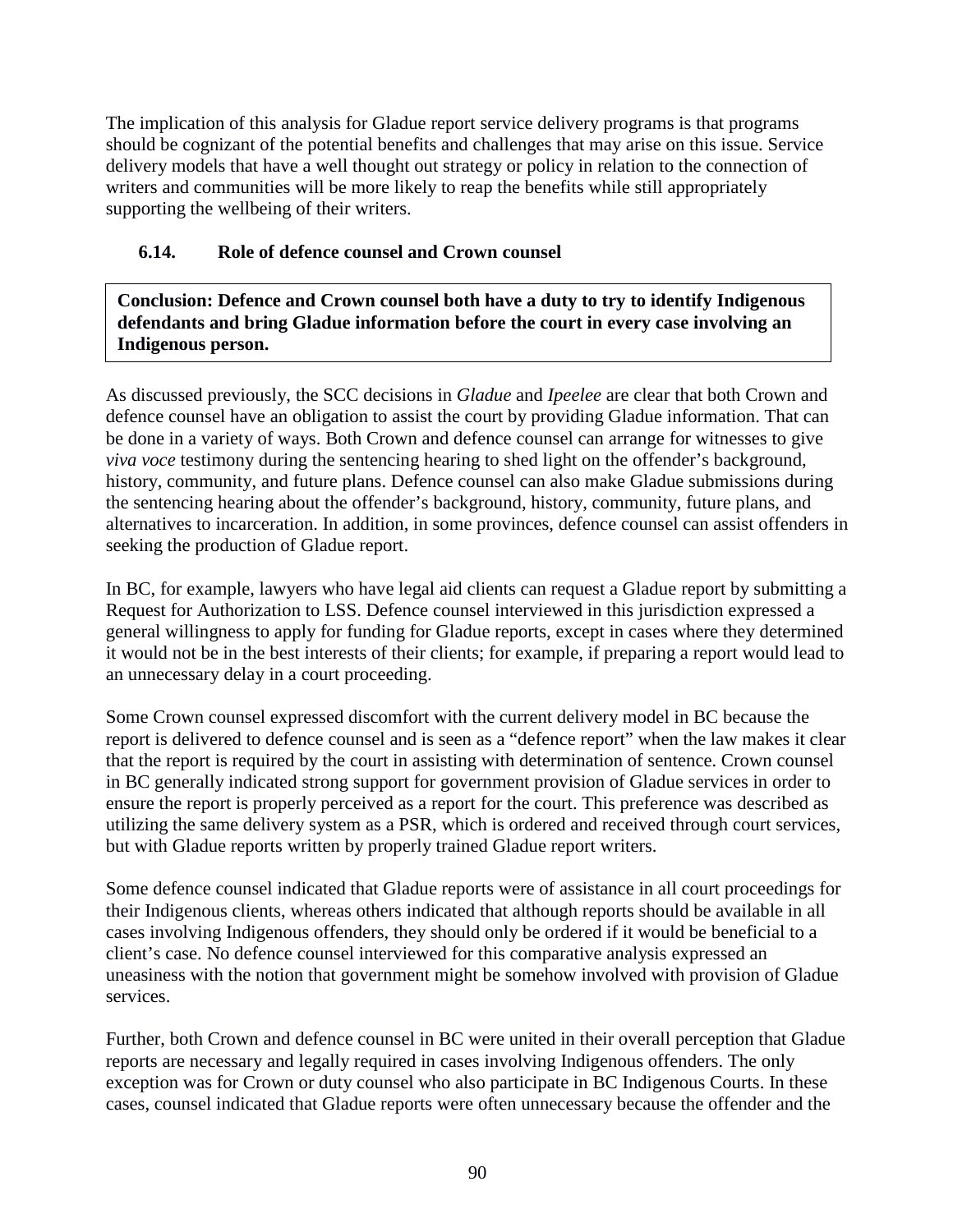local community/communities were well-known to all the justice actors at the table and/or that Elders were almost always able to provide rich context about applicable systemic factors. However, it was also reported that Gladue reports were useful when the offender was not known to the community due to circumstances of disconnection or where the offender was not from the local community/communities.

In PEI, Crown counsel was generally supportive of the Gladue report process. PEI Crown counsel expressed they had no doubt that support has increased for producing information on Gladue factors to the Court (either through a Gladue report or a statement by counsel). Every Crown counsel interviewed seemed to agree that Gladue reports are valuable. In PEI it is extremely rare for a Gladue report to be challenged in court. However, if necessary, crown and defence counsel can ask the writer for clarification or additional information prior to the sentencing hearing. Some of the writers are present in court at the time of sentencing, but this is not usually the case. The stakeholders interviewed only advised of one case in which a Gladue writer had to take the stand to defend the content of a report.

In Nova Scotia, the DPP policy on the *Fair Treatment of Indigenous Peoples in Criminal Prosecutions in Nova Scotia* directs Crown Attorneys to request a Gladue report on the date a sentencing hearing is scheduled, unless expressly waived by the accused.<sup>[160](#page-91-0)</sup> The DPP Policy also States that:

The Crown Attorney should ask the Court to canvas this directly with all self-represented accused. Or, alternatively, the Crown Attorney should obtain any recently prepared *Gladue* reports from other files involving the accused". (…) The Crown Attorney should not insist on the preparation of both a Pre-Sentence Report and a Gladue Report, If the Indigenous person only wants to have one of the two completed.<sup>[161](#page-91-1)</sup>

In Ontario, a Prosecution Directive concerning Indigenous Peoples directs prosecutors, when determining a position on sentencing, to consider the unique systemic and background factors that may have played a part in bringing an Indigenous offender before the court.<sup>[162](#page-91-2)</sup> The directive adds that in determining a fit sentence, the court must be able to consider information provided by a Gladue report, an enhanced PSR and/or the submissions of defence counsel and the prosecutor. The directive therefore directs prosecutors to provide the court with any relevant information that they are aware of about the Indigenous offender's background or unique circumstances. With respect specifically to the provision of Gladue report, the directive on Indigenous Peoples explains that:

Although a Gladue Report is preferable, where one is not available, information about the offender and their community may be collected and provided to the court in an enhanced Pre-Sentence Report that would contain information about the offender's community obtained from research and interviews.

<span id="page-91-0"></span> <sup>160</sup> *Nova Scotia, Public Prosecution Service (October 2, 2018). Fair Treatment of Indigenous Peoples in Criminal Prosecutions in Nova Scotia.*

<span id="page-91-2"></span><span id="page-91-1"></span><sup>&</sup>lt;sup>162</sup> Ministry of the Attorney General of Ontario, Criminal Law Division, *Crown Prosecution Manual*, Prosecution Directive, *Indigenous Peoples*, November 14, 2017. https://files.ontario.ca/books/crown\_prosecution\_manual\_english\_1.pdf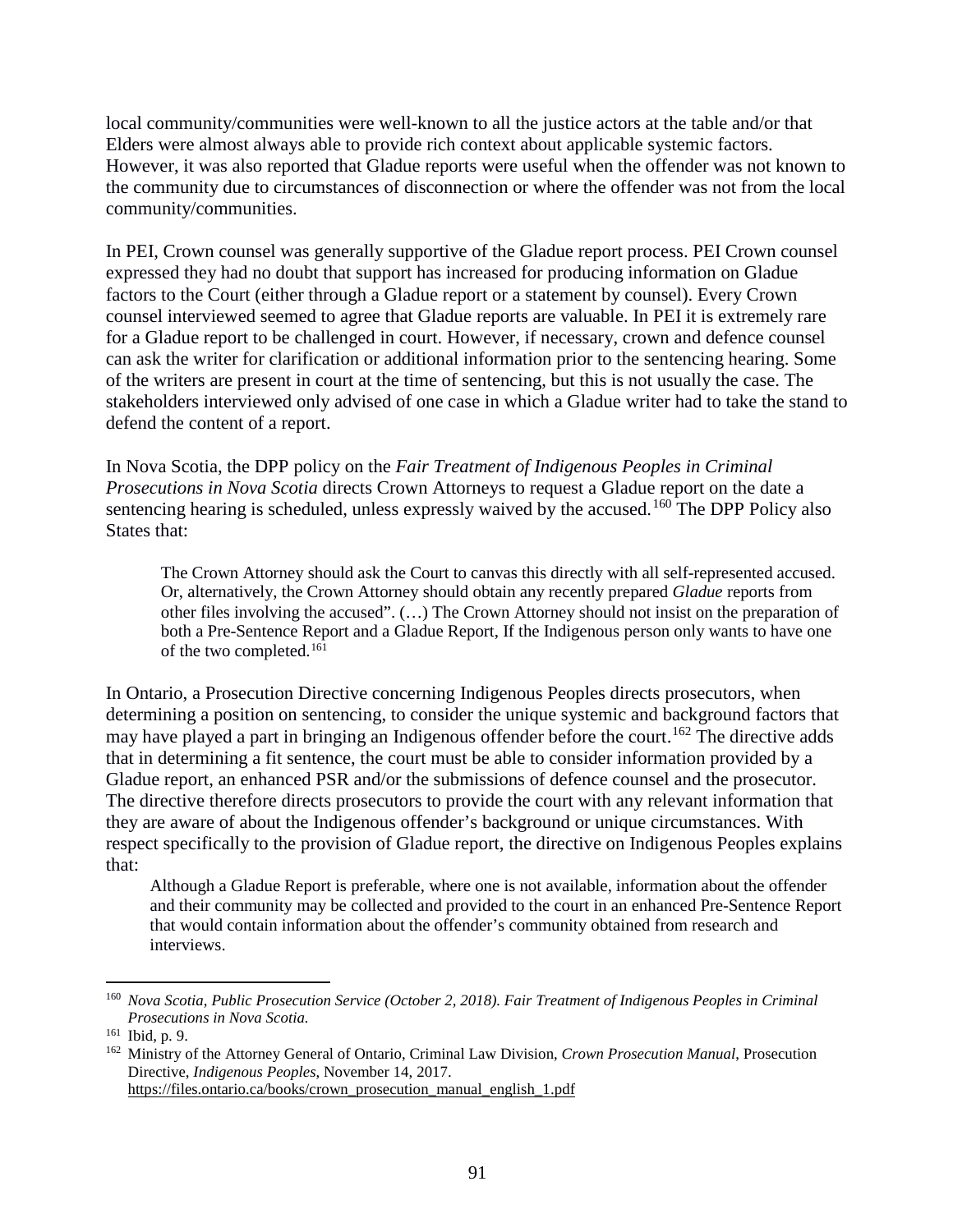In addition, the Prosecutor may consider requesting a summary Gladue Report, use a past Gladue Report or work with defence counsel to introduce alternative sources of information (e.g. letters from family, friends, service providers and community members).<sup>[163](#page-92-0)</sup>

In Ontario, Gladue reports are almost never challenged in court. This is something that all organizations responsible for producing the reports are trying to avoid. Depending on the organization they work for, writers are rarely present in court at the time of sentencing. One judge explained that: "The Gladue writers typically do not speak during a normal sentencing hearing, there are generally not present in court. However, the report writer may participate and speak during a sentencing circle (it provides everyone a better opportunity to engage and get to know the offender). Unfortunately, sentencing circles are still fairly rare." However, in at least one organization in Ontario, Kaakewaaseya Justice Services, writers make a point of being present in court at the time of sentencing. These writers see their presence in court as a way to support the Gladue report subject, to receive feedback on the reports, and to keep track of the sentences that are ordered by the courts.

This comparison has implications for Gladue report service delivery programs. Program providers should consider the in-court role that Gladue report writers are likely to take in their jurisdiction, if any. Consideration can also be given to the potential advantages that a Gladue report writer's presence may have in court in terms of their own professional development, their relationship with the Gladue report subject, and their relationship with Crown and defence counsel. Possible advantages here, can be weighed against the potential time and expense needed to support Gladue writers in attending court.

## **6.15. Links with diversion programs**

**Conclusion: Gladue principles should be considered as a part of diversion and/or restorative justice programs for Indigenous people.**

Diverting a case out of the criminal justice system does not fall under "types of sentencing procedures or sanctions"[164](#page-92-1), but diversion can also be seen to meet the intention behind s. 718.2(e). The authors found no evidence that a link was being made between production of Gladue reports and pre-charge or post-charge diversion programs in any of the following jurisdictions: Alberta, BC, Québec, Ontario, PEI, Nova Scotia, or Yukon. Gladue reports are not requested in situations where diversion is being considered. Nova Scotia has recently instituted a Post-Conviction Restorative Justice Program and while this may not always qualify as a diversion program, some offenders who participate in that program may become eligible for a "discharge".

In BC, the GWSBC is engaged in exploring Gladue approaches to transformative justice interventions and is carrying out research to develop a Gladue Approach to Diversion Handbook, for use by all justice system participants. This project is funded by the Vancouver Foundation. The

<span id="page-92-0"></span> <sup>163</sup> Ministry of the Attorney General of Ontario, Criminal Law Division, *Crown Prosecution Manual*, Prosecution Directive on Indigenous people, November 14, 2017.

https://files.ontario.ca/books/crown\_prosecution\_manual\_english\_1.pdf

<span id="page-92-1"></span><sup>164</sup> *R*. v. *Gladue*, para. 66.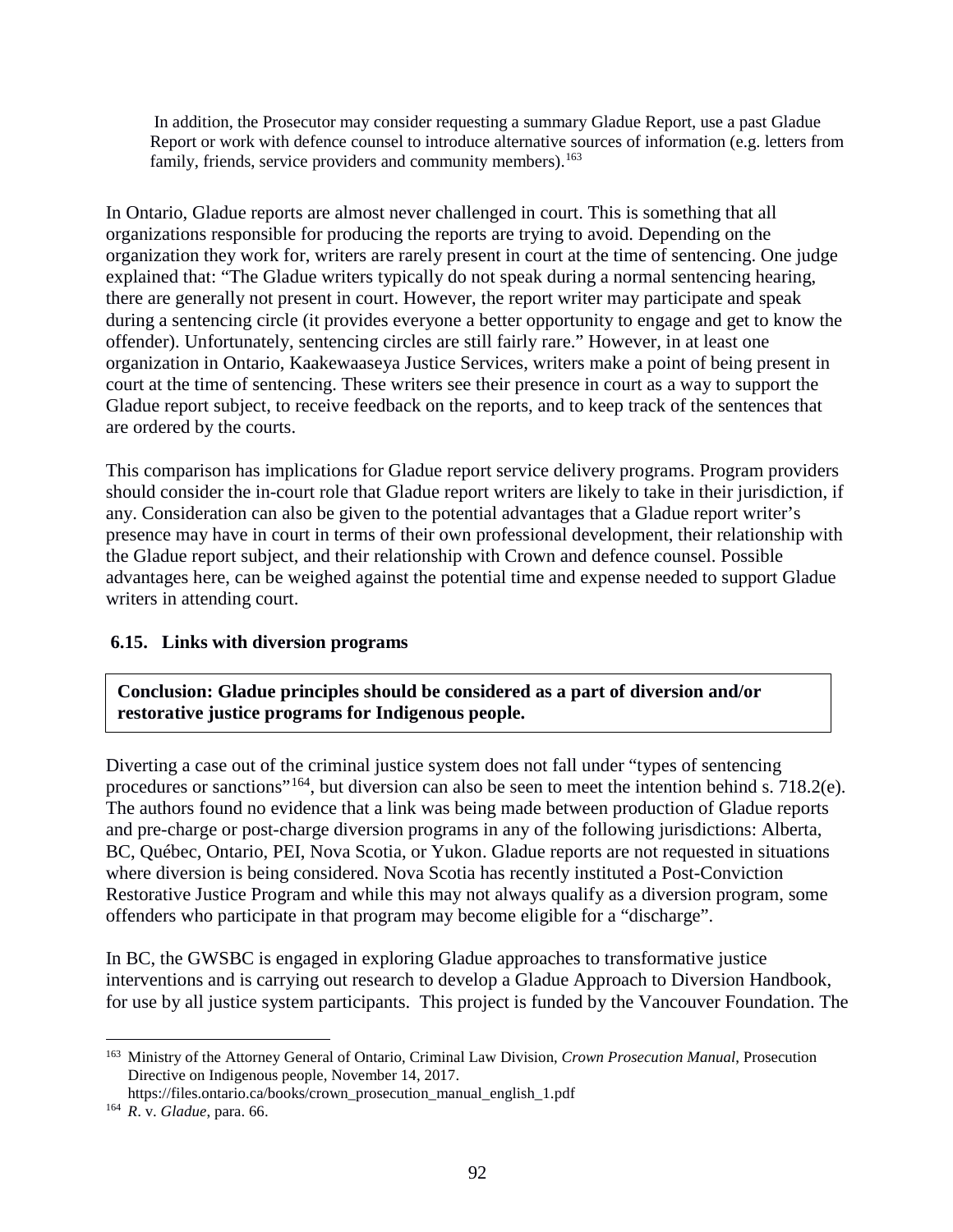GWSBC is participating in the Nanaimo Transformative Justice Pilot, at the invitation of crown counsel, to ensure Gladue approaches are instituted in all diversion plans, on a case-by-case basis.

## **6.16. Link with aftercare services**

**Conclusion: Gladue aftercare services are essential to support Indigenous offenders and help ensure their success in meeting sentencing conditions.**

In PEI, MCPEI, which is responsible for producing Gladue reports ordered by the courts, also provides other services. It has two Aboriginal Case Workers (in addition to those of the province). It offers services such as: family support workers, employment and life skills programs, health services, reintegration services for former inmates, and specific reintegration programs for federal inmates. MCPEI also offers a range of programs to help clients reconnect with their cultural heritage and spirituality. Some of the services are accessed by the offenders as the Gladue report is being produced. This can be related, when appropriate, in the report itself. The organization's case workers are sometimes involved in making suggestions for the recommendations that are formulated in Gladue reports. As MCPEI connects with the subjects of Gladue reports, it is often able to offer them concrete support and to develop a relationship with them.

In Nova Scotia, the offender can receive some support from the MLSN Courtworker. The Courtworker can communicate with the Gladue writer. However, once the sentence has been pronounced, this is the end of the MLSN's involvement with the individual. There is a great and largely unanswered need for aftercare services in Nova Scotia. At present, post-sentence follow-up with the offender becomes the responsibility of correctional services (very often the probation service).

In Ontario, since reports are prepared by Indigenous organizations that offer other programs, it is common to see offenders being linked to other support and aftercare programs, including while the report is being prepared. The recommendations contained in the Gladue reports often refer to contacts that the offender has already made (or should be making) with the organization's caseworker or other programs.

In BC, Gladue services provided through LSS do not offer aftercare services. Some First Nations do have First Nations justice liaison workers who may be able to work with an individual after sentencing to assist with the completion of the sentence. Offenders may also work with a probation officer to comply with the conditions of their sentence.

In Yukon, the authors repeatedly heard that because aftercare supports are not in place, offenders must rely on informal supports. Stakeholders reported that these are not always sufficient to actually assist with the implementation of the terms of the sentence. The authors heard from one writer that "a report is only as good as you make use of it" and without adequate, or any, aftercare services it is hard to offer the court any certainty and/or accountability when "looking behind the scenes to cobble a menu of informal supports." The writer mentioned that subjects of the report, and their family or community, are often surprised when the plans the court is presented cannot be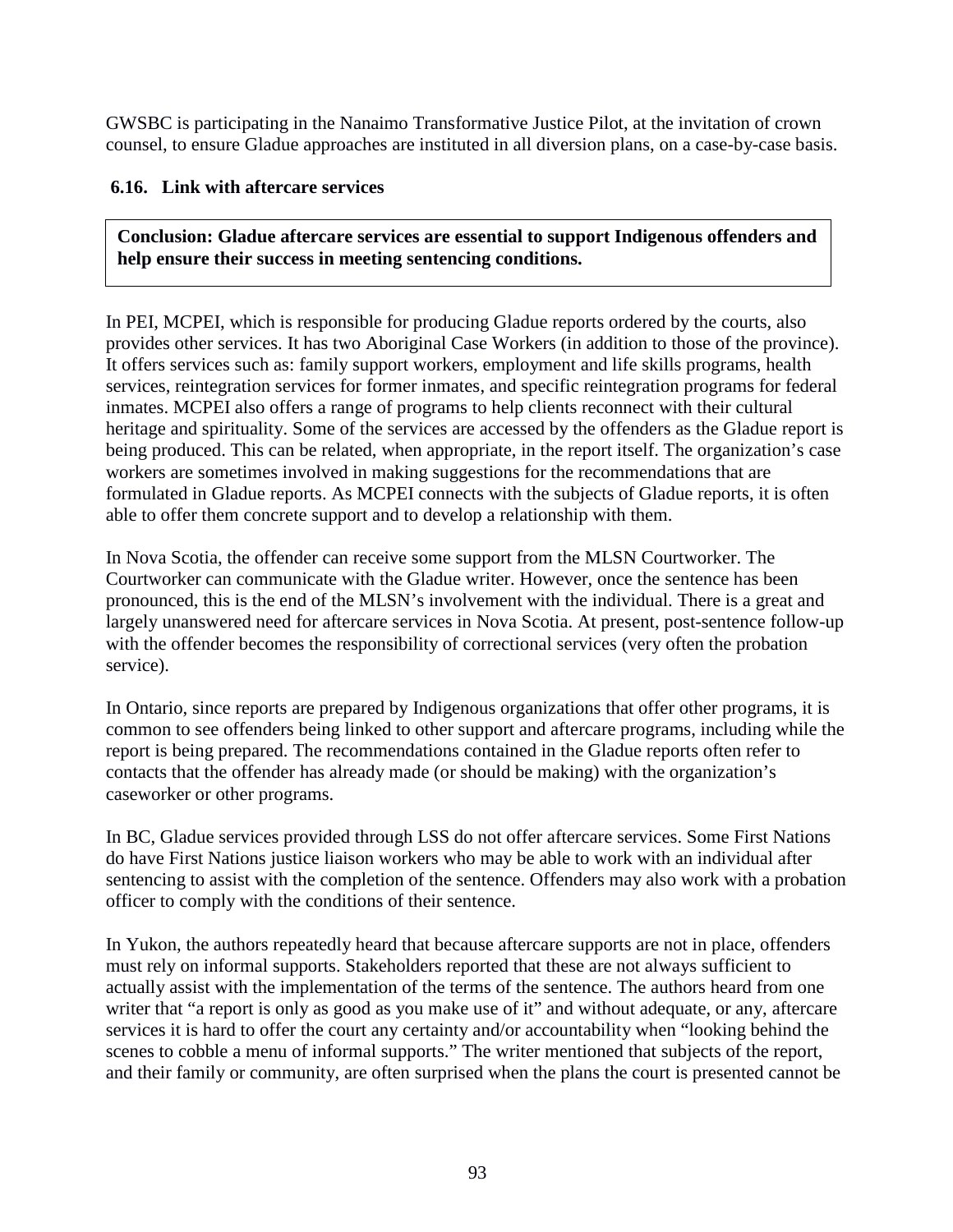fully implemented because of a lack of resources or programs. The authors were informed by the CYFN that they are planning to develop aftercare supports.

Alberta is currently developing a post-Gladue navigators program. Post-Gladue navigators will be located in communities and will have the experience and knowledge to assist Indigenous offenders. The Post-Gladue navigators will assist those serving sentences to connect with services and supports that can help them meet their sentencing conditions. The potential model of such a program is not confirmed at this time, but the program will aim to provide post-Gladue services through locally situated navigators who are Indigenous and connected to Indigenous communities and services.

This comparison has implications for Gladue report service delivery models. In terms of Gladue report utility, it is critical to successfully connect offenders to aftercare supports. Service delivery models that already involve indigenous organizations that provide aftercare supports, may have a head start in developing adequate aftercare connections, policies and programs.

## **6.17. Impact on victims and community**

**Conclusion: The impact of Gladue principles on victims, their families, and Indigenous communities must be considered.**

It is important to consider the perspectives of Indigenous communities on how Gladue principles are implemented. Indigenous women and advocates suggested that it is important to be mindful of potential unintended negative impacts on victims and the broader community when determining how to implement Gladue principles.<sup>[165](#page-94-0)</sup>

Several of the Calls for Justice articulated in *Reclaiming Power and Place: The Final Report of the National Inquiry into Missing and Murdered Indigenous Women and Girls*, address Gladue principles. The final report contains specific commentary on the issue of the overincarceration of Indigenous women, girls, and 2SLGBTQOIA people.<sup>[166](#page-94-1)</sup>

The Calls for Justice that speak most specifically to violence and the impacts of sentencing and Gladue principles on victims are calls 5.17 -5.19 which were quoted above in section 1.

Although Call 15.5 is the only specific reference to *Gladue* that deals directly with an assessment of the impact of Gladue principles on women, girls, and 2SLGBTQQIA people, it is clear that the impact of Gladue principles are at play when considering 5.18 and 5.19 as well. An analysis of s. 718.2(e) under 5.17 will need to be considered as to whether and how it may well be necessary to address the tensions between Gladue principles and the amendments called for in 5.18 and 5.19.

<span id="page-94-0"></span> <sup>165</sup> Ministry of the Attorney General (2018). *The Gladue process in British Columbia; An inventory of the various ways Gladue Information gets to court.*

<span id="page-94-1"></span><sup>166</sup> *Reclaiming Power and Place*, p. 40.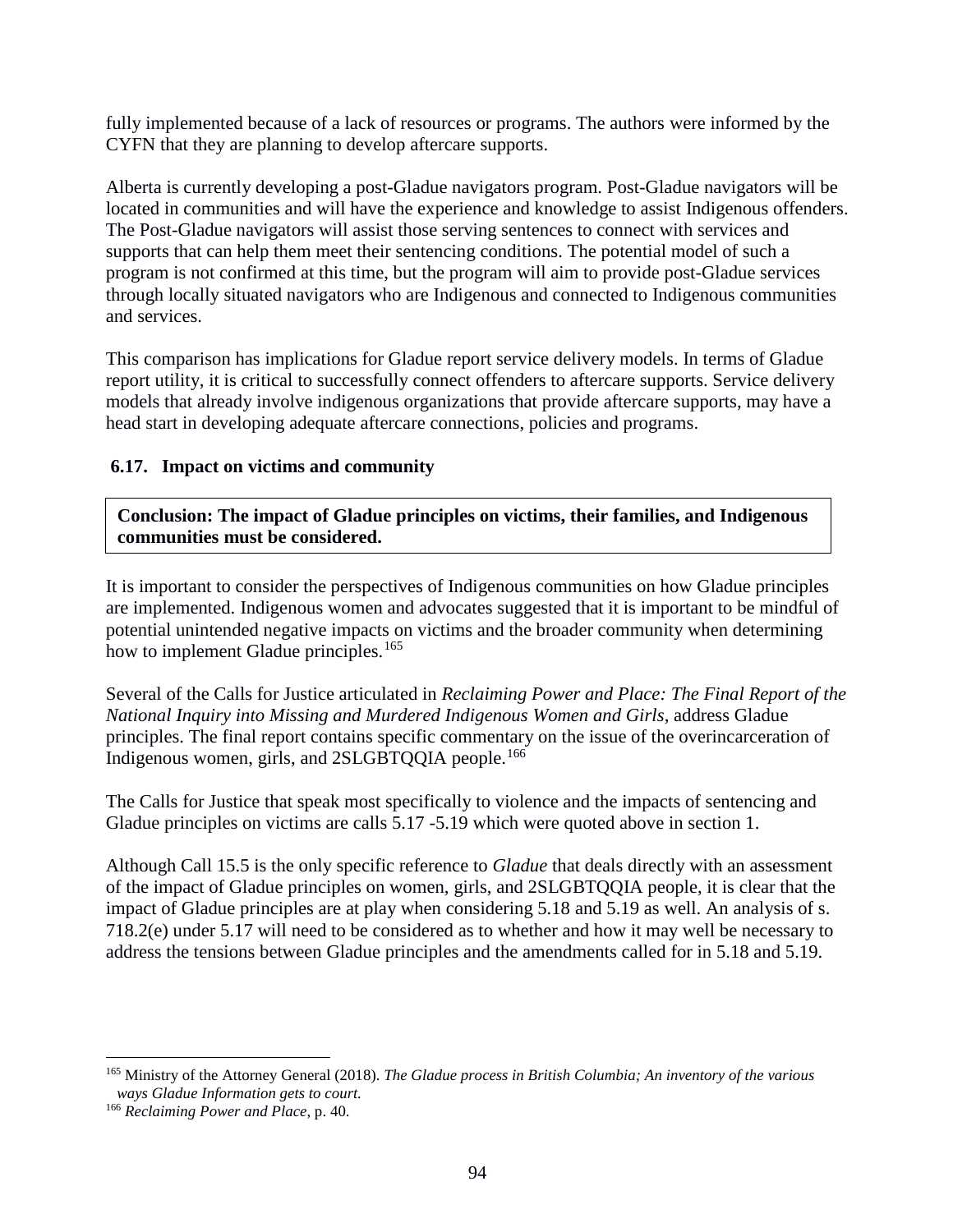# **7. Discussion**

## **7.1. Summary of advantages and disadvantages of different models**

The advantages and disadvantages of numerous elements of the various Gladue report service delivery models have already been discussed. However, throughout the stakeholder interviews two major issues stood out and merit particular attention here.

One major issue that was raised by the stakeholders consulted for this study was whether the production of Gladue reports should be left to Indigenous Organizations. This is the approach to Gladue report service delivery has already been adopted in several provinces and in Yukon Territory.

Rudin suggests that it is hard to imagine how a centralized government bureaucracy could produce the reports that are currently produced by Indigenous people working for Aboriginal organizations. Referring to the programs in Alberta and British Columbia, he argues that:

"Although independent writers produce the reports in these provinces, the assignment and review of reports is the responsibility of the Department of Justice in Alberta and LSS in British Columbia. The conceptual difficulty with these arrangements is that one of the parties to the case – the Crown or Legal Aid – is responsible for the commissioning and the reviewing of the Gladue reports. While there are no doubt valid reasons for the delivery of Gladue report services in these provinces in this manner, a move toward a model where Indigenous agencies are responsible for these reports in preferable." [167](#page-95-0)

Another argument is that the Indigenous organizations that produce Gladue reports are typically also offering other services such as healing circles, aboriginal courtworkers, and other programs and are therefore in a better position to offer support for the offender before and after sentencing. They are also better placed to identify resources in the community and to support the offender throughout the implementation of the sentence.

A second major issue raised by stakeholders in BC concerned program coverage. In terms of program coverage, one of the justice officials interviewed for this report suggested that it would be a mistake to impose the production of a Gladue report in all cases. Not only, he added, would it create unnecessary delays for minor cases, but it would eventually risk diluting the general quality of the reports that are produced.

In general, the stakeholders interviewed for the present study expressed a preference for programs that do not restrict access on a basis of the seriousness of the offence or other arbitrary criteria. In their view, Gladue reports are important in all cases where an offender is being sentenced.

# **7.2. Gladue reports and** *Gladue* **as a national issue**

Concerning the need for greater leadership form the Federal Government, Quigley suggested that:

"Since Parliament has the constitutional authority with respect to all Aboriginal Canadians, it would be incumbent on the federal government to accompany statutory

<span id="page-95-0"></span> <sup>167</sup> Rudin, *Indigenous People and the Criminal Justice System*, pp. 115-116.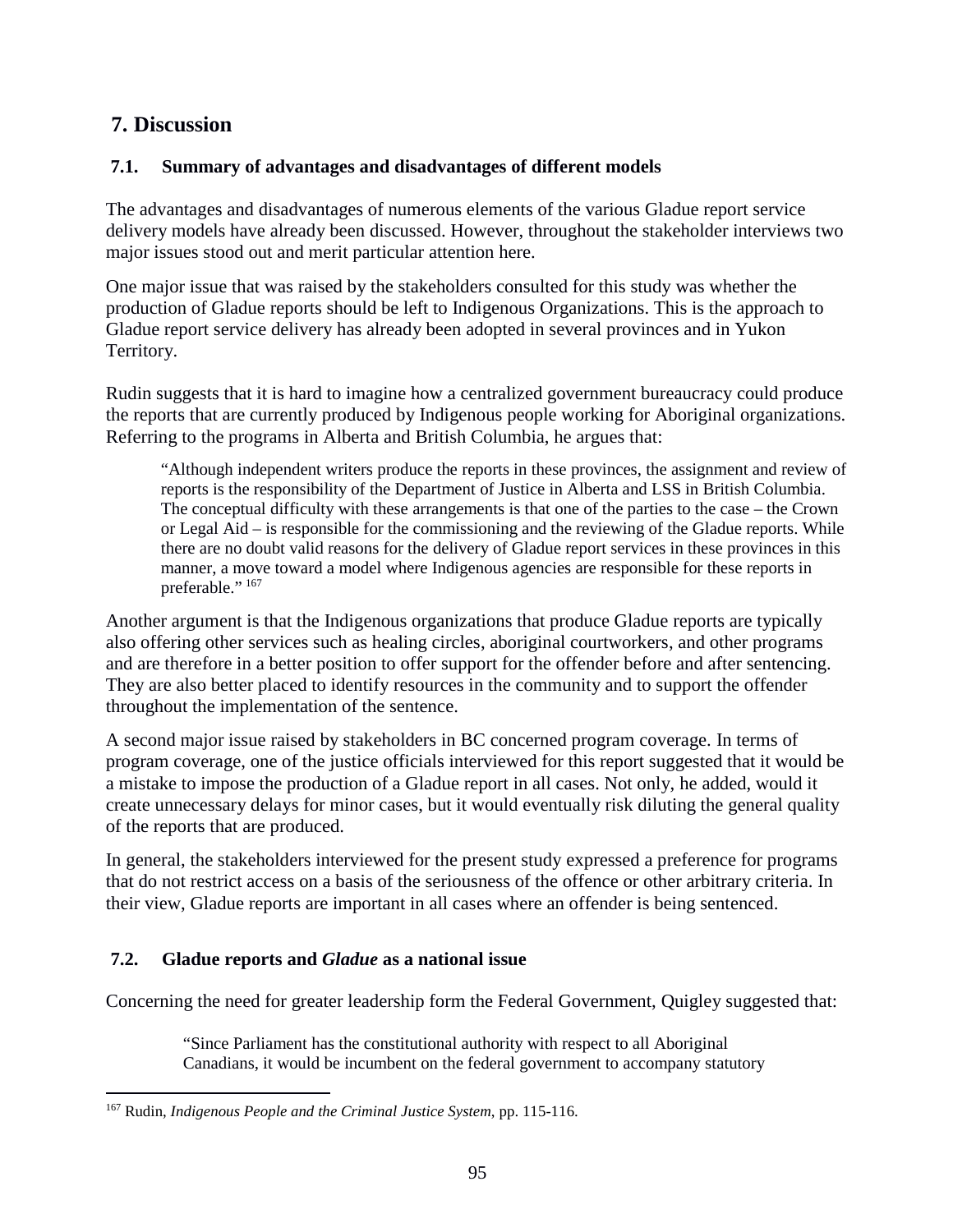amendments with the provision of resources for the administration and preparation of **Gladue reports.** Although provinces have clear authority over the administration of justice, this is a situation that requires leadership at the national level."<sup>[168](#page-96-0)</sup>

There has been some discussion about the need for federal leadership in this matter and for provision of federal funding for Gladue programs in the provinces and territories; however, perspectives on this issue vary.

For example, the perspective that the federal government should take responsibility for and execute a national Gladue program or national guidelines was not reflected in the interviews the authors conducted. The agencies responsible for producing Gladue reports consulted for this report seemed to be generally satisfied with the arrangements they had with their provincial government and noted that these arrangements are renegotiated periodically to consider the growing demand for the service. An exception may be British Columbia, where there is some question about ongoing funding and many are considering questions about future state of Gladue services.

Some stakeholders indicated federal funding should be used to support current Gladue programs. Many respondents expressed that the federal government could offer greater funding assistance particularly with respect to funding for training and evaluation. Most stakeholders readily acknowledged that "there is never enough money to take care of all needs" and emphasized the need for greater funding for community-based resources and programmes, including aftercare.

Most of the agencies responsible for producing Gladue reports agreed that there is a need for more writers. This is because writers are frequently overworked, particularly when they worked in a community with a great demand for Gladue reports. Funding for the training and supervision of writers is generally insufficient, particularly in view of the growing demand everywhere for Gladue reports.

# *The need for national standards*

Some of the people interviewed in PEI, Québec, and Nova Scotia suggested that it may be time to develop provincial standards or guidelines for the production of the Gladue reports. Some of the people interviewed in Ontario believed that this should be left to people and organizations who provide the services. Others stated that it might be helpful to start with training standards. Some of the people interviewed in British Columbia suggested that a Gladue writers' professional body should be created, though whether this would be provincial or national was not clear. No one suggested that national standards for the reports themselves would be useful or necessary. A few people were strongly against the idea.

# **7.3. Gladue writers' capacity**

It is difficult to know exactly how many *Gladue* writers there are in BC as the profession is not a regulated one. LSS maintains a roster of writers (presently 40 writers) who are active and have participated in training provided by LSS. There are also writers who are trained but are not active as a result of an inconsistent demand for their work.

<span id="page-96-0"></span> <sup>168</sup> Quigley, "Gladue Reports: Some Issues and Proposals".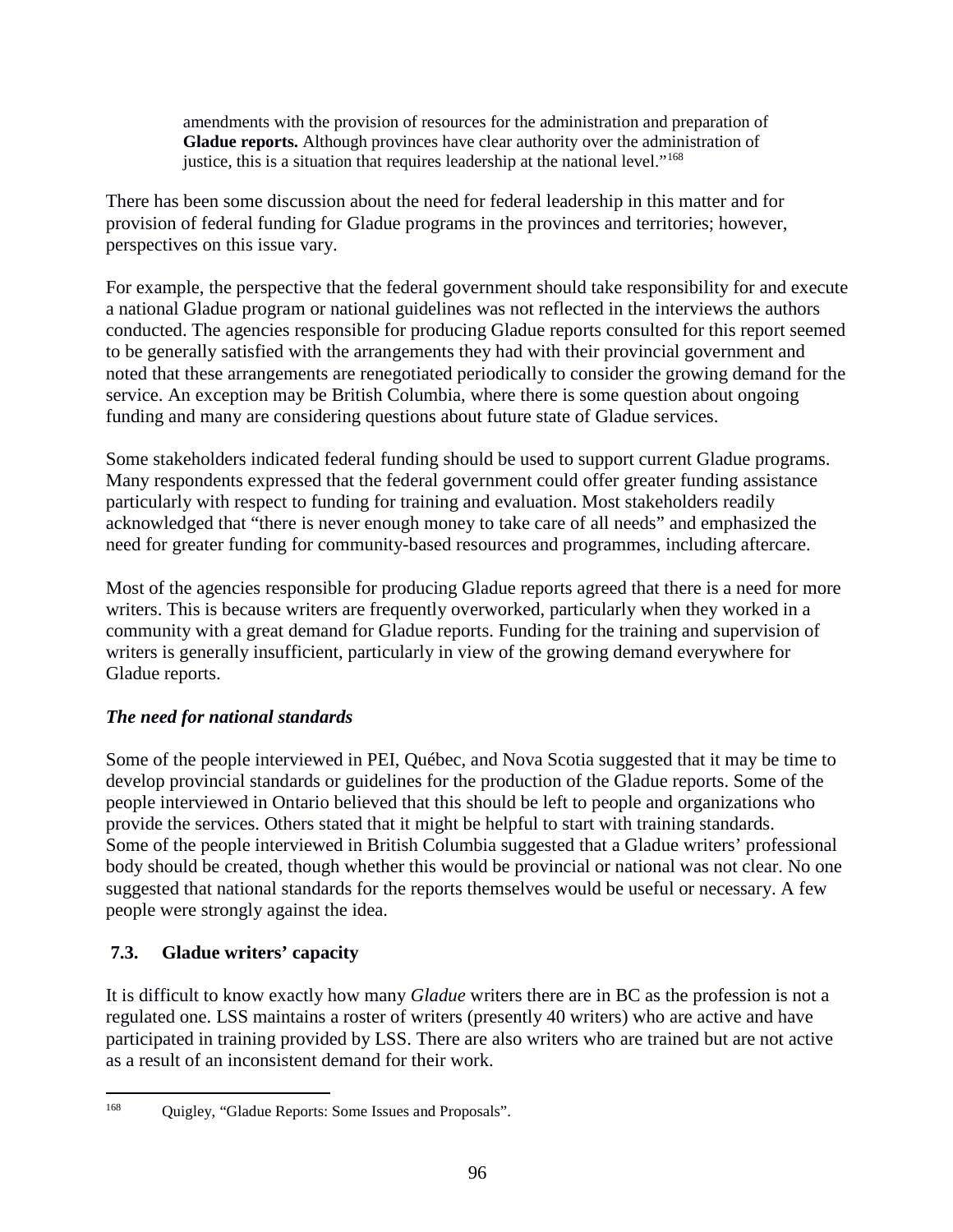The authors heard in most provinces that there is a need for more writers and that in many instances existing writers are overworked. There was general consensus among the people consulted for the study that there needs to be more support and better training for *Gladue* writers. There are a few initiatives in different provinces to improve the training and support currently offered to them.

# **7.4. Writing teams**

Several report writers in Ontario and two in Atlantic provinces explained that, in their view, Gladue report writing is not a one-person job. The writers should have support (transcribing interviews, helping out with research; etc.). Writers also need effective professional supervision. Resources allowing, there should be "Gladue report writing teams". This is not the practice anywhere yet in the country. However, informal teams sometimes form in an agency where there are several writers and other professional service providers. Some organizations arrange for regular meetings of *Gladue* report writers (e.g., once a month in one organization for information exchange, training, etc.). Procedures are necessary to protect the confidentiality of the information discussed during these meetings. Dr. Dickson suggested that:

"Reports should be prepared by teams instead of individuals. The team can offer support, with one member trained in doing interviews and contacting people (unique set of skills are need when trying to locate people who come from disorganized backgrounds), one team member transcribing recorded interviews, and caseworkers (also trained in trauma informed practices) working closely with the interviewer and providing support to the subject as needed)."

In BC there is a mentorship component of the LSS Gladue writer roster, as well as a legal review process. So, while there is no official team approach labelled as such, there is a clear team approach to producing reports taking place on the ground. Mentors are able to work closely with new writers in assisting them with challenges such as writing and connecting with people who may be familiar with resources in particular communities. The suggestion was also made, inspired by the participation of Elders in the BC Indigenous Courts, that the creation of an "Elders roster" could perhaps complement the Gladue writer roster and be part of a strategy to connect writers to important and necessary community-specific information for each report.

## **7.5. The need for evaluation of programs**

The authors can confirm that no evaluation of the *Gladue* report writing services has yet taken place in Prince Edward Island, Nova Scotia or Québec. However, there was a partial review of the program in Québec by the Viens Commission discussed in section 5.5, above.

The authors can also confirm that there has not yet been a formal review of the Yukon Pilot Program, as its only in the early phase. However, the CYFN is required to complete an evaluation of the program before March 2021, when the project funding expires. There was no information indicating that the Alberta program has yet been evaluated. In Ontario, the latest evaluation of the ALS program goes back to 2007; a lack of funding has precluded the conduct of further evaluations.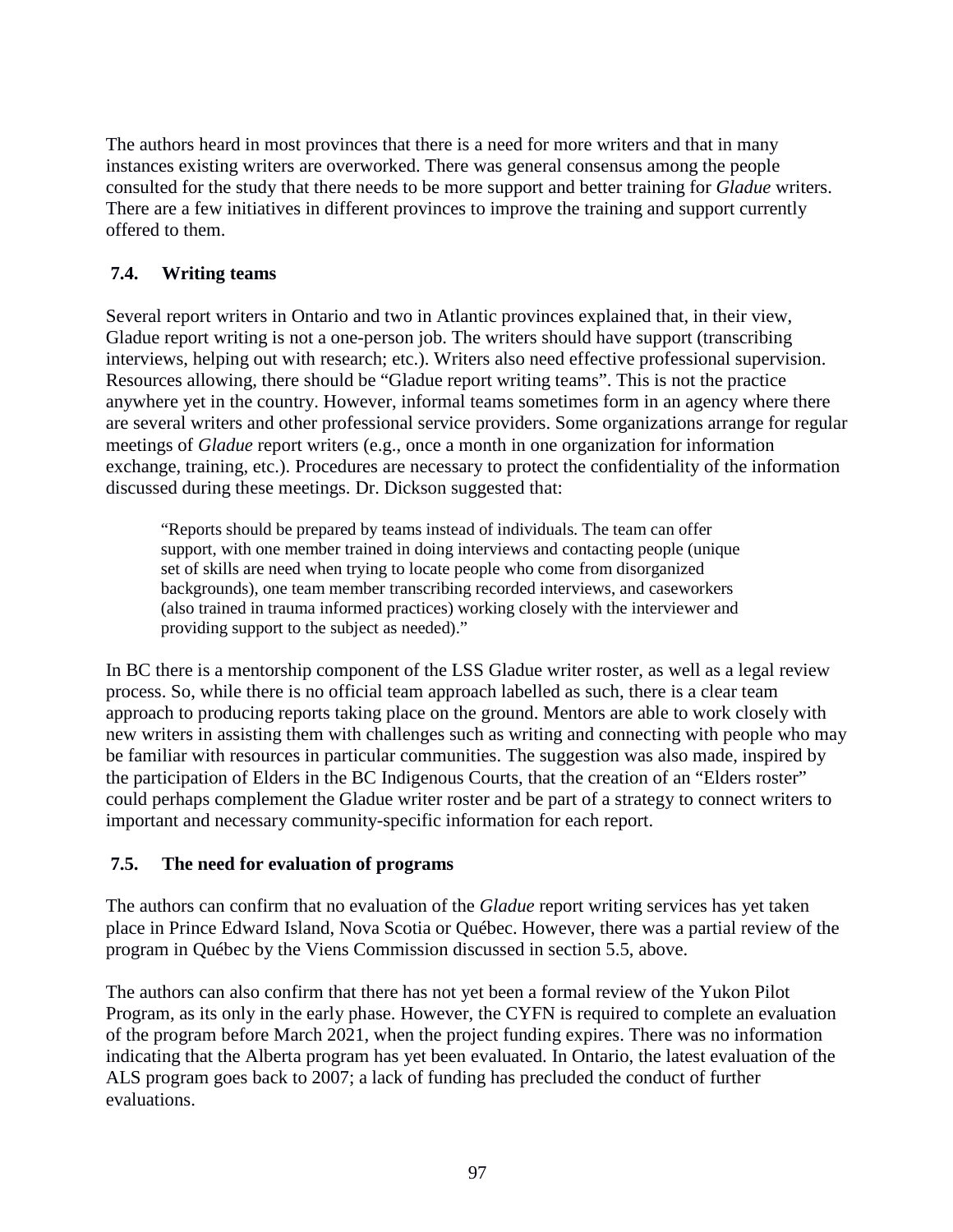There has been one review of the British Columbia pilot program, which was performed in 2013.[169](#page-98-0) The evaluation led to the further funding from the Law Foundation of BC for Gladue program through Indigenous Legal Services at LSS.

Although not a jurisdiction specifically identified for this report, the authors are aware that Saskatchewan has undergone a review of *Gladue* services in the province<sup>[170](#page-98-1)</sup> and that the Native Law Centre at the University of Saskatchewan is presently assessing the province's Gladue services.

## **7.6. How to enhance the impact of reports**

The CYFNs program in Yukon asks on their application intake form whether ordering a report will have an impact on the sentencing process, which may indicate some drive to only fund reports that will have an impact on sentencing. This is interesting because the authors have repeatedly heard about the therapeutic utility of the reports, and that they have been ordered in some jurisdictions for the personal therapeutic reason alone.

Gladue reports would have more impact if the second aspect of the report's purpose, providing viable alternatives to incarceration, were enhanced. Numerous participants interviewed for this study indicated the necessity of properly funding Indigenous organizations and First Nations justice programs, support services, including for victims, and rehabilitative recourses. Capacity building revenue was mentioned over and over as an essential piece of ensuring there are viable, culturally appropriate, community supported, Indigenous led and run programs that offer real alternatives to the Canadian prison systems.

# **7.7. Partnerships with Indigenous leaders and communities**

It is clear that partnerships with Indigenous leaders and communities are necessary for the success of Gladue service delivery models. As the authors heard throughout the consultation process, Indigenous peoples must be directly involved in any conversation and any decision concerning the delivery of Gladue reports and related services. Indigenous leadership and community members have a key role to play in determining the shape of any future planning or implementation of Gladue services, and other issues that directly impact the lives of Indigenous peoples in BC. Further, as the TRC's Calls to Action and the National Inquiry on MMIWG's Calls for Justice emphasize this must be done while also considering the meaningful inclusion of Indigenous laws and the *United Nations Declaration on the Rights of Indigenous Peoples*

# **8. Concluding Remarks and Recommendations**

Although many justice actors in British Columbia expressed general satisfaction with the current model of Gladue report service delivery in the province, the comparative analysis revealed some

<span id="page-98-0"></span> <sup>169</sup> LSS, Gladue Report Disbursement: Final Evaluation Report, 2013.

<span id="page-98-1"></span><sup>170</sup> Jane Dickson,*GladueinSaskatchewan: Phase IEvaluation oftheGladuePilotProject.*Evaluation&report completed for Legal Aid Saskatchewan, August 2015.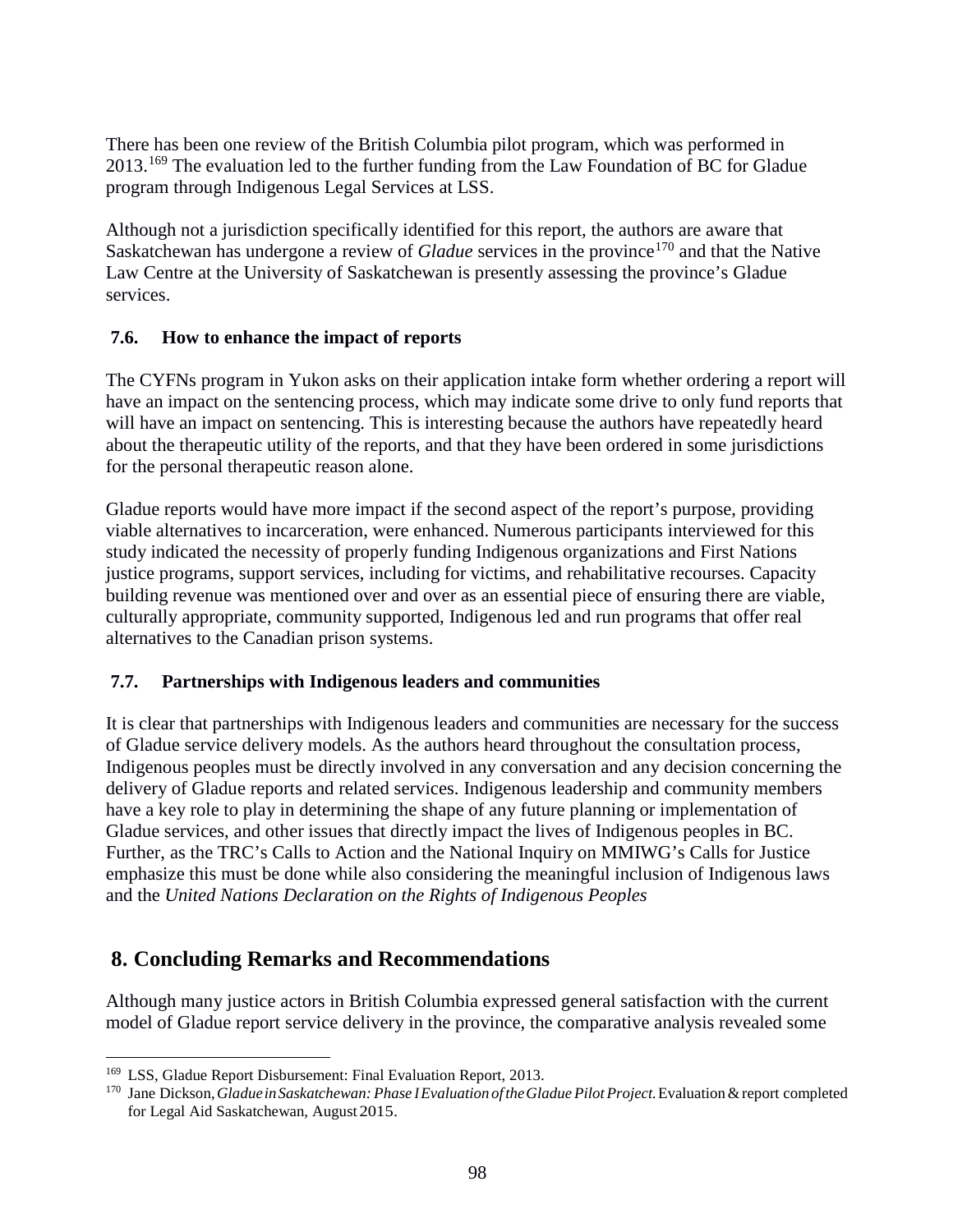areas of change and/or improvement that may require attention. This report also identified several aspects of other service delivery models in Canada that may suggest possible new directions for improving Gladue services in British Columbia.

The most significant disadvantages of the current Gladue services delivery model in British Columbia, as identified by the stakeholders interviewed for this report, were:

- 1) Funded Gladue reports are at present overwhelmingly available only to those Indigenous persons who qualify for legal aid
- 2) Almost all Gladue report requests must be made by defence counsel
- 3) Disbursement of funds to Gladue report writers is through defence counsel
- 4) Judges do not presently have an ability, due to policy and procedural barriers, to require or order a Gladue report
- 5) Crown prosecutors, due to policy and procedural barriers, have a very limited ability to request a Gladue report
- 6) Indigenous people, communities, and leadership must continue to be consulted and actively involved decision-making about Gladue services
- 7) The limited involvement of Indigenous organizations and/or communities in policy decisions regarding Gladue services, preparation of the reports, and/or the formulation of recommendations (healing plans), creates barriers for building effective aftercare and support for the implementation of the sentence in the community
- 8) The dearth of funding for capacity-building and/or programs and services offered in Indigenous communities or by Indigenous organizations creates barriers for effective operationalization of Gladue services and supports for Indigenous accused, and victims

The most significant advantages of the current Gladue services delivery model in British Columbia, as identified by stakeholders interviewed for this report, were:

- 1) There have been significant improvements in the quality of Gladue reports provided through LSS over time and, presently, there is generally consistency in the quality of LSSfunded reports
- 2) There have been significant improvements in the timeliness of delivery of Gladue reports provided through LSS over time and, presently, LSS-funded reports are generally delivered within an eight week timeframe from defence counsel providing information to the report writer
- 3) LSS Indigenous Services is a trusted program for the provision of legal services to Indigenous peoples who qualify for legal aid in the province, including Gladue reports, and as a result the Gladue reports produced are credible and accepted as such by the Crown and defence counsel and the courts
- 4) There is an opportunity to build on the learning and expertise that currently exist to further improve the program sand the services provided

This review of the delivery of Gladue services in other Canadian jurisdictions has highlighted the benefits of particular policy choices considered in the context of discreet themes. However, there are some changes to the current service delivery model in BC that contain very high potential for improvement in one theme or across multiple themes. In that regard, several characteristics of the other service delivery models should be seriously considered for replication in the BC context. These characteristics are: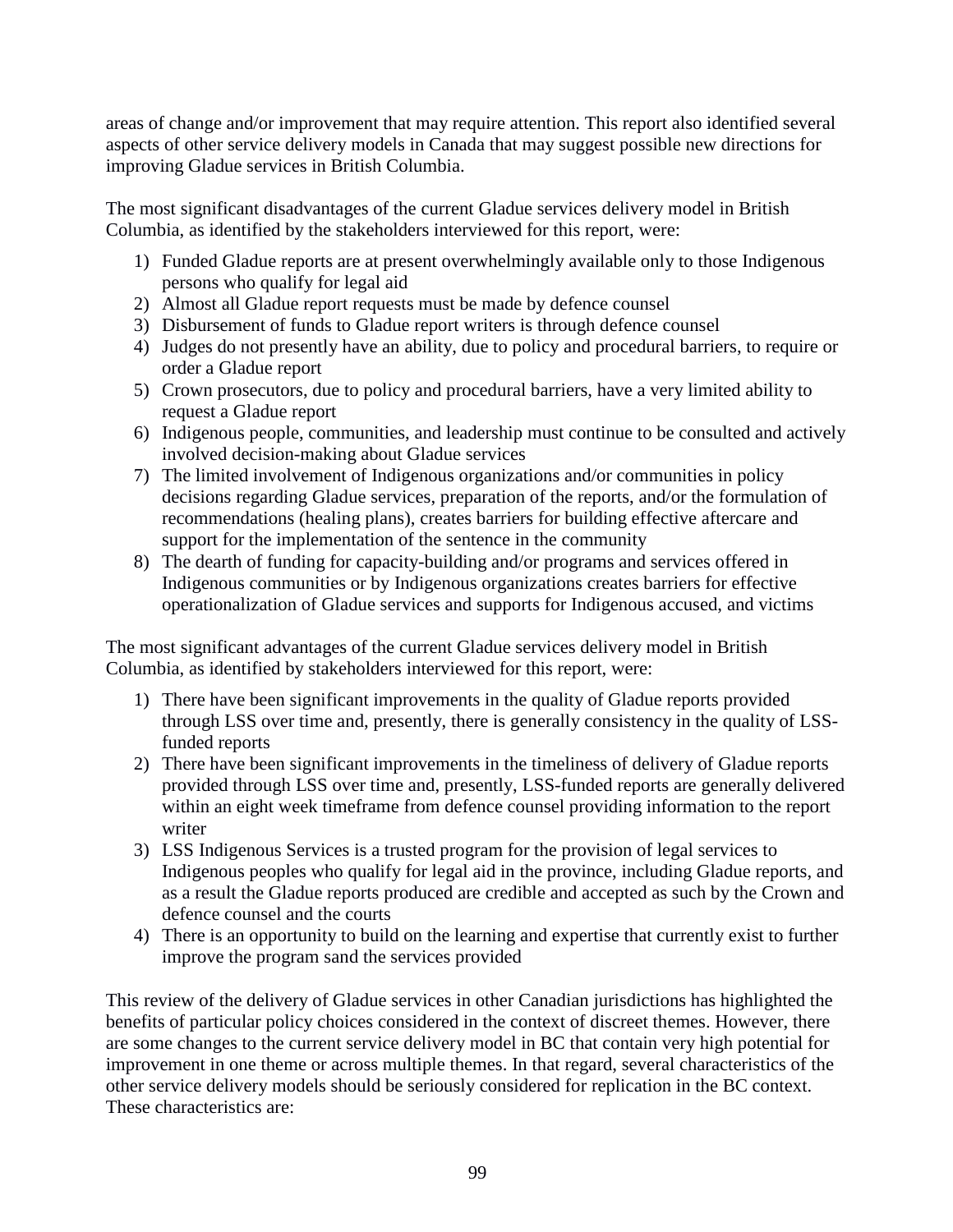- 1) Gladue reports are available to all Indigenous persons who self-identify in all cases where requested or deemed necessary by the accused, defence counsel, Crown prosecutors, or judges
- 2) Gladue report services are coordinated by Indigenous organizations or organizations that meaningfully adopt and consider Indigenous approaches and perspectives and are housed outside of government
- 3) Gladue reports are requested and delivered through court services and can readily be requested by the accused, defence counsel, Crown prosecutors, or judges
- 4) Training, supervision and supports for Gladue writers are available through the organization they are employed by (either as staff or contract service providers)
- 5) Gladue report writers, whether Indigenous or non-Indigenous, have significant connections to and knowledge of the Indigenous communities they may be writing about in reports

#### *Summary of Conclusions*

Access to the service

**Conclusion: Gladue reports should be available to anyone who self-identifies as Indigenous and access should not be restricted by geographic or regional limitations.** 

#### Eligibility criteria

**Conclusion: Gladue reports should be available to anyone who self-identifies as Indigenous, unless the accused waives their right to have a report produced, which does not waive the duty to consider Gladue factors. Courts, Crown prosecutors, and defence counsel all carry the responsibility of inquiring whether an accused self-identifies as an Indigenous person.** 

Self-care and support for Gladue report writers

**Conclusion: Gladue report writers require more supports, training for writers should include information on self-care, and funding should be provided for culturally appropriate counselling or other support services for writers as requested.** 

#### Cost efficiency

**Conclusion: There is significant room for improvement in the ways that various agencies track the costs of producing Gladue reports. To make gains in this area accurate data is required including data that tracks administrative staff and writer time allocated to Gladue reports.**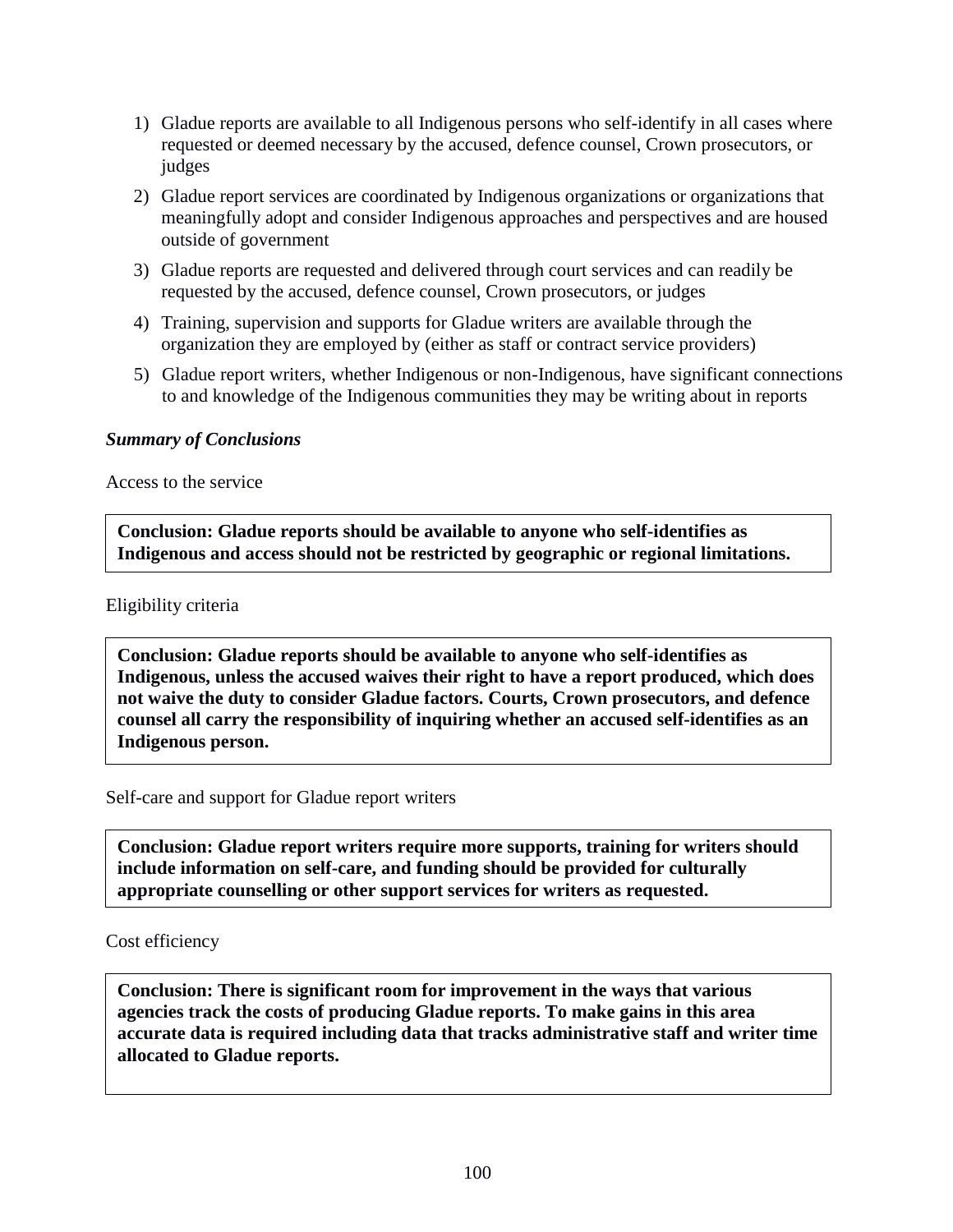Timeliness of production/delivery of the reports

**Conclusion: Timely production and delivery of reports is desirable and essential to the role that Gladue reports may play in sentencing decisions.** 

Access by writers to persons in detention

**Conclusion: Access to incarcerated Gladue report subjects is rarely an issue. Maintaining good relationships with Corrections is necessary to facilitating report writers' access to subjects in prisons.**

Formats and contents of the reports

**Conclusion: Standards exist for the format and contents of Gladue reports, although different standards may be applied by various providers.**

Quality Control - Supervision of writers/review of draft reports

**Conclusion: In most Gladue service delivery models, there is a report quality control process in place as well as supervision of the work of report writers, although practices vary depending on the service providers.**

Use made of the report

**Conclusion: Gladue reports are a means for the court to take into account the unique and systemic factors of each Indigenous person being sentenced, as well as to consider alternatives to incarceration.**

Quality, usefulness and impact of the reports

**Conclusion: Gladue reports are generally of good quality, are useful to the courts, and tare perceived to have an impact on the sentencing of Indigenous offenders. Reports are also often seen to have a "therapeutic" impact on the subject of the report.** 

Confidentiality and protection of information

**Conclusion: It is important to be clear about who can access Gladue reports and how they can be accessed. This clarity is necessary to protect the privacy rights of the report subject and collateral interviewees. It is also important to convey the right message about confidentiality, informed consent and the protection of Gladue report**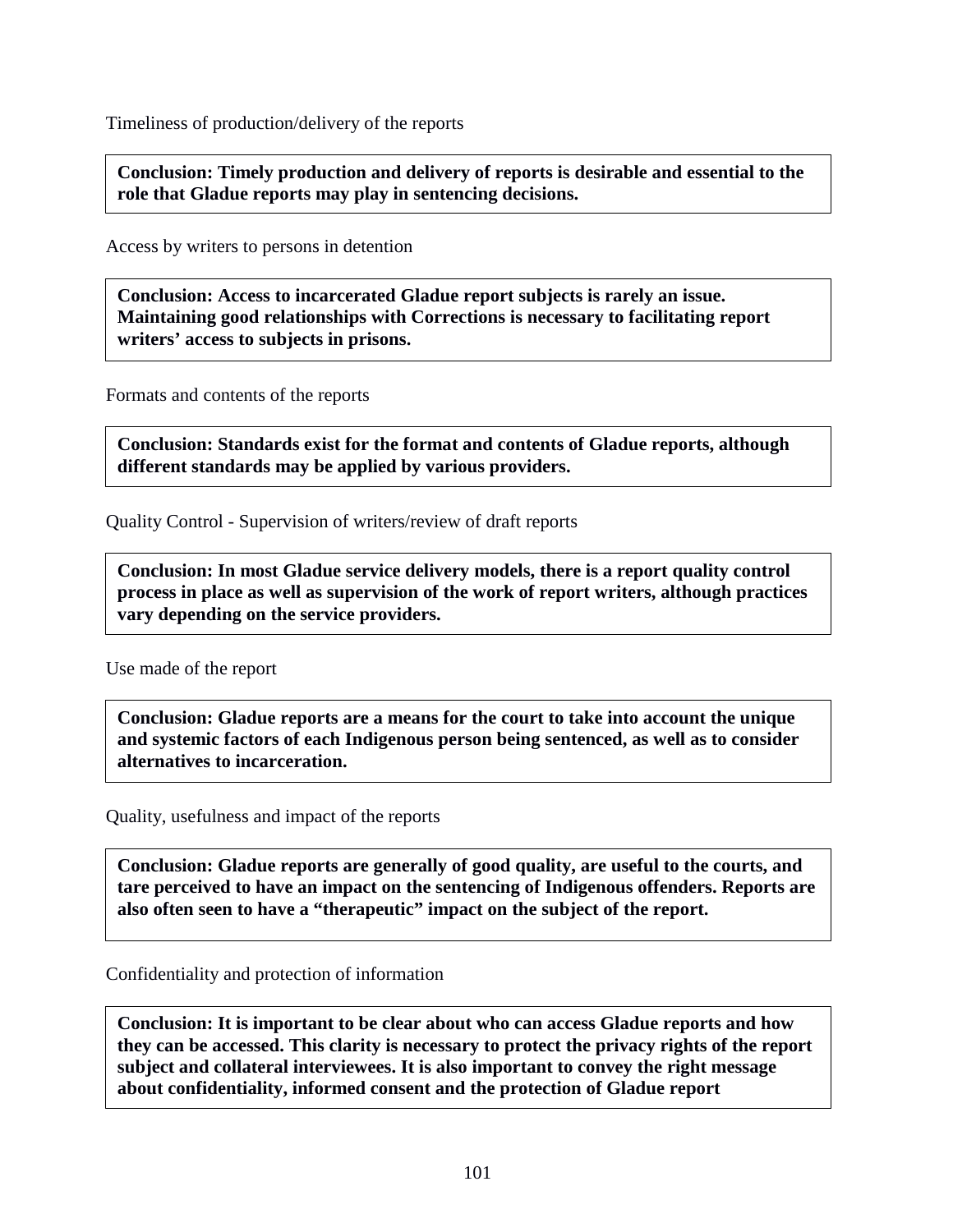Training of writers

**Conclusion: Gladue report writers have access to training programs; however, the level of training required of writers is not consistent across jurisdictions and the training programs are not currently standardized. A certification process for Gladue writers may achieve consistency in knowledge and skills.**

Writers connection with communities and access to information required for the reports

**Conclusion: Connections to Indigenous communities is beneficial to Gladue writers to complete their work. However, in some cases, it may not be beneficial for a writer to work on reports for people within their own Indigenous communities.**

Role of defence counsel and prosecutors

**Conclusion: Defence and Crown counsel both have a duty to try to identify Indigenous defendants and bring Gladue information before the court in every case involving an Indigenous person.** 

Links with diversion programs

**Conclusion: Gladue principles should be considered as a part of diversion and/or restorative justice programs for Indigenous people.**

Link with aftercare services

**Conclusion: Gladue aftercare services are essential to support Indigenous offenders and help ensure their success in meeting sentencing conditions.**

Impact on victims and community

**Conclusion: The impact of Gladue principles on victims, their families, and Indigenous communities must be considered.**

#### *Recommendations*

Although we were not specifically tasked with making recommendations, there are several conclusions that can be drawn from the research that may lend themselves to recommendations on the future state of Gladue report services in British Columbia. We suggest the following: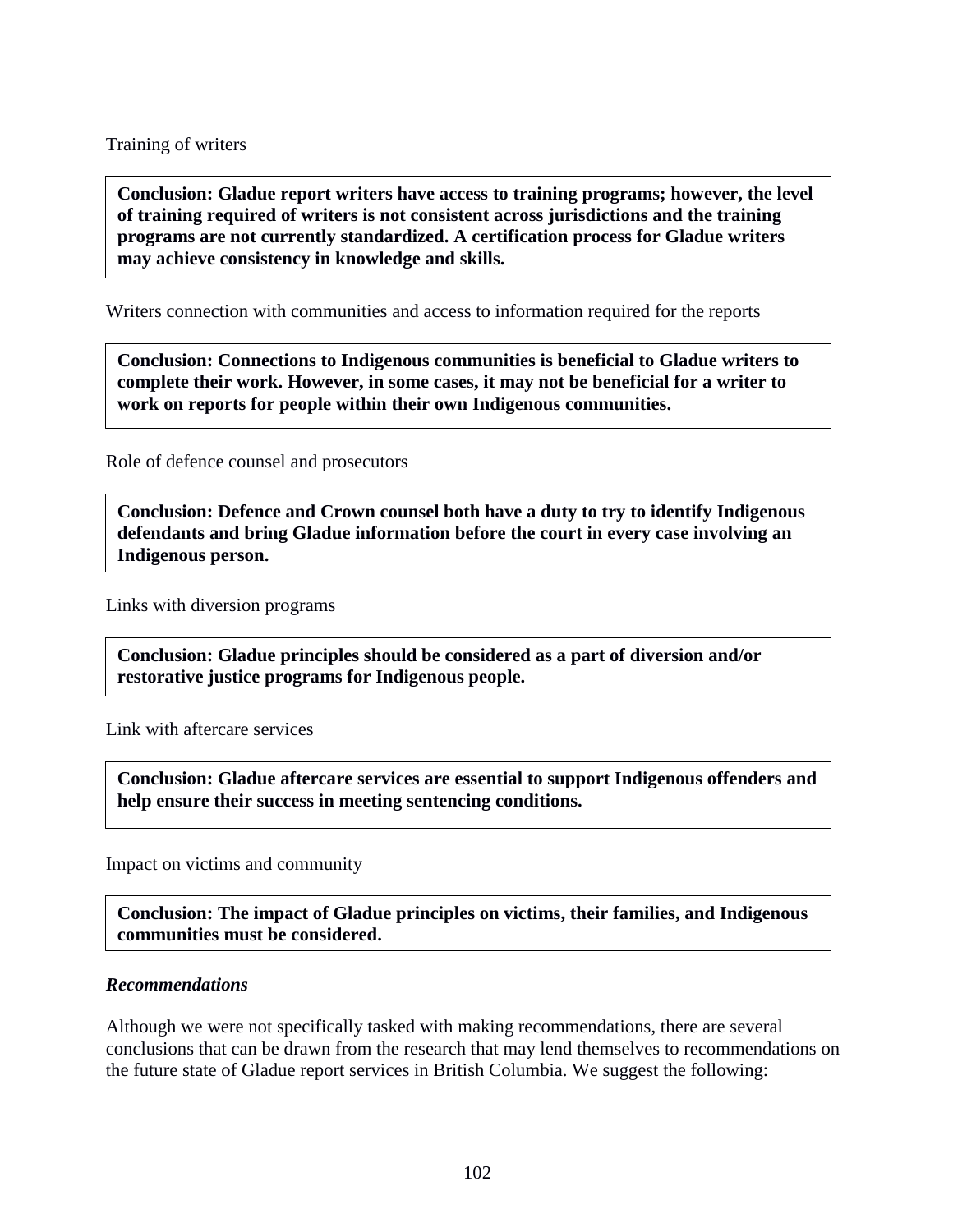- 1. There is a need for data on the impacts of Gladue reports on the subjects of the reports. **Recommendation:** A future study should be conducted, including with appropriate ethical considerations of an Indigenous trauma-informed approach, by interviewing subjects of Gladue reports about their perspectives on the report process and impact of the reports, if any, on them.
- 2. There is a need for further consultation with Indigenous Communities. **Recommendation:** Consultation with Indigenous peoples needs to continue to take place before any changes are planned or implemented with respect to the future state of Gladue report services in BC. This includes meaningful consultation not only with Indigenous leaders or organizations, but also with Indigenous community members, Elders, women, youth, and 2SLGBTQQIA individuals.
- 3. There is need to understand the impact of Gladue reports on victims and consider the perspectives and needs of victims and their support networks.

**Recommendation:** Meaningful consultation with victims and victim support workers must be conducted to determine the impact of Gladue reports on victims of crimes and the best ways to ensure their safety and that they are supported through justice processes.

4. There is a need for clarity about the confidentiality of Gladue reports and how, when, and by whom they can be accessed.

> **Recommendation:** Additional research should be conducted on the confidentiality of Gladue reports generally, whether and how judges and other justice officials should deal with Gladue reports to protect their confidentiality and developing policies and procedures for the ongoing protection of the confidentiality of these reports and the sensitive information they contain.

- 5. There is a need for data on the impact of Gladue reports on sentencing decisions. **Recommendation:** Research should be conducted on sentencing decisions and the impact of Gladue reports on the sentencing process and sentencing decisions.
- 6. There is a need for training, and perhaps also training standards, for Gladue report writers.

**Recommendation:** Consultations should be conducted with Gladue report writers about their educational and training needs. Education and training standards and programs should be established based on the needs of Gladue report writers and in furtherance of their professional skills and expertise.

- 7. There is a need for supports for Gladue report writers.
	- **Recommendation:** Consultation should be conducted with Gladue report writers about their support needs. Supports should be made available to all Gladue report writers based on their expressed needs and in furtherance of their health and wellbeing within their profession.